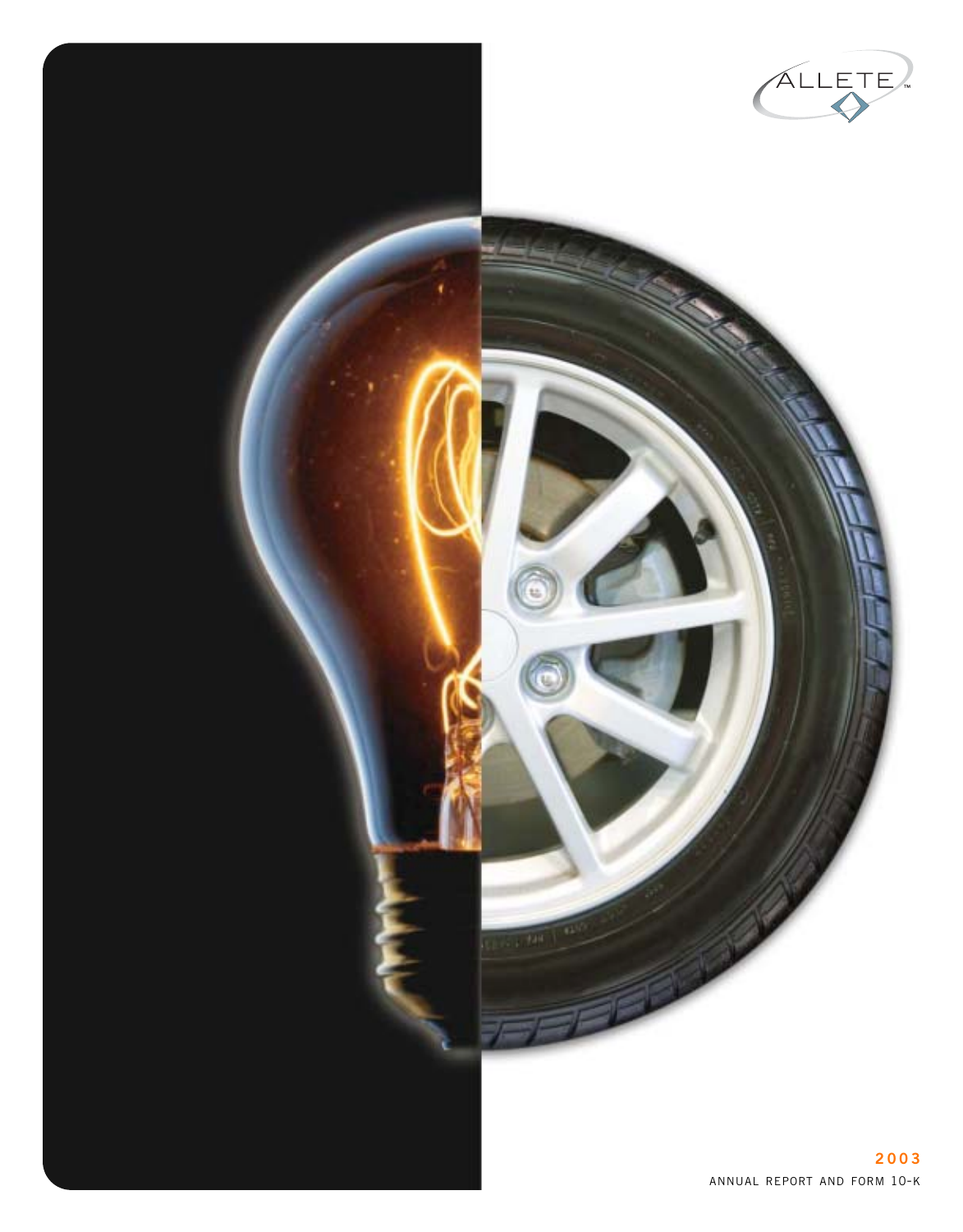#### **LETTER**

Dear Shareholders  $\odot$ 

## Looking back over 2003, I'm pleased to say that it was a very good year for our company. ALLETE shareholders enjoyed total shareholder return of 41 percent and our financial performance exceeded our original expectations. Earnings from continuing operations increased 18 percent compared to 2002.

In October we announced our intention to separate our Automotive Services business into a publicly traded company. On March 11, we announced that our board of directors approved a plan to complete the separation of ADESA, Inc. from ALLETE through an initial public offering (IPO) of ADESA common stock, followed by a tax-free spin-off in which ALLETE will distribute its remaining equity interest in ADESA to ALLETE shareholders.

A registration statement on Form S-1 has been filed by ADESA with the Securities and Exchange Commission, and the IPO is expected to be completed in the second quarter of 2004. We expect the subsequent spin-off will occur within four months of the IPO. The board of directors decided to undertake this separation with one objective in mind: to improve the long-term value of your investment.

Over the past 18 months, ALLETE has prepared for the separation by exiting non-essential businesses, trimming costs wherever possible, selling our Water Services businesses at a sizable profit and considerably strengthening our balance sheet. We are doing the painstaking work necessary to effect the separation of our company into two fundamentally strong and focused components. I believe that both ALLETE and ADESA will emerge from this separation as healthy, outstanding enterprises. Following the separation, ADESA will be able to focus on the automotive business to pursue strategic opportunities and growth. I believe that you, our shareholders, will benefit from the division.

Earnings from our Energy Services business

increased slightly compared to 2002. Although wholesale energy prices improved during the year, sluggish demand cut retail kilowatthour sales by about four percent at Minnesota Power. One of our largest power customers, Eveleth Mines LLC, a taconite pellet facility in Eveleth, MN, reopened under new ownership and a new name, United Taconite LLC, after bankruptcy and a six-month closure. The involvement of co-owners Laiwu Steel Group of China and Cleveland-Cliffs Inc. in this reopening indicates that the market for this valuable natural resource will be further sustained.

United Taconite's start-up came two years after Minnesota Power purchased the 200-megawatt Taconite Harbor generating station and other assets from the LTV Steel Mining Co., which had filed for bankruptcy protection and closed. The Taconite Harbor generating station, under our ownership for all of 2003, far exceeded our expectations for reliability.

ALLETE Properties will remain a key component of ALLETE after the separation, as will Enventis Telecom, our telecommunications subsidiary, and BNI Coal, our coal mining subsidiary. All were profitable in 2003.

Automotive Services continued its success story in 2003 with a 22 percent net income increase. Our customers sold 2,001,000 vehicles during the year through our ADESA and ADESA Impact auction networks, and we arranged a total of 950,000 loan transactions at our Automotive Finance Corporation offices across North America.

We constructed state-of-the-art auction facilities in Atlanta, Long Island, NY and Edmonton, Alberta. The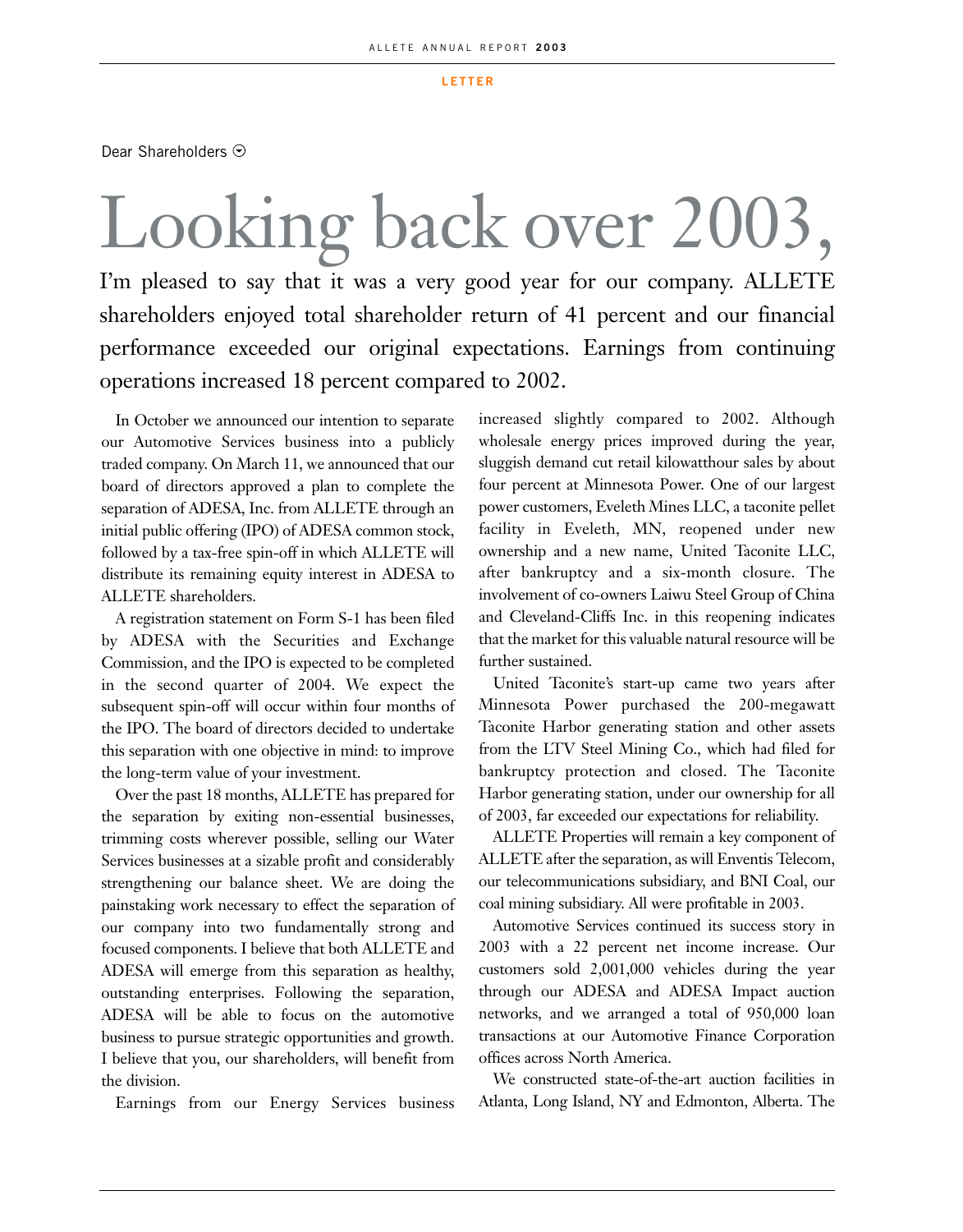#### **LETTER**

Atlanta facility replaces a smaller, less-convenient auction and will be the hub of redistribution activity for DaimlerChrysler Corp. in the southeast United States. Our new New York auction positions ADESA as the only wholesale vehicle auction on Long Island. Like Atlanta, Edmonton replaced a smaller, less efficient facility.

During the year, ADESA also launched a new audio and video Internet sales technology that allows remote dealers to participate in a live physical auction.

The performance of our energy and automotive businesses in 2003 confirms our belief that these two enterprises will continue to prosper after the separation.

We largely finalized the sale of ALLETE's water and wastewater utility, Florida Water. We expect to close on the sale of our North Carolina water and wastewater utility, Heater Utilities, in mid-2004. Net cash proceeds from the sale of all our Water Services businesses, after transaction costs, retirement of debt and payment of income taxes, are expected to be approximately \$300 million. Decades worth of effort by present and former ALLETE employees is represented in these proceeds. The sale of these water and wastewater assets gave us the wherewithal to

strengthen our balance sheet by redeeming debt.

Upon separation, I will serve as chairman and CEO of the newly independent ADESA. The board of directors has appointed Minnesota Power President Don Shippar as president and CEO of ALLETE. Bruce Stender, current chair of the audit committee, will become ALLETE's chairman of the board at the time of ADESA's separation.

I am excited by the challenges ahead of me, and grateful for the opportunity to help shape a corporation new to public ownership. At the same time, it will be difficult to leave the company after nearly 30 years of working with the diligent, warm and resourceful people at ALLETE. In closing, I would like to thank our customers, employees and you, our valued shareholders, for your confidence and support.

Sincerely,

Jamet St Hortzler

David G. Gartzke Chairman of the Board



| <b>Financial Highlights</b>                | 2003      | 2002      | 2001      |
|--------------------------------------------|-----------|-----------|-----------|
| <b>Millions Except Per Share Amounts</b>   |           |           |           |
| <b>Operating Revenue</b>                   | \$1,618.8 | \$1,494.3 | \$1,525.6 |
| Net Income                                 | \$236.4   | \$137.2   | \$138.7   |
| Diluted Earnings Per Share of Common Stock | \$2.84    | \$1.68    | \$1.81    |
| Diluted Average Shares Outstanding         | 83.3      | 81.7      | 76.5      |
| Dividends Per Share of Common Stock        | \$1.13    | \$1.10    | \$1.07    |
| <b>Total Assets</b>                        | \$3,101.3 | \$3,147.2 | \$3,282.5 |
| Capital Expenditures                       | \$136.3   | \$201.2   | \$149.2   |

2003 Included a \$71.6 million, or \$0.86 per share, gain on the sale of substantially all of ALLETE's Water Services businesses.

2002 Included \$3.9 million, or \$0.05 per share, in charges to complete the exit from the vehicle transport business and the retail stores, and a \$5.5 million, or \$0.07 per share, charge related to the indefinite delay of a generation project in Superior, Wisconsin.

2001 Included a \$4.4 million, or \$0.06 per share, estimated charge to exit the vehicle transport business.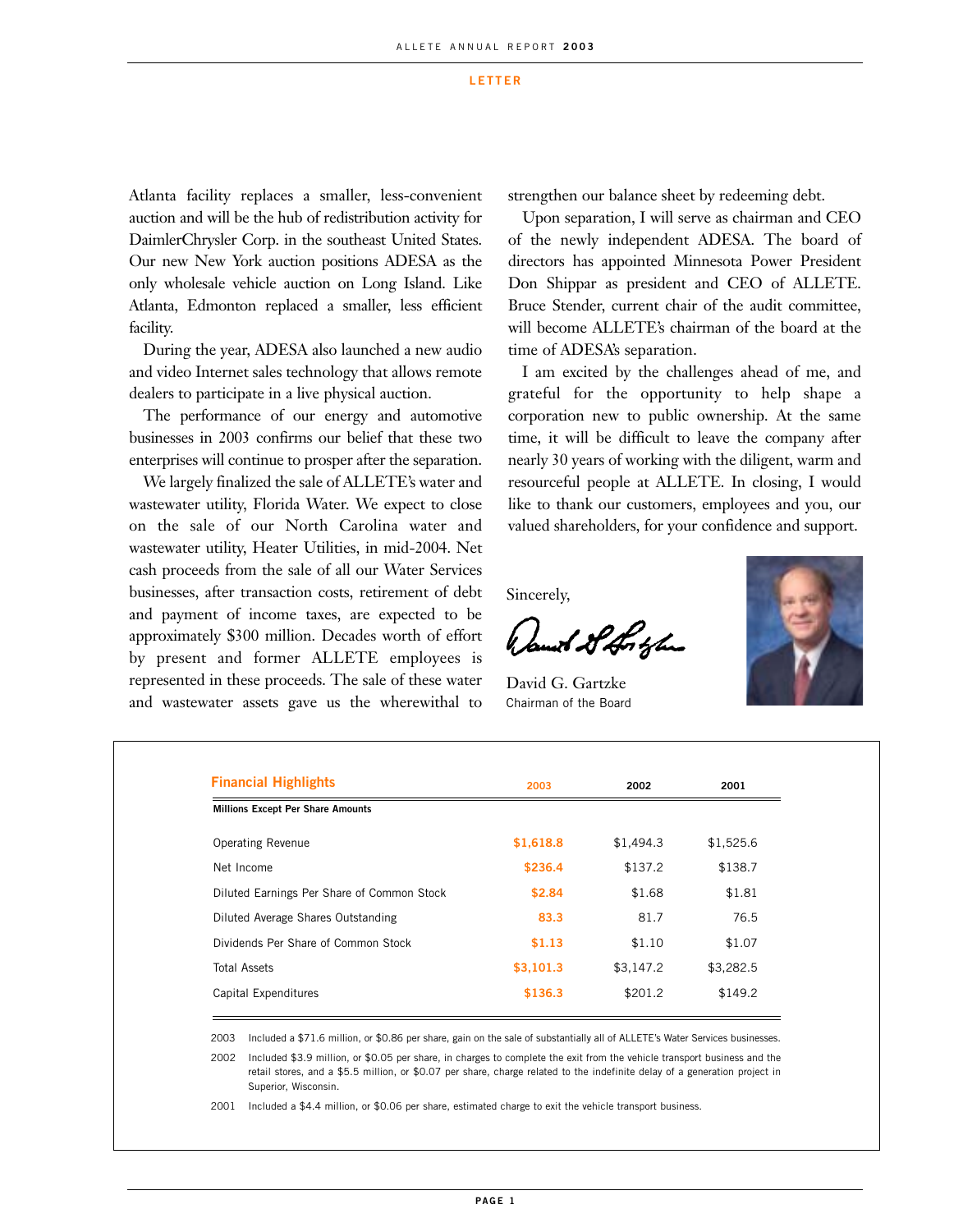Bob Houdek, an environmental checks the oxygen probe control panel in the Unit Three stack at Taconite Harbor Energy Center.

# edicated.

ALLETE Energy Services is dedicated to providing low-cost, reliable power. Minnesota Power's retail electric rates are the lowest in the region and the 12th lowest of 167 U.S. utilities.\*

ACCORDING TO THE EDISON ELECTRIC INSTITUTE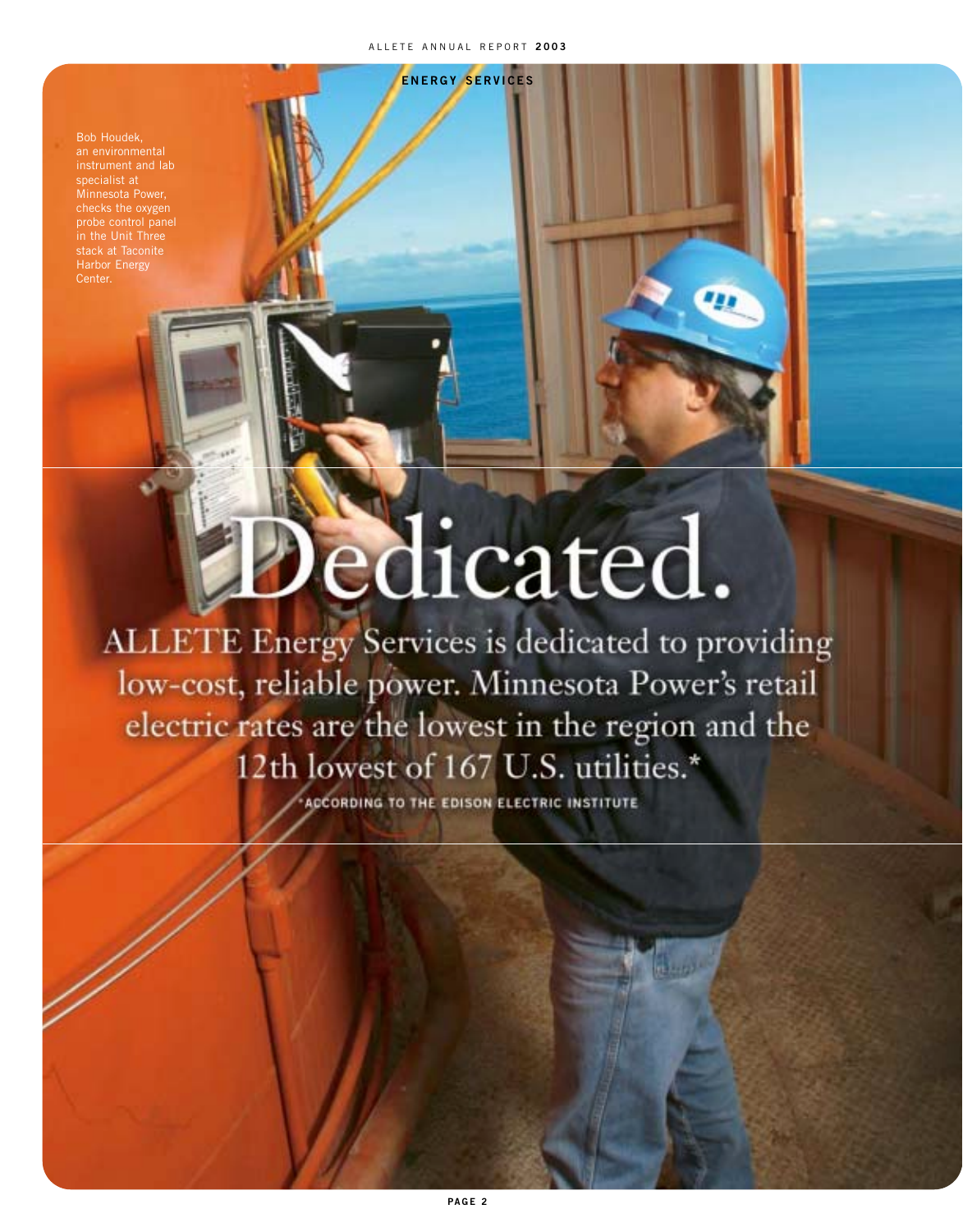#### ALLETE ANNUAL REPORT **2003**

#### **ENERGY SERVICES**



ALLETE Energy Services generates, transmits and distributes electrical power for retail customers in Minnesota and Wisconsin and markets wholesale energy to customers in the Upper Midwest. Minnesota Power supplies electric service to 135,000 customers in a 26,000 square mile service territory in northeastern Minnesota, and provides wholesale power to 16 municipalities and to other customers in our region based on supplies available from our generating assets. Industrial customers, who buy more than half the electricity produced by Minnesota Power, include taconite producers, paper and pulp mills, and pipeline companies. Superior Water, Light

and Power serves 14,000 electric customers, 12,000 natural gas customers and 10,000 water customers in northwestern Wisconsin.

ALLETE's BNI Coal, located in North Dakota, mines lignite coal that supplies two electric generating cooperatives, Minnkota Power and Square Butte. Subsidiary Enventis Telecom is an integrated data services provider offering fiber optic-based communication and advanced data services to businesses and communities in Minnesota, Wisconsin and Missouri. Enventis Telecom owns or has rights to approximately 1,600 route miles of fiber optic cable.

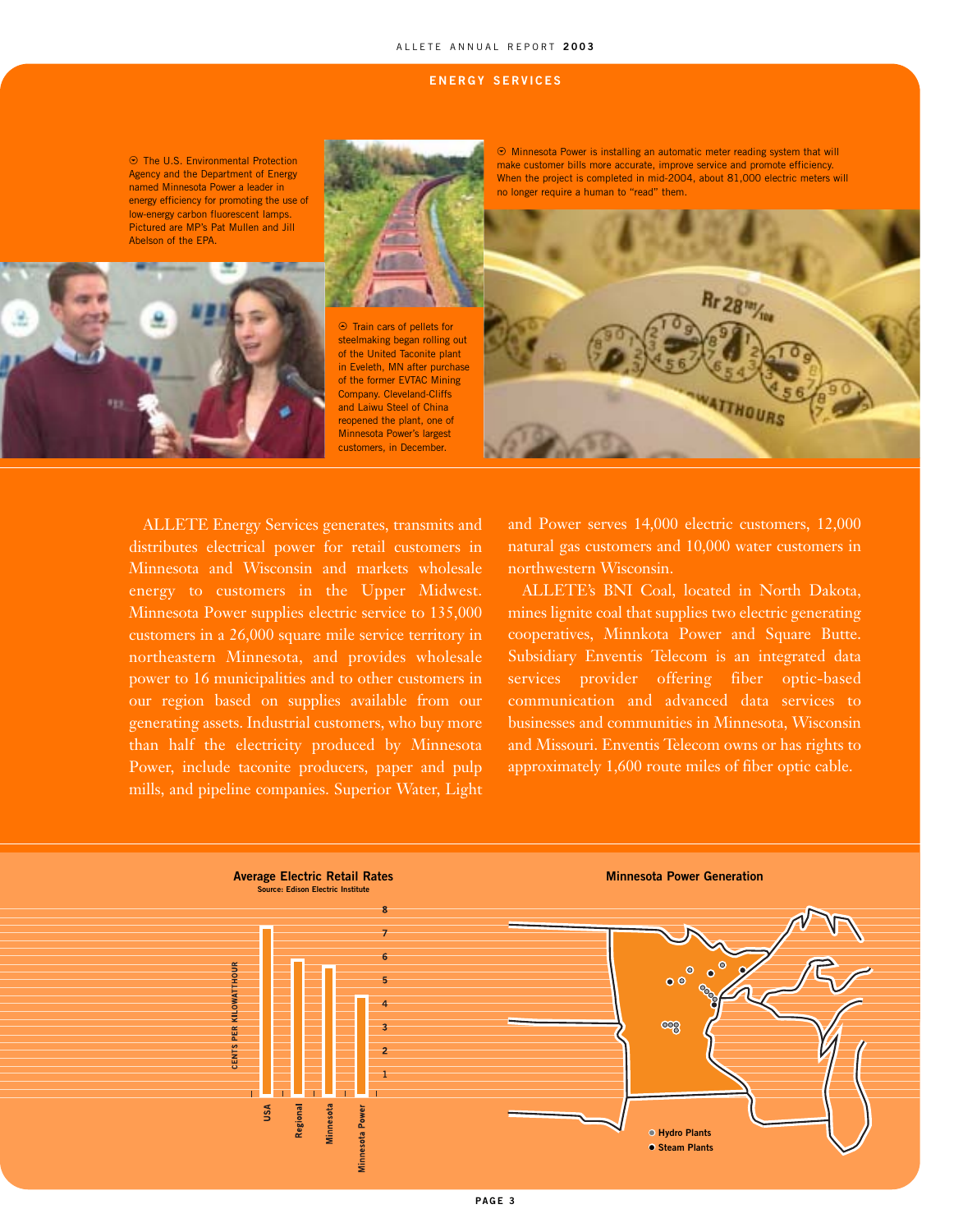**AUTOMOTIVE SERVICES**

# Driven

ALLETE offers a full menu of services to the automotive redistribution industry, from used vehicle auctions to salvage sales, dealer financing to inspection services.

Jimmy Jackson solicits bids on a used vehicle at the new ADESA Atlanta.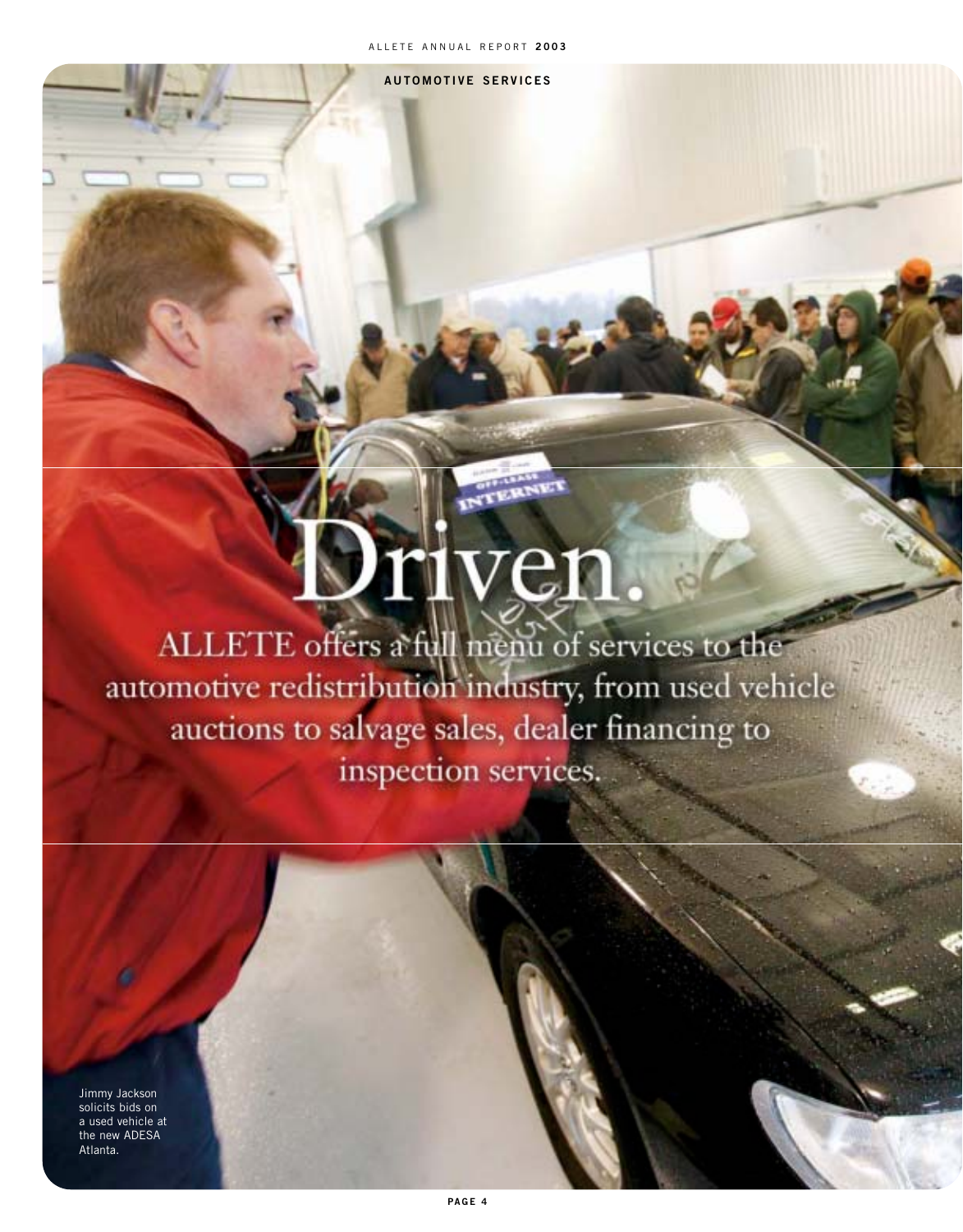#### ALLETE ANNUAL REPORT **2003**

#### **AUTOMOTIVE SERVICES**



ALLETE Automotive Services consists of several subsidiaries integral to the vehicle redistribution business. Our customers include auto dealers, manufacturers, fleet/lease firms, finance companies and insurers. ADESA's network of 53 used vehicle auctions is the second largest in North America. ADESA Impact is the third largest salvage auction company, with 27 facilities in the U.S. and Canada. Automotive Finance Corporation (AFC), with 80 offices, provides short-term inventorysecured financing, known as floorplan financing, for used vehicle dealers. AFC provides credit to 12,000

qualified car and truck dealers. We offer redistribution services to banks, finance companies, leasing companies, commercial fleets and rental car firms. Our employees also offer technology-enabled field information services to the automotive industry and to secured lenders.

Among ADESA's on-line services are De@lerBlock,<sup>®</sup> an on-line auction web site, and LiveBlock,  $\scriptstyle\rm m$  a new technology that links live auctions with remote buyers who can participate through real-time audio and video feeds and interactive bidding.

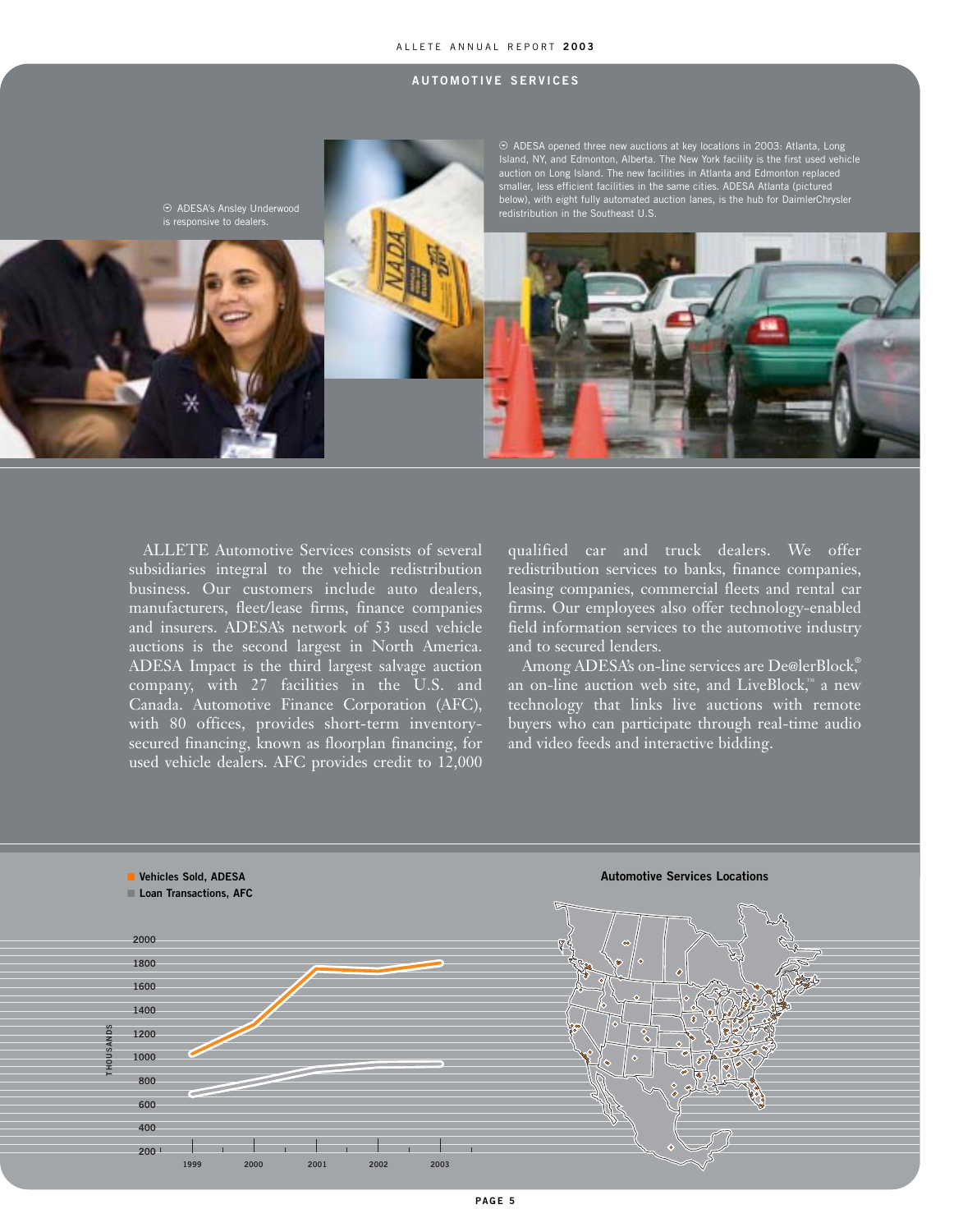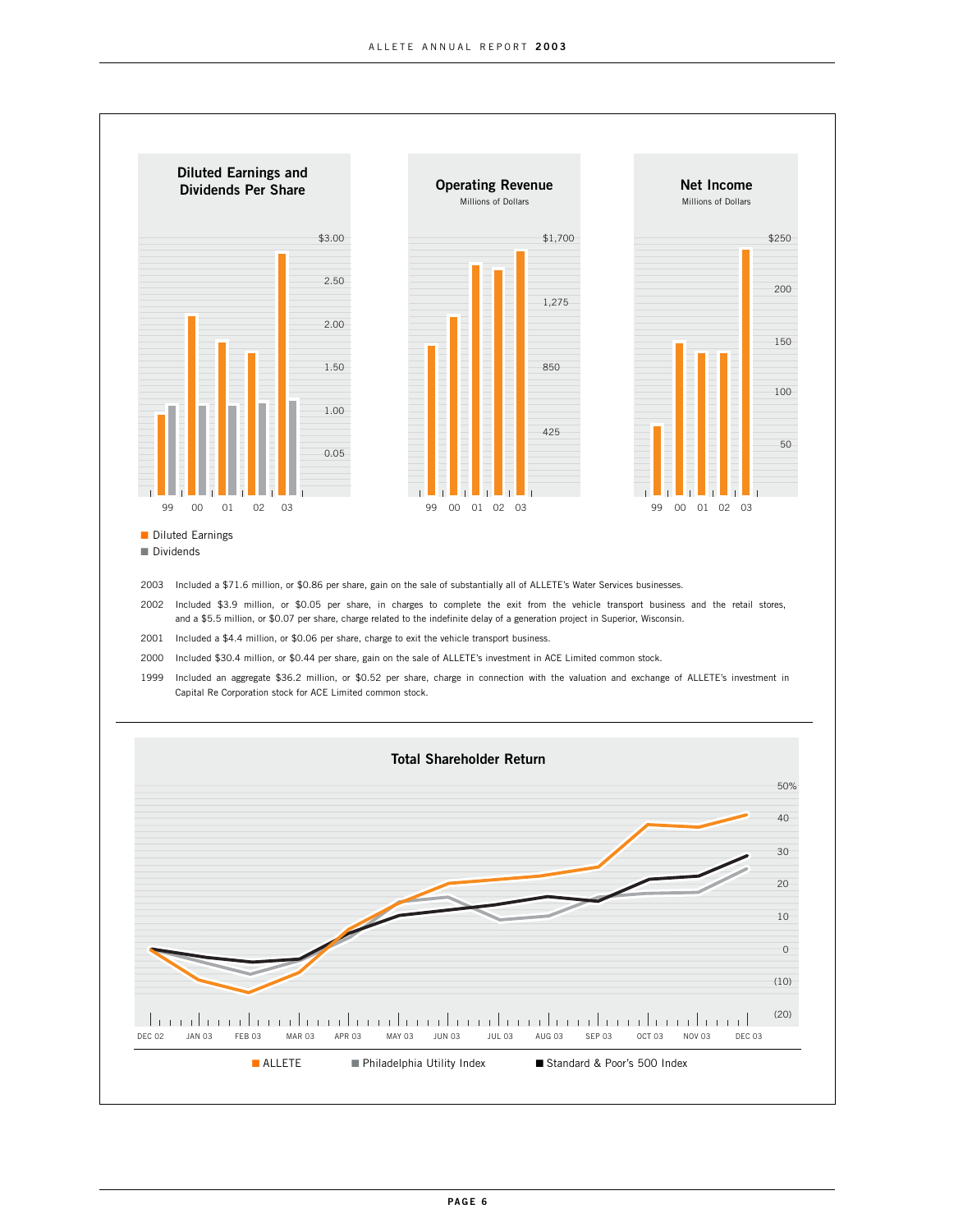#### **ALLETE BOARD OF DIRECTORS**



Standing, left to right:

**DEBORAH L. WEINSTEIN**, 44

Co-founder and partner at LaBarge Weinstein, a business law firm based in Ottawa, Ontario.

#### **DAVID G. GARTZKE**, 60

Chairman of ALLETE and Chairman, President and Chief Executive Officer of ALLETE Automotive Services, Duluth, Minnesota.

#### **BRUCE W. STENDER**, 62

President and CEO of Labovitz Enterprises, which owns and manages hotels and commercial real estate, Duluth, Minnesota.

**PETER J. JOHNSON**, 67

Chairman and CEO of Hoover Construction Co., Virginia, Minnesota.

#### **NICK SMITH**, 67

Of counsel in a Duluth, Minnesota, law firm, is Chairman of Northeast Ventures, a venture capital firm.

#### **DENNIS O. GREEN**, 63

Certified Public Accountant and former chief auditor at Citicorp and its principal subsidiary, Citibank, N.A., Beaufort, South Carolina.

Seated, left to right:

**GEORGE L. MAYER**, 59 President of Manhattan Realty Group, Larchmont, New York.

**THOMAS L. CUNNINGHAM**, 58 Retired Director of Remarketing Strategy for Ford Motor Company, St. Augustine, Florida.

**WYNN V. BUSSMANN**, 62 Senior Vice President of Global Forecasting for J.D. Power and Associates, Troy, Michigan.

**DONALD C. WEGMILLER**, 65 Chairman of Clark Consulting, HealthCare Group, Minneapolis, Minnesota.

#### **JACK I. RAJALA**, 64

Chairman and CEO of Rajala Companies, lumber manufacturing and trading firms, Grand Rapids, Minnesota.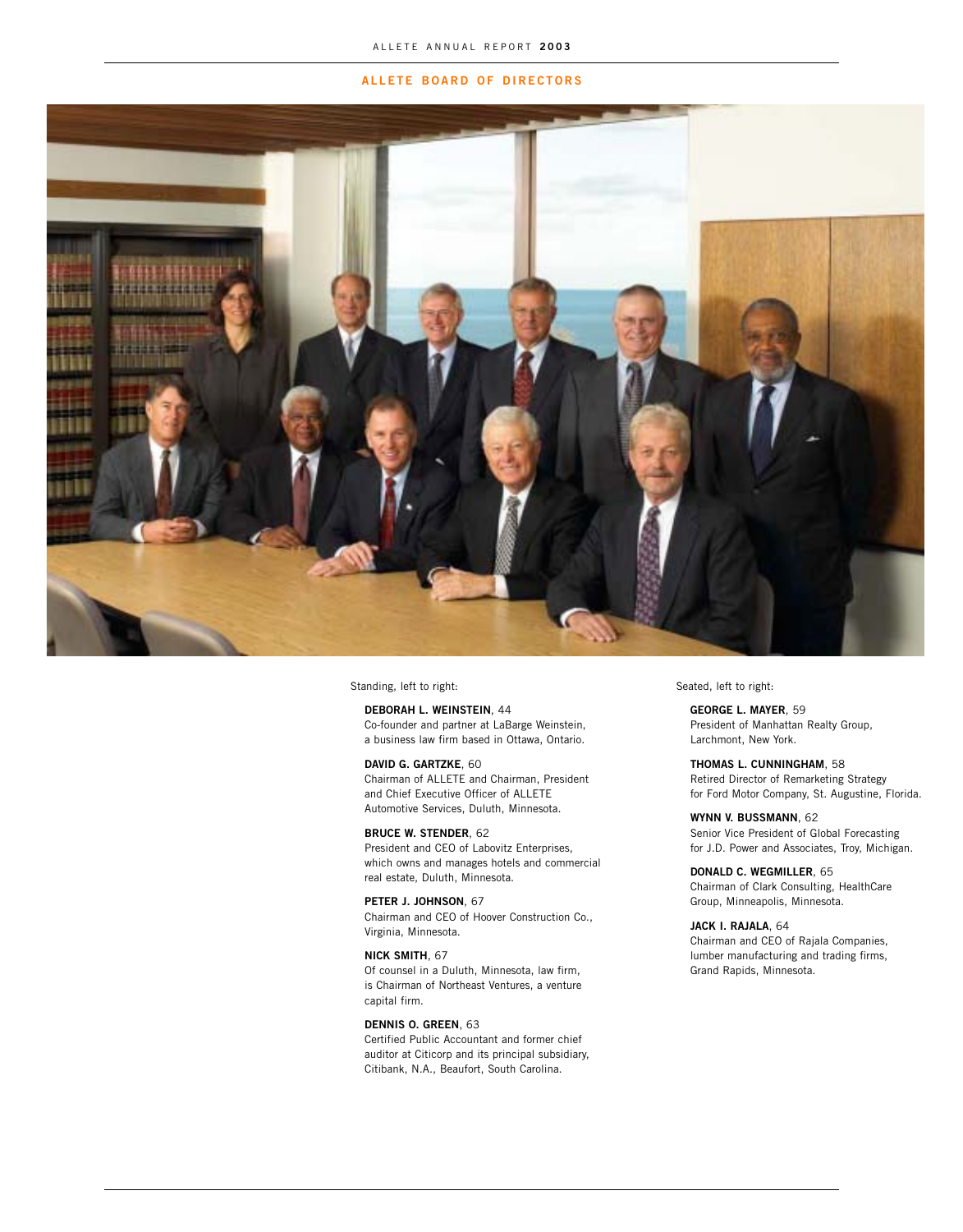#### **FORM 10- K**

### United States Securities and Exchange Commission Washington, D.C. 20549

(Mark One)

 $\boxtimes$  Annual Report Pursuant to Section 13 or 15(d) of the Securities Exchange Act of 1934

For the fiscal year ended **December 31, 2003**

 $\Box$  Transition Report Pursuant to Section 13 or 15(d) of the Securities Exchange Act of 1934

For the transition period from \_\_\_\_\_\_\_\_\_\_\_\_\_\_\_ to \_

Commission File No. 1-3548

### **ALLETE, Inc.**

(Exact name of registrant as specified in its charter)

incorporation or organization)

**Minnesota 41-0418150**

(State or other jurisdiction of (I.R.S. Employer Identification No.)

**30 West Superior Street, Duluth, Minnesota 55802-2093**

(Address of principal executive offices including zip code)

**(218) 279-5000**

(Registrant's telephone number, including area code)

**SECURITIES REGISTERED PURSUANT TO SECTION 12(b) OF THE ACT:**

Title of Each Class on Which Registered

Common Stock, without par value New York Stock Exchange

Name of Each Stock Exchange

#### **SECURITIES REGISTERED PURSUANT TO SECTION 12(g) OF THE ACT:**

None

Indicate by check mark whether the registrant (1) has filed all reports required to be filed by Section 13 or 15(d) of the Securities Exchange Act of 1934 during the preceding 12 months (or for such shorter period that the registrant was required to file such reports), and (2) has been subject to such filing requirements for the past 90 days.

Yes  $\boxdot$  No  $\Box$ 

Indicate by check mark if disclosure of delinquent filers pursuant to Item 405 of Regulation S-K is not contained herein, and will not be contained, to the best of registrant's knowledge, in definitive proxy or information statements incorporated by reference in Part III of this Form 10-K or any amendment to this Form 10-K.  $\square$ 

Indicate by check mark whether the registrant is an accelerated filer (as defined in Rule 12b-2 of the Act).

Yes  $\boxtimes$  No  $\Box$ 

The aggregate market value of voting stock held by nonaffiliates on June 30, 2003 was \$2,281,896,734.

As of March 8, 2004 there were 87,880,279 shares of ALLETE Common Stock, without par value, outstanding.

#### **DOCUMENTS INCORPORATED BY REFERENCE**

Portions of the Proxy Statement for the 2004 Annual Meeting of Shareholders are incorporated by reference in Part III.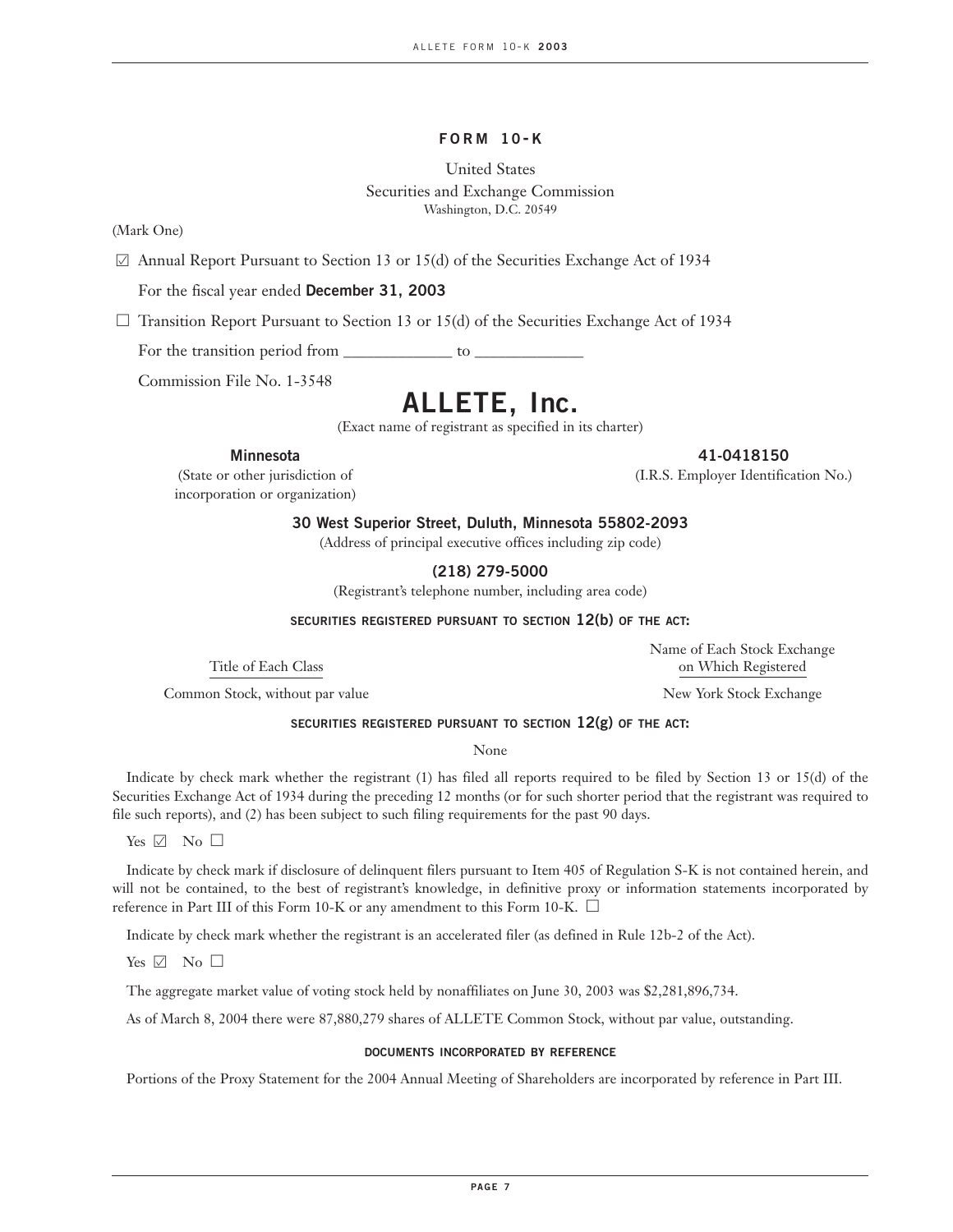#### **TABLE OF CONTENTS**

| <b>Definitions</b> | 9                                                                                                                     |
|--------------------|-----------------------------------------------------------------------------------------------------------------------|
|                    | Safe Harbor Statement Under the Private Securities                                                                    |
| Part I             |                                                                                                                       |
|                    | Item 1. Business 11                                                                                                   |
|                    |                                                                                                                       |
|                    | Regulated Utility Electric Sales 12                                                                                   |
|                    | Regulated Utility Purchased Power 15                                                                                  |
|                    |                                                                                                                       |
|                    | Nonregulated Generation and Power                                                                                     |
|                    | Regulatory Issues 16                                                                                                  |
|                    | Competition 18                                                                                                        |
|                    | Franchises 18                                                                                                         |
|                    |                                                                                                                       |
|                    | Environmental Matters 18                                                                                              |
|                    | Automotive Services 20                                                                                                |
|                    | Wholesale Vehicle Auctions  20                                                                                        |
|                    | Dealer Financing 23                                                                                                   |
|                    |                                                                                                                       |
|                    |                                                                                                                       |
|                    | Vehicle Regulation 25                                                                                                 |
|                    | Environmental Matters 26                                                                                              |
|                    | Investments and Corporate Charges 27                                                                                  |
|                    | Real Estate Operations 27                                                                                             |
|                    | Emerging Technology Investments 27                                                                                    |
|                    | Environmental Matters 27                                                                                              |
|                    | Executive Officers of the Registrant<br>28                                                                            |
|                    |                                                                                                                       |
|                    |                                                                                                                       |
| Item 4.            | Submission of Matters to a Vote of Security<br>Holders 29                                                             |
| Part II            |                                                                                                                       |
| Item 5.            | Market for Registrant's Common Equity,<br>Related Stockholder Matters and Issuer<br>Purchases of Equity Securities 29 |
| Item 6.            | Selected Financial Data 30                                                                                            |

|          | Item 7. Management's Discussion and Analysis of<br>Financial Condition and Results of                            |
|----------|------------------------------------------------------------------------------------------------------------------|
|          |                                                                                                                  |
|          | Consolidated Overview 32                                                                                         |
|          |                                                                                                                  |
|          | 2003 Compared to 2002 35                                                                                         |
|          | 2002 Compared to 2001 36                                                                                         |
|          | Critical Accounting Policies 36                                                                                  |
|          |                                                                                                                  |
|          | Liquidity and Capital Resources  41                                                                              |
|          | Capital Requirements 43                                                                                          |
|          | Environmental and Other Matters 44                                                                               |
|          |                                                                                                                  |
|          | New Accounting Standards 46                                                                                      |
|          | Factors that May Affect Future Results 46                                                                        |
|          | Item 7A. Quantitative and Qualitative Disclosures<br>about Market Risk 53                                        |
| Item 8.  | Financial Statements and Supplementary                                                                           |
| Item 9.  | Changes in and Disagreements with<br>Accountants on Accounting and Financial                                     |
|          | Item 9A. Controls and Procedures 53                                                                              |
| Part III |                                                                                                                  |
|          | Item 10. Directors and Executive Officers of the                                                                 |
|          | Item 11. Executive Compensation 54                                                                               |
|          | Item 12. Security Ownership of Certain Beneficial<br>Owners and Management and Related<br>Stockholder Matters 54 |
|          | Item 13. Certain Relationships and Related                                                                       |
|          | Item 14. Principal Accountant Fees and Services 54                                                               |
| Part IV  |                                                                                                                  |
|          |                                                                                                                  |
|          | Item 15. Exhibits, Financial Statement Schedules<br>and Reports on Form 8-K 55                                   |
|          |                                                                                                                  |
|          | Consolidated Financial Statements  60                                                                            |
|          |                                                                                                                  |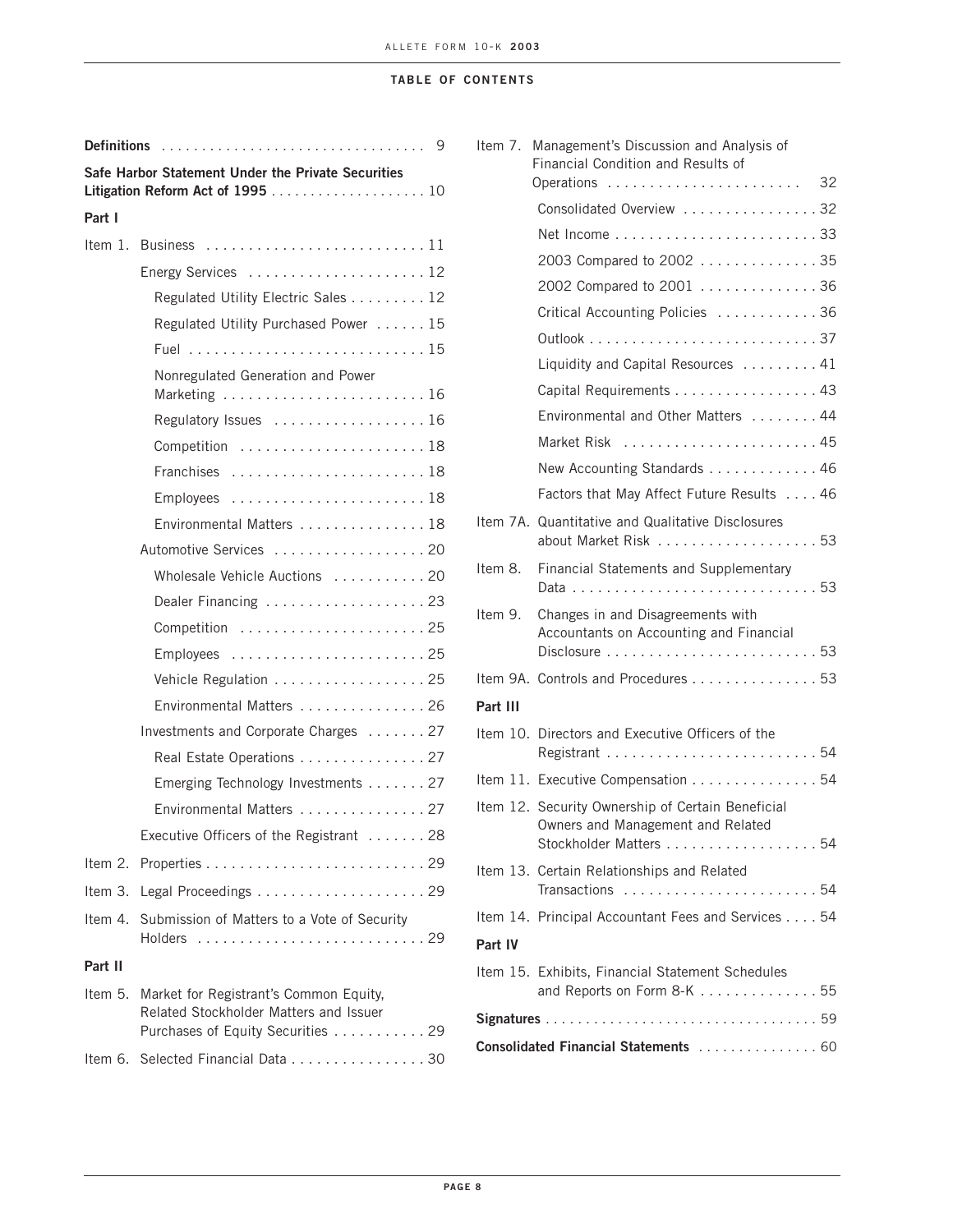#### **DEFINITIONS**

| Abbreviation<br>or Acronym | <b>Term</b>                                                             | Abbreviation<br>or Acronym | <b>Term</b>                                           |
|----------------------------|-------------------------------------------------------------------------|----------------------------|-------------------------------------------------------|
| <b>ACE</b>                 | <b>ACE Limited</b>                                                      | Lehigh                     | Lehigh Acquisition Corporation                        |
| <b>ADESA Impact</b>        | Automotive Recovery Services, Inc.                                      | LIBOR                      | London Interbank Offer Rate                           |
|                            | and Impact Auto, collectively                                           | LTV                        | LTV Steel Mining Co.                                  |
| AFC                        | Automotive Finance Corporation                                          | <b>MAPP</b>                | Mid-Continent Area Power Pool                         |
| <b>ALLETE</b>              | ALLETE, Inc. and its subsidiaries                                       | <b>MBtu</b>                | Million British thermal units                         |
| <b>APB</b>                 | <b>Accounting Principles Board</b>                                      | Minnesota Power            | An operating division of ALLETE, Inc.                 |
| <b>BNI Coal</b>            | BNI Coal, Ltd.                                                          | Minnkota Power             | Minnkota Power Cooperative, Inc.                      |
| <b>Boswell</b>             | <b>Boswell Energy Center</b>                                            | <b>MISO</b>                | Midwest Independent Transmission                      |
| Capital Re                 | Capital Re Corporation                                                  |                            | System Operator, Inc.                                 |
| <b>CIP</b>                 | Conservation Improvement Program(s)                                     | <b>MPCA</b>                | Minnesota Pollution Control Agency                    |
| Company                    | ALLETE, Inc. and its subsidiaries                                       | <b>MPUC</b>                | Minnesota Public Utilities Commission                 |
| EBITDA                     | Earnings Before Interest, Taxes,                                        | <b>MTBE</b>                | Methyl Tertiary-Butyl Ether                           |
|                            | Depreciation and Amortization<br>Expense                                | <b>MW</b>                  | Megawatt(s)                                           |
| <b>EITF</b>                | Emerging Issues Task Force                                              | <b>MWh</b>                 | Megawatthour(s)                                       |
|                            | Enventis Telecom Enventis Telecom, Inc.                                 | <b>NCUC</b>                | North Carolina Utilities Commission                   |
| <b>EPA</b>                 | Environmental Protection Agency                                         | Note ____                  | Note ____ to the consolidated financial               |
| <b>ESOP</b>                | Employee Stock Ownership Plan                                           |                            | statements indexed in Item 15(a) of<br>this Form 10-K |
| <b>FASB</b>                | Financial Accounting Standards Board                                    | <b>NPDES</b>               | National Pollutant Discharge                          |
| <b>FERC</b>                | Federal Energy Regulatory Commission                                    |                            | <b>Elimination System</b>                             |
| Florida Water              | Florida Water Services Corporation                                      | <b>NRG Energy</b>          | NRG Energy, Inc.                                      |
| Form 8-K                   | ALLETE Current Report on Form 8-K                                       | <b>PSCW</b>                | Public Service Commission of<br>Wisconsin             |
| Form 10-K                  | ALLETE Annual Report on Form 10-K                                       | <b>QUIPS</b>               | Quarterly Income Preferred Securities                 |
| Form 10-Q                  | ALLETE Quarterly Report on Form 10-Q                                    |                            | Rainy River Energy Rainy River Energy Corporation     |
| <b>FPSC</b>                | Florida Public Service Commission                                       | <b>SEC</b>                 | Securities and Exchange Commission                    |
| GAAP                       | Generally Accepted Accounting<br>Principles in the United States        | <b>SFAS</b>                | Statement of Financial Accounting<br>Standards No.    |
| GeoInsight                 | GeoInsight, Inc.                                                        | Split Rock Energy          | Split Rock Energy LLC                                 |
| Hibbard                    | M.L. Hibbard Station                                                    | Square Butte               | Square Butte Electric Cooperative                     |
| Impact Auto                | Impact Auto Auctions Ltd. and<br>Suburban Auto Parts Inc., collectively | SWL&P                      | Superior Water, Light and Power<br>Company            |
| <b>Invest Direct</b>       | ALLETE's Direct Stock Purchase and<br>Dividend Reinvestment Plan        | Taconite Harbor            | Taconite Harbor Energy Center                         |
| kWh                        | Kilowatthour(s)                                                         | <b>WDNR</b>                | Wisconsin Department of Natural                       |
| kV                         | Kilovolt(s)                                                             |                            | Resources                                             |
| Laskin                     | Laskin Energy Center                                                    | <b>WPPI</b>                | Wisconsin Public Power, Inc.                          |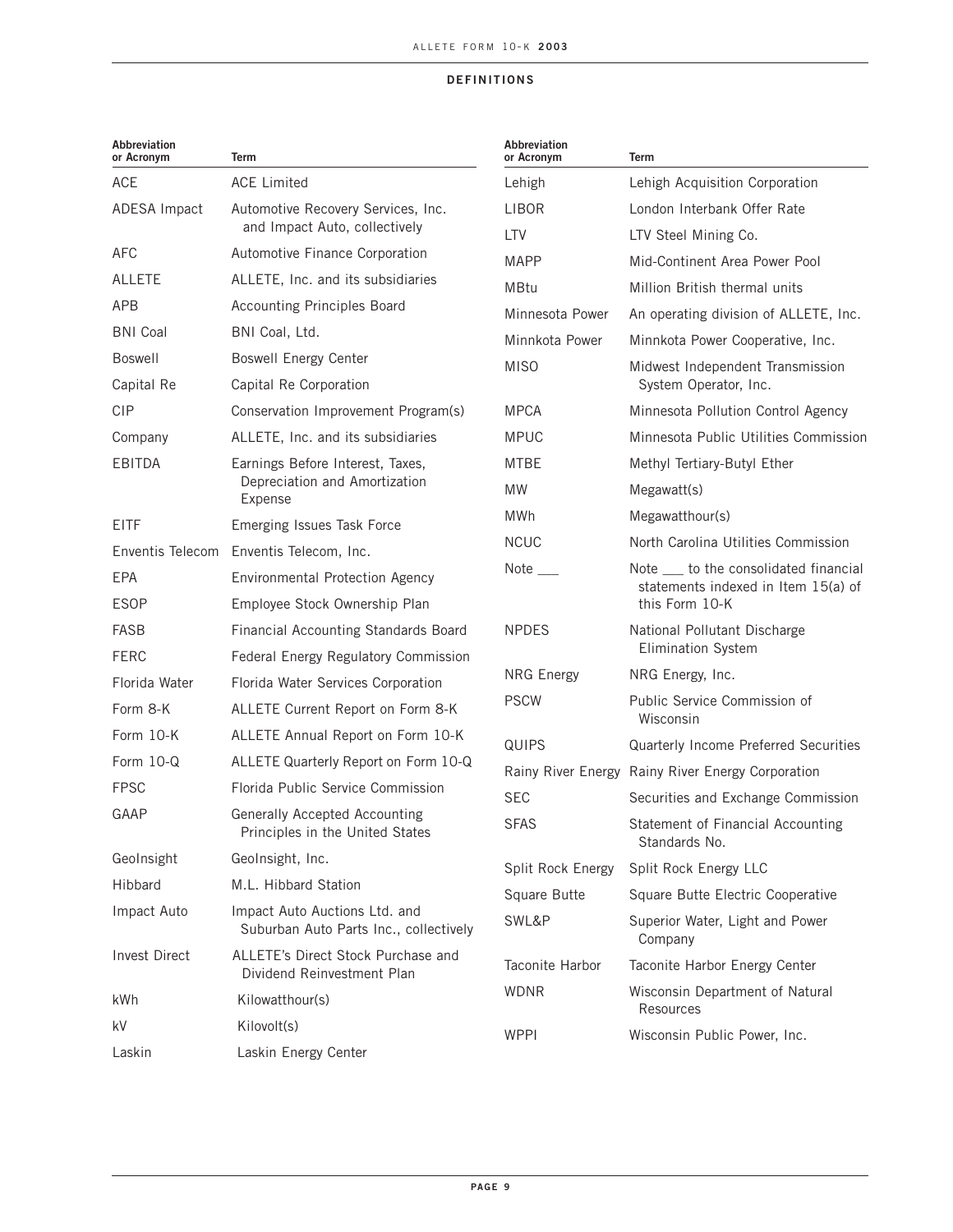#### **SAFE HARBOR STATEMENT UNDER THE PRIVATE SECURITIES LITIGATION REFORM ACT OF 1995**

In connection with the safe harbor provisions of the Private Securities Litigation Reform Act of 1995, we are hereby filing cautionary statements identifying important factors that could cause our actual results to differ materially from those projected in forward-looking statements (as such term is defined in the Private Securities Litigation Reform Act of 1995) made by or on behalf of ALLETE in this Annual Report on Form 10-K, in presentations, in response to questions or otherwise. Any statements that express, or involve discussions as to, expectations, beliefs, plans, objectives, assumptions or future events or performance (often, but not always, through the use of words or phrases such as "anticipates," "believes," "estimates," "expects," "intends," "plans," "projects," "will likely result," "will continue" or similar expressions) are not statements of historical facts and may be forward-looking.

Forward-looking statements involve estimates, assumptions, risks and uncertainties and are qualified in their entirety by reference to, and are accompanied by, the following important factors, which are difficult to predict, contain uncertainties, are beyond our control and may cause actual results or outcomes to differ materially from those contained in forward-looking statements:

- our ability to successfully implement our strategic objectives, including the completion and impact of the proposed spinoff of our Automotive Services business and the sale of our Water Services businesses;
- war and acts of terrorism;
- prevailing governmental policies and regulatory actions, including those of the United States Congress, Canadian federal government, state and provincial legislatures, the FERC, the MPUC, the FPSC, the NCUC, the PSCW, and various county regulators and city administrators, about allowed rates of return, financings, industry and rate structure, acquisition and disposal of assets and facilities, operation and construction of plant facilities, recovery of purchased power and capital investments, and present or prospective wholesale and retail competition (including but not limited to transmission costs) as well as vehicle-related laws, including vehicle brokerage and auction laws;
- unanticipated effects of restructuring initiatives in the electric and automotive industries;
- economic and geographic factors, including political and economic risks;
- changes in and compliance with environmental and safety laws and policies;
- weather conditions;
- natural disasters;
- market factors affecting supply and demand for used vehicles;
- wholesale power market conditions;
- population growth rates and demographic patterns;
- the effects of competition, including competition for retail and wholesale customers, as well as sellers and buyers of vehicles;
- pricing and transportation of commodities;
- changes in tax rates or policies or in rates of inflation;
- unanticipated project delays or changes in project costs;
- unanticipated changes in operating expenses and capital expenditures;
- capital market conditions;
- competition for economic expansion or development opportunities;
- our ability to manage expansion and integrate acquisitions; and
- the outcome of legal and administrative proceedings (whether civil or criminal) and settlements that affect the business and profitability of ALLETE.

Additional disclosures regarding factors that could cause our results and performance to differ from results or performance anticipated by this report are discussed in Item 7. under the heading "Factors that May Affect Future Results" located on page 46 of this Form 10-K. Any forward-looking statement speaks only as of the date on which such statement is made, and we undertake no obligation to update any forward-looking statement to reflect events or circumstances after the date on which that statement is made or to reflect the occurrence of unanticipated events. New factors emerge from time to time and it is not possible for management to predict all of these factors, nor can it assess the impact of each of these factors on the businesses of ALLETE or the extent to which any factor, or combination of factors, may cause actual results to differ materially from those contained in any forward-looking statement. Readers are urged to carefully review and consider the various disclosures made by us in this Form 10-K and in our other reports filed with the SEC that attempt to advise interested parties of the factors that may affect our business.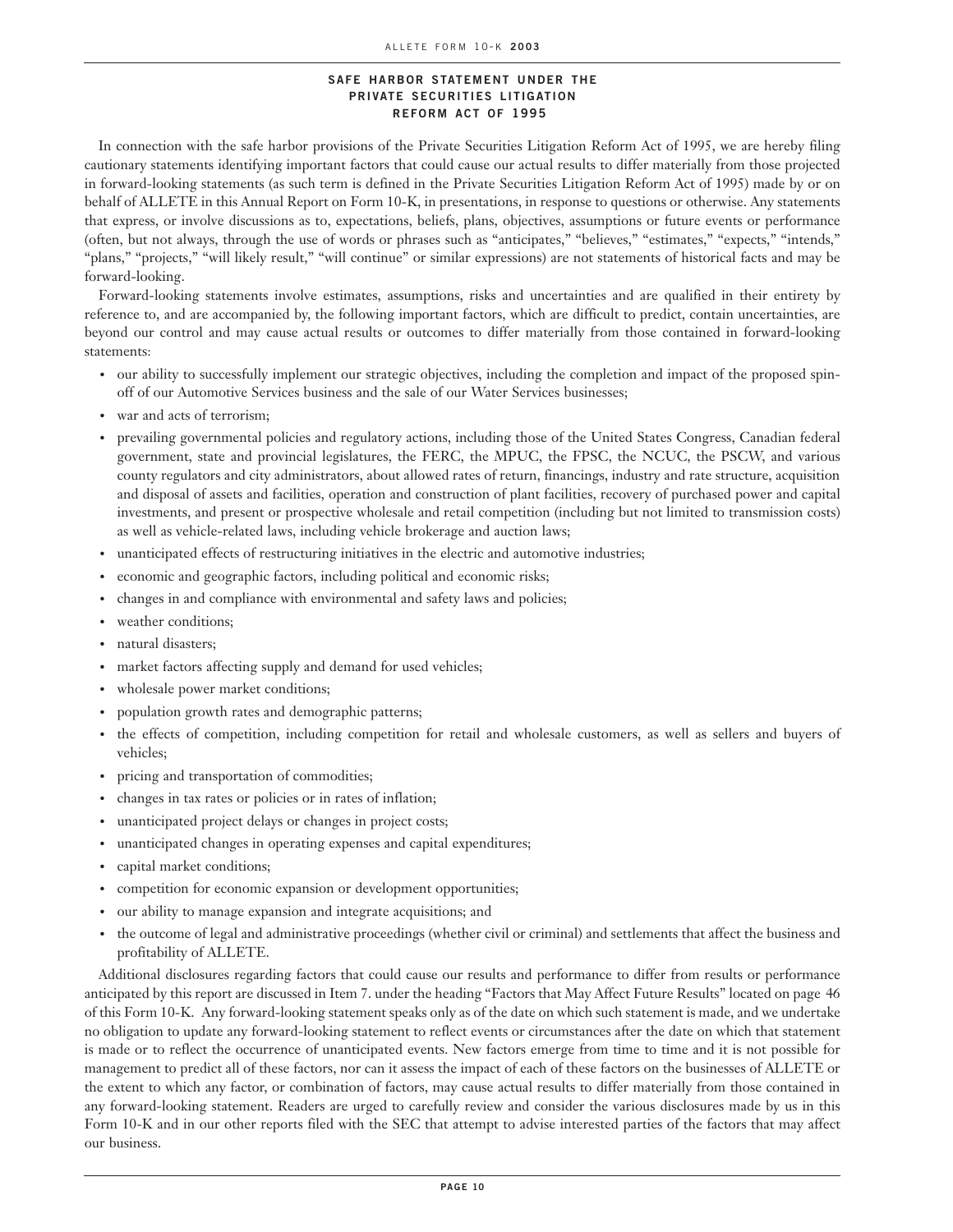#### **Item 1. Business**

ALLETE has been incorporated under the laws of Minnesota since 1906. References in this report to "we," "us" and "our" are to ALLETE and its subsidiaries, collectively.

ALLETE files annual, quarterly and other reports and information with the SEC. You can read and copy any information filed by ALLETE with the SEC at the SEC's Public Reference Room at 450 Fifth Street, N.W., Washington, D.C. 20549. You can obtain additional information about the Public Reference Room by calling the SEC at 1-800-SEC-0330. In addition, the SEC maintains an Internet site (www.sec.gov) that contains reports, proxy and information statements, and other information regarding issuers that file electronically with the SEC, including ALLETE. ALLETE also maintains an Internet site (www.allete.com) that contains documents as soon as reasonably practicable after such material is electronically filed with or furnished to the SEC.

As of December 31, 2003 we had approximately 13,000 employees, 4,000 of which were part time. Our core operations in 42 states, nine Canadian provinces and Mexico focus on two segments: **Energy Services** which includes electric and gas services, coal mining and telecommunications; and **Automotive Services** which includes wholesale vehicle auctions and related vehicle redistribution services and dealer financing.

**Investments and Corporate Charges** include our real estate operations, investments in emerging technologies related to the electric utility industry and corporate charges. Corporate charges represent general corporate expenses, including interest, not specifically related to any one business segment.

For a detailed discussion of results of operations and trends, see Item 7. Management's Discussion and Analysis of Financial Condition and Results of Operations. For business segment information, see Notes 1 and 2.

**Spin-Off of Automotive Services.** After a lengthy review of our strategic alternatives, in October 2003 we announced plans to spin off to ALLETE shareholders our Automotive Services business which would become a publicly traded company doing business as ADESA. The decision reflects our intention to maximize the long-term value of each business by creating two separate, more focused companies, and create long-term shareholder value. The spin-off is expected to take the form of a tax-free stock dividend to ALLETE's shareholders, who would receive one ADESA share for each share of ALLETE stock they own.

Our Energy Services and Automotive Services businesses are two very distinct businesses and we believe that this spin-off will better facilitate the strategic objectives of both businesses. We believe that our Automotive Services business will be better able to pursue a business growth strategy as an independent company. For ALLETE, we believe the spin-off will create a simplified regulatory and risk profile and a more stable credit rating, which will enhance our ability to pursue strategic growth initiatives.

| Year Ended December 31                                           | 2003           | 2002                    | 2001 |
|------------------------------------------------------------------|----------------|-------------------------|------|
| <b>Consolidated Operating</b><br>Revenue - Millions              |                | \$1,619 \$1,494 \$1,526 |      |
| Percentage of Consolidated<br><b>Operating Revenue</b>           |                |                         |      |
| <b>Energy Services</b><br><b>Regulated Utility</b><br>Industrial |                |                         |      |
| Taconite Producers                                               | 9%             | 10%                     | 10%  |
| Paper and Wood Products                                          | 4              | 4                       | 4    |
| Pipelines and Other Industries                                   | 2              | 3                       | 3    |
| <b>Total Industrial</b>                                          | 15             | 17                      | 17   |
| Residential                                                      | 5              | 5                       | 4    |
| Commercial                                                       | 5              | 5                       | 5    |
| Wholesale                                                        | 5              | 5                       | 6    |
| Other Revenue                                                    | $\overline{c}$ | $\overline{c}$          | 3    |
| <b>Total Regulated Utility</b>                                   | 32             | 34                      | 35   |
| Nonregulated                                                     | 9              | 8                       | 5    |
| <b>Total Energy Services</b>                                     | 41             | 42                      | 40   |
| <b>Automotive Services</b>                                       | 57             | 56                      | 55   |
| Investments                                                      | 2              | 2                       | 5    |
|                                                                  | 100%           | 100%                    | 100% |

Our Automotive Services business, which will do business as ADESA after the spin-off, operates two main businesses that are integral parts of the vehicle redistribution industry in North America. Wholesale vehicle auctions include 53 used vehicle auctions, 27 salvage vehicle auctions and related services, while dealer financing consists of AFC's 80 loan production offices. Our Automotive Services business will remain based in Indiana.

After the spin-off, ALLETE will be comprised of our Energy Services business, which includes Minnesota Power, SWL&P, BNI Coal, Enventis Telecom and Rainy River Energy, ALLETE Properties, Inc., our real estate operations in Florida, and our emerging technology investments. ALLETE's headquarters will remain in Duluth, Minnesota.

Our Board of Directors has retained financial and legal advisors to work with management on the refinancing of ALLETE's and Automotive Services' debt which will precede the spin-off. The spin-off is subject to the approval of the final plan by ALLETE's Board of Directors, favorable market conditions, receipt of tax opinions, satisfaction of SEC requirements and other customary conditions, and is expected to occur in the third quarter of 2004.

**Sale of Water Plant Assets.** During 2003 we substantially completed the sale of our Water Services businesses. Approximately 90% of our water assets in Florida were sold, under condemnation or imminent threat of condemnation, during 2003 for a total sales price of approximately \$445 million. Proceeds were used to pay down debt which strengthened our balance sheet. In addition, we reached an agreement to sell our North Carolina water assets for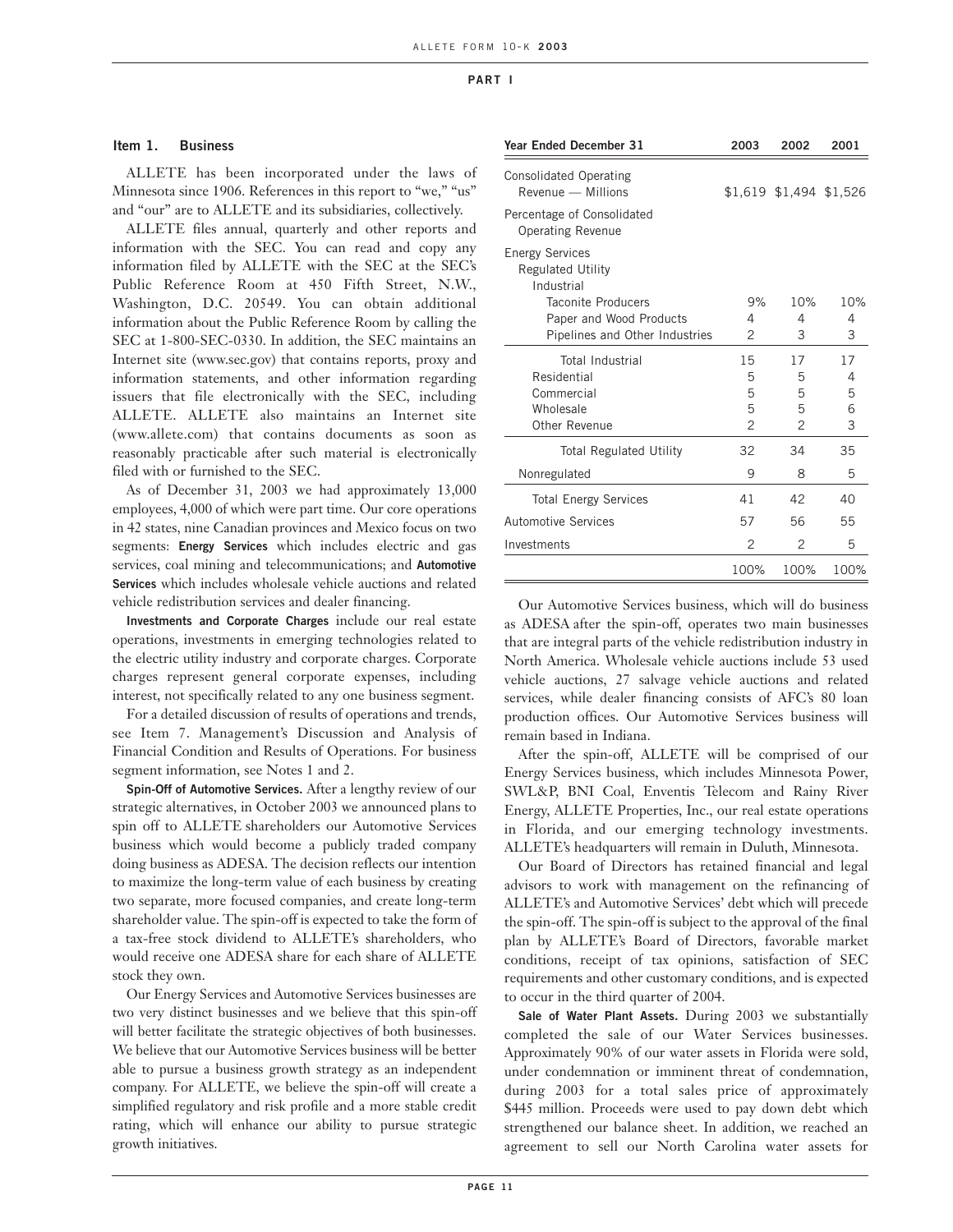\$48 million and the assumption of approximately \$28 million in debt by the purchaser. The North Carolina sale is awaiting approval of the NCUC and is expected to close in mid-2004. We expect to enter into agreements to sell our remaining water assets in Florida and Georgia in 2004.

In October 2003 the FPSC voted to initiate a proceeding to examine whether the sale of Florida Water's assets involves a gain that should be shared with Florida Water's customers. The question raised is whether the entire gain from the asset sales should go to Florida Water and its shareholders, or should it be shared with customers. In November 2003 the FPSC issued a final order regarding a similar gain on sale issue for Utilities, Inc. of Florida. In that order the FPSC made several findings that could be helpful to Florida Water's case, namely that courts have found that rates paid by customers do not vest ratepayers with ownership rights to the property used to render service, and shareholders bear the risk of gain or loss associated with investments made to provide service. Florida Water intends to vigorously contest any decision to seek sharing of the gain with customers. Florida Water is unable to predict the outcome of this proceeding.

#### **Energy Services**

We categorize our Energy Services businesses as regulated utility operations or nonregulated operations. Regulated utility operations include rate regulated activities associated with generation, transmission and distribution of electricity under the jurisdiction of state and federal regulatory authorities. Nonregulated operations consist of coal mining, nonregulated generation (non-rate base generation sold at market-based rates to the wholesale market) and telecommunications. The discussion below summarizes the major businesses we include in Energy Services. Statistical information is presented as of December 31, 2003 unless otherwise indicated. All subsidiaries are wholly owned unless otherwise specifically indicated.

**Minnesota Power**, an operating division of ALLETE, Inc., provides regulated utility electric service in a 26,000 square mile service territory in northeastern Minnesota. Minnesota Power supplies regulated utility electric service to 135,000 retail customers and wholesale electric service to 16 municipalities. In addition, Minnesota Power has nonregulated generation operations at the Taconite Harbor facility in northern Minnesota. **SWL&P** provides regulated utility electric, natural gas and water service in northwestern Wisconsin. SWL&P has 14,000 electric customers, 12,000 natural gas customers and 10,000 water customers.

Minnesota Power had an annual net peak load of 1,463 MW on January 13, 2003. Our power supply sources are listed on the following page.

We have electric transmission and distribution lines of 500 kV (8 miles), 230 kV (606 miles), 161 kV (43 miles), 138 kV (66 miles), 115 kV (1,259 miles) and less than 115 kV

(6,935 miles). We own and operate 179 substations with a total capacity of 8,562 megavoltamperes. Some of our transmission and distribution lines interconnect with other utilities.

We own offices and service buildings, an energy control center and repair shops, and lease offices and storerooms in various localities. Substantially all of our electric plant is subject to mortgages which collateralize the outstanding first mortgage bonds of Minnesota Power and of SWL&P. Generally, we hold fee interest in our real properties subject only to the lien of the mortgages. Most of our electric lines are located on land not owned in fee, but are covered by appropriate easement rights or by necessary permits from governmental authorities. WPPI owns 20% of Boswell Unit 4. WPPI has the right to use our transmission line facilities to transport its share of Boswell generation. (See Note 14.)

As of February 2004 Minnesota Power withdrew from active participation in Split Rock Energy, a joint venture with Great River Energy, and will terminate its ownership interest upon receipt of FERC approval which is expected in the first half of 2004. (See Nonregulated Generation and Power Marketing.)

**BNI Coal** owns and operates a lignite mine in North Dakota. BNI Coal is the lowest-cost supplier of lignite in North Dakota producing about 4 million tons annually. Two electric generating cooperatives, Minnkota Power and Square Butte, presently consume virtually all of BNI Coal's production of lignite under cost-plus fixed fee coal supply agreements expiring in 2027. (See Fuel and Note 15.)

**Enventis Telecom** is an integrated data services provider offering fiber optic-based communication and advanced data services to businesses and communities in the Upper Midwest. Enventis Telecom provides converged IP (or Internet protocol) services that allow all communications (voice, video and data) to use the same optic-based delivery technology. Enventis Telecom owns or has rights to approximately 1,600 route miles of fiber optic cable. These route miles contain multiple fibers that total approximately 47,000 fiber miles. Enventis Telecom also owns optronic and data switching equipment that is used to "light up" the fiber optic cable. Enventis Telecom services customers from facilities that are primarily leased from third parties.

**Rainy River Energy** is engaged in the acquisition and development of nonregulated generation and wholesale power marketing. Rainy River Energy has entered into a 15-year power purchase agreement with NRG Energy at a facility in Kendall County, Illinois. (See Nonregulated Generation and Power Marketing - Kendall County.)

#### **Regulated Utility Electric Sales**

Our regulated utility operations include retail and wholesale activities under the jurisdiction of state and federal regulatory authorities. (See Regulatory Issues.)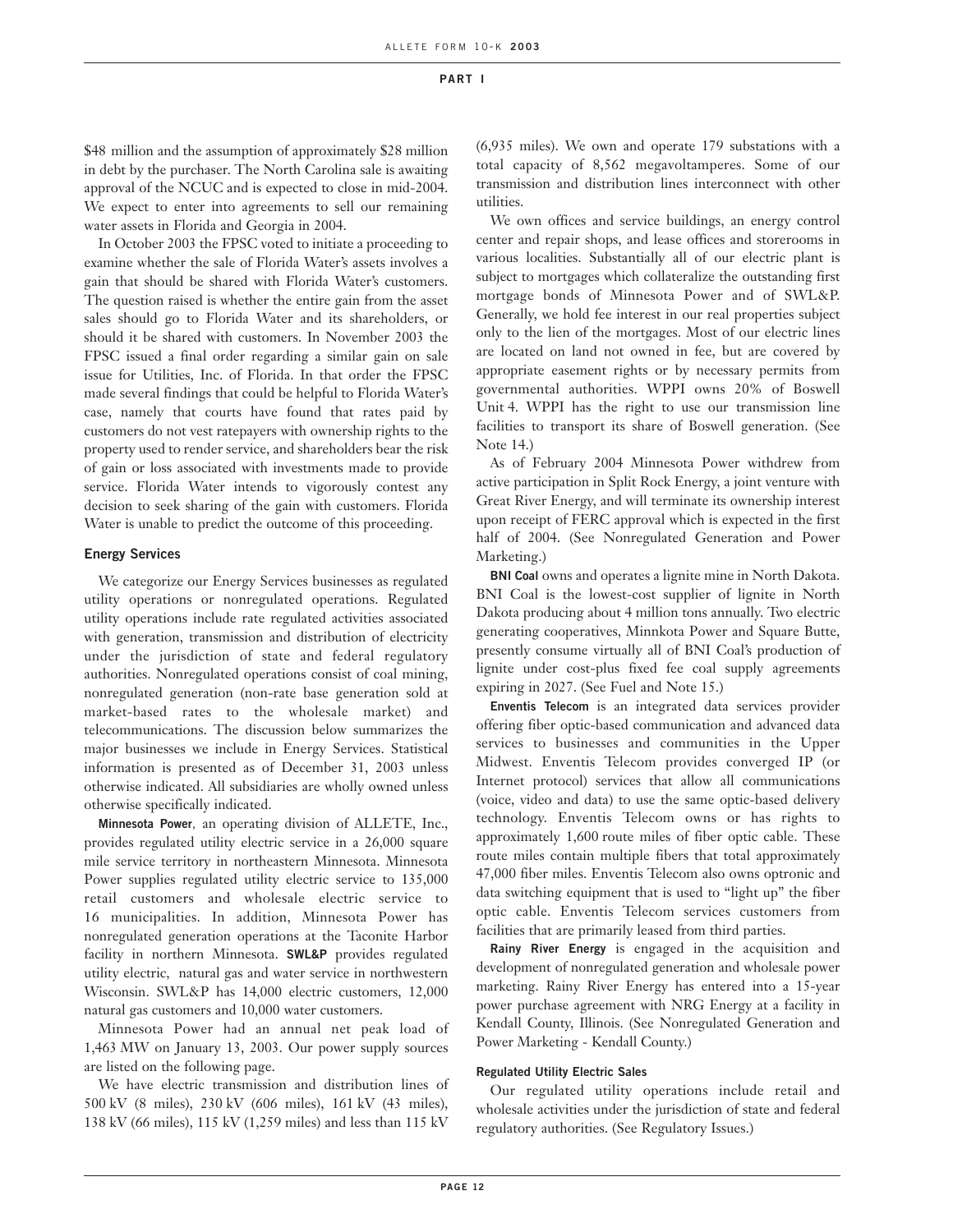#### **Power Supply**

| <b>Regulated Utility</b>                                                                            | Unit<br>No.         | Year<br><b>Installed</b> | <b>Net Winter</b><br>Capability |                  | For the Year Ended<br>December 31, 2003<br><b>Electric Requirements</b> |              |
|-----------------------------------------------------------------------------------------------------|---------------------|--------------------------|---------------------------------|------------------|-------------------------------------------------------------------------|--------------|
|                                                                                                     |                     |                          | <b>MW</b>                       |                  | <b>MWh</b>                                                              | %            |
| Steam                                                                                               |                     |                          |                                 |                  |                                                                         |              |
| Coal-Fired                                                                                          |                     |                          |                                 |                  |                                                                         |              |
| <b>Boswell Energy Center</b>                                                                        | 1<br>$\overline{c}$ | 1958                     | 69                              |                  |                                                                         |              |
| near Grand Rapids, MN                                                                               | 3                   | 1960<br>1973             | 69<br>349                       |                  |                                                                         |              |
|                                                                                                     | 4                   | 1980                     | 427                             |                  |                                                                         |              |
|                                                                                                     |                     |                          | 914                             |                  | 6,445,652                                                               | 55.0%        |
| Laskin Energy Center                                                                                | $\mathbf 1$         | 1953                     | 55                              |                  |                                                                         |              |
| in Hoyt Lakes, MN                                                                                   | $\overline{c}$      | 1953                     | 55                              |                  |                                                                         |              |
|                                                                                                     |                     |                          | 110                             |                  | 643,340                                                                 | 5.5          |
| <b>Purchased Steam</b>                                                                              |                     |                          |                                 |                  |                                                                         |              |
| M.L. Hibbard Station in Duluth, MN                                                                  | 3 & 4               | 1949, 1951               | 48                              |                  |                                                                         |              |
| <b>Total Steam</b>                                                                                  |                     |                          | 1,072                           |                  | 7,088,992                                                               | 60.5         |
| Hydro<br>Group consisting of ten stations in MN                                                     |                     | Various                  | 115                             |                  | 409,521                                                                 | 3.5          |
| <b>Purchased Power</b><br>Square Butte burns lignite coal near Center, ND<br>All Other - Net        |                     |                          | 322<br>$\qquad \qquad -$        |                  | 2,288,921<br>1,938,958                                                  | 19.5<br>16.5 |
| <b>Total Purchased Power</b>                                                                        |                     |                          | 322                             |                  | 4,227,879                                                               | 36.0         |
| Total                                                                                               |                     |                          | 1,509                           |                  | 11,726,392                                                              | 100.0%       |
| Nonregulated                                                                                        | <b>Unit</b><br>No.  | Year<br>Installed        |                                 | Year<br>Acquired | <b>Net</b><br>Capability                                                |              |
| Steam<br>Coal-Fired                                                                                 |                     |                          |                                 |                  | <b>MW</b>                                                               |              |
| Taconite Harbor Energy Center<br>in Taconite Harbor, MN                                             | 1, 2 & 3            | 1957, 1957, 1967         |                                 | 2001             | 200                                                                     |              |
| Cloquet Energy Center<br>in Cloquet, MN                                                             | 5                   | 2001                     |                                 | 2001             | 23                                                                      |              |
| Rapids Energy Center (a)<br>in Grand Rapids, MN                                                     | 6 & 7               | 1980                     |                                 | 2000             | 29                                                                      |              |
| Hydro<br>Conventional Run-of-River<br>Rapids Energy Center (a)<br>in Grand Rapids, MN               | 4 & 5               | 1917                     |                                 | 2000             |                                                                         | $\mathbf 1$  |
| Power Purchase Agreement<br>Kendall County (Rainy River Energy)<br>located southwest of Chicago, IL | 3                   | 2002                     |                                 | 2002             | 275                                                                     |              |

(a) The net generation is primarily dedicated to the needs of one customer.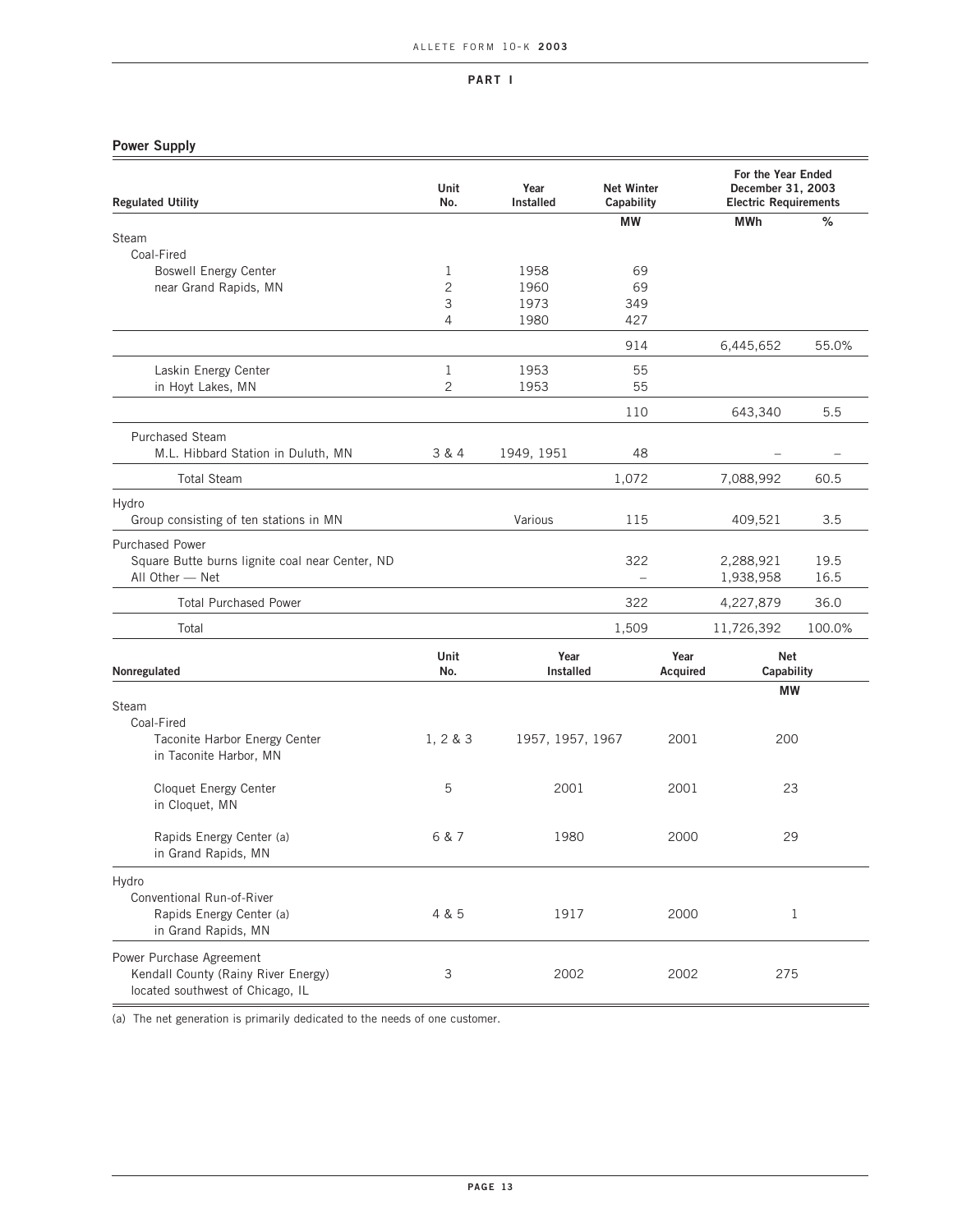| <b>Regulated Utility Electric Sales</b> |  |  |  |
|-----------------------------------------|--|--|--|
|-----------------------------------------|--|--|--|

| 2003   | 2002                    | 2001                    |
|--------|-------------------------|-------------------------|
|        |                         |                         |
|        |                         |                         |
|        |                         | 998<br>1,234            |
|        |                         | 6.549                   |
| 79     | 78                      | 75                      |
|        |                         |                         |
| 2,155  | 1,807                   | 2,086                   |
| 11.144 | 11.132                  | 10.942                  |
|        | 1,066<br>1.286<br>6.558 | 1,044<br>1.257<br>6,946 |

Minnesota Power has wholesale contracts with 16 municipal customers. (See Regulatory Issues - Federal Energy Regulatory Commission.)

Approximately 60% of the ore consumed by integrated steel facilities in the United States originates from six taconite customers of Minnesota Power. Taconite, an iron-bearing rock of relatively low iron content that is abundantly available in Minnesota, is an important domestic source of raw material for the steel industry. Taconite processing plants use large quantities of electric power to grind the ore-bearing rock, and agglomerate and pelletize the iron particles into taconite pellets. Annual taconite production in Minnesota was 34 million tons in 2003 (39 million tons in 2002; 33 million tons in 2001). The decrease in 2003 taconite production was due to the May 2003 shutdown of the Eveleth Mines LLC operations that then reopened in December 2003 as United Taconite LLC under new ownership that includes Cleveland-Cliffs Inc. and Laiwu Steel Group, a Chinese-based steel producer. A rise in Chinese steel demand and production has created a new market for the producers of taconite in North America. United Taconite has the ability to produce 5 million to 6 million tons of taconite annually with a portion of that production replacing taconite pellets that will be shipped to China from other Cleveland-Cliffs Inc. owned taconite operations. The decrease in 2001 taconite production was due to the closing of LTV and the reduced demand for iron ore from the operating mines as a result of high steel import levels and a softer economy. LTV, which was not a Large Power Customer (defined below), formerly produced 7 million to 8 million tons of taconite annually. Based on our research of the taconite industry, Minnesota taconite production for 2004 is anticipated to be about 39 million tons. As a result of continuing consolidation in the integrated steel business and its resulting impact on taconite producers, Minnesota Power is unable to predict taconite production levels for the next two to five years. We expect any excess energy not used by our retail customers will be marketed primarily to the regional wholesale market.

**Large Power Customer Contracts.** Minnesota Power has large power customer contracts with 12 customers (Large Power Customers), each of which requires 10 MW or more of generating capacity. Large Power Customer contracts require Minnesota Power to have a certain amount of generating capacity available. (See Minimum Revenue and Demand Under Contract Table.) In turn, each Large Power Customer is required to pay a minimum monthly demand charge that covers the fixed costs associated with having this capacity available to serve the customer, including a return on common equity. Most contracts allow customers to establish the level of megawatts subject to a demand charge on a biannual (power pool season) basis and require that a portion of their megawatt needs be committed on a take-or-pay basis for at least a portion of the agreement. In addition to the demand charge, each Large Power Customer is billed an energy charge for each kilowatthour used that recovers the variable costs incurred in generating electricity. Six of the Large Power Customers have interruptible service for a portion of their needs which provides a discounted demand rate and energy priced at Minnesota Power's incremental cost after serving all firm power obligations. Minnesota Power also provides incremental production service for customer demand levels above the contract take-or-pay levels. There is no demand charge for this service and energy is priced at an increment above Minnesota Power's cost. Incremental production service is interruptible. Contracts with 8 of the 12 Large Power Customers provide for deferral without interest of one-half of demand charge obligations incurred during the first three months of a strike or illegal walkout at a customer's facilities, with repayment required over the 12-month period following resolution of the work stoppage.

All contracts continue past the contract termination date unless the required advance notice of cancellation has been given. The advance notice of cancellation varies from one to four years. Such contracts minimize the impact on earnings that otherwise would result from significant reductions in kilowatthour sales to such customers. Large Power Customers are required to purchase all electric service requirements from Minnesota Power for the duration of their contracts. The rates and corresponding revenue associated with capacity and energy provided under these contracts are subject to change through the same regulatory process governing all retail electric rates. (See Regulatory Issues - Electric Rates.)

#### **Minimum Revenue and Demand Under Contract as of March 1, 2004**

|      | <b>Minimum</b><br>Annual Revenue (a) | <b>Monthly</b><br><b>Megawatts</b> |
|------|--------------------------------------|------------------------------------|
| 2004 | \$99.5 million                       | 635                                |
| 2005 | \$50.5 million                       | 294                                |
| 2006 | \$36.1 million                       | 202                                |
| 2007 | \$30.6 million                       | 181                                |
| 2008 | $$16.2$ million                      | 93                                 |

(a) Based on past experience, we believe revenue from Large Power Customers will be substantially in excess of the minimum contract amounts.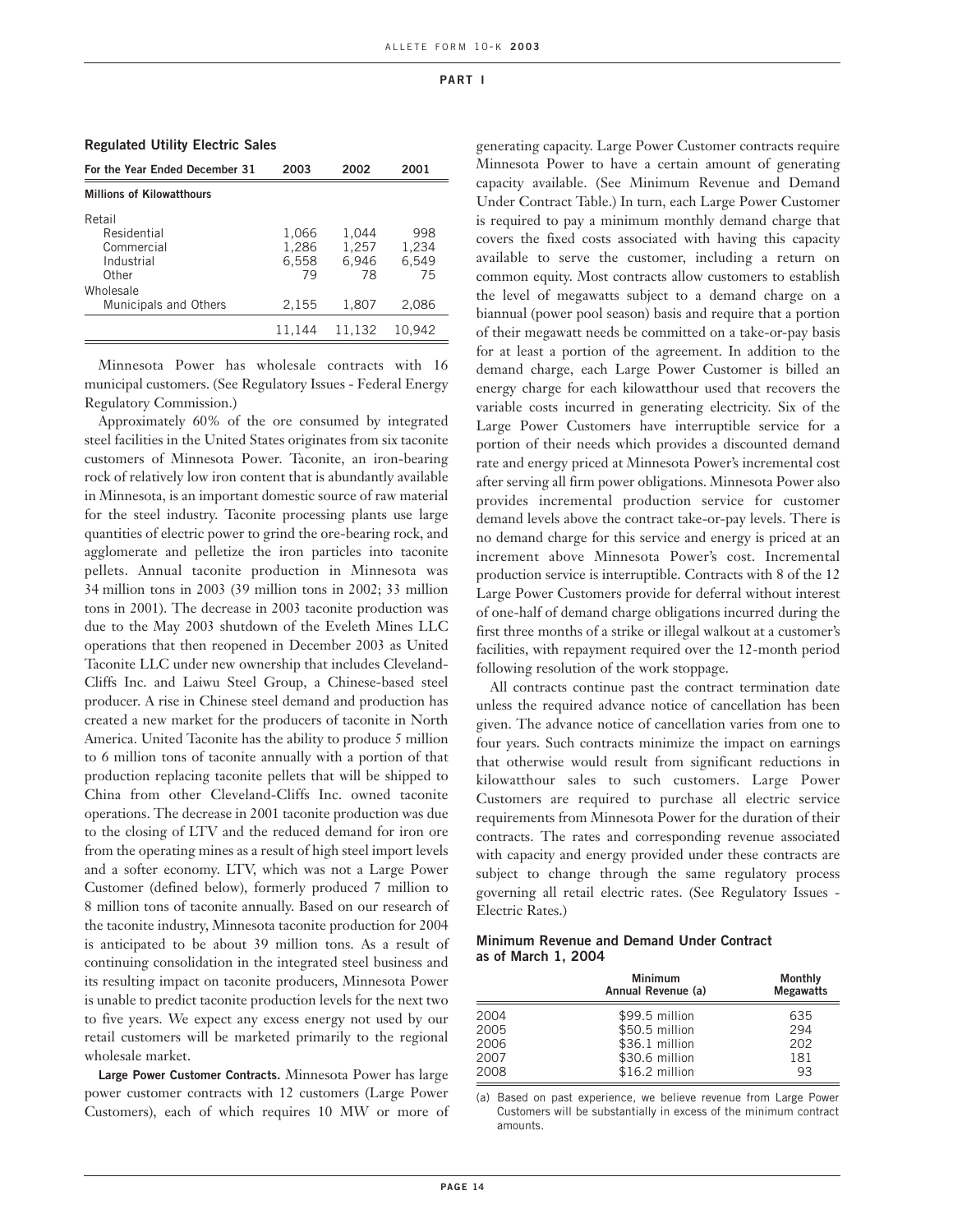| <b>Customer</b>                                                                 | Industry             | Location                                           | Ownership                                                                                  | <b>Earliest</b><br><b>Termination Date</b> |
|---------------------------------------------------------------------------------|----------------------|----------------------------------------------------|--------------------------------------------------------------------------------------------|--------------------------------------------|
| Hibbing Taconite Co.                                                            | Taconite             | Hibbing, MN                                        | 62.3% International Steel<br>Group, Inc.<br>23% Cleveland-Cliffs Inc.<br>14.7% Stelco Inc. | December 31, 2008                          |
| Ispat Inland Mining Company (a)                                                 | Taconite             | Virginia, MN                                       | Ispat Inland Steel Company                                                                 | March 31, 2008                             |
| U.S. Steel Corp. (USS) Minntac (a)                                              | Taconite             | Mt. Iron, MN                                       | U.S. Steel Corp.                                                                           | March 31, 2008                             |
| USS Keewatin Taconite (a,b)<br>United Taconite LLC (c)                          | Taconite<br>Taconite | Keewatin, MN<br>Eveleth, MN                        | U.S. Steel Corp.<br>70% Cleveland-Cliffs Inc.<br>30% Laiwu Steel Group                     | March 31, 2008<br>October 31, 2008         |
| <b>Blandin Paper Company</b>                                                    | Paper                | Grand Rapids, MN                                   | UPM-Kymmene Corporation                                                                    | April 30, 2007                             |
| <b>Boise Paper Solutions</b>                                                    | Paper                | International Falls, MN                            | Boise Cascade Corporation                                                                  | December 31, 2008                          |
| Sappi Cloquet LLC                                                               | Paper                | Cloquet, MN                                        | Sappi Limited                                                                              | December 31, 2008                          |
| Stora Enso North America,<br>Duluth Paper Mill and<br>Duluth Recycled Pulp Mill | Paper and Pulp       | Duluth, MN                                         | Stora Enso Ovi                                                                             | April 30, 2009                             |
| USG Interiors, Inc.                                                             | Manufacturer         | Cloquet, MN                                        | <b>USG Corporation</b>                                                                     | December 31, 2005                          |
| Enbridge Energy Company,<br>Limited Partnership (d)                             | Pipeline             | Deer River, MN<br>Floodwood, MN                    | Enbridge Energy Company,<br>Limited Partnership                                            | March 31, 2005                             |
| Minnesota Pipeline Company (d)                                                  | Pipeline             | Staples, MN<br>Little Falls, MN<br>Park Rapids, MN | 60% Koch Pipeline Co. L.P.<br>40% Marathon Ashland<br>Petroleum LLC                        | March 31, 2005                             |

#### **Contract Status for Minnesota Power Large Power Customers as of March 1, 2004**

(a) The contract will terminate four years from the date of written notice from either Minnesota Power or the customer. No notice of contract cancellation has been given by either party. Thus, the earliest date of cancellation is March 31, 2008.

(b) Formerly National Steel Pellet Co., now renamed USS Keewatin Taconite. USS assumed the National Steel Pellet Co. Large Power Customer contract.

(c) In late 2003 United Taconite LLC was the successful bidder in a bankruptcy auction sale of the assets of Eveleth Mines LLC, previously a Large Power Customer of Minnesota Power. United Taconite assumed the Eveleth Mines Large Power Customer contract.

(d) The contract will terminate one year from the date of written notice from either Minnesota Power or the customer. No notice of contract cancellation has been given by either party. Thus, the earliest date of cancellation is March 31, 2005.

#### **Regulated Utility Purchased Power**

Minnesota Power has contracts to purchase capacity and energy from various entities. The largest contract is with Square Butte. Under an agreement with Square Butte expiring at the end of 2026, Minnesota Power is currently entitled to approximately 71% (66% beginning in 2006) of the output of a 455-MW coal-fired generating unit located near Center, North Dakota. (See Note 15.)

#### **Fuel**

Minnesota Power purchases low-sulfur, sub-bituminous coal from the Powder River Basin coal field located in Montana. Coal consumption in 2003 for electric generation at Minnesota Power's Minnesota coal-fired generating stations was about 5.6 million tons. As of December 31, 2003 Minnesota Power had a coal inventory of about 632,000 tons. Minnesota Power has three coal supply agreements with various expiration dates extending through 2009. Under these agreements Minnesota Power has the tonnage flexibility to procure 70% to 100% of its total coal requirements. In 2004 Minnesota Power will obtain coal under these coal supply agreements and in the spot market. This diversity in coal supply options allows Minnesota Power to manage market price and supply risk and to take advantage of favorable spot market prices. Minnesota Power is exploring future coal supply options. It believes that adequate supplies of low-sulfur, sub-bituminous coal will continue to be available.

In 2001 Minnesota Power and Burlington Northern and Santa Fe Railway Company (Burlington Northern) entered into a long-term agreement under which Burlington Northern transports all of Minnesota Power's coal by unit train from the Powder River Basin directly to Minnesota Power's generating facilities or to a designated interconnection point. Minnesota Power also has agreements with Duluth Missabe and Iron Range Railway and Midwest Energy Resources Company to transport coal from the Burlington Northern interconnection point to certain Minnesota Power facilities.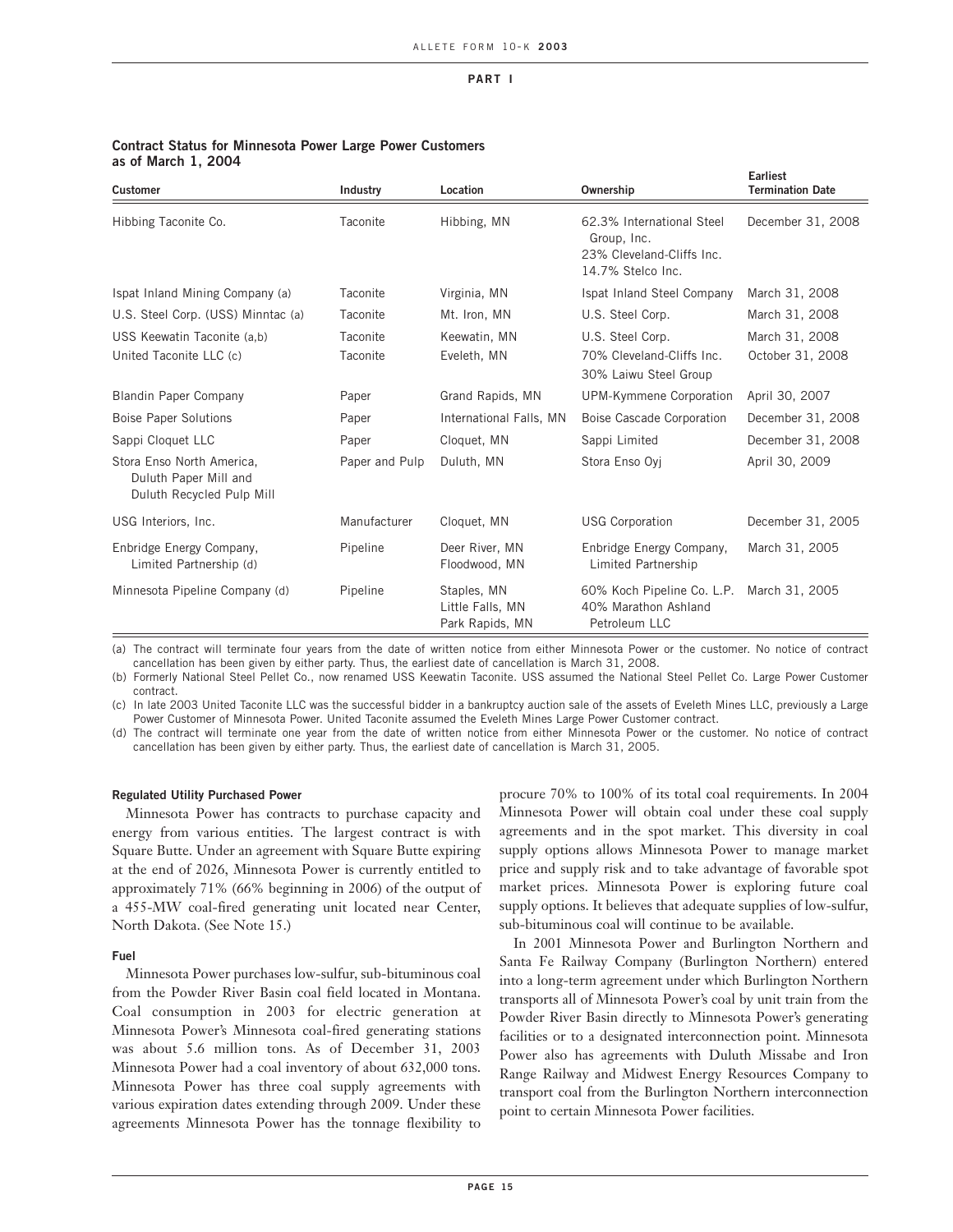| <b>UVUI DUITTUU LU MIIIILUJULU I UMUI</b> |         |         |         |  |  |
|-------------------------------------------|---------|---------|---------|--|--|
| Year Ended December 31                    | 2003    | 2002    | 2001    |  |  |
| Average Price Per Ton                     | \$20.02 | \$21.48 | \$20.52 |  |  |
| Average Price Per MBtu                    | \$1.12  | \$1.19  | \$1.18  |  |  |

The Square Butte generating unit operated by Minnkota Power burns North Dakota lignite coal supplied by BNI Coal, in accordance with the terms of a contract expiring in 2027. Square Butte's cost of lignite burned in 2003 was approximately 66 cents per MBtu. The lignite acreage that has been dedicated to Square Butte by BNI Coal is located on lands essentially all of which are under private control and presently leased by BNI Coal. This lignite supply is sufficient to provide the fuel for the anticipated useful life of the generating unit.

#### **Nonregulated Generation and Power Marketing**

**Coal Delivered to Minnesota Power**

Nonregulated generation is non-rate base generation sold at market-based rates to the wholesale market.

**Taconite Harbor.** In 2002 we started the Taconite Harbor generating facilities which we purchased in 2001. The generation output is primarily being sold in the wholesale market and is allocated in limited circumstances to Minnesota Power's utility customers.

**Kendall County.** In September 1999 Rainy River Energy entered into an amended 15-year power purchase agreement (Kendall County) with a company that was subsequently purchased by NRG Energy, an independent power producer. The Kendall County agreement includes the purchase of the output of one entire unit (approximately 275 MW) of a four unit (approximately 1,100 MW) natural gas-fired combined cycle generation facility located near Chicago, Illinois. Construction of the generation facility was completed in 2002. Rainy River Energy's obligation to pay fixed capacity related charges began May 1, 2002 and will end on September 16, 2017. We currently have 130 MW (100 MW in 2003) of long-term capacity sales contracts for the Kendall County generation, with 50 MW expiring in April 2012 and 80 MW in September 2017.

**Split Rock Energy** is a joint venture of Minnesota Power and Great River Energy from which Minnesota Power is withdrawing. Great River Energy is a consumer-owned generation and transmission cooperative and is Minnesota's second largest utility in terms of generating capacity. The joint venture combined the two companies' power supply capabilities and customer loads for power pool operations and generation outage protection. As of February 2004 in response to the changing strategies of both parties, Minnesota Power withdrew from active participation in Split Rock Energy, and will terminate its ownership interest upon receipt of FERC approval which is expected in the first half of 2004. Some of the benefits of this partnership have been retained, such as joint load and capability reporting with Great River Energy. Minnesota Power has resumed functions that provide least cost supply to our retail customers and marketing power in our region based on supplies available from our generating assets.

**Other.** Rainy River Energy Corporation – Wisconsin continues to study the feasibility of the construction of a natural gas-fired electric generating facility in Superior, Wisconsin. In accordance with the PSCW's final order approving the project, Rainy River Energy undertook preliminary site preparation work in November and December of 2003.

In 2003 we sold 1.5 million MWh of nonregulated generation (1.2 million in 2002 and 0.2 million in 2001).

#### **Regulatory Issues**

We are exempt from regulation under the Public Utility Holding Company Act of 1935 (PUHCA), except as to Section  $9(a)(2)$  which relates to acquisition of securities of public utility companies. If passed in its current form, the pending federal energy bill will repeal PUHCA. However, we cannot predict the future of this legislative effort.

We are subject to the jurisdiction of various regulatory authorities. The MPUC has regulatory authority over Minnesota Power's service area in Minnesota, retail rates, retail services, issuance of securities and other matters. The FERC has jurisdiction over the licensing of hydroelectric projects, the establishment of rates and charges for the sale of electricity for resale and transmission of electricity in interstate commerce, and certain accounting and record keeping practices. The PSCW has regulatory authority over the retail sales of electricity, water and gas by SWL&P. The MPUC, FERC and PSCW had regulatory authority over 23%, 3% and 3%, respectively, of our 2003 consolidated operating revenue.

**Electric Rates.** Minnesota Power has historically designed its electric service rates based on cost of service studies under which allocations are made to the various classes of customers. Nearly all retail sales include billing adjustment clauses which adjust electric service rates for changes in the cost of fuel and purchased energy, and recovery of current and deferred CIP expenditures.

In addition to Large Power Customer contracts, Minnesota Power also has contracts with large industrial and commercial customers with monthly demands of more than 2 MW but less than 10 MW of capacity. The terms of these contracts vary depending upon the customer's demand for power and the cost of extending Minnesota Power's facilities to provide electric service.

Minnesota Power requires that all large industrial and commercial customers under contract specify the date when power is first required. Thereafter, the customer is generally billed monthly for at least the minimum power for which they contracted. These conditions are part of all contracts covering power to be supplied to new large industrial and commercial customers and to current customers as their contracts expire or are amended. All rates and other contract terms are subject to approval by appropriate regulatory authorities.

**Federal Energy Regulatory Commission.** The FERC has jurisdiction over our wholesale electric service and operations. Minnesota Power's hydroelectric facilities, which are located in Minnesota, are licensed by the FERC. (See Environmental Matters - Water.)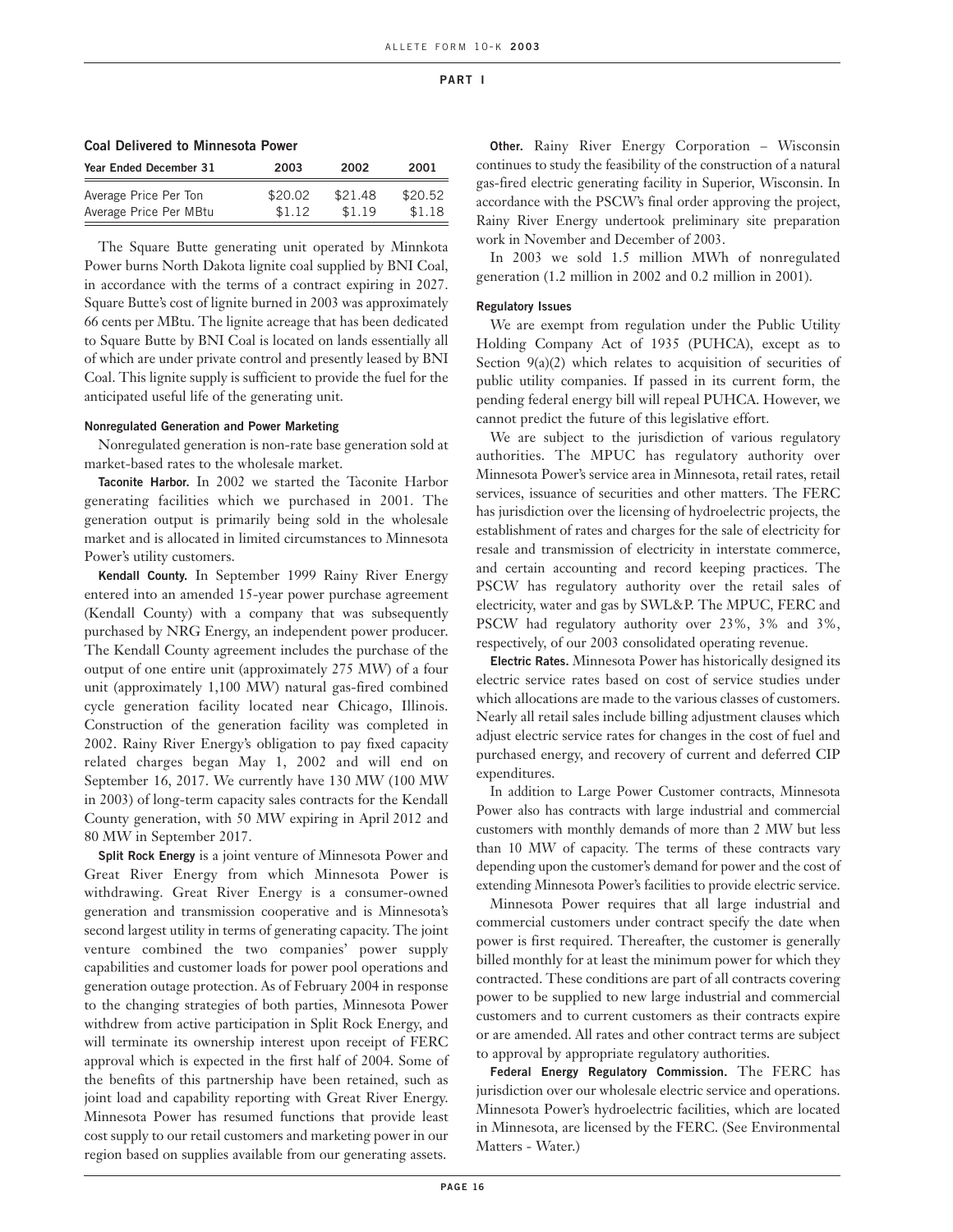Minnesota Power has contracts with 16 Minnesota municipalities receiving wholesale electric service. Two contracts are for service through 2005, while the other 14 are for service through at least 2007. In 2003 municipal customers purchased 735,000 MWh from Minnesota Power.

Minnesota Power and SWL&P are members of the MISO. Minnesota Power and SWL&P retain ownership of their respective transmission assets and control area functions, but their transmission network is under the regional operational control of the MISO. They take and provide transmission service under the MISO open access transmission tariff. In December 2001 FERC approved the MISO as the nation's first regional transmission organization (RTO) under FERC's Order No. 2000 criteria, noting that it believes the MISO will benefit the public interest by enhancing the reliability of the Midwest electric grid and facilitating and enhancing wholesale competition. The MISO plans to accomplish this primarily through standardization of rates, terms and conditions of transmission service over a broad region encompassing all or parts of 20 states and one Canadian province, and over 120,000 MW of generating capacity. MISO operations were phased in during the first half of 2002. In late 2003 the MISO and the PJM Interconnection LLC, an RTO serving all or parts of Pennsylvania, New Jersey, the District of Columbia, Maryland, Ohio, Virginia, West Virginia and Delaware, executed a joint operating agreement. The joint operating agreement, filed with the FERC, will provide detailed information about each others' operations and establishes procedures to strengthen and coordinate reliability.

The FERC is currently developing rules for a standard market design intended to further define the functions and transmission tariff of the MISO and other regional transmission providers. The MISO is focusing on reliability procedures and on implementation of the FERC's standard market design elements by development of an energy market tariff or tariffs if MISO membership determines to form subregional markets within MISO. The MISO expects that an energy market tariff will be filed with the FERC in the first half of 2004. Minnesota Power will review the effects of the proposed definitive energy tariff at that time.

Minnesota Power also participates in MAPP, a power pool operating in parts of eight states in the Upper Midwest and in three provinces in Canada. MAPP functions include a regional reliability council that maintains generation reserve sharing requirements. Minnesota Power is a member of the Mid-Continent Area Energy Marketers Association (MEMA), recently formed to provide a regional tariff for wholesale power and energy marketing under which its members trade. On December 2, 2003 MEMA's wholesale capacity and energy tariff was approved by the FERC and became effective.

**Minnesota Public Utilities Commission.** Minnesota Power's retail rates are based on a 1994 MPUC retail rate order that allows for an 11.6% return on common equity dedicated to utility plant and resulted in an average rate increase of approximately 6%. Minnesota Power is in the early stages of preparing a request to increase rates for its utility operations sometime in the first half of 2005. The request may be necessary to cover changes in the increased cost of doing business.

At the end of 2003 our equity ratio was 64.44%, which was greater than the 55.03% plus or minus 15% (46.78% to 63.29%) approved by the MPUC in its 2003 order authorizing our capital structure. Our equity ratio was higher than the approved MPUC ratio due to the recognition of gains from the sale of our Water Services businesses and the redemption of long-term debt. On January 23, 2004 we filed an amendment with the MPUC requesting that effective no later than March 1, 2004 a new equity ratio of 61.53% plus or minus 15% (52.30% to 70.76%) be established until such time as our 2004 capital structure is approved. On February 18, 2004 the MPUC approved Minnesota Power's request.

In June 2003 the MPUC initiated an investigation into the continuing usefulness of the fuel clause as a regulatory tool for electric utilities. Minnesota Power's initial comments on the proposed scope and procedure of the investigation were filed in July 2003. In November 2003 the MPUC approved the initial scope and procedure of the investigation. The investigation will focus on whether the fuel clause continues to be an appropriate regulatory tool. The initial steps will be to review the clause's original purpose, structure and rationale of the fuel adjustment clause (including its current operation and relevance in today's regulatory environment), and then address its ongoing appropriateness and other issues if the need for continued use of the fuel adjustment clause is shown. Because this investigation is in its early stages, we are unable to predict the outcome or impact, if any, at this time.

Minnesota requires investor owned electric utilities to spend a minimum of 1.5% of gross annual retail electric revenue on CIP each year. These investments are recovered from retail customers through a billing adjustment and amounts included in retail base rates. The MPUC allows utilities to accumulate, in a deferred account for future recovery, all CIP expenditures as well as a carrying charge on the deferred account balance. Minnesota Power's CIP investment goal was \$2.9 million for 2003 (\$2.9 million for 2002; \$2.7 million for 2001) with actual spending of \$5.2 million in 2003 (\$4.0 million in 2002; \$2.6 million in 2001). These amounts satisfied current spending requirements and all prior years' spending shortfalls.

**Public Service Commission of Wisconsin.** SWL&P's current electric retail rates are based on a September 2001 PSCW retail rate order that allows for a 12.25% return on common equity and resulted in an average rate decrease of 3.4%. SWL&P is preparing to file with the PSCW in mid-2004 a request to increase retail rates for its utility operations to be effective sometime in early 2005. The request would cover changes in the cost of doing business.

The ownership, control and operation of any affiliated wholesale nonregulated generating plants in Wisconsin is subject to PSCW approval.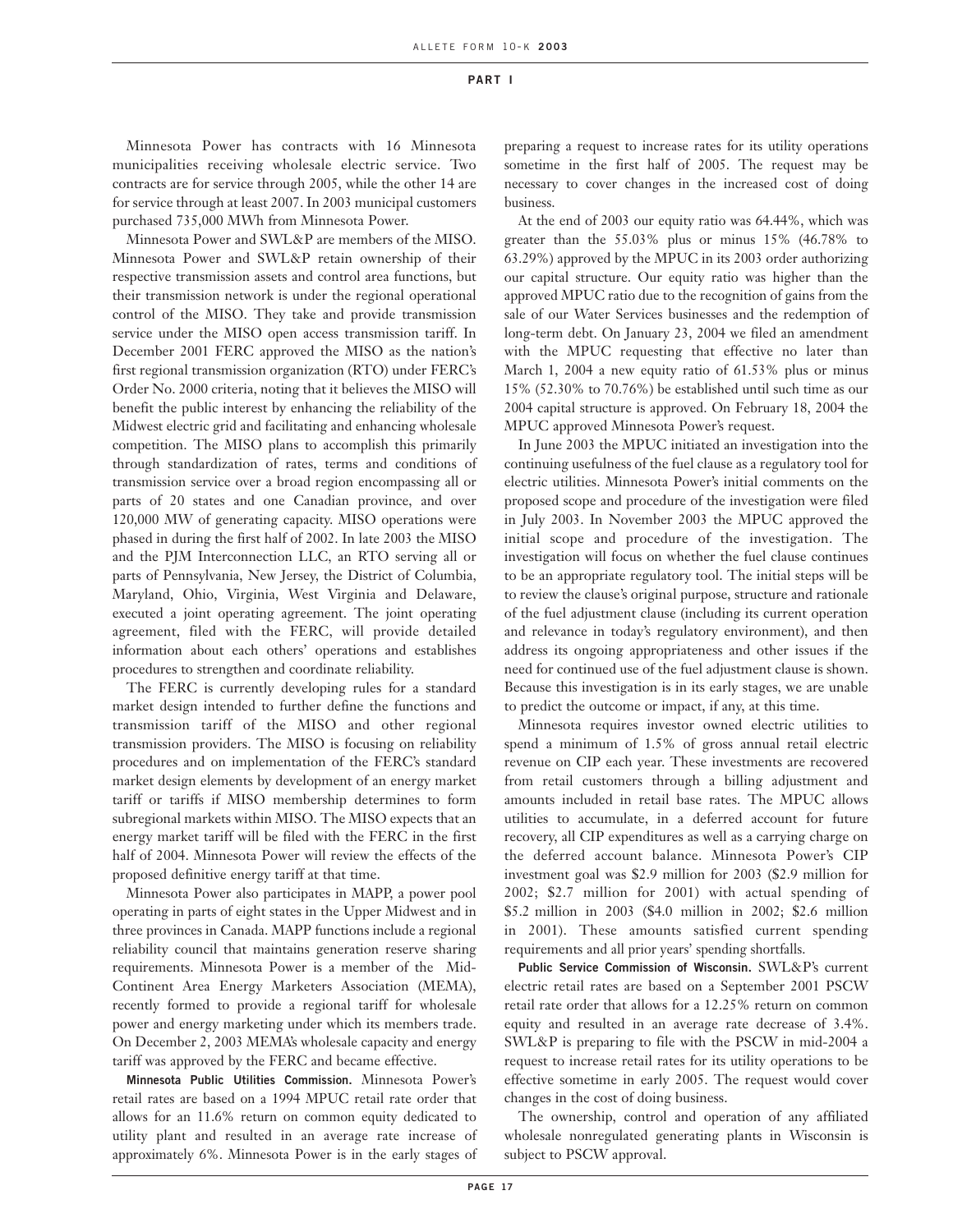In December 2003 the PSCW unanimously approved the revised \$420 million cost estimate for the Wausau-to-Duluth electric transmission line that Minnesota Power, the American Transmission Company (ATC) and Wisconsin Public Service Corporation have proposed. The line had been projected to cost about \$215 million. The increased costs for the 220-mile, 345-kV line are attributable to higher prices for construction materials, increased payments to landowners, more aggressive environmental safeguards and a different accounting calculation for interest on funds used during construction for ATC. Despite the cost increase, Minnesota Power and transmission planners throughout the region believe the transmission line is necessary. Minnesota Power is actively involved in the permitting and construction activities which began at the end of January 2004; however, it does not intend to finance or own the proposed line. An application to cross the Namekagon River in Wisconsin was filed with the National Park Service (NPS) in November 2001, and a draft Environmental Impact Statement is expected to be issued by the NPS in early 2004. Construction is currently anticipated to be complete in 2008.

#### **Competition**

**Industry Restructuring.** State efforts across the country to restructure the electric utility industry have slowed. Legislation or regulation that would allow retail customer choice of their electric service provider has not gained momentum in either Minnesota or Wisconsin.

At the national level the FERC continues in its efforts to have companies join RTOs. FERC's sweeping Standard Market Design rulemaking, renamed the Wholesale Market Platform, appears to have stalled, although FERC remains committed to implementing most of the rule in a more piecemeal fashion. Minnesota Power supports the creation of a robust wholesale electric market.

The electricity title of the pending federal energy legislation seeks to maintain reliability, increase investments in new transmission capacity and energy supply, and address wholesale price volatility while encouraging wholesale competition. This legislation remains the subject of significant controversy. We cannot predict the timing or substance of any future legislation or regulation.

#### **Franchises**

Minnesota Power holds franchises to construct and maintain an electric distribution and transmission system in 90 cities and towns located within its electric service territory. SWL&P holds similar franchises for electric, natural gas and/or water systems in 15 cities and towns within its service territory. The remaining cities and towns served do not require a franchise to operate within their boundaries. Our exclusive service territories are established by state regulatory agencies.

#### **Employees**

At December 31, 2003 Energy Services had 1,400 full-time employees.

Minnesota Power, SWL&P and Enventis Telecom have 596 employees who are members of the International Brotherhood of Electrical Workers (IBEW), Local 31. A labor agreement between Minnesota Power and Local 31, which includes Enventis Telecom, was in effect through January 31, 2004. On February 25, 2004 IBEW Local 31 approved a new two-year labor agreement with Minnesota Power, SWL&P and Enventis Telecom that will be in effect through January 31, 2006. The agreement provides wage increases of 3.25% in each of the two contract years. The union voted to discontinue their participation in the Results Sharing program as of the end of 2003.

BNI Coal had 96 employees who were members of the IBEW Local 1593. BNI Coal and Local 1593 have a labor agreement which expires on March 31, 2004. In accordance with terms of that agreement, a 3% increase took effect July 1, 2003. Negotiations are underway for a new contract that would begin after the March 31, 2004 expiration date.

#### **Environmental Matters**

Certain businesses included in our Energy Services segment are subject to regulation by various federal, state and local authorities of air quality, water quality, solid wastes and other environmental matters. We consider these businesses to be in substantial compliance with those environmental regulations currently applicable to their operations and believe all necessary permits to conduct such operations have been obtained. We review environmental matters on a quarterly basis. Accruals for environmental matters are recorded when it is probable that a liability has been incurred and the amount of the liability can be reasonably estimated, based on current law and existing technologies. These accruals are adjusted periodically as assessment and remediation efforts progress, or as additional technical or legal information become available. Accruals for environmental liabilities are included in the balance sheet at undiscounted amounts and exclude claims for recoveries from insurance or other third parties. Costs related to environmental contamination treatment and cleanups are charged to expense.

**Air.** Minnesota Power's regulated generating facilities in Minnesota mainly burn low-sulfur western sub-bituminous coal and Square Butte, located in North Dakota, burns lignite coal. All of these facilities are equipped with pollution control equipment such as scrubbers, baghouses or electrostatic precipitators. The federal Clean Air Act Amendments of 1990 (Clean Air Act) created emission allowances for sulfur dioxide. Each allowance is an authorization to emit one ton of sulfur dioxide, and each utility must have sufficient allowances to cover its annual emissions. Sulfur dioxide emission requirements are currently being met by all of Minnesota Power's generating facilities. Most Minnesota Power facilities have surplus allowances. Taconite Harbor expects to meet its sulfur dioxide requirements by annually purchasing allowances, since it receives no allowance allocation. Square Butte anticipates meeting its sulfur dioxide requirements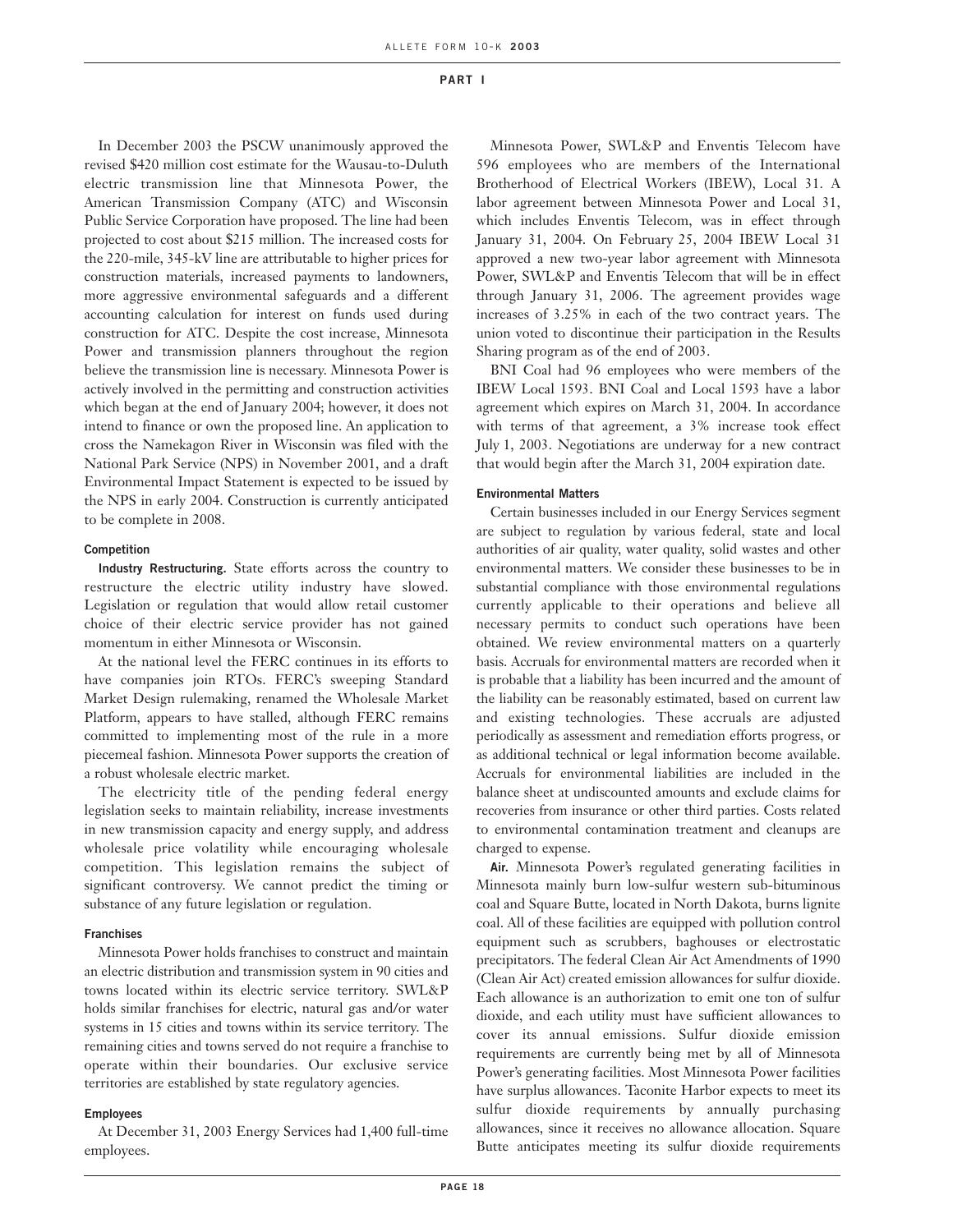through increased use of existing scrubbers and by annually purchasing additional allowances as necessary.

In accordance with the Clean Air Act, the EPA has established nitrogen oxide limitations for electric generating units. To meet nitrogen oxide limitations, Minnesota Power installed advanced low-emission burner technology and associated control equipment to operate the Boswell and Laskin facilities at or below the compliance emission limits. Nitrogen oxide limitations at Square Butte are being met by combustion tuning.

Minnesota Power has obtained all necessary Title V air operating permits from the MPCA for its applicable facilities to conduct electric operations.

In December 2000 the EPA announced its decision to regulate mercury emissions from coal and oil-fired power plants under Section 112 of the Clean Air Act. Section 112 will require all such power plants in the United States to adhere to the EPA maximum achievable control technology (MACT) standards for mercury. The EPA issued a proposed rule in December 2003. Final regulations defining control requirements are planned for December 2004. The proposed rule offers two different types of regulation: imposition of an annual average mercury emission limitation applied at each unit or facility average under Section 112 and imposition of a cap and trade program under Section 111, where an allocation of mercury credits would be assigned and utilities would need to provide for a combination of emission reductions and credit purchases to demonstrate compliance. The EPA is soliciting comments about these approaches. In either approach, continuous monitoring of mercury stack emissions is required to be in service around 2008. Minnesota Power's preliminary estimates suggest that all of our affected facilities can be outfitted with continuous mercury emission monitors for under \$2 million. Our unit mercury emissions tests indicate all of our units should comply with the proposed unit specific target emission rate without significant additional cost. Cost estimates about mercury cap and trade program impacts would be premature at this time. The EPA is still soliciting comments about this proposed alternative program and associated final mercury credit allocations to units have not yet been defined.

During 2002 Minnesota Power received and responded to a third request from the EPA, under Section 114 of the Clean Air Act, seeking additional information regarding capital expenditures at all of its coal-fired generating stations. This action is part of an industry-wide investigation assessing compliance with the New Source Review and the New Source Performance Standards (emissions standards that apply to new and changed units) of the Clean Air Act at electric generating stations. We have received no feedback from the EPA based on the information we submitted. There is, however, ongoing litigation involving the EPA and other electric utilities for alleged violations of these rules. It is expected that the outcome of some of the cases could provide the utility industry direction on this topic. We are unable to

predict what actions, if any, may be required as a result of the EPA's request for information. As a result, we have not accrued any liability for this environmental matter.

In December 2002 the EPA issued changes to the existing New Source Review rules. These rules changed the procedures for MPCA review of projects at our electric generating facilities. In October 2003 the EPA announced changes clarifying the application of certain sections of the New Source Review rules. These changes are not expected to have a material impact on Minnesota Power. On December 24, 2003 the U.S. Court of Appeals for the District of Columbia Circuit stayed the implementation of the October 2003 rule pending their further review which is expected sometime in 2004.

In June 2002 Minnkota Power, the operator of Square Butte, received a Notice of Violation from the EPA regarding alleged New Source Review violations at the M.R. Young Station which includes the Square Butte generating unit. The EPA claims certain capital projects completed by Minnkota Power should have been reviewed pursuant to the New Source Review regulations potentially resulting in new air permit operating conditions. Minnkota Power has held several meetings with the EPA to discuss the alleged violations. Based on an EPA request, Minnkota Power performed a study related to the technological feasibility of installing various controls for the reduction of nitrogen oxides and sulfur dioxide emissions. Discussions with the EPA are ongoing and we are still unable to predict the outcome or cost impacts. If Square Butte is required to make significant capital expenditures to comply with EPA requirements, we expect such capital expenditures to be debt financed. Our future cost of purchased power would include our pro rata share of this additional debt service. (See Note 15.)

**Water.** The Federal Water Pollution Control Act of 1972 (FWPCA), as amended by the Clean Water Act of 1977 and the Water Quality Act of 1987, established the National Pollutant Discharge Elimination System (NPDES) permit program. The FWPCA requires NPDES permits to be obtained from the EPA (or, when delegated, from individual state pollution control agencies) for any wastewater discharged into navigable waters. Minnesota Power has obtained all necessary NPDES permits, including NPDES storm water permits for applicable facilities, to conduct its electric operations.

Minnesota Power holds FERC licenses authorizing the ownership and operation of seven hydroelectric generating projects with a total generating capacity of about 115 MW. In June 1996 Minnesota Power filed in the U.S. Court of Appeals for the District of Columbia Circuit a petition for review of the license as issued by the FERC for Minnesota Power's St. Louis River Hydro Project. Separate petitions for review were also filed by the U.S. Department of the Interior and the Fond du Lac Band of Lake Superior Chippewa (Fond du Lac Band), two intervenors in the licensing proceedings. The court consolidated the three petitions for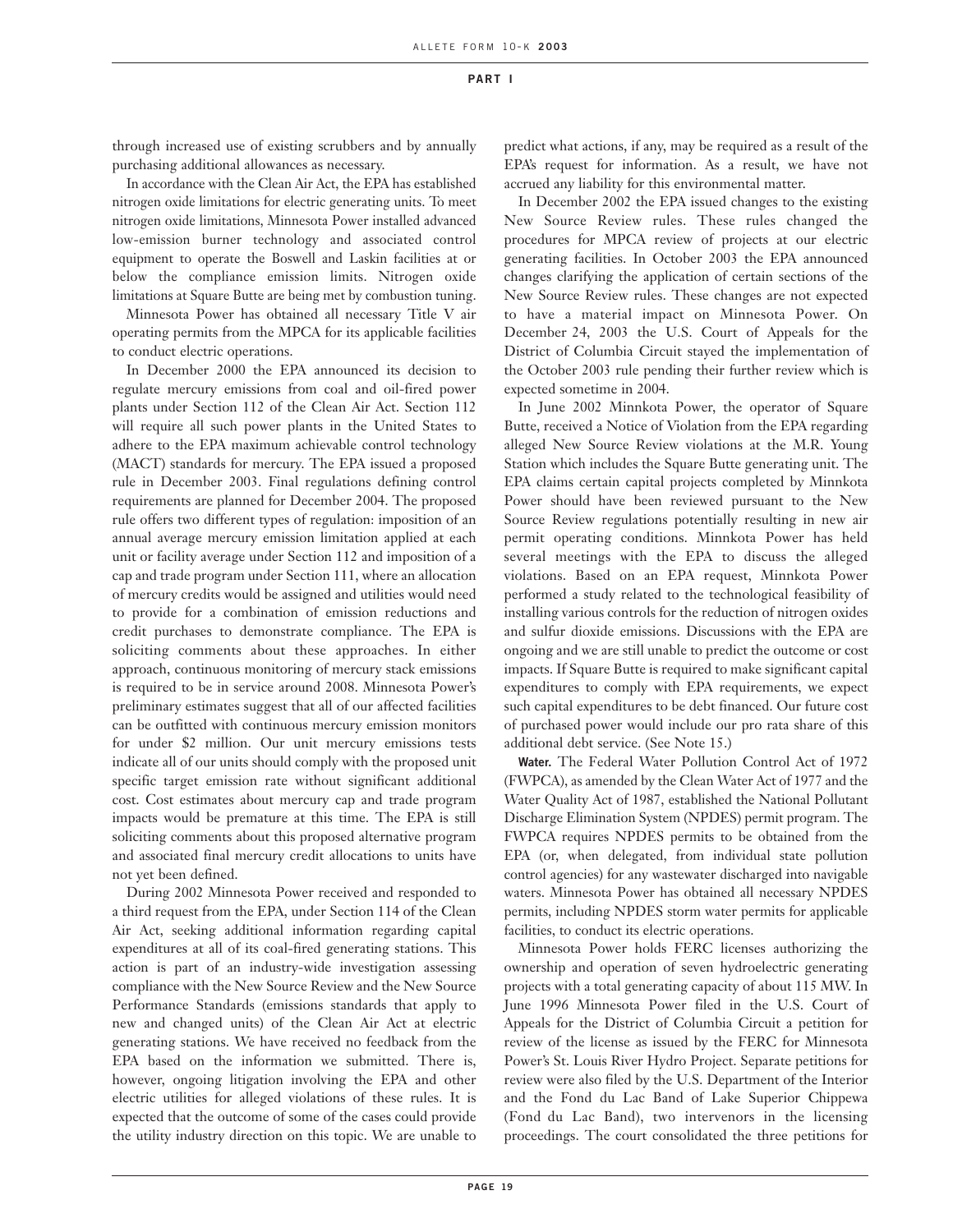review and suspended the briefing schedule while Minnesota Power and the Fond du Lac Band negotiate a reasonable fee for the use of tribal lands as mandated by the new license. Both parties informed the court that these negotiations may resolve other disputed issues, and they are obligated to report periodically to the court the status of these discussions. Beginning in 1996, and most recently in February 2004, Minnesota Power filed requests with the FERC for extensions of time to comply with certain plans and studies required by the license that might conflict with the settlement discussions. The Fond du Lac Band, the U.S. Department of the Interior and Minnesota Power have reached a settlement agreement for the St. Louis River Hydro Project. This settlement must be approved by the FERC who would then amend the project license to reflect the conditions of the settlement agreement. Minnesota Power is in the process of preparing the filing for submission to the FERC in mid 2004.

**Solid and Hazardous Waste.** The Resource Conservation and Recovery Act of 1976 regulates the management and disposal of solid wastes and hazardous wastes. As a result of this legislation, the EPA has promulgated various hazardous waste rules. Minnesota Power is required to notify the EPA of hazardous waste activity and routinely submits the necessary annual reports to the EPA. The MPCA and the Wisconsin Department of Natural Resources (WDNR) are responsible for administering solid and hazardous waste rules on the state level with oversight by the EPA.

In response to EPA Region V's request for utilities to participate in the Great Lakes Initiative by voluntarily removing remaining polychlorinated biphenyl (PCB) inventories, Minnesota Power has scheduled replacement of PCB capacitor banks and PCB-contaminated oil by the end of 2004. The total cost is expected to be about \$2.0 million of which \$1.5 million was spent through December 31, 2003.

In May 2001 SWL&P received notice from the WDNR that the City of Superior had found soil contamination on property adjoining a former Manufactured Gas Plant (MGP) site owned and operated by SWL&P's predecessors from 1889 to 1904. The WDNR requested SWL&P to initiate an environmental investigation. The WDNR also issued SWL&P a Responsible Party letter in February 2002. The environmental investigation is underway. In February 2003 SWL&P submitted a Phase II environmental site investigation report to the WDNR. This report identified some MGP-like chemicals that were found in the soil. During March and April 2003 sediment samples were taken from nearby Superior Bay. The report on the results of this sampling is expected to be completed and sent to the WDNR during the first quarter of 2004. A work plan for additional investigation by SWL&P was filed on December 17, 2003 with the WDNR. This part of the investigation will determine any impact to soil or ground water between the former MGP site and the Superior Bay. Although it is not possible to quantify the potential clean-up cost until the investigation is completed and a work plan is developed, a \$0.5 million liability was recorded as of December 31, 2003 to address the known areas of contamination. We have recorded a corresponding dollar amount as a regulatory asset to offset this liability. The PSCW has approved SWL&P's deferral of these MGP environmental investigation and potential cleanup costs for future recovery in rates, subject to regulatory prudency review.

#### **Automotive Services**

Automotive Services, headquartered in Carmel, Indiana, operates two main businesses that are integral parts of the vehicle redistribution industry in the United States and Canada: auctions and related services, and dealer financing. Automotive Services includes several wholly owned subsidiaries, including ADESA, ADESA Impact and AFC. The proposed spin-off is expected to take the form of a taxfree stock dividend to ALLETE's shareholders, who would receive one ADESA, Inc. share for each share of ALLETE common stock. ADESA, Inc. will be the parent company of the subsidiaries we include in Automotive Services. Automotive Services plans to grow by growing auction sales volume, optimizing revenue per vehicle sold, continuing to improve operating efficiency, expanding into new markets, and growing on-line auctions and related services. The discussion below summarizes the businesses we include in Automotive Services. Statistical information is presented as of December 31, 2003 unless otherwise indicated.

#### **Wholesale Vehicle Auctions**

We are the leading, national provider of wholesale vehicle auctions and related vehicle redistribution services for the automotive industry in North America. Most of our locations are stand-alone facilities dedicated to either used vehicle auctions or salvage auctions, but in several locations, we have been able to capitalize on the synergies of utilizing our facilities for both types of auctions. In addition to vehicle auction services, we also provide auctions and related services for specialty vehicles and equipment unique to the recreational vehicle, commercial trucking, construction and utility industries.

We provide Internet-based solutions to institutional sellers who wish to redistribute their vehicles to either franchised and/or independent dealers, including on-line and bulletin board on-line live auctions running simultaneously with our physical auctions. We feel that the physical auctions we operate offer a superior method of vehicle redistribution when compared to on-line auctions. As the use of on-line auctions has become an accepted practice in the vehicle redistribution industry, we have developed on-line auction technologies to complement our physical auction business. We believe we are well positioned to offer the appropriate mix of physical and on-line auctions and services to our customers to ensure the most effective and efficient redistribution of their vehicles.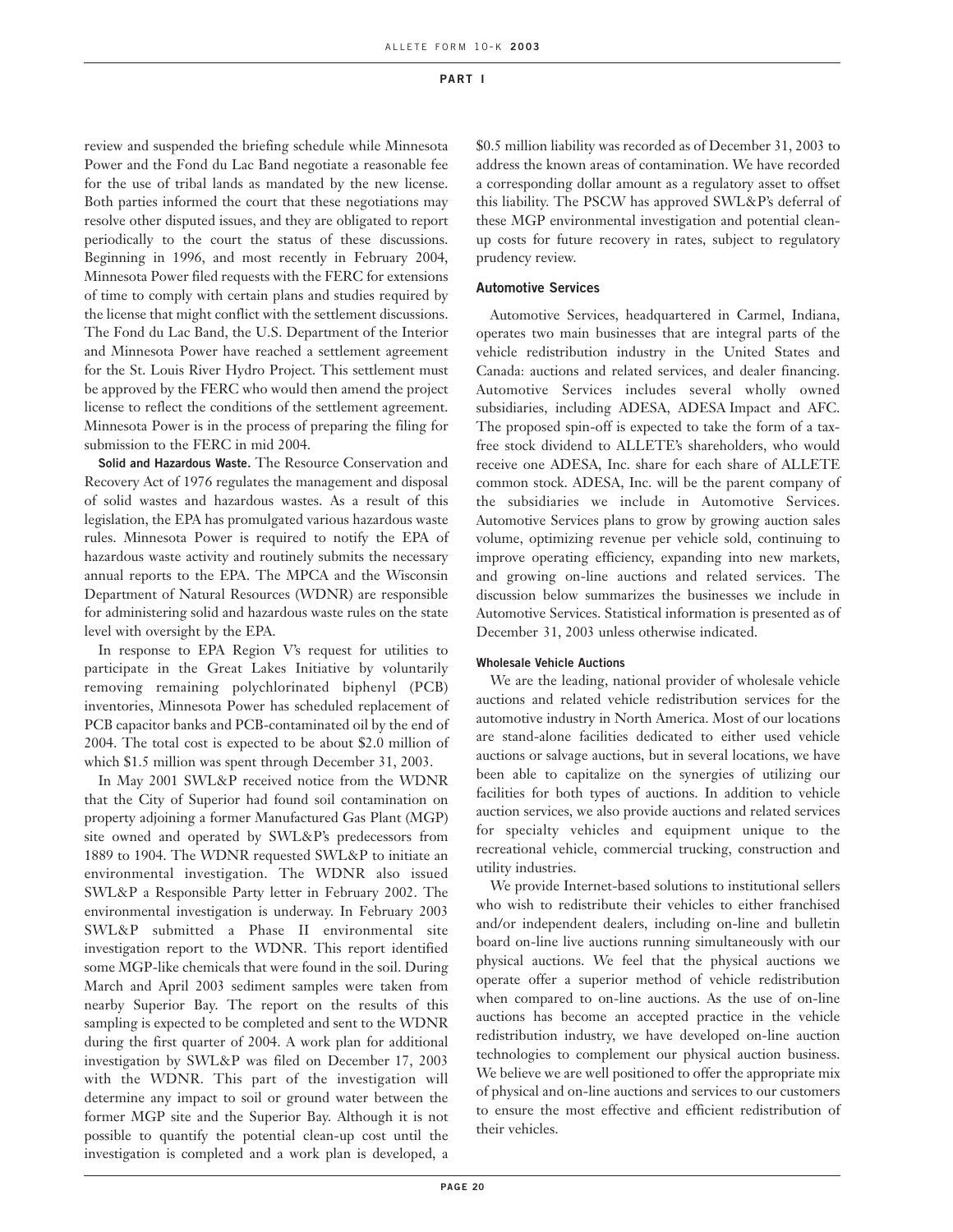**Used Vehicle Auctions and Related Services.** We are the second largest wholesale used vehicle auction network in the United States and the largest in Canada. We operate 53 used vehicle auction facilities in close proximity to large concentrations of used vehicle dealers throughout North America, which we own or lease. Each auction is a multi-lane, drive-through facility, and may have additional buildings for reconditioning, registration, maintenance, bodywork, and other ancillary and administrative services. Each auction also has secure parking areas to store vehicles for auction. (See Used Vehicle Auctions Table.) Our customers sold 1,810,000 used vehicles at our auctions in 2003 (1,741,000 in 2002; 1,761,000 in 2001).

Auctions are the hub of a massive redistribution system for used vehicles. Our auctions enable institutional customers and selling dealers to sell used vehicles to licensed franchised, independent and wholesale used vehicle dealers. Our mission is to maximize the auction sales price for the sellers of used vehicles by effectively and efficiently transferring the vehicles, paperwork (including certificates of title and other evidence of ownership), and funds as quickly as possible from the sellers to a large population of dealers seeking to fill their inventory for resale to retail consumers. Auctions are held at least weekly at every location and provide real-time wholesale market prices for the vehicle redistribution industry. During the sales process, we do not generally take title to or ownership of the vehicles consigned for auction but instead facilitate the transfer of vehicle ownership directly from seller to buyer.

A central measure to the results of the used vehicle auction process is the conversion percentage, which represents the number of vehicles sold as a percent of the vehicles offered for sale. The number of vehicles offered for sale is the key driver of the costs incurred in, and the number of vehicles sold is the key driver of the related fees generated by, the redistribution process. Generally, as the conversion percentage increases, so do the profitability and efficiency of our auctions.

We provide a full range of services to both buyers and sellers, including:

- Auction services, such as marketing and advertising the vehicles to be auctioned, dealer registration, storage of consigned and purchased inventory, clearing of funds, arbitration of disputes, auction vehicle registration, condition report processing, security for consigned inventory, sales results reports, pre-sale lineups, and actual auctioning of vehicles by licensed auctioneers.
- Internet-based solutions, including on-line bulletin board auctions and on-line live auctions running simultaneously with our physical auctions.
- Inbound and outbound logistics administration with services provided by both third party carriers and our auctions.
- Reconditioning services, including detailing, washing, body work, light mechanical work, glass repair, dent repair, tire and key replacement, and upholstery repair.
- Inspection and certification services whereby the auction performs a physical inspection and produces a condition report, in addition to varying levels of diagnostic testing for purposes of certification.
- Title processing and other paperwork administration.
- Outsourcing of remarketing functions and end of lease term management.

Each of these services may also be purchased separately from the auction process.

**Salvage Auctions and Related Services.** We are currently the third largest salvage auction operator in North America, where the top three operators constitute an estimated 72% of the vehicles sold through auctions. We operate 27 salvage auction facilities in the United States and Canada. Salvage auctions are generally smaller than used vehicle auctions in terms of acreage and building size and some locations share facilities with our used vehicle auctions. Most salvage vehicles cannot be driven through lanes, and salvage auction facilities are therefore less complex than wholesale used vehicle auction facilities, consisting primarily of large lots for depositing salvage vehicles. Salvage auction facilities typically have a small office building and a garage for truck and loader repairs. (See Salvage Vehicle Auctions Table.) Our customers, primarily insurance companies, sold an estimated 191,000 salvage vehicles at our auctions in 2003 (175,000 in 2002; 148,000 in 2001).

Salvage vehicles are damaged vehicles that are branded as total losses for insurance or business purposes as well as recovered stolen vehicles for which an insurance settlement with the vehicle owner has already been made. We offer a comprehensive selection of salvage recovery services in addition to the core auction process including inbound and outbound logistics, remarketing vehicle claims services such as vehicle inspection, evaluation, titling and settlement administration, remarketing and theft-recovered vehicle services. Used together or independently, these services provide efficiency and speed of service to our customers, helping them to mitigate their losses and manage the costs related to processing the claims and related vehicles. We also provide the insurance industry with professional claims outsourcing and recycled parts locating services via an extensive network of third party suppliers of used vehicle parts.

We provide solutions for all aspects of the salvage auction process, including:

- Auction services, such as registering vehicles, clearing of funds, reporting sales results and pre-sale lineups to customers, paying third party storage centers for the release of vehicles and the physical auctioning of the vehicles by licensed auctioneers.
- Inbound and outbound logistics administration with actual services provided by both third party carriers and our auctions.
- Other services including vehicle inspections, evaluations, titling, settlement administration, drive through damage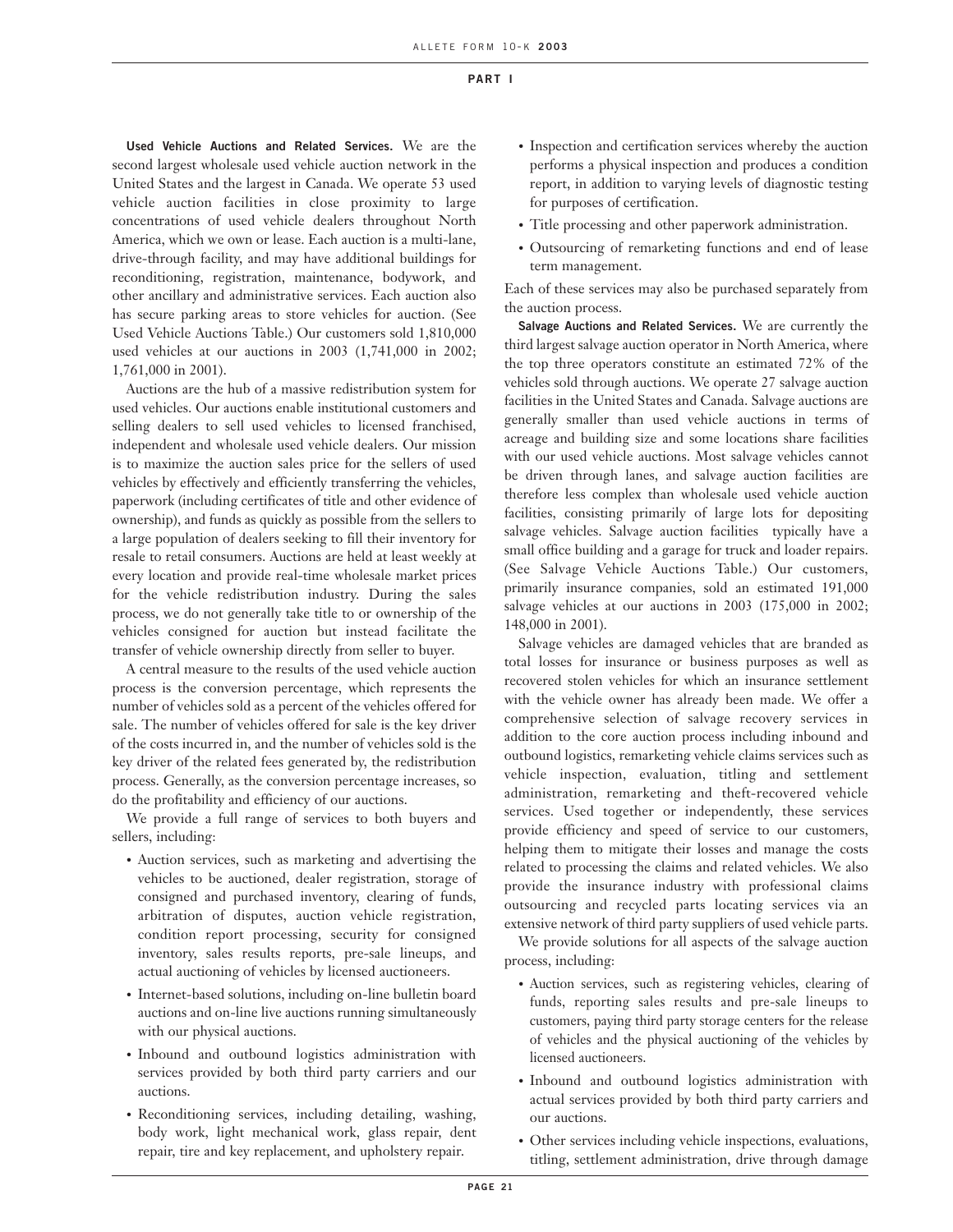|                              |                   |                         | Number of               |
|------------------------------|-------------------|-------------------------|-------------------------|
| <b>Used Vehicle Auctions</b> |                   | State/<br>Province      | <b>Auction</b><br>Lanes |
|                              | City              |                         |                         |
| <b>United States</b>         |                   |                         |                         |
| ADESA Birmingham             | Moody             | Alabama                 | 10                      |
| <b>ADESA Phoenix</b>         | Chandler          | Arizona                 | 12                      |
| ADESA Little Rock (a)        | North Little Rock | Arkansas                | 10                      |
| ADESA Golden Gate            | Tracy             | California              | 12                      |
| ADESA Los Angeles (b)        | Mira Loma         | California              | 6                       |
| ADESA Sacramento             | Sacramento        | California              | 5                       |
| ADESA San Diego (a)          | San Diego         | California              | 6                       |
| ADESA Colorado Springs       | Colorado Springs  | Colorado                | 5                       |
| ADESA Jacksonville (c)       | Jacksonville      |                         | 6                       |
| ADESA Ocala                  |                   | Florida                 |                         |
|                              | Ocala             | Florida                 | 5                       |
| ADESA Orlando-Sanford        | Sanford           | Florida                 | 8                       |
| ADESA Tampa                  | Tampa             | Florida                 | 8                       |
| ADESA Atlanta (a)            | Fairburn          | Georgia                 | 8                       |
| ADESA Indianapolis           | Plainfield        | Indiana                 | 10                      |
| ADESA Southern Indiana       | Edinburgh         | Indiana                 | 3                       |
| <b>ADESA Des Moines</b>      | Grimes            | lowa                    | 5                       |
| <b>ADESA Lexington</b>       | Lexington         | Kentucky                | 6                       |
| <b>ADESA Shreveport</b>      | Shreveport        | Louisiana               | 5                       |
| <b>ADESA Boston</b>          | Framingham        | <b>Massachusetts</b>    | 11                      |
| ADESA Concord (c)            | Acton             | <b>Massachusetts</b>    | 5                       |
| <b>ADESA Lansing</b>         | Dimondale         | Michigan                | 5                       |
| <b>ADESA Kansas City</b>     | Lee's Summit      | Missouri                | 7                       |
| <b>ADESA St. Louis</b>       | <b>Barnhart</b>   | Missouri                | 3                       |
| <b>ADESA New Jersev</b>      | Manville          | New Jersev              | 8                       |
| ADESA Buffalo (c)            | Akron             | New York                | 10                      |
| ADESA Long Island            | Yaphank           | New York                | 6                       |
| <b>ADESA Charlotte</b>       | Charlotte         | North Carolina          | 10                      |
| ADESA Cincinnati/Dayton      | Franklin          | Ohio                    | 8                       |
| <b>ADESA Cleveland</b>       | Northfield        | Ohio                    | 8                       |
| <b>ADESA Tulsa</b>           | Tulsa             | Oklahoma                | 6                       |
| <b>ADESA Pittsburgh</b>      | Mercer            | Pennsylvania            | 8                       |
| <b>ADESA Knoxville</b>       | Lenoir City       | Tennessee               | 6                       |
| <b>ADESA Memphis</b>         | Memphis           | Tennessee               | 6                       |
| ADESA Austin (a)             | Austin            | Texas                   | 6                       |
| <b>ADESA Dallas</b>          |                   |                         | 8                       |
|                              | Mesquite          | Texas                   |                         |
| ADESA Houston                | Houston           | Texas                   | 8                       |
| ADESA San Antonio            | San Antonio       | Texas                   | 8                       |
| <b>ADESA Seattle</b>         | Auburn            | Washington              | 4                       |
| <b>ADESA Wisconsin</b>       | Portage           | Wisconsin               | 5                       |
| Canada                       |                   |                         |                         |
| <b>ADESA Calgary</b>         | Airdrie           | Alberta                 | 4                       |
| ADESA Edmonton (c)           | Nisku             | Alberta                 | 5                       |
| ADESA Vancouver (a.c)        | Richmond          | <b>British Columbia</b> | $\overline{7}$          |
| CAG Vancouver (a)            | Surrey            | British Columbia        | $\overline{c}$          |
| <b>ADESA Winnipeg</b>        | Winnipeg          | Manitoba                | 4                       |
| <b>ADESA Moncton</b>         | Moncton           | New Brunswick           | $\overline{c}$          |
| ADESA St. John's (a)         | St. John's        | Newfoundland            | $\mathbf{1}$            |
| ADESA Halifax (c)            | Enfield           | Nova Scotia             | 5                       |
| <b>ADESA Kitchener</b>       | Ayr               | Ontario                 | 4                       |
| ADESA Ottawa (c)             | Vars              | Ontario                 | 5                       |
| <b>ADESA Toronto</b>         | Brampton          | Ontario                 | 8                       |
| <b>ADESA Montreal</b>        | St. Eustache      | Quebec                  | 12                      |
| ADESA Saskatoon (a)          | Saskatoon         | Saskatchewan            | 2                       |
|                              |                   |                         |                         |
| Mexico                       |                   |                         |                         |
| ADESA Mexico (d)             | Mexico City       |                         |                         |

(a) Leased auction facilities. (See Note 15.)

(b) We currently lease part of the property on which this auction is located.

(c) Shares facilities with salvage auction at the same location.

(d) Holds auctions at one of our customer's facilities in Mexico City, Mexico.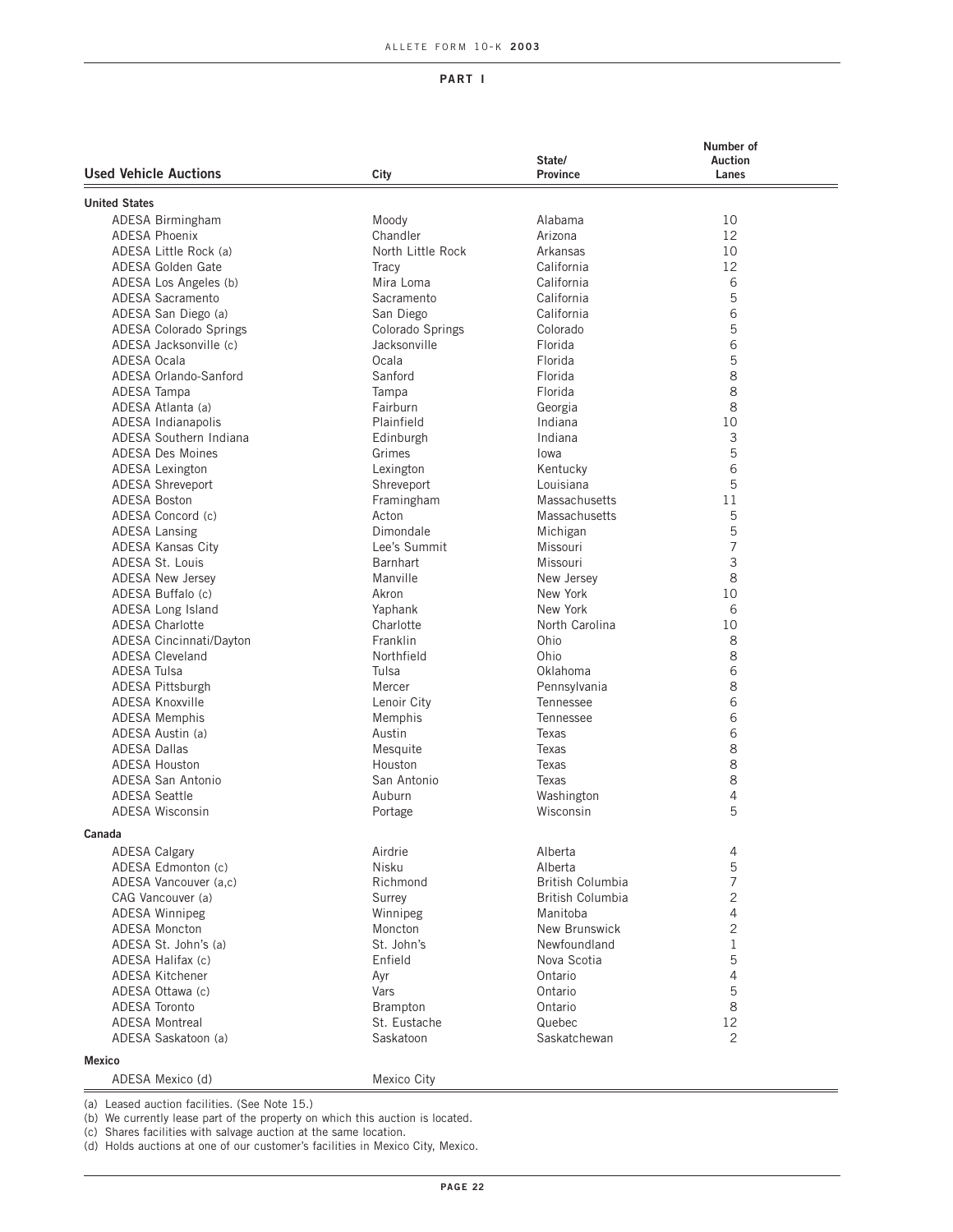#### ALLETE FORM 10- K **2003**

#### **PART I**

| <b>Salvage Vehicle Auctions</b> | City            | State/<br><b>Province</b> | Total<br>Acreage |  |
|---------------------------------|-----------------|---------------------------|------------------|--|
| <b>United States</b>            |                 |                           |                  |  |
| ADESA Impact - Fremont          | Fremont         | California                | 63               |  |
| ADESA Impact - Jacksonville (a) | Jacksonville    | Florida                   | 6                |  |
| ADESA Impact - Miami (b)        | Opa-Locka       | Florida                   | 29               |  |
| ADESA Impact - Orlando (b)      | Orlando         | Florida                   | 8                |  |
| ADESA Impact - Clinton          | Clinton         | Maine                     | $\overline{7}$   |  |
| ADESA Impact - Saco             | Saco            | Maine                     | 9                |  |
| ADESA Impact - Concord (a)      | Acton           | Massachusetts             | 10               |  |
| ADESA Impact - Taunton          | East Taunton    | Massachusetts             | 29               |  |
| ADESA Impact - Salem (c)        | Salem           | New Hampshire             | 13               |  |
| ADESA Impact - Albany           | Colonie         | New York                  | 25               |  |
| ADESA Impact - Buffalo (a)      | Akron           | New York                  | 15               |  |
| ADESA Impact - Long Island (b)  | Medford         | New York                  | 4                |  |
| ADESA Impact - Montgomery (a)   | Rock Tavern     | New York                  | 64               |  |
| ADESA Impact - Clayton          | Clayton         | North Carolina            | 21               |  |
| ADESA Impact - Rhode Island     | East Providence | Rhode Island              | 15               |  |
| ADESA Impact - Vermont          | <b>Essex</b>    | Vermont                   | 28               |  |
| Canada                          |                 |                           |                  |  |
| Impact Calgary (b)              | Calgary         | Alberta                   | 10               |  |
| Impact Edmonton (a,b)           | Nisku           | Alberta                   | 10               |  |
| Impact Vancouver (a,b)          | Richmond        | <b>British Columbia</b>   | 3                |  |
| Impact Moncton (b)              | Moncton         | New Brunswick             | 8                |  |
| Impact Halifax (a,b)            | Enfield         | Nova Scotia               | 6                |  |
| Impact Hamilton (b)             | Hamilton        | Ontario                   | 12               |  |
| Impact London (b)               | London          | Ontario                   | 17               |  |
| Impact Toronto (b)              | Stouffville     | Ontario                   | 28               |  |
| Impact Sudbury (d)              | Sudbury         | Ontario                   | 10               |  |
| Impact Ottawa (a,b)             | Vars            | Ontario                   | 9                |  |
| Impact Montreal (b,e)           | Les Cedres      | Quebec                    | 50               |  |

(a) Shares facilities with ADESA used vehicle auction at the same location.

(b) Leased auction facilities. (See Note 15.)

(c) We currently lease part of the property on which this auction is located.

(d) Impact Auto owns 50% of this auction facility.

(e) Holds a monthly auction at an independent auction facility in Quebec City, Quebec.

assessment centers, claims auditing, recycled parts locating and a national call center.

• Internet-based solutions, including on-line bulletin board auctions and on-line live auctions running simultaneously with our physical auctions.

Each of these services may also be purchased separately from the auction process.

#### **Dealer Financing**

AFC primarily provides short-term inventory-secured financing, known as floorplan financing, for used vehicle dealers in North America who purchase vehicles from our auctions, independent auctions, auctions affiliated with other auction networks and outside sources. In 2003 approximately 85% of the vehicles floorplanned by AFC were vehicles purchased by dealers at auction. AFC has 80 loan production offices at or near vehicle auctions across North America and arranged 950,000 loan transactions in 2003 (946,000 in 2002; 904,000 in 2001). Our ability to provide floorplan financing facilitates the growth of vehicle sales at auction, and also

allows us to have a larger role in the entire vehicle redistribution industry.

AFC's procedures and proprietary computer-based system enable us to manage our credit risk by following each loan from origination to payoff, while expediting services through its branch network. Our approximately 8,200 active accounts (those accounts with financing for at least one vehicle outstanding), had an average line of credit of \$112,000. An average of nine vehicles were floorplanned per active dealer with an approximate average value of \$6,500 per vehicle. Up to 12,000 dealers utilize their lines of credit during any twelve month period.

AFC offices are conveniently located at or within close proximity of our auctions and other auctions, which allows dealers to reduce transaction time by providing immediate payment for vehicles purchased at auction. On-site financing also enables AFC to share its information with auction representatives regarding the financing capacity of customers, thereby increasing the purchasing potential at auctions. Of AFC's 80 offices in North America, 58 are physically located at auction facilities. Each of the remaining 22 AFC offices is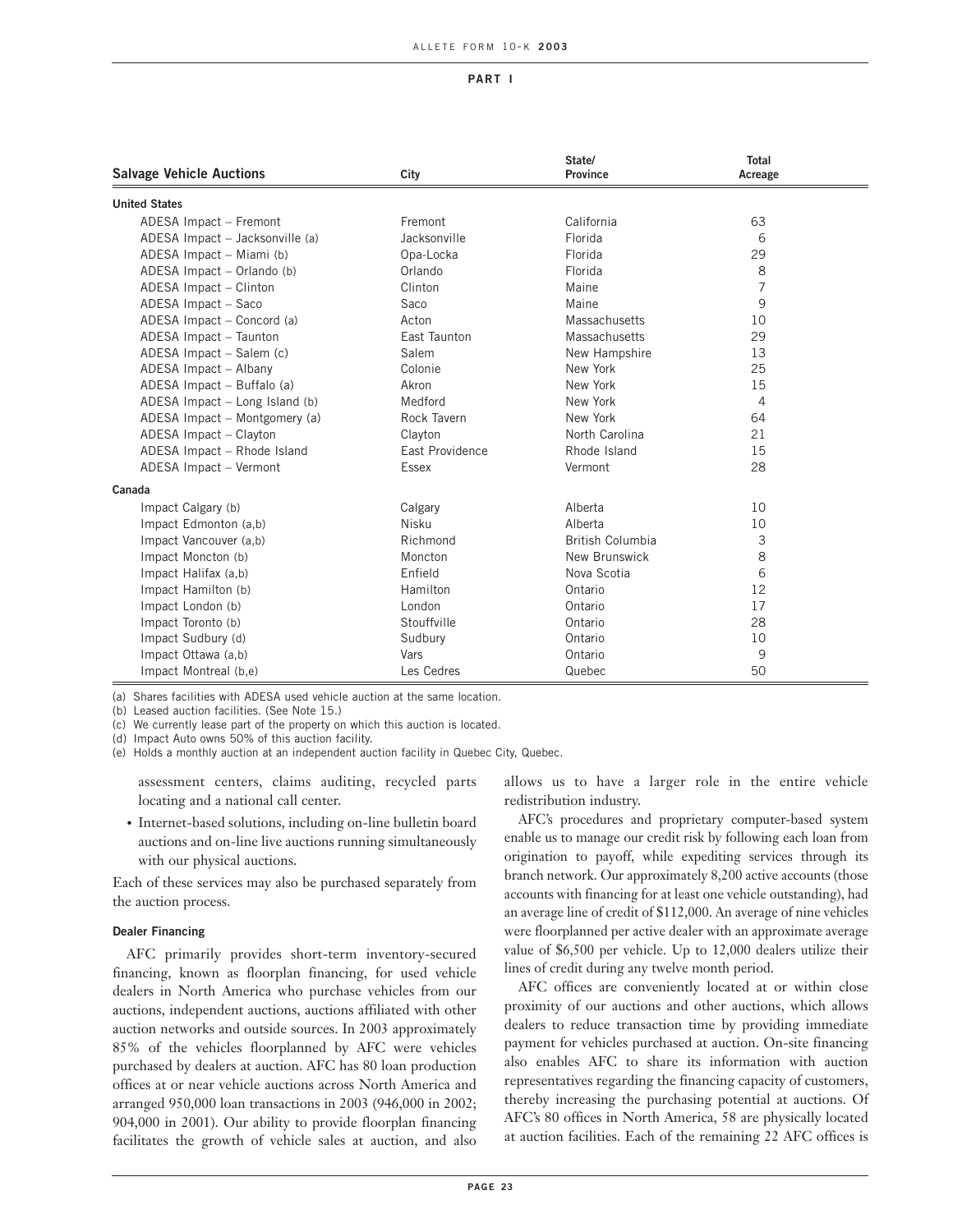strategically located in close proximity to at least one of the auctions that it services. In addition, AFC has the ability to send finance representatives on-site to most approved independent auctions during auction sale-days. Geographic proximity to our customers also gives our employees the ability to stay in close contact with our outstanding accounts, thereby better enabling them to manage credit risk.

Every floorplan financed vehicle is treated as an individual loan. Typically, AFC assesses a floorplan fee at the inception of a loan and collects the fee along with interest (accrued daily) when the loan is paid in full. AFC generally only allows one loan per vehicle and permits payoffs to occur with only one check per vehicle. In addition, AFC holds title or other evidence of ownership to all vehicles which are floorplanned, except for vehicles floorplanned in Michigan. Typical loan terms are 30 or 45 days, each with a possible curtailment extension. For an additional fee, the curtailment extension allows the dealer to extend the duration of the loan beyond the original term for another 30 to 45 days if the dealer makes an upfront payment towards principal, interest and fees.

The extension of a credit line to a dealer starts with the underwriting process. Credit lines up to \$150,000 are extended using a proprietary scoring model developed internally by AFC with no requirement for financial statements. Credit lines in excess of \$150,000 may be extended using underwriting guidelines which require dealership and personal financial statements and tax returns. The underwriting of each line of credit requires an analysis, write-up and recommendation by the credit department and final review by a credit committee.

AFC takes a security interest in each financed vehicle, and collateral management is an integral part of day-to-day operations at each AFC branch and its Corporate headquarters. AFC's proprietary computer-based system facilitates collateral management by providing real time access to dealer information and enables our branch personnel to manage potential collection issues as soon as they arise. Restrictions are automatically placed on customer accounts in the event of a delinquency, insufficient funds received or poor audit results. Branch personnel are proactive in managing collateral by monitoring loans and notifying dealers that payments are coming due. In addition, routine audits, or lot checks, are performed by an affiliated company. Poor results from lot checks typically require branch personnel to take actions to determine the status of missing collateral, including visiting the dealer personally, verifying units held off-site and collecting payments for units sold. In some instances an audit may identify a troubled account which could cause our collections department to become involved.

AFC operates four divisions which are organized into ten regions in North America. Each division and region is monitored by managers who oversee daily operations. At the corporate level, AFC employs full-time collection specialists and collection attorneys who are assigned to specific regions and monitor collection activity for these areas. Collection specialists work closely with the branches to track trends before an account becomes a troubled account and to determine, together with collection attorneys, the best strategy to secure the collateral once a troubled account is identified.

Once a new customer is extended credit, we emphasize service, growth and management. All AFC employees at the management level participate in a two-stage interactive training program at Automotive Services' corporate headquarters that allows us to provide consistent services to our customers and consistent monitoring of our accounts at local, regional and central levels.

The Eligible Active Dealers table depicts a range of the lines of credit available to eligible dealers.

As of December 31, 2003 no single line of credit accounted for more than 10% of the total credit extended by AFC. AFC's top five active dealers represented a total committed credit of \$93 million with a total outstanding principal amount of \$31 million. The single largest committed line of credit granted by AFC is for \$45 million, for which the obligor had \$3.5 million outstanding on December 31, 2003. This obligor operates outside of AFC's normal floorplanning arrangements with specific covenants that must be maintained, and borrows on a revolving based line of credit with advances based on eligible inventory.

AFC's five largest write-offs for the past five years amounted to \$3.8 million in aggregate, of which \$1.4 million was recovered through ongoing collection activity as well as insurance claims.

#### **Eligible Active Dealers** − **2003**

| <b>Available Line of Credit</b> | <b>Number of Eligible</b><br><b>Active Dealers</b> | <b>Number of Dealers</b><br>with Outstanding<br><b>Balances</b> | Aggregate Managed Principal<br>Amount Outstanding as<br>of December 31, 2003 |
|---------------------------------|----------------------------------------------------|-----------------------------------------------------------------|------------------------------------------------------------------------------|
| Less than \$150,000             | 11.337                                             | 7.648                                                           | \$320,787,232                                                                |
| \$150,001 to \$500,000          | 512                                                | 495                                                             | 102,780,909                                                                  |
| \$500,001 to \$2,500,000        | 93                                                 | 92                                                              | 61,455,681                                                                   |
| \$2,500,001 to \$5,000,000      | 6                                                  | 6                                                               | 11,998,355                                                                   |
| \$5,000,001 to \$10,000,000     |                                                    |                                                                 | 5,104,360                                                                    |
| \$10,000,001 and Greater        |                                                    | 2                                                               | 16,036,280                                                                   |
| Total                           | 11.951                                             | 8.244                                                           | \$518,162,817                                                                |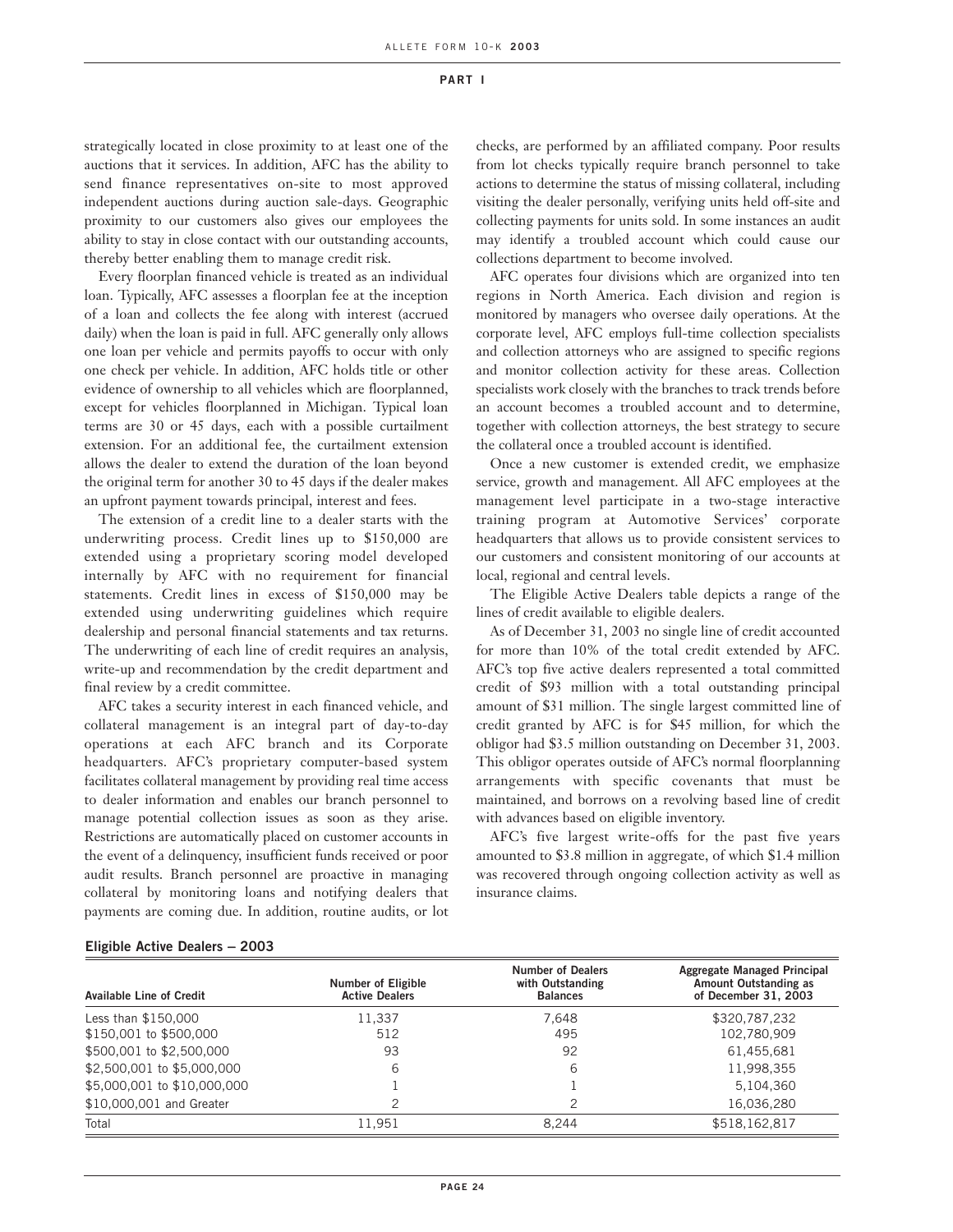#### **Competition**

We are the only company to offer both used vehicle and salvage auctions, floorplan financing for used vehicle dealers and a wide array of related vehicle redistribution services. In the used vehicle auction industry, we compete with Manheim Auctions, Inc. (Manheim), a subsidiary of Cox Enterprises, Inc., as well as several smaller chains of auctions, and independent auctions, some of which are affiliated through their membership in an industry organization named ServNet®. Due to our national presence, competition is strongest with Manheim for the supply of used vehicles from national level accounts of institutional customers. Although the supply of these vehicles is dispersed among all of the auctions in the used vehicle market, we compete most heavily with the independent auctions (as well as Manheim and all others in the market) for the supply of vehicles from dealers.

Due to the increased visibility of the Internet as a marketing and distribution channel, new competition has arisen recently from Internet-based companies and our own customers who have historically redistributed vehicles through various channels including auctions. Direct sales of vehicles by institutional customers and large dealer groups through internally developed or third party on-line auctions have largely replaced telephonic and other non-auction methods, becoming an increasing portion of overall used vehicle redistribution. The extent of use of direct, on-line systems varies by customer and, based upon our estimates, currently comprises approximately 3% to 5% of overall used vehicle auction sales. Typically, these on-line auctions serve to redistribute vehicles that have come off lease. In addition, some of our competitors have begun to offer online auctions as all or part of their auction business and other on-line auction companies now include used vehicles among the products offered at their auctions. On-line auctions or other methods of redistribution may diminish both the quality and quantity and reduce the value of vehicles sold through traditional auction facilities.

In the salvage auction services industry, we compete with Copart, Inc., Insurance Auto Auctions, Inc., independent auctions, some of which are affiliated through their membership in an industry organization named Sadisco®, and a limited number of used vehicle auctions that regularly redistribute salvage vehicles. Additionally, some dismantlers of salvage vehicles and Internet-based companies have entered the market, thus providing alternate avenues for sellers to redistribute salvage vehicles. We believe further consolidation of the salvage auction service industry will occur and are evaluating various means by which we can continue our growth plan. Through strategic acquisitions, shared facilities with our used vehicle auctions and greenfield expansion, we believe our salvage auction service business can become a prominent salvage services auction provider to the insurance industry in the United States.

In Canada we are the largest provider of used and salvage vehicle auction services. Our competitors include vehicle recyclers and dismantlers, independent vehicle auctions,

brokers, Manheim and on-line auction companies. We believe we are strategically positioned in this market by providing a full array of value-added services to our customers including auctions and related services, on-line programs, data analyses, and consultation.

The used vehicle inventory floorplan financing sector is characterized by diverse and fragmented competition. AFC primarily provides short-term dealer floorplan financing of wholesale vehicles to independent vehicle dealers in North America. AFC's competition includes Manheim Automotive Financial Services, other specialty lenders, banks and other financial institutions. AFC competes primarily on the basis of quality of services, convenience of payment, scope of services offered, and historical and consistent commitment to the sector.

#### **Employees**

At December 31, 2003 Automotive Services had approximately 11,200 employees, with 9,000 located in the United States and Mexico and 2,200 located in Canada. About 64% of Automotive Services' work force consists of full-time employees. Currently none of Automotive Services' employees participate in collective bargaining agreements. In addition to our work force of employees, Automotive Services also utilizes temporary labor services to assist in handling the vehicles consigned during periods of peak volume and staff shortages. Nearly all of Automotive Services' auctioneers are contract laborers providing their services for a daily or weekly rate. Many of the services Automotive Services provides are outsourced to third party providers that perform the services either on-site or off-site. The use of third party providers depends upon the resources available at each auction facility as well as peaks in the volume of vehicles offered at auction.

#### **Vehicle Regulation**

Automotive Services' operations are subject to regulation, supervision and licensing under various U.S. or Canadian federal, state, provincial and local statutes, ordinances and regulations. Each auction is subject to laws in the state or province in which it operates which regulate auctioneers and/or vehicle dealers. Some of the transport vehicles used at our auctions are regulated by the U.S. Department of Transportation or the Canadian Transportation Agency. The acquisition and sale of salvage and theft recovered vehicles is regulated by governmental agencies in each of the locations in which we operate. In many states and provinces, regulations require that a salvage vehicle be forever "branded" with a salvage notice in order to notify prospective purchasers of the vehicle's previous salvage status. Some state, provincial and local regulations also limit who can purchase salvage vehicles, as well as determine whether a salvage vehicle can be sold as rebuildable or must be sold for parts only. Such regulations can reduce the number of potential buyers of vehicles at salvage auctions. In addition to the regulation of the sales and acquisition of vehicles, we are also subject to various local zoning requirements with regard to the location and operation of our auction and storage facilities.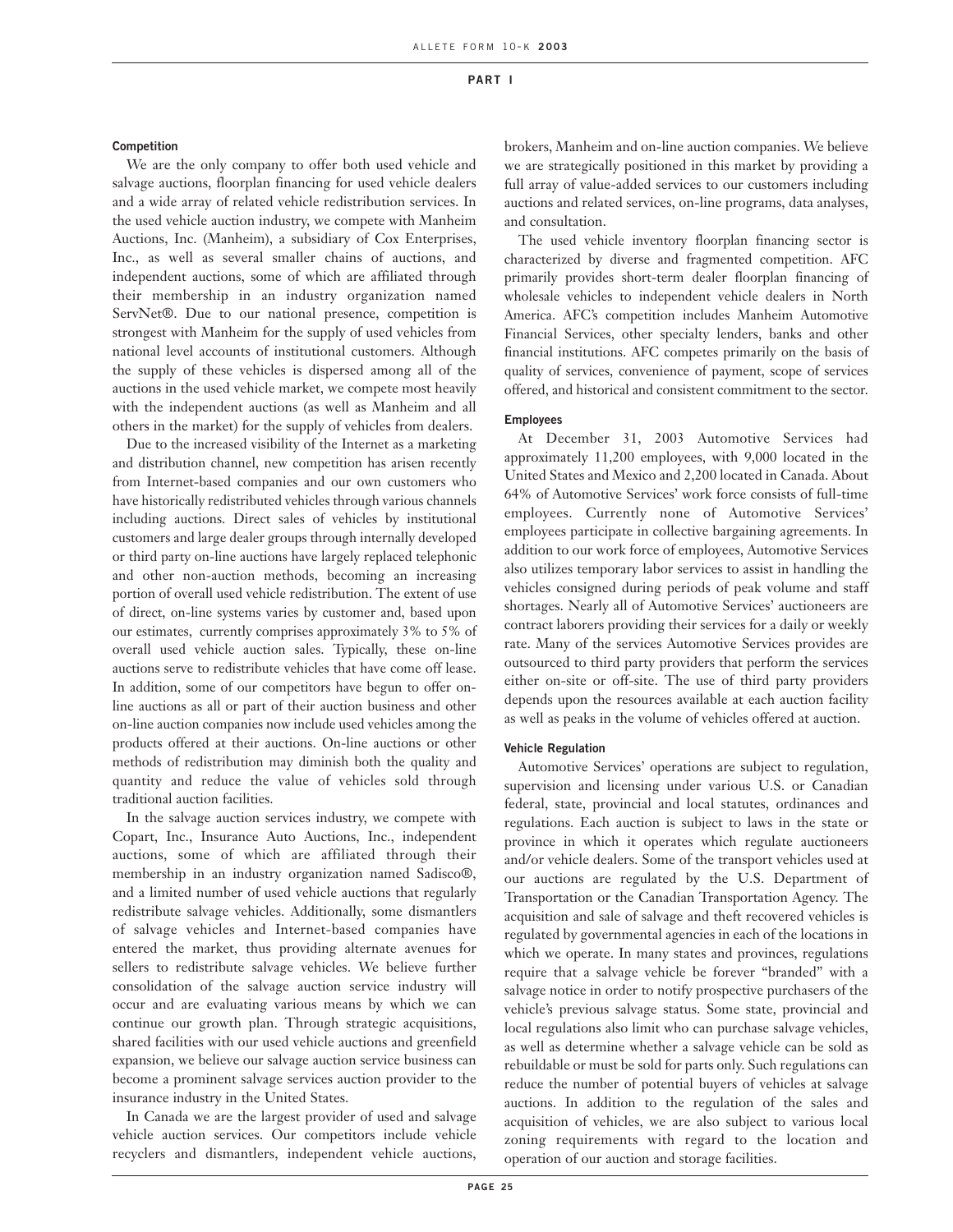#### **Environmental Matters**

Certain businesses in our Automotive Services segment are subject to regulation by various U.S. and Canadian federal, state, provincial and local authorities concerning air quality, water quality, solid wastes and other environmental matters. In the vehicle redistribution industry, large numbers of vehicles, including damaged vehicles at salvage auctions, are stored at auction facilities and, during that time, releases of fuel, motor oil and other fluids may occur, resulting in soil, air, surface water or groundwater contamination. In addition, our facilities generate and/or store petroleum products and other hazardous materials, including wastewater waste solvents and used oil, and body shops at our facilities may release harmful air emissions associated with painting. We could incur substantial expenditures for preventative, investigative or remedial action and could be exposed to liability arising from our operations, contamination by previous users of our acquired facilities, or the disposal of our waste at off-site locations. We consider these businesses to be in substantial compliance with those environmental regulations currently applicable to their operations and believe all necessary permits to conduct such operations have been obtained. We review environmental matters on a quarterly basis. Accruals for environmental matters are recorded when it is probable that a liability has been incurred and the amount of the liability can be reasonably estimated, based on current law and existing technologies. These accruals are adjusted periodically as assessment and remediation efforts progress, or as additional technical or legal information becomes available. Accruals for environmental liabilities are included in the balance sheet at undiscounted amounts and exclude claims for recoveries from insurance or other third parties. Costs related to environmental contamination treatment and cleanup are charged to expense.

**ADESA Impact Taunton Facility**. In December 2003 the Massachusetts Department of Environmental Protection (MDEP) identified ADESA Impact as a potentially responsible party regarding contamination of several private drinking water wells in a residential development that abuts the Taunton, Massachusetts salvage vehicle auction facility. The wells had elevated levels of methyl tertiary-butyl ether (MTBE). MTBE is an oxygenating additive in gasoline to reduce harmful emissions. The EPA has identified MTBE as a possible carcinogen. ADESA Impact engaged GeoInsight, an environmental services firm, to conduct tests of its soil and groundwater at the salvage vehicle auction site, and we are providing bottled water to some affected residents.

GeoInsight prepared an immediate response action (IRA) plan, which is required by the MDEP to determine the extent of the environmental impact and define activities to prevent further environmental contamination. The IRA plan, which was filed on January 24, 2004, describes the initial activities ADESA Impact performed, and proposes additional measures that it will use to further assess the existence of any imminent

hazard to human health. In addition, as required by the MDEP, ADESA Impact is conducting an analysis to identify sensitive receptors that may have been affected, including area schools and municipal wells. GeoInsight does not believe that an imminent hazard condition exists at the Taunton site; however, the investigation and assessment of site conditions are ongoing.

In December 2003 GeoInsight collected soil samples, conducted groundwater tests and provided oversight for the installation of monitoring wells in various locations on and adjacent to the property adjoining the residential community. The results of the soil and water tests indicated levels of MTBE exceeding MDEP standards. In January 2004 we collected air samples from two residences that we identified as having elevated drinking water concentrations of MTBE. We have determined that inhalation of, or contact exposure to, this air poses minimal risk to human health. In response to our empirical findings, we have proposed to the MDEP that we install granular activated carbon filtration systems in the approximately 30 affected residences.

ADESA Impact is preparing an IRA status report that must be submitted to the MDEP by March 30, 2004, and will continue to prepare additional reports as necessary. As of December 31, 2003 ADESA Impact has accrued \$0.7 million to cover the costs associated with ongoing testing, remediation and cleanup of the site. We have filed a claim under our pollution liability insurance plan with respect to this matter. We and our insurer are currently discussing the availability of insurance coverage for this claim.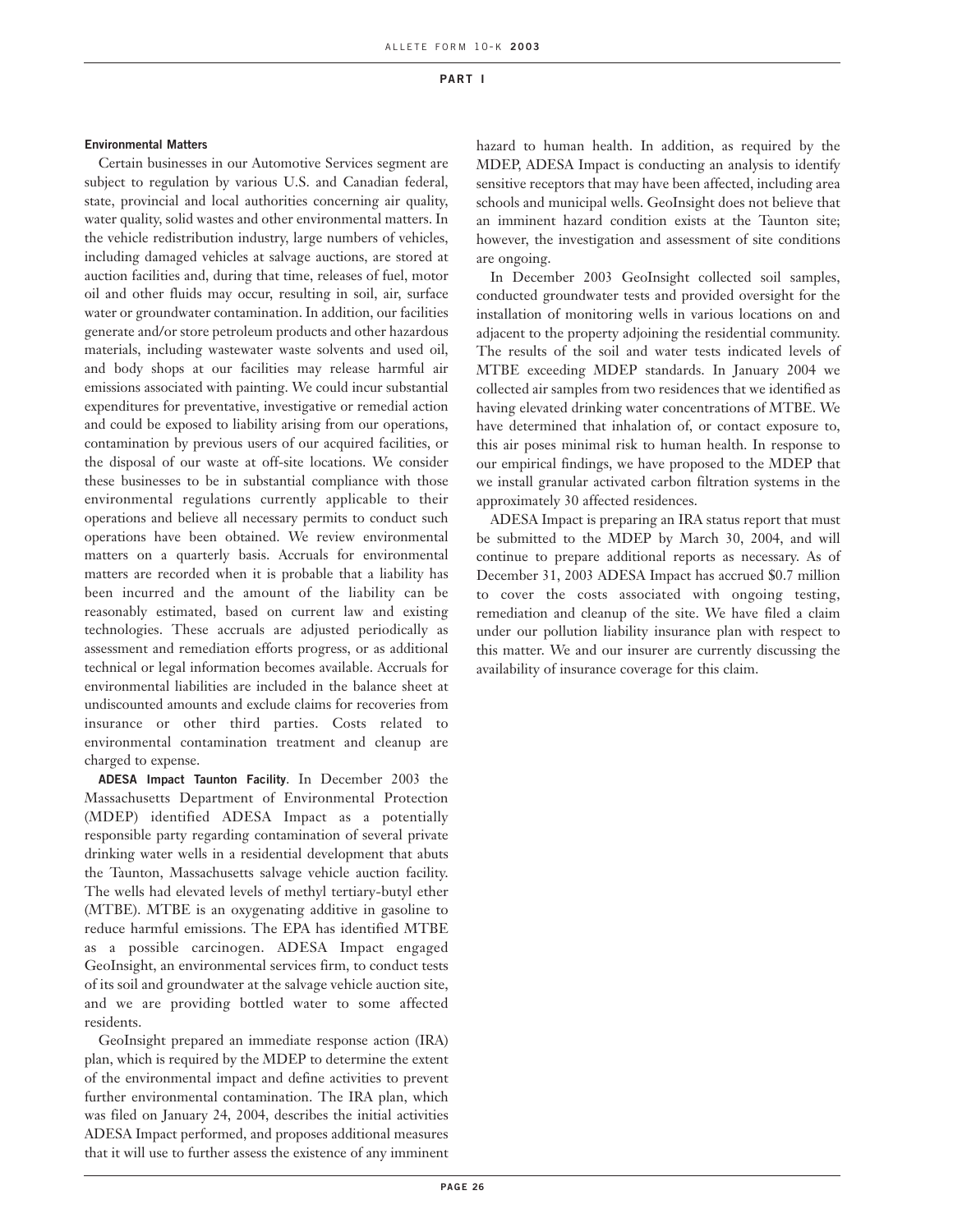#### **Investments and Corporate Charges**

Our Investments and Corporate Charges segment consists of real estate operations, investments in emerging technologies related to the electric utility industry and corporate charges. Corporate Charges represent general corporate expenses, including interest, not specifically related to any one business segment. The discussion below summarizes the major components of the Investments and Corporate Charges segment. Statistical information is presented as of December 31, 2003 unless otherwise noted. All subsidiaries are wholly owned unless otherwise specifically indicated.

#### **Real Estate Operations**

Our real estate operations include **Cape Coral Holdings, Inc.; Palm Coast Land, LLC; Palm Coast Forest, LLC; Tomoka Holdings, LLC; Winter Haven Citi Centre, LLC;** and an 80% ownership in **Lehigh**. Through subsidiaries, we own Florida real estate operations in five different locations:

- Lehigh Acres with 890 acres of residential and commercial land, east of Fort Myers, Florida;
- Cape Coral, located west of Fort Myers, Florida, with 160 acres of mostly commercially zoned land;
- Palm Coast, a planned community between St. Augustine and Daytona Beach, Florida, with 12,000 acres of residential, commercial and industrial land;
- Tomoka, located near Ormand Beach, Florida with 6,200 acres of property; and
- Winter Haven, located in central Florida, with a retail shopping center.

Our real estate operations may, from time to time, acquire packages of diversified properties at low cost, then add value through entitlements and infrastructure enhancements, and sell the properties at current market prices.

#### **Emerging Technology Investments**

From 1985 through 2003 we have invested more than \$50 million in start-up companies which are developing technologies that may be utilized by the electric utility industry. We are committed to invest an additional \$4.8 million at various times through 2007. The investments were first made through emerging technology funds (Funds) initiated by other electric utilities and us. We have also made investments directly in privately held companies.

The Funds have made investments in companies that develop advanced technologies to be used by the utility industry, including electrotechnologies, renewable energy technologies, and software and communications technologies related to utility customer support systems.

Companies in the Funds' portfolios may complete initial public offerings (IPOs), and the Funds, may in some instances, distribute publicly tradable shares to us. Some restrictions on sales may apply, including, but not limited to, underwriter

lock-up periods that typically extend for 180 days following an IPO. As companies included in our emerging technology investments are sold, we will recognize a gain or loss.

Since going public, the market value of the publicly traded investments has experienced significant volatility. During 2003 we sold at a net loss the remainder of our direct investment in the companies that have gone public.

We also have several minority investments in the Funds and privately-held start-up companies. These investments are accounted for under the cost method and included with Investments on our consolidated balance sheet. The total carrying value of these investments was \$37.5 million at December 31, 2003 (\$38.7 million at December 31, 2002).

Our policy is to review these investments quarterly for impairment by assessing such factors as continued commercial viability of products, cash flow and earnings. Any impairment would reduce the carrying value of the investment.

#### **Environmental Matters**

Certain businesses included in our Investments and Corporate Charges segment are subject to regulation by various federal, state and local authorities concerning air quality, water quality, solid wastes and other environmental matters. We consider these businesses to be in substantial compliance with those environmental regulations currently applicable to their operations and believe all necessary permits to conduct such operations have been obtained. We review environmental matters on a quarterly basis. Accruals for environmental matters are recorded when it is probable that a liability has been incurred and the amount of the liability can be reasonably estimated, based on current law and existing technologies. These accruals are adjusted periodically as assessment and remediation efforts progress, or as additional technical or legal information becomes available. Accruals for environmental liabilities are included in the balance sheet at undiscounted amounts and exclude claims for recoveries from insurance or other third parties. Costs related to environmental contamination treatment and cleanup are charged to expense.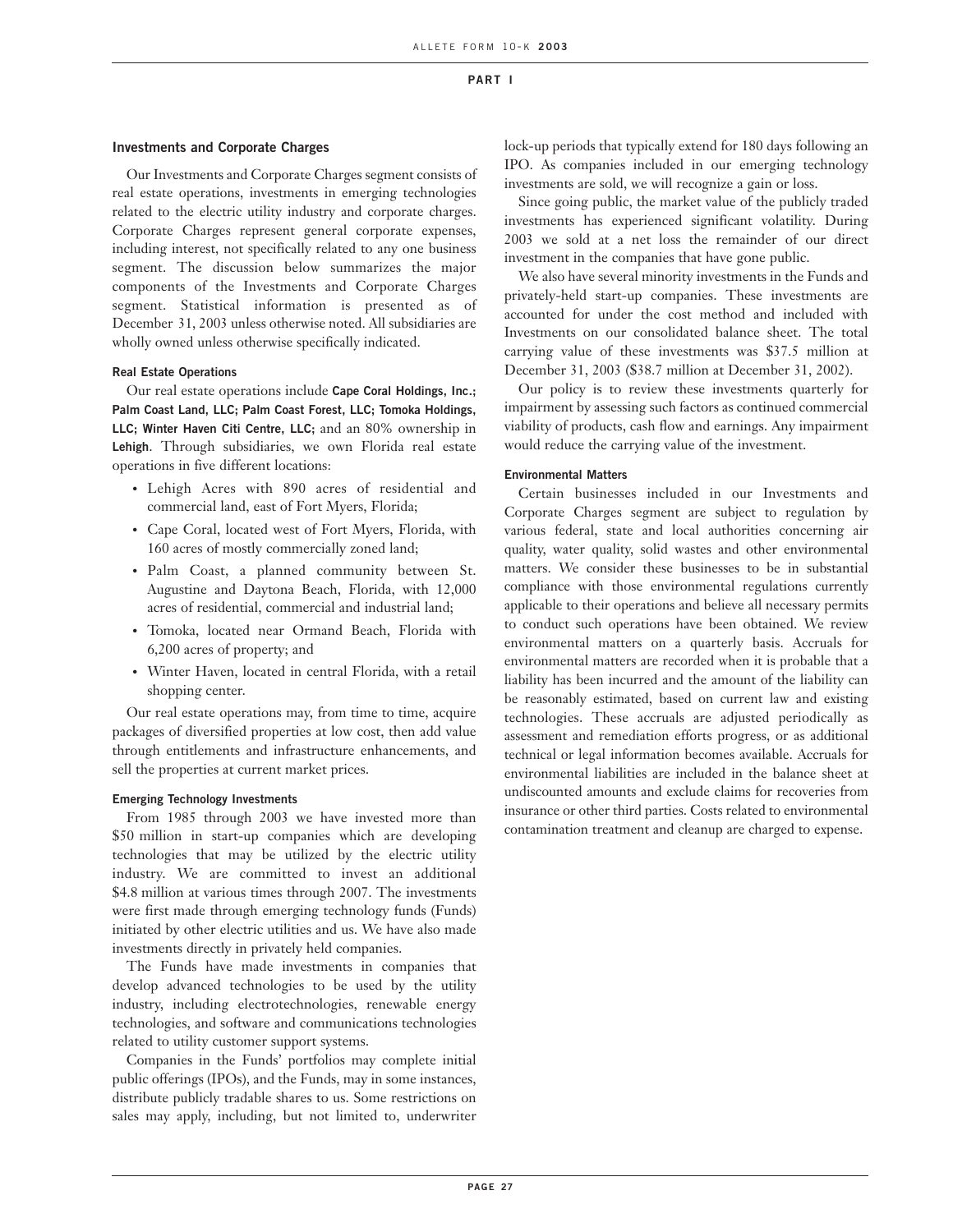#### **EXECUTIVE OFFICERS OF THE REGISTRANT**

#### **Executive Officers Initial Effective Date**

| David G. Gartzke, Age 60                                                                                                                            |                                   |
|-----------------------------------------------------------------------------------------------------------------------------------------------------|-----------------------------------|
| Chairman - ALLETE;                                                                                                                                  |                                   |
| Chairman, President and Chief Executive Officer - ALLETE Automotive Services, Inc.;                                                                 |                                   |
| Chairman, President and Chief Executive Officer - ADESA, Inc.; and                                                                                  |                                   |
| Chairman and Chief Executive Officer - ADESA Corporation                                                                                            | January 23, 2004                  |
| Chairman - ALLETE;                                                                                                                                  |                                   |
| Chairman, President and Chief Executive Officer - ALLETE Automotive Services, Inc.; and<br>Chairman and Chief Executive Officer - ADESA Corporation | January 21, 2004                  |
| Chairman, President and Chief Executive Officer - ALLETE;                                                                                           |                                   |
| Chairman, President and Chief Executive Officer - ALLETE Automotive Services, Inc.; and                                                             |                                   |
| Chairman and Chief Executive Officer - ADESA Corporation                                                                                            | July 7, 2003                      |
| Chairman, President and Chief Executive Officer - ALLETE                                                                                            | January 23, 2002                  |
| President - ALLETE                                                                                                                                  | August 28, 2001                   |
| Senior Vice President - Finance and Chief Financial Officer - ALLETE                                                                                | December 1, 1994                  |
| Donald J. Shippar, Age 55                                                                                                                           |                                   |
| President and Chief Executive Officer - ALLETE                                                                                                      | January 21, 2004                  |
| Executive Vice President - ALLETE and                                                                                                               |                                   |
| President - Minnesota Power                                                                                                                         | May 13, 2003                      |
| President and Chief Operating Officer - Minnesota Power                                                                                             | January 1, 2001                   |
| Deborah A. Amberg, Age 38                                                                                                                           |                                   |
| Vice President, General Counsel and Secretary                                                                                                       | March 8, 2004                     |
|                                                                                                                                                     |                                   |
| Brenda J. Flayton, Age 48                                                                                                                           |                                   |
| Vice President - Human Resources - ALLETE and                                                                                                       |                                   |
| Vice President - Human Resources - ALLETE Automotive Services, Inc.<br>Vice President - Human Resources - ALLETE                                    | October 22, 2003<br>July 22, 1998 |
|                                                                                                                                                     |                                   |
| James P. Hallett, Age 50                                                                                                                            |                                   |
| Executive Vice President - ALLETE;                                                                                                                  |                                   |
| Vice President - ADESA, Inc.; and                                                                                                                   |                                   |
| President and Chief Operating Officer - ADESA Corporation, LLC                                                                                      | March 4, 2004                     |
| Executive Vice President - ALLETE;                                                                                                                  |                                   |
| Vice President - ADESA, Inc.; and                                                                                                                   |                                   |
| President and Chief Operating Officer - ADESA Corporation                                                                                           | March 1, 2004                     |
| Executive Vice President - ALLETE and<br>President and Chief Operating Officer - ADESA Corporation                                                  |                                   |
| Executive Vice President - ALLETE and                                                                                                               | January 30, 2004                  |
| President - ADESA Corporation                                                                                                                       | July 7, 2003                      |
| Executive Vice President - ALLETE and                                                                                                               |                                   |
| President and Chief Executive Officer - ALLETE Automotive Services, Inc.                                                                            | November 5, 2001                  |
| Executive Vice President - ALLETE and Chief Executive Officer - ADESA Corporation                                                                   | October 1, 2001                   |
| Executive Vice President - ALLETE and                                                                                                               |                                   |
| President and Chief Executive Officer - ADESA Corporation                                                                                           | April 23, 1997                    |
| Philip R. Halverson, Age 55                                                                                                                         |                                   |
| Retired                                                                                                                                             | March 5, 2004                     |
| Vice President, General Counsel and Secretary                                                                                                       | January 1, 1996                   |
|                                                                                                                                                     |                                   |
| Mark A. Schober, Age 48                                                                                                                             |                                   |
| Senior Vice President and Controller<br>Vice President and Controller                                                                               | February 1, 2004                  |
| Controller                                                                                                                                          | April 18, 2001                    |
|                                                                                                                                                     | March 1, 1993                     |
| Timothy J. Thorp, Age 49                                                                                                                            |                                   |
| Vice President - Investor Relations and Corporate Communications                                                                                    | November 16, 2001                 |
| James K. Vizanko, Age 50                                                                                                                            |                                   |
| Senior Vice President, Chief Financial Officer and Treasurer                                                                                        | January 21, 2004                  |
| Vice President, Chief Financial Officer and Treasurer                                                                                               | August 28, 2001                   |
| Vice President and Treasurer                                                                                                                        | April 18, 2001                    |
| Treasurer                                                                                                                                           | March 1, 1993                     |
|                                                                                                                                                     |                                   |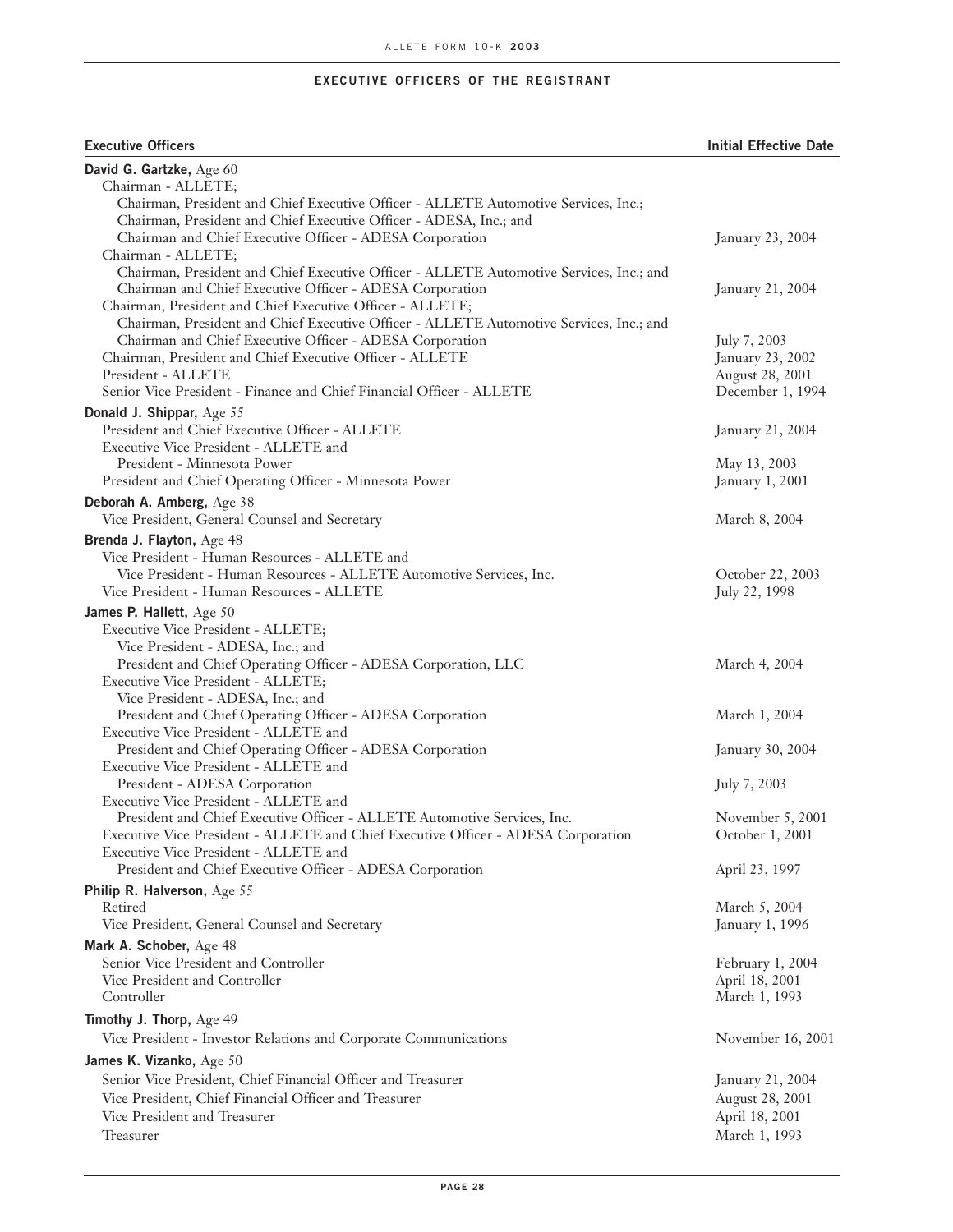All of the executive officers have been employed by us for more than five years in executive or management positions. In the five years prior to election to the positions shown on the previous page, Ms. Amberg was senior attorney, Ms. Flayton was director of human resources, Mr. Shippar was Minnesota Power's chief operating officer, senior vice president of customer service and delivery, and vice president of transmission and distribution, and Mr. Thorp was director of investor relations.

There are no family relationships between any of the executive officers. All officers and directors are elected or appointed annually.

The present term of office of the executive officers listed on the previous page extends to the first meeting of our Board of Directors after the next annual meeting of shareholders. Both meetings are scheduled for May 11, 2004.

#### **Item 2. Properties**

Properties are included in the discussion of our business in Item 1. and are incorporated by reference herein.

#### **Item 3. Legal Proceedings**

Material legal and regulatory proceedings are included in the discussion of our business in Item 1. and are incorporated by reference herein.

We are involved in litigation arising in the normal course of business. Also in the normal course of business, we are

involved in tax, regulatory and other governmental audits, inspections, investigations and other proceedings that involve state and federal taxes, safety, compliance with regulations, rate base and cost of service issues, among other things. While the resolution of such matters could have a material effect on earnings and cash flows in the year of resolution, none of these matters are expected to change materially our present liquidity position, nor have a material adverse effect on our financial condition.

The staff of the SEC is conducting an informal inquiry relating to our internal audit function, internal financial reporting and the loan loss methodology at AFC. We are fully and voluntarily cooperating with the informal inquiry, and the SEC staff has not asserted that we have acted improperly or illegally. Although we cannot predict the length, scope or results of the informal inquiry, based upon extensive review by the Audit Committee of our Board of Directors with the assistance of independent counsel and our independent auditors, we believe that we have acted appropriately and that this inquiry will not result in action that has a material adverse impact on us or our reported results of operations.

#### **Item 4. Submission of Matters to a Vote of Security Holders**

No matters were submitted to a vote of security holders during the fourth quarter of 2003.

#### **PART II**

#### **Item 5. Market for Registrant's Common Equity, Related Stockholder Matters and Issuer Purchases of Equity Securities**

We have paid dividends without interruption on our common stock since 1948. A quarterly dividend of \$0.2825 per share on our common stock will be paid on March 1, 2004 to the holders of record on February 16, 2004. Our common stock is listed on the New York Stock Exchange under the symbol ALE and our CUSIP number is 018522102. Dividends paid per share, and the high and low prices for our common stock for the periods indicated as reported by the New York Stock Exchange on its NYSEnet website, are in the accompanying chart.

The amount and timing of dividends payable on our common stock are within the sole discretion of our Board of Directors. In 2003 we paid out 40% of our per share earnings in dividends.

Our Articles of Incorporation, and Mortgage and Deed of Trust contain provisions which under certain circumstances

would restrict the payment of common stock dividends. As of December 31, 2003 no retained earnings were restricted as a result of these provisions. At March 1, 2004 there were approximately 37,000 common stock shareholders of record.

|                |              |         | <b>Price Range</b> |          |  |
|----------------|--------------|---------|--------------------|----------|--|
| Quarter        |              | High    | Low                | Paid     |  |
| $2003 - First$ |              | \$24.05 | \$18.75            | \$0.2825 |  |
|                | Second       | 26.70   | 20.50              | 0.2825   |  |
|                | Third        | 27.86   | 25.45              | 0.2825   |  |
|                | Fourth       | 31.00   | 27.05              | 0.2825   |  |
|                | Annual Total |         |                    | \$1.13   |  |
| $2002 - First$ |              | \$29.43 | \$24.25            | \$0.275  |  |
|                | Second       | 31.10   | 27.09              | 0.275    |  |
|                | Third        | 27.62   | 18.50              | 0.275    |  |
|                | Fourth       | 23.80   | 18.65              | 0.275    |  |
|                | Annual Total |         |                    | \$1.10   |  |
|                |              |         |                    |          |  |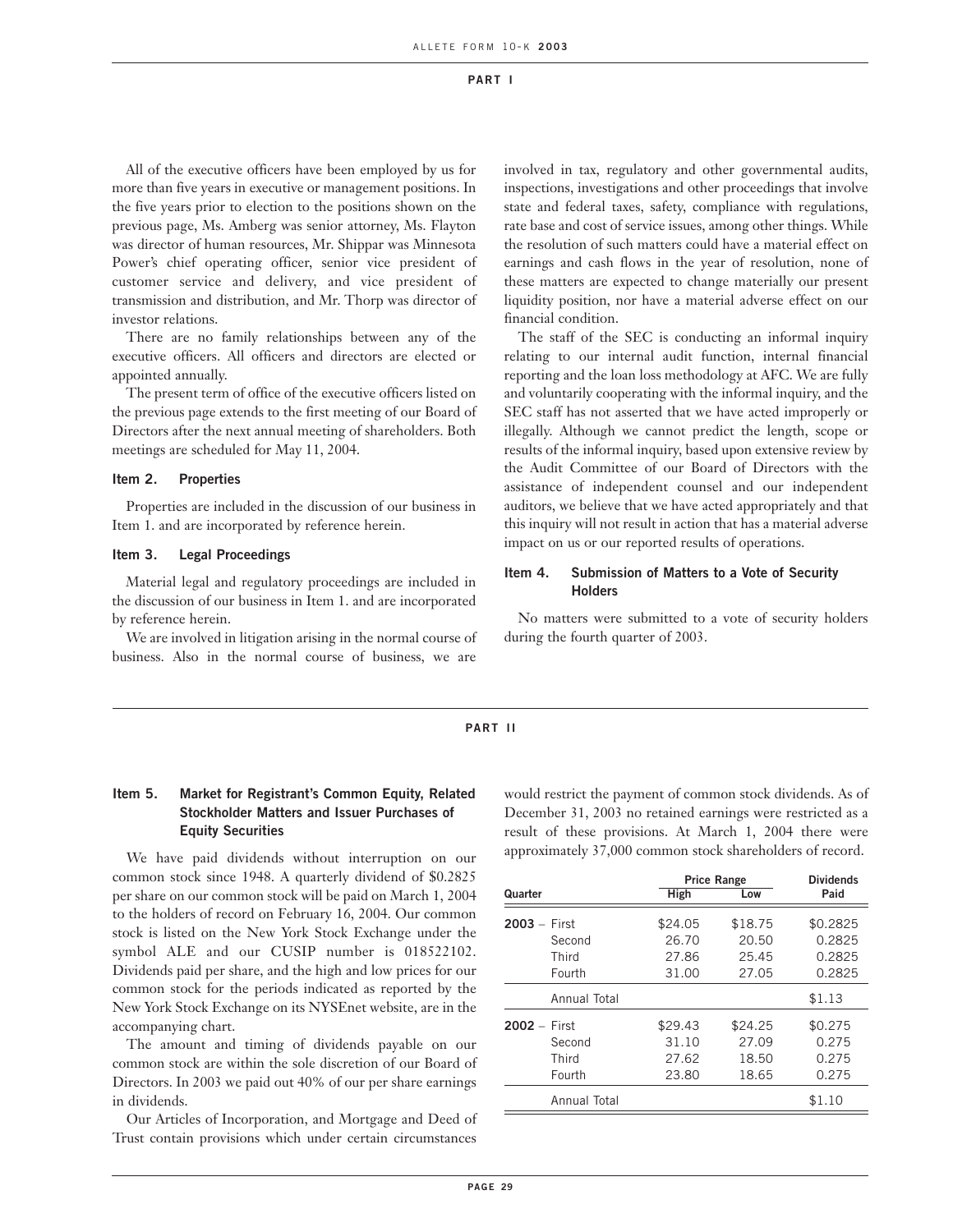#### **Item 6. Selected Financial Data**

Operating results of our Water Services businesses, our vehicle transport and import businesses, and our retail stores are included in discontinued operations and, accordingly, amounts have been adjusted for all periods presented. Common share and per share amounts have also been adjusted for all periods to reflect our March 2, 1999 two-for-one common stock split.

|                                                      | 2003                     | 2002                     | 2001        | 2000        | 1999             | 1998             |
|------------------------------------------------------|--------------------------|--------------------------|-------------|-------------|------------------|------------------|
| <b>Millions</b>                                      |                          |                          |             |             |                  |                  |
| <b>Balance Sheet</b>                                 |                          |                          |             |             |                  |                  |
| Assets                                               |                          |                          |             |             |                  |                  |
| <b>Current Assets</b>                                | 680.5<br>\$              | 629.6<br>\$              | \$853.3     | \$<br>677.2 | 506.0<br>\$      | 444.6<br>\$      |
| Discontinued Operations - Current                    | 14.9                     | 28.8                     | 42.2        | 41.5        | 43.7             | 29.1             |
| Property, Plant and Equipment                        | 1,499.0                  | 1,364.7                  | 1,323.3     | 1,201.1     | 1,003.4          | 955.5            |
| Investments                                          | 204.6                    | 170.9                    | 155.4       | 128.7       | 212.0            | 277.3            |
| Goodwill                                             | 511.0                    | 502.0                    | 491.9       | 472.8       | 181.0            | 169.8            |
| <b>Other Assets</b>                                  | 103.4                    | 105.1                    | 106.1       | 87.3        | 82.4             | 91.2             |
| Discontinued Operations - Other                      | 87.9                     | 346.1                    | 310.3       | 305.4       | 284.1            | 241.4            |
|                                                      | \$3,101.3                | \$3,147.2                | \$3,282.5   | \$2,914.0   | \$2,312.6        | \$2,208.9        |
| Liabilities and Shareholders' Equity                 |                          |                          |             |             |                  |                  |
| <b>Current Liabilities</b>                           | 476.7<br>\$              | 708.5<br>\$              | \$<br>658.6 | 661.9<br>\$ | \$<br>366.1      | 326.3<br>\$      |
| Discontinued Operations - Current                    | 49.5                     | 29.7                     | 45.9        | 45.1        | 32.2             | 19.7             |
| Long-Term Debt                                       | 747.7                    | 696.4                    | 968.9       | 852.3       | 613.0            | 575.7            |
| Mandatorily Redeemable Preferred Securities          | $\qquad \qquad -$        | 75.0                     | 75.0        | 75.0        | 75.0             | 75.0             |
| <b>Other Liabilities</b>                             | 322.2                    | 277.4                    | 270.5       | 257.5       | 265.3            | 286.1            |
| Discontinued Operations - Other                      | 45.0                     | 127.8                    | 119.8       | 121.4       | 123.7            | 109.0            |
| Redeemable Preferred Stock                           | $\overline{\phantom{0}}$ | $\overline{\phantom{0}}$ |             | $\equiv$    | 20.0             | 20.0             |
| Shareholders' Equity                                 | 1,460.2                  | 1,232.4                  | 1,143.8     | 900.8       | 817.3            | 797.1            |
|                                                      | \$3,101.3                | \$3,147.2                | \$3,282.5   | \$2,914.0   | \$2,312.6        | \$2,208.9        |
| <b>Income Statement</b>                              |                          |                          |             |             |                  |                  |
|                                                      |                          |                          |             |             |                  |                  |
| <b>Operating Revenue</b>                             | \$659.6                  | 626.0                    | 618.7       | 586.4       |                  |                  |
| <b>Energy Services</b><br><b>Automotive Services</b> | 922.3                    | \$<br>835.8              | \$<br>832.1 | \$<br>522.6 | \$553.1<br>383.2 | \$558.9<br>305.5 |
| Investments                                          | 36.9                     | 32.5                     | 74.8        | 77.4        | 57.8             | 55.5             |
|                                                      |                          |                          |             |             |                  |                  |
|                                                      | 1,618.8                  | 1,494.3                  | 1,525.6     | 1,186.4     | 994.1            | 919.9            |
| <b>Expenses</b>                                      |                          |                          |             |             |                  |                  |
| Fuel and Purchased Power                             | 252.5                    | 234.8                    | 233.1       | 229.0       | 200.2            | 205.7            |
| Operations                                           | 1,064.7                  | 997.9                    | 1,007.3     | 725.3       | 595.8            | 538.7            |
| Interest Expense                                     | 66.6                     | 70.5                     | 83.0        | 67.1        | 57.8             | 62.9             |
|                                                      | 1,383.8                  | 1,303.2                  | 1,323.4     | 1,021.4     | 853.8            | 807.3            |
| Operating Income Before Capital Re and ACE           | 235.0                    | 191.1                    | 202.2       | 165.0       | 140.3            | 112.6            |
| Income (Loss) from Investment in Capital Re          |                          |                          |             |             |                  |                  |
| and Related Disposition of ACE                       | $\qquad \qquad -$        |                          |             | 48.0        | (34.5)           | 15.2             |
| Operating Income from Continuing Operations          | 235.0                    | 191.1                    | 202.2       | 213.0       | 105.8            | 127.8            |
| Income Tax Expense                                   | 91.9                     | 72.2                     | 73.3        | 76.1        | 50.0             | 48.2             |
| Income from Continuing Operations                    | 143.1                    | 118.9                    | 128.9       | 136.9       | 55.8             | 79.6             |
| Income from Discontinued Operations                  | 93.3                     | 18.3                     | 9.8         | 11.7        | 12.2             | 8.9              |
|                                                      |                          |                          |             |             |                  |                  |
| Net Income                                           | 236.4                    | 137.2                    | 138.7       | 148.6       | 68.0             | 88.5             |
| Preferred Dividends                                  |                          |                          |             | 0.9         | 2.0              | 2.0              |
| Earnings Available for Common Stock                  | 236.4                    | 137.2                    | 138.7       | 147.7       | 66.0             | 86.5             |
| Common Stock Dividends                               | 93.2                     | 89.2                     | 81.8        | 74.5        | 73.0             | 65.0             |
|                                                      |                          | 48.0                     |             |             |                  |                  |
| Retained (Deficit) in the Business                   | \$143.2                  | \$                       | \$<br>56.9  | \$<br>73.2  | \$ (7.0)         | \$21.5           |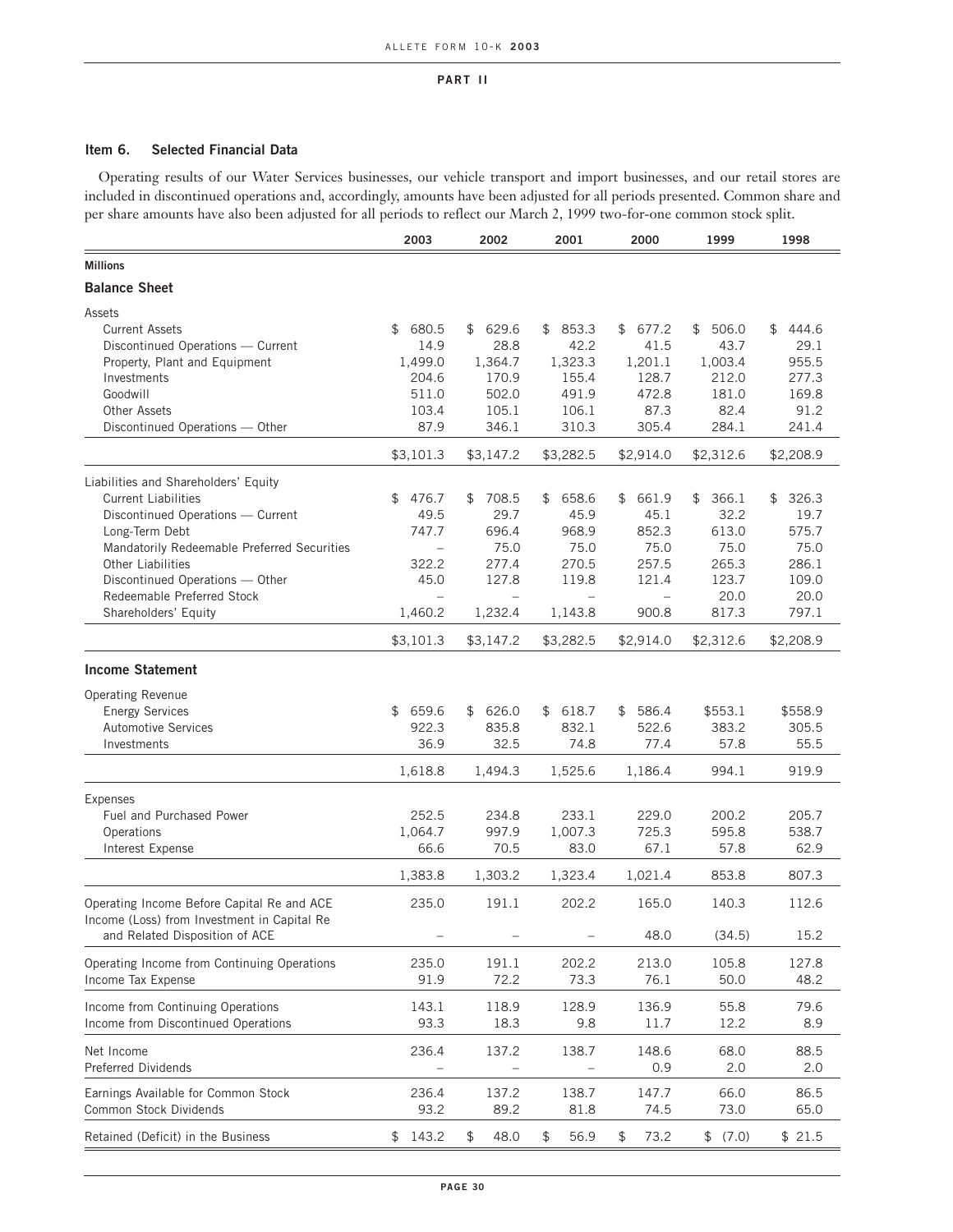|                                                  | 2003               | 2002               | 2001               | 2000               | 1999               | 1998               |
|--------------------------------------------------|--------------------|--------------------|--------------------|--------------------|--------------------|--------------------|
| Shares Outstanding - Millions                    |                    |                    |                    |                    |                    |                    |
| Year-End                                         | 87.3               | 85.6               | 83.9               | 74.7               | 73.5               | 72.3               |
| Average (a)                                      |                    |                    |                    |                    |                    |                    |
| <b>Basic</b>                                     | 82.8               | 81.1               | 75.8               | 69.8               | 68.4               | 64.0               |
| <b>Diluted</b>                                   | 83.3               | 81.7               | 76.5               | 70.1               | 68.6               | 64.2               |
| Diluted Earnings Per Share                       |                    |                    |                    |                    |                    |                    |
| Continuing Operations                            | \$1.72             | \$1.46(c)          | \$1.68             | \$1.95(f)          | \$0.79(f)          | \$1.21             |
| <b>Discontinued Operations</b>                   | 1.12(b)            | $0.22$ (d)         | $0.13$ (e)         | 0.16               | 0.18               | 0.14               |
|                                                  | \$2.84             | \$1.68             | \$1.81             | \$2.11             | \$0.97             | \$1.35             |
| Return on Common Equity                          | 17.7%              | 11.4%              | 13.3%              | 17.1%              | 8.3%               | 12.4%              |
| Common Equity Ratio                              | 64.4%              | 51.7%              | 49.9%              | 46.3%              | 49.3%              | 49.9%              |
| Dividends Paid Per Share                         | \$1.13             | \$1.10             | \$1.07             | \$1.07             | \$1.07             | \$1.02             |
| Dividend Payout                                  | 40%                | 66%                | 59%                | 51%                | 110%               | 76%                |
|                                                  |                    |                    |                    |                    |                    |                    |
| Book Value Per Share at Year-End                 | \$16.73            | \$14.39            | \$13.63            | \$12.06            | \$10.97            | \$10.86            |
| Market Price Per Share                           |                    |                    |                    |                    |                    |                    |
| High<br>Low                                      | \$31.00<br>\$18.75 | \$31.10<br>\$18.50 | \$26.89<br>\$20.19 | \$25.50            | \$22.09<br>\$16.00 | \$23.13            |
| Close                                            | \$30.60            | \$22.68            | \$25.20            | \$14.75<br>\$24.81 | \$16.94            | \$19.03<br>\$22.00 |
| Market/Book at Year-End                          | 1.83               | 1.58               | 1.85               | 2.06               | 1.54               | 2.03               |
|                                                  |                    |                    |                    |                    |                    |                    |
| Price Earnings Ratio at Year-End                 | 10.8               | 13.5               | 13.9               | 11.8               | 17.5               | 16.3               |
| Dividend Yield at Year-End                       | 3.7%               | 4.9%               | 4.2%               | 4.3%               | 6.3%               | 4.6%               |
| Employees                                        | 13,115             | 14,181             | 13,763             | 12,633             | 8,246              | 7,003              |
| Net Income                                       |                    |                    |                    |                    |                    |                    |
| <b>Energy Services</b>                           | \$42.4             | \$41.8(c)          | \$51.7             | \$44.5             | \$46.0             | \$48.3             |
| <b>Automotive Services</b>                       | 114.8              | 94.2               | 74.8               | 49.9               | 40.3               | 24.6               |
| Investments and Corporate Charges                | (14.1)             | (17.1)             | 2.4                | 42.5(f)            | $(30.5)$ (f)       | 6.7                |
| <b>Continuing Operations</b>                     | 143.1              | 118.9              | 128.9              | 136.9              | 55.8               | 79.6               |
| <b>Discontinued Operations</b>                   | 93.3 (b)           | $18.3$ (d)         | 9.8(e)             | 11.7               | 12.2               | 8.9                |
|                                                  | \$236.4            | \$137.2            | \$138.7            | \$148.6            | \$68.0             | \$88.5             |
| Electric Customers - Thousands                   | 149.0              | 147.0              | 145.0              | 144.0              | 139.7              | 138.1              |
| Electric Sales - Millions of MWh                 |                    |                    |                    |                    |                    |                    |
| <b>Regulated Utility</b>                         | 11.1               | 11.1               | 10.9               | 11.7               | 11.3               | 12.0               |
| Nonregulated                                     | 1.5                | 1.2                | 0.2                | 0.2                |                    |                    |
| Company Use and Losses                           | (0.9)              | (0.5)              | 0.5                | 0.5                | 0.5                | 0.2                |
|                                                  | 11.7               | 11.8               | 11.6               | 12.4               | 11.8               | 12.2               |
| Regulated Utility Power Supply - Millions of MWh |                    |                    |                    |                    |                    |                    |
| Steam Generation                                 | 7.1                | 7.2                | 6.9                | 6.4                | 6.2                | 6.3                |
| <b>Hydro Generation</b>                          | 0.4                | 0.5                | 0.5                | 0.5                | 0.7                | 0.6                |
| Long-Term Purchase - Square Butte                | 2.3                | 2.3                | 1.9                | 2.4                | 2.3                | 2.1                |
| <b>Purchased Power</b>                           | 1.9                | 1.8                | 2.3                | 3.1                | 2.6                | 3.2                |
|                                                  | 11.7               | 11.8               | 11.6               | 12.4               | 11.8               | 12.2               |
| Coal Sold - Millions of Tons                     | 4.3                | 4.6                | 4.1                | 4.4                | 4.5                | 4.2                |
| Vehicles Sold - Thousands                        |                    |                    |                    |                    |                    |                    |
| Used                                             | 1,810              | 1,741              | 1,761              | 1,286              | 1,037              | 897                |
| Salvage                                          | 191                | 175                | 148                | 33                 |                    |                    |
| Loan Transactions - Thousands                    | 950                | 946                | 904                | 795                | 695                | 531                |
| Capital Expenditures - Millions                  | \$136.3            | \$201.2            | \$149.2            | \$168.7            | \$99.7             | \$80.8             |

(a) Excludes unallocated ESOP shares.

(b) Included a \$71.6 million, or \$0.86 per share, after-tax gain on the sale of substantially all our Water Services businesses.

(c) Included a \$5.5 million, or \$0.07 per share, charge related to the indefinite delay of a generation project in Superior, Wisconsin.

(d) Included \$3.9 million, or \$0.05 per share, in charges to complete the exit from the vehicle transport business and the retail stores.

(e) Included a \$4.4 million, or \$0.06 per share, estimated charge to exit the vehicle transport business.

(f) In 2000 we recorded a \$30.4 million, or \$0.44 per share, gain on the sale of 4.7 million shares of ACE that we received in 1999 when Capital Re merged with ACE. As a result of the merger, in 1999 we recorded a \$36.2 million, or \$0.52 per share, charge.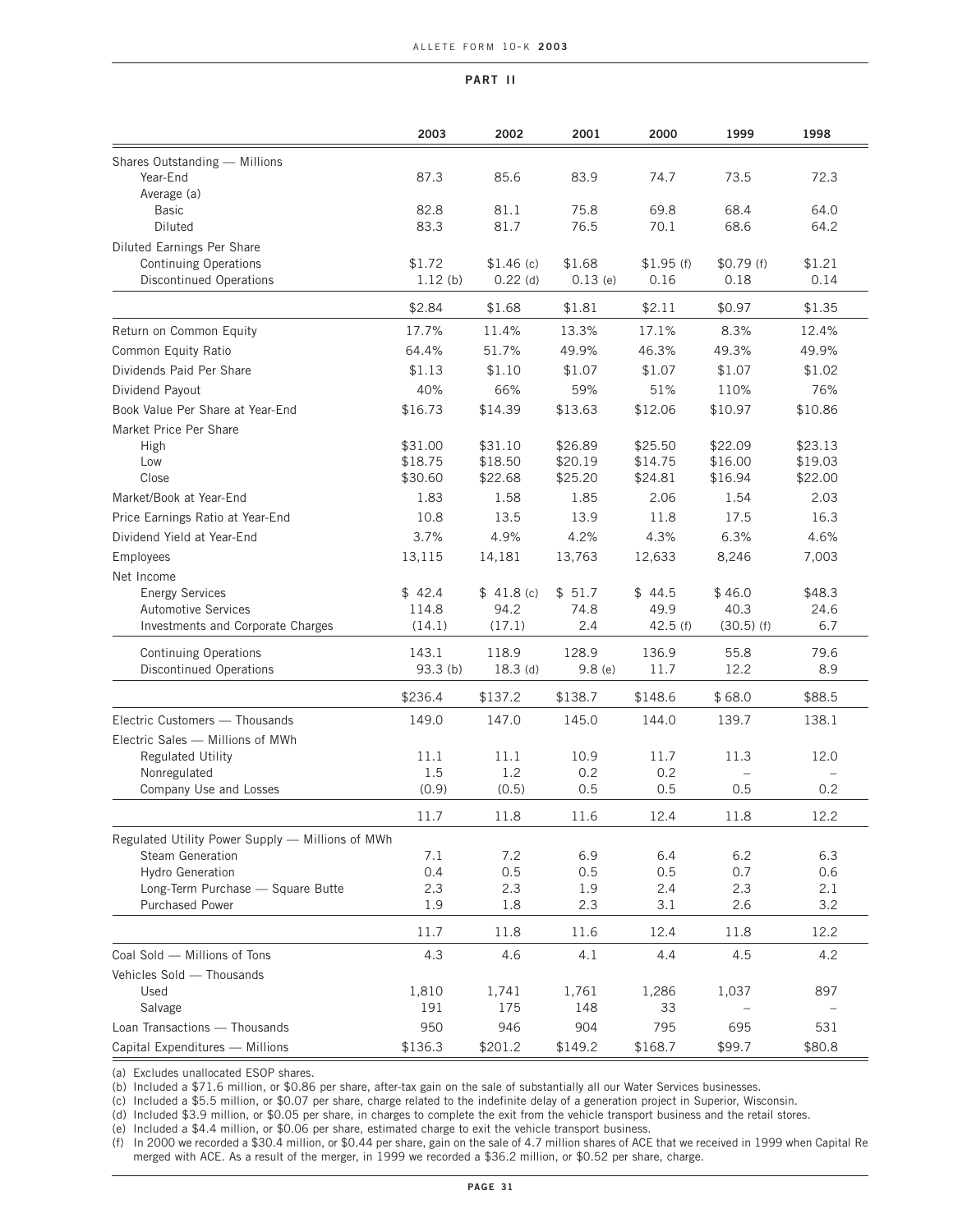#### **Item 7. Management's Discussion and Analysis of Financial Condition and Results of Operations**

#### **Consolidated Overview**

During 2003 our efforts focused on our two core businesses, Energy Services and Automotive Services. After a lengthy review of our strategic alternatives, in October 2003 we announced plans to spin off our Automotive Services business. We expect the spin-off to occur in the third quarter of 2004. This decision reflects our intention to maximize the long-term value of each business by creating two separate, more focused companies, and create long-term shareholder value. (See Outlook.) We also substantially completed the sale of our Water Services businesses. Proceeds from the sale of our water assets were used to pay down debt which strengthened our balance sheet.

Net income and diluted earnings per share for 2003 increased 72% and 69% from 2002, respectively. Gains recognized in 2003 on the sale of substantially all our water and wastewater systems in Florida contributed to increased earnings. Net income and diluted earnings per share from continuing operations for 2003 increased 20% and 18% from 2002, respectively. A strong performance by our Automotive Services businesses in 2003 increased earnings from continuing operations.

|                                                                                                                           | 2003                         | 2002                         | 2001                         |
|---------------------------------------------------------------------------------------------------------------------------|------------------------------|------------------------------|------------------------------|
| <b>Millions Except</b><br><b>Per Share Amounts</b>                                                                        |                              |                              |                              |
| <b>Operating Revenue</b><br><b>Energy Services</b><br><b>Automotive Services</b><br>Investments                           | \$<br>659.6<br>922.3<br>36.9 | \$<br>626.0<br>835.8<br>32.5 | \$<br>618.7<br>832.1<br>74.8 |
|                                                                                                                           | \$1,618.8                    | \$1,494.3                    | \$1,525.6                    |
| <b>Operating Expenses</b><br><b>Energy Services</b><br><b>Automotive Services</b><br>Investments and<br>Corporate Charges | \$<br>590.6<br>732.7<br>60.5 | \$<br>560.5<br>681.7<br>61.0 | \$<br>534.6<br>713.1<br>75.7 |
|                                                                                                                           | \$1,383.8                    | \$1,303.2                    | \$1,323.4                    |
| Net Income<br><b>Energy Services</b><br><b>Automotive Services</b><br>Investments and<br>Corporate Charges                | \$42.4<br>114.8<br>(14.1)    | \$41.8<br>94.2<br>(17.1)     | \$51.7<br>74.8<br>2.4        |
| <b>Continuing Operations</b><br><b>Discontinued Operations</b>                                                            | 143.1<br>93.3                | 118.9<br>18.3                | 128.9<br>9.8                 |
|                                                                                                                           | \$236.4                      | \$137.2                      | \$138.7                      |
| Diluted Average Shares<br>of Common Stock                                                                                 | 83.3                         | 81.7                         | 76.5                         |
| Diluted Earnings Per Share<br>of Common Stock                                                                             |                              |                              |                              |
| <b>Continuing Operations</b><br><b>Discontinued Operations</b>                                                            | \$1.72<br>1.12               | \$1.46<br>0.22               | \$1.68<br>0.13               |
|                                                                                                                           | \$2.84                       | \$1.68                       | \$1.81                       |
| Return on Common Equity                                                                                                   | 17.7%                        | 11.4%                        | 13.3%                        |

We measure performance of our operations through careful budgeting and monitoring of contributions to consolidated net income by each business segment.

Our financial results for the past three years include the following significant factors which impact the comparisons between years:

- **Sale of Water Plant Assets.** Earnings from Discontinued Operations for 2003 included a \$71.6 million, or \$0.86 per share, after-tax gain on the sale of substantially all our Water Services businesses.
- **Charges.** Earnings from Energy Services for 2002 included a \$5.5 million, or \$0.07 per share, after-tax charge related to the indefinite delay of a generation project in Superior, Wisconsin. Earnings from Discontinued Operations for 2002 included \$3.9 million, or \$0.05 per share, of after-tax charges to exit the vehicle transport business and the retail stores (\$4.4 million, or \$0.06 per share in 2001).
- **Goodwill.** Earnings from Automotive Services for 2001 included \$9.9 million, or \$0.13 per share, of goodwill amortization expense after tax. As required by SFAS 142, goodwill amortization was discontinued in 2002.
- **Real Estate Transaction.** Earnings from Investments for 2001 included an \$11.1 million, or \$0.15 per share, aftertax gain associated with our largest ever single real estate transaction.

| <b>Statistical Information</b> | 2003   | 2002   | 2001   |
|--------------------------------|--------|--------|--------|
| <b>Energy Services</b>         |        |        |        |
| Millions of Kilowatthours Sold |        |        |        |
| <b>Regulated Utility</b>       |        |        |        |
| Retail                         |        |        |        |
| Residential                    | 1,066  | 1,044  | 998    |
| Commercial                     | 1,286  | 1,257  | 1,234  |
| Industrial                     | 6,558  | 6,946  | 6,549  |
| Other                          | 79     | 78     | 75     |
| Resale                         | 2,155  | 1,807  | 2,086  |
|                                | 11,144 | 11,132 | 10,942 |
| Nonregulated                   | 1,462  | 1,149  | 140    |
|                                | 12,606 | 12,281 | 11,082 |
| Automotive Services            |        |        |        |
| Thousands                      |        |        |        |
| Vehicles Sold                  |        |        |        |
| Used                           | 1,810  | 1,741  | 1,761  |
| Salvage                        | 191    | 175    | 148    |
|                                | 2,001  | 1,916  | 1,909  |
| Conversion Rate (a) -          |        |        |        |
| <b>Used Vehicles</b>           | 61.0%  | 59.0%  | 58.1%  |
| Loan Transactions              | 950    | 946    | 904    |
|                                |        |        |        |

(a) Conversion rate is the percentage of vehicles sold from those that were offered at auction.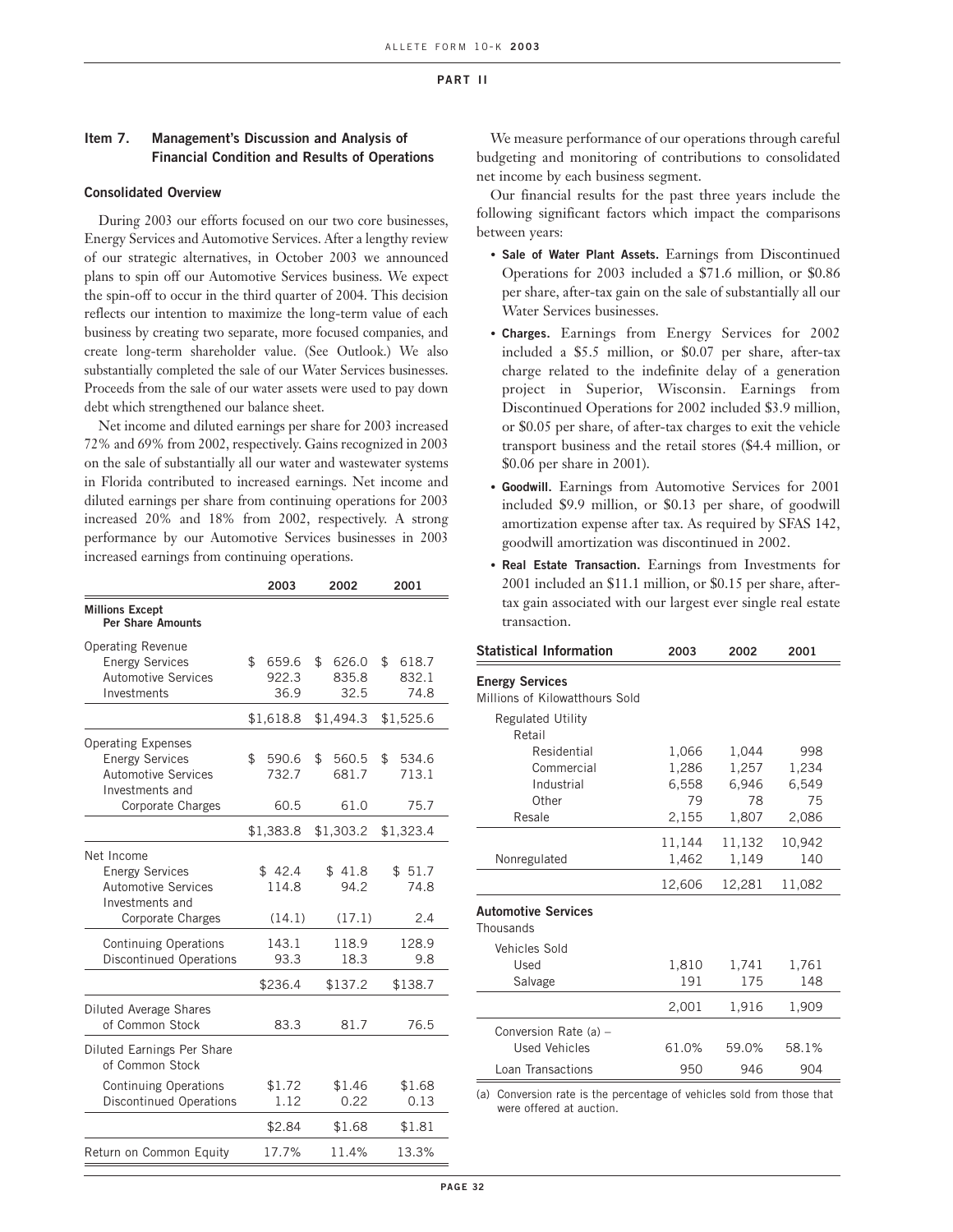**Non-GAAP Measure of Liquidity.** We believe earnings before interest, taxes, depreciation and amortization expense (EBITDA) provides meaningful additional information that helps us monitor and evaluate our ongoing results and trends. EBITDA should not be considered in isolation nor as a substitute for measures of liquidity prepared in accordance with GAAP which include:

#### **Consolidated Cash Flow**

| For the Year Ended December 31       | 2003      | 2002      | 2001      |
|--------------------------------------|-----------|-----------|-----------|
| <b>Millions</b>                      |           |           |           |
| Cash from Operating Activities       | \$245.8   | \$453.0   | \$103.6   |
| Cash from (for) Investing Activities | \$212.3   | \$(244.4) | \$(297.4) |
| Cash from (for) Financing Activities | \$(470.7) | \$(242.6) | \$220.0   |

We believe EBITDA is a widely accepted measure of liquidity considered by investors, financial analysts and rating agencies. EBITDA is not an alternative to cash flow as a measure of liquidity and may not be comparable with EBITDA as defined by other companies.

| <b>EBITDA</b>                             |              |                                  |                                      | <b>Investments</b>              |
|-------------------------------------------|--------------|----------------------------------|--------------------------------------|---------------------------------|
| For the Year Ended                        | Consolidated | <b>Energy</b><br><b>Services</b> | <b>Automotive</b><br><b>Services</b> | and Corporate<br><b>Charges</b> |
| <b>Millions</b>                           |              |                                  |                                      |                                 |
| 2003                                      |              |                                  |                                      |                                 |
| Net Income                                | \$236.4      |                                  |                                      |                                 |
| Less: Income from Discontinued Operations | 93.3         |                                  |                                      |                                 |
| Income (Loss) from Continuing Operations  | 143.1        | \$42.4                           | \$114.8                              | \$(14.1)                        |
| Add Back: Income Tax Expense (Benefit)    | 91.9         | 26.6                             | 74.8                                 | (9.5)                           |
| Interest Expense                          | 66.6         | 22.4                             | 16.0                                 | 28.2                            |
| Depreciation and Amortization Expense     | 86.5         | 51.1                             | 35.3                                 | 0.1                             |
| <b>EBITDA</b>                             | \$388.1      | \$142.5                          | \$240.9                              | \$<br>4.7                       |
| 2002                                      |              |                                  |                                      |                                 |
| Net Income                                | \$137.2      |                                  |                                      |                                 |
| Less: Income from Discontinued Operations | 18.3         |                                  |                                      |                                 |
| Income (Loss) from Continuing Operations  | 118.9        | \$41.8                           | \$94.2                               | \$(17.1)                        |
| Add Back: Income Tax Expense (Benefit)    | 72.2         | 23.7                             | 59.9                                 | (11.4)                          |
| Interest Expense                          | 70.5         | 21.2                             | 21.2                                 | 28.1                            |
| Depreciation and Amortization Expense     | 81.7         | 48.8                             | 32.8                                 | 0.1                             |
| <b>EBITDA</b>                             | \$343.3      | \$135.5                          | \$208.1                              | \$ (0.3)                        |
| 2001                                      |              |                                  |                                      |                                 |
| Net Income                                | \$138.7      |                                  |                                      |                                 |
| Less: Income from Discontinued Operations | 9.8          |                                  |                                      |                                 |
| Income from Continuing Operations         | 128.9        | \$51.7                           | \$74.8                               | \$2.4                           |
| Add Back: Income Tax Expense (Benefit)    | 73.3         | 32.4                             | 44.2                                 | (3.3)                           |
| Interest Expense                          | 83.0         | 22.5                             | 35.3                                 | 25.2                            |
| Depreciation and Amortization Expense     | 88.9         | 45.9                             | 42.7                                 | 0.3                             |
| <b>EBITDA</b>                             | \$374.1      | \$152.5                          | \$197.0                              | \$24.6                          |

#### **Net Income**

**Energy Services.** Income from continuing operations in 2003 was up \$0.6 million, or 1%, from 2002 reflecting increased sales of nonregulated generation at our Taconite Harbor facility and improved wholesale power prices.

Increased sales of nonregulated generation and higher expenses related to that generation resulted from Taconite Harbor being available for a full 12 months in 2003. Taconite Harbor generation first came online at various times during the first half of 2002. Generation secured through the Kendall County power purchase agreement began in May 2002. In total, the Kendall County facility operated at a loss in 2003 due to negative spark spreads (the differential between electric and natural gas prices) in the wholesale power market and our resulting inability to cover the fixed capacity charge on approximately 175 MW. We expect the facility to continue to generate losses until such time as spark spreads improve or we are able to enter into additional long-term capacity sales contracts.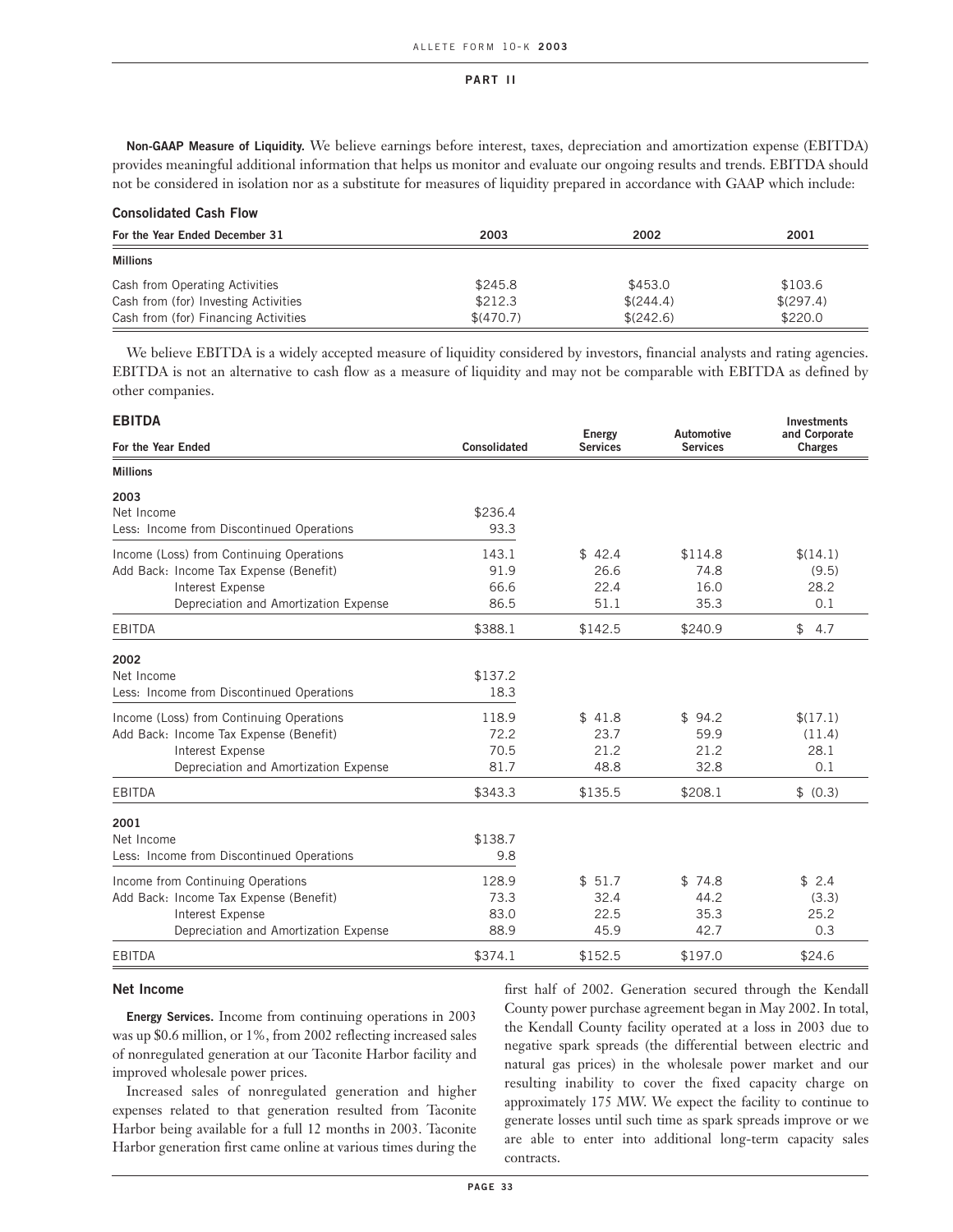Wholesale power prices were higher in 2003 compared to 2002 when weak wholesale power prices more than offset the positive impact of increased nonregulated megawatthour sales. In 2001 our wholesale power marketing activities were more profitable compared to 2002 due to warmer summer weather and overall market conditions.

In 2003 higher employee pension and benefit expenses, and a charge to exit our Split Rock Energy joint venture reduced income, while in 2002 a \$5.5 million charge related to the indefinite delay of a generation project in Superior, Wisconsin, reduced income. Income in 2002 also included a \$2.3 million one-time deferral of costs recoverable through the regulated utility fuel clause that increased income. Income in 2001 included the recovery of \$2.6 million for 1998 CIP lost margins.

**Automotive Services.** Income from continuing operations in 2003 was up \$20.6 million, or 22%, from 2002. Higher income in 2003 was attributable to an increased number of vehicles sold, fee increases, the introduction and expansion of our service offerings, lower interest expense due to lower debt balances, gains on sale of property and strong receivable portfolio management at AFC, our floorplan financing business.

At ADESA used vehicle auction facilities, vehicles sold increased 4% over 2002. Total vehicles sold at our auctions decreased in 2002 as the price spreads between new and used vehicles were disrupted by the increased manufacturer incentives on new vehicles that were first introduced following the events of September 11, 2001. The aggressive incentives offered by vehicle manufacturers lowered the cost of owning a new vehicle, which in turn depressed prices for late-model used vehicles. Sellers at used vehicle auctions tended to hold their vehicles rather than immediately accept lower prices. In addition to the incentives, the supply of program vehicles from rental repurchase programs maintained by our institutional customers were lower in 2002 due to the decrease in the sizes of rental car fleets in response to the decrease in the travel industry after September 11, 2001. The size of the rental car fleets remained at a lower level throughout 2002 as compared to the levels prior to September 11 leading to fewer turns of the fleets. Costs of assimilating the 28 used vehicle auction facilities acquired or opened in 2000 also impacted 2001 results.

At our salvage vehicle auction facilities, vehicle sales continued to increase reflecting expansion into new markets, which included adding salvage auctions at some of our used vehicle auction facilities. During 2003 ADESA Impact opened two auction facilities (two in 2002; 13 in 2001). In 2003, 9% more vehicles were sold at our salvage vehicle auction facilities than in 2002. Despite unseasonably dry weather conditions in 2002, which usually means fewer salvage vehicles, the number of vehicles sold at our salvage vehicle auction facilities was 18% higher in 2002 compared to 2001.

AFC contributed 32% of the income from Automotive Services in 2003 (37% in 2002; 40% in 2001). Income from AFC was higher in 2003 because of lower interest and bad debt expense. Interest expense decreased due to lower debt balances and rates. Bad debt expense was down reflecting improved credit quality of the receivable portfolio and strong receivable portfolio management. Loan transactions increased slightly to 950,000 in 2003. AFC managed total receivables of \$539 million at December 31, 2003 (\$501 million at December 31, 2002; \$505 million at December 31, 2001).

As required by SFAS 142, goodwill amortization was discontinued in 2002. This mandated accounting change is a significant factor when comparing 2002 and 2001 earnings from Automotive Services. Earnings for 2001 included \$9.9 million of goodwill amortization expense after tax.

**Investments and Corporate Charges.** Net loss in 2003 decreased \$3.0 million, or 18%, from 2002. In 2003 more real estate sales were partially offset by net losses on the sale of shares we held directly in publicly-traded emerging technology investments. Financial results for 2002 included net gains on the sale of certain emerging technology investments and losses related to our trading securities portfolio which was liquidated during the second half of 2002. In 2001 our real estate operations reported strong sales including an \$11.1 million gain on its largest single sale ever, and our trading securities portfolio earned a negative 1.5% after-tax annualized return prior to liquidation in 2002 compared to a positive 5.6% in 2001.

Corporate charges in 2003 reflected less interest expense due to lower debt balances and lower interest rates. In 2002 and 2001 interest expense was higher as a result of debt issued to fund strategic initiatives in early 2001. Corporate charges in 2003 also reflected costs incurred for professional services related to the business separation study, as well as higher incentive compensation expenses. Incentive compensation expenses were lower in 2002 in part due to lower 2002 earnings. In 2001 additional compensation expenses were incurred for severance packages.

**Discontinued Operations** included the financial results of our Water Services businesses, our vehicle transport and import businesses, and our retail stores.

Net income from Discontinued Operations in 2003 was up \$75.0 million from 2002 primarily due to the sale of water and wastewater systems serving various counties and communities in Florida. A \$71.6 million after-tax gain was recognized on the sale of these systems, net of all selling, transaction and employee termination benefit expenses, as well as impairment losses on certain remaining assets.

Our Water Services businesses in North Carolina reported a 14% decrease in water consumption because above normal precipitation decreased consumption in 2003.

Net income from Discontinued Operations was also higher in 2003 and 2002 due to the adoption of SFAS 144 which required suspension of depreciation on our Water Services assets. Income from Discontinued Operations included \$7.5 million of depreciation expense after tax in 2001.

Net income from other discontinued operations in 2003 included a \$1.3 million recovery from the settlement of a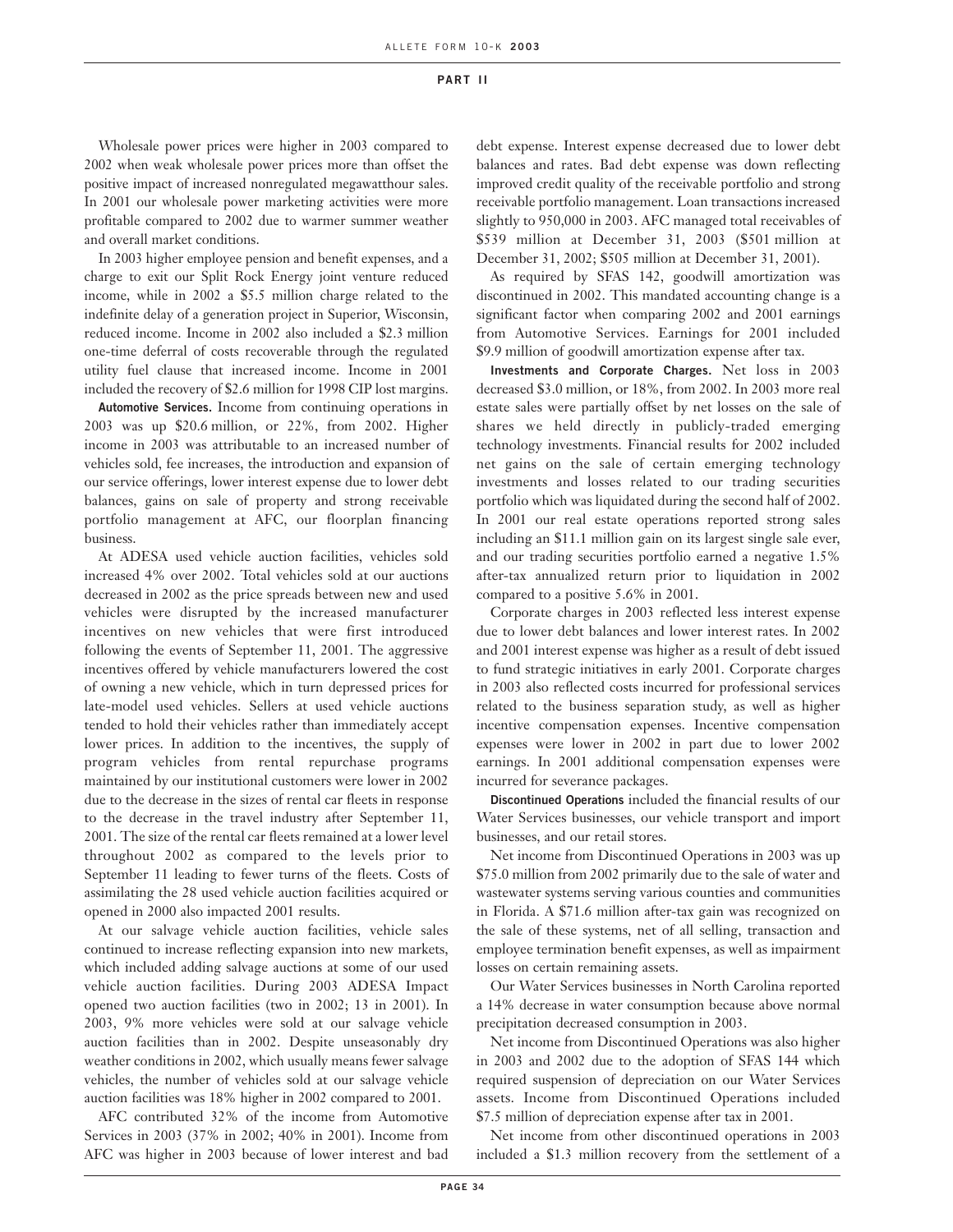lawsuit associated with our vehicle transport business, while net income in 2002 included \$3.9 million of exit charges related to the vehicle transport business and the retail stores, and 2001 included a \$4.4 million charge to exit the vehicle transport business.

# **2003 Compared to 2002**

### **Energy Services**

Regulated utility operations include retail and wholesale rate regulated activities under the jurisdiction of state and federal regulatory authorities. Nonregulated operations consist of nonregulated electric generation (non-rate base generation sold at market-based rates to the wholesale market), coal mining and telecommunications activities. Nonregulated generation operations consist primarily of Taconite Harbor in northern Minnesota and generation secured through the Kendall County power purchase agreement, a 15-year agreement with NRG Energy at a facility near Chicago, Illinois, ending in 2017.

**Operating revenue** in total was up \$33.6 million, or 5%, in 2003 reflecting increases from both regulated utility and nonregulated operations. Regulated utility operating revenue was up \$7.2 million, or 1%, mainly due to higher fuel clause recoveries and natural gas prices. Regulated utility kilowatthour sales were similar to last year. Fuel clause recoveries increased due to higher purchased power costs. Our 2003 equity in net income from Split Rock Energy reflected a \$2.3 million charge accrued at the time we reached an agreement to withdraw from this joint venture. Nonregulated revenue increased \$26.4 million, or 22%, in 2003 primarily due to increased sales of nonregulated generation at our Taconite Harbor facility, improved wholesale power prices and more sales activity at our telecommunications business. Increased sales of nonregulated generation resulted from Taconite Harbor being available for a full 12 months in 2003. Taconite Harbor generation first came online at various times during the first half of 2002.

**Operating expenses** in total were up \$30.1 million, or 5%, in 2003. Regulated utility operating expenses were up \$26.3 million, or 6%, in 2003 primarily due to increased purchased power and gas expense, as well as increased employee pension and benefit expenses. Higher purchased power costs resulted from both increased wholesale prices and quantities purchased. Planned maintenance outages at our generating stations and lower output from our hydro facilities as a result of drier weather necessitated higher quantities of purchased power this year. Gas expense was higher in 2003 due to increased prices. Expenses for pension and postretirement health benefits increased mainly due to lower discount rates and expected rates of return on plan assets. Operating expenses in 2002 included a \$4 million one-time deferral of costs recoverable through the utility fuel clause. Nonregulated operating expenses increased \$3.8 million, or 3%, over the prior year mainly due to fuel and purchased power expenses for nonregulated generation that came online

during the first half of 2002. Purchased power expense in 2003 included a full 12 months of demand charges related to the Kendall County power purchase agreement, while 2002 included only eight months. Operating expenses were also higher in 2003 due to increased sales activity at our telecommunications business. Operating expenses in 2002 included a \$9.5 million charge related to the indefinite delay of the generation project in Superior, Wisconsin.

### **Automotive Services**

**Operating revenue** was up \$86.5 million, or 10%, in 2003. Revenue from our auction and related services was higher in 2003 primarily due to an increased number of vehicles sold through our auctions, a shift towards the sale of more institutional vehicles, selective fee increases and the increased Canadian dollar currency exchange rate. At our used vehicle auction facilities, 4% more vehicles were sold in 2003. Most of the auction volume growth consisted of internal same store growth. Volumes increased in 2003 due to the stabilization of wholesale used vehicle prices in mid-2003, increased demand for used vehicles as retail demand increased during the year and an increase in volume from our institutional customers. At our salvage auction facilities, vehicles sold increased 9% as we expanded into new markets, including sites where we combined salvage auctions with our existing used vehicle auction facilities. Same store vehicles sold at our salvage auctions increased slightly less than 1%.

While the number of loan transactions by AFC was up slightly from last year, revenue from AFC was up in 2003 primarily because strong receivable portfolio management lowered bad debt expense. As customary for a finance company, we report revenue net of interest expense and bad debt expense.

**Operating expenses** were up \$51.0 million, or 7%, in 2003 primarily due to additional expenses incurred for reconditioning and logistics services as a result of a shift towards the sale of more institutional vehicles at our auctions, increased Canadian dollar currency exchange rate, and costs incurred due to inclement weather and general inflationary increases.

### **Investments and Corporate Charges**

**Operating revenue** was up \$4.4 million, or 14%, in 2003 as more real estate sales offset less revenue from our emerging technology investments. In 2003, 11 large real estate sales contributed \$18.5 million to revenue compared to 2002 when five large real estate sales contributed \$8.5 million to revenue. In 2003 we recognized a \$3.5 million loss related to the sale of shares the Company held directly in publicly-traded emerging technology investments, while in 2002 we recognized a \$3.3 million gain on the sale of certain emerging technology investments. Revenue in 2002 also included losses on our trading securities portfolio which was liquidated during the second half of 2002.

**Operating expenses** were down \$0.5 million, or 1%, in 2003 in part due to lower expenses related to our real estate operations because the cost of property sold in 2003 was lower than in 2002.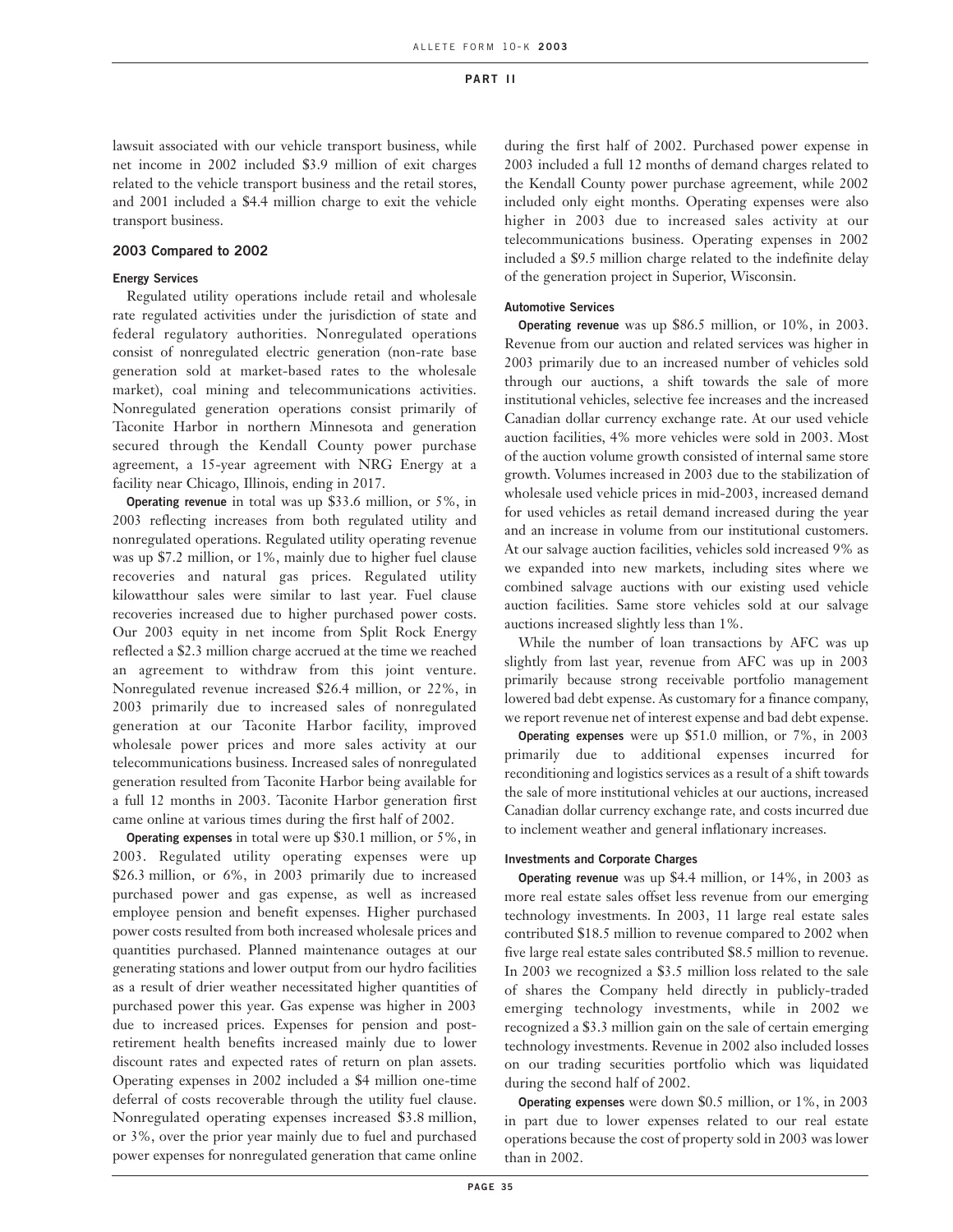Corporate Charges included operating and other expense totaling \$17.6 million in 2003 (\$16.5 million in 2002) for general corporate expenses such as employee salaries and benefits, and legal and other outside contract service fees, and interest expense of \$28.0 million in 2003 (\$28.1 million in 2002).

### **2002 Compared to 2001**

# **Energy Services**

**Operating revenue** in total was up \$7.3 million, or 1%, in 2002 as increased revenue from nonregulated operations was partially offset by a decrease in regulated utility revenue. Despite a slight increase in regulated utility megawatthour sales, regulated utility revenue decreased \$33.1 million, or 6%, due to lower wholesale prices and fuel clause recoveries. Fuel clause recoveries in 2002 were lower due to lower purchased power costs in 2002. Total regulated utility megawatthour sales were up 2% over the prior year reflecting increased retail sales to taconite customers. In addition, regulated utility revenue in 2001 included the recovery of \$4.5 million for 1998 CIP lost margins. Nonregulated revenue increased \$40.4 million, or 51%, in 2002 primarily as a result of about 500 MW of nonregulated generation that came online in 2002. There were 1.2 million megawatthours of nonregulated generation sold in 2002.

**Operating expenses** in total increased \$25.9 million, or 5%, in 2002. The increase was attributable to additional expenses for nonregulated generation that came online in 2002 which were partially offset by lower regulated utility operating expenses. Regulated utility operating expenses were down \$33.3 million, or 7%, in 2002 primarily due to lower purchased power costs. Lower purchased power costs resulted from both lower wholesale prices and a reduction in the quantity of power purchased. Extended planned maintenance outages in 2001 necessitated higher quantities of purchased power. Nonregulated operating expenses increased \$59.2 million, or 77%, over the prior year mainly due to expenses for nonregulated generation that came online in 2002. The increase in nonregulated operating expenses also included the \$9.5 million charge related to the indefinite delay of the generation project in Superior, Wisconsin.

# **Automotive Services**

**Operating revenue** was up \$3.7 million, or less than 1%, in 2002. At ADESA used vehicle auction facilities, the number of vehicles sold in 2002 was similar to 2001 because the rental car market had yet to restore vehicle fleets to levels prior to the events of September 11, 2001, and manufacturer incentives on new vehicles temporarily disrupted the price spreads between new and used vehicles.

Despite unseasonably dry weather conditions in 2002 which usually means fewer salvage vehicles, vehicles sold at our salvage vehicle auction facilities were up 18% reflecting expansion into new markets, which included adding salvage auctions at some of our used vehicle auction facilities.

Operating revenue from AFC was up in 2002 due to a 5% increase in loan transactions arranged through our loan production offices and lower bad debt expense as a result of strong portfolio management.

**Operating expenses** were down \$31.4 million, or 4%, in 2002 due to reduced interest expense (\$14.1 million) as a result of lower interest rates and a lower debt balance, the discontinuance of goodwill amortization (\$12.5 million) and improved operating efficiencies. These decreases were partially offset by an increase in operating expenses incurred to standardize operations at all of our salvage vehicle auction facilities and expenditures for information technology initiatives.

### **Investments and Corporate Charges**

**Operating revenue** was down \$42.3 million, or 57%, in 2002 primarily due to a large real estate transaction recorded in 2001. Five large real estate sales in 2002 contributed \$8.5 million to revenue, while in 2001 six large real estate sales contributed \$37.5 million to revenue, one of which was our real estate operations' largest single transaction ever. Operating revenue in 2002 also reflected less income from our trading securities portfolio which was substantially liquidated during the second half of the year and had significantly lower returns during the year.

**Operating expenses** were down \$14.7 million, or 19%, in 2002 because of expenses associated with larger real estate sales in 2001. Also, in 2001 additional compensation expenses were incurred for severance packages.

Corporate Charges included operating and other expense totaling \$16.5 million in 2002 (\$22.8 million in 2001) for general corporate expenses such as employee salaries and benefits, and legal and other outside contract service fees, and interest expense of \$28.1 million in 2002 (\$25.2 million in 2001).

# **Critical Accounting Policies**

Certain accounting measurements under applicable generally accepted accounting principles involve management's judgment about subjective factors and estimates, the effects of which are inherently uncertain. These policies are reviewed with the audit committee of our Board of Directors on a regular basis. The following summarizes those accounting measurements we believe are most critical to our reported results of operations and financial condition.

**Uncollectible Receivables and Allowance for Doubtful Accounts.** The allowance for doubtful accounts and related bad debt expense is primarily attributable to the financing activities of AFC. In establishing a proper allowance for doubtful accounts, our quarterly evaluation includes consideration of historical charge-off experience, current economic conditions and specific collection issues. Changes to historical charge-off experience or existing economic conditions would necessitate a corresponding increase or decrease in the allowance for doubtful accounts. The credit quality of AFC's finance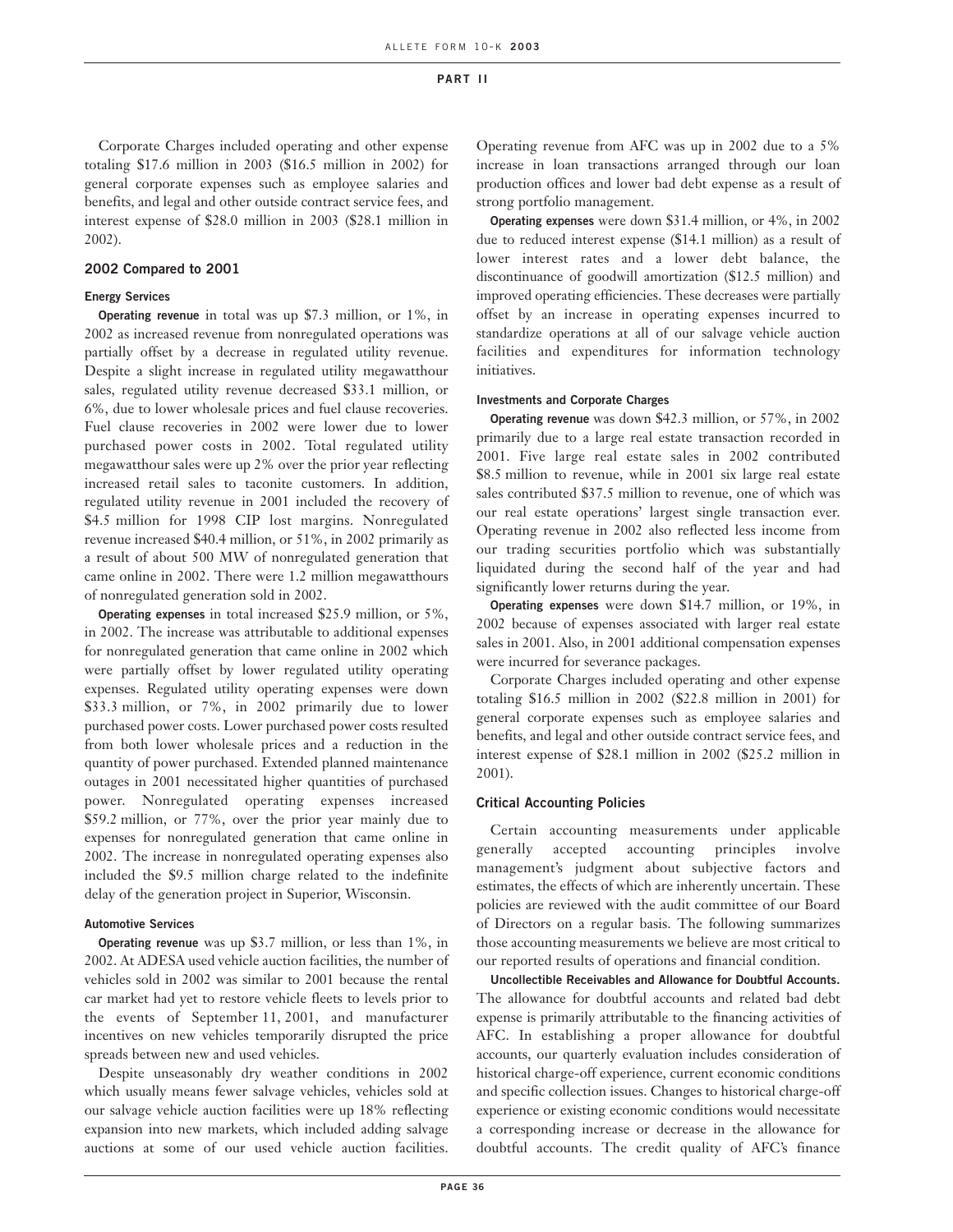receivable portfolio has remained strong and the total amount of the allowance for doubtful accounts has not changed materially over the last three years. A 10% increase in AFC's current allowance for doubtful accounts would increase bad debt expense by approximately \$1 million after tax; likewise, a 10% decrease in the current allowance for doubtful accounts would decrease bad debt expense by approximately \$1 million after tax.

**Impairment of Goodwill and Long-Lived Assets.** We annually review our assets for impairment. SFAS 142, "Goodwill and Other Intangible Assets" and SFAS 144, "Accounting for the Impairment and Disposal of Long-Lived Assets" are the basis for these analyses. Judgments and uncertainties affecting the application of accounting for asset impairment include: economic conditions affecting market valuations; changes in our business strategy; and changes in our forecast of future operating cash flows and earnings.

We conduct our annual goodwill impairment testing in the second quarter of each year and the 2003 test resulted in no impairment. No event or change has occurred that would indicate the carrying amount has been impaired since our annual test. All goodwill relates to the Automotive Services segment and represents the excess of cost over identifiable tangible and intangible net assets of businesses acquired.

We account for our long-lived assets at depreciated historical cost. A long-lived asset is tested for recoverability whenever events or changes in circumstances indicate that its carrying amount may not be recoverable. We would recognize an impairment loss only if the carrying amount of a long-lived asset is not recoverable from its undiscounted cash flows. Management judgment is involved in both deciding if testing for recoverability is necessary and in estimating undiscounted cash flows. Excluding impairment losses recorded on certain remaining water assets held for sale, as of December 31, 2003 no write-downs were required.

**Pension and Postretirement Health and Life Actuarial Assumptions.** We account for our pension and postretirement benefit obligations in accordance with the provisions of SFAS 87, "Employers' Accounting for Pensions" and SFAS 106 "Employers' Accounting for Postretirement Benefits Other Than Pensions." These standards require the use of assumptions in determining the obligations and annual cost. An important actuarial assumption for pension and other postretirement benefit plans is the expected long-term rate of return on plan assets. In establishing this assumption, we consider the diversification and allocation of plan assets, the actual long-term historical performance for the type of securities invested in, the actual long-term historical performance of plan assets and the impact of current economic conditions, if any, on long-term historical returns. Our pension asset allocation is approximately 70% equity and 30% fixed-rate securities. Equity securities consist of a mix of market capitalization sizes and also include investments in real estate and venture capital. In response to changing market conditions, we have lowered our actuarial assumption for the

expected long-term rate of return and used 9% in the September 30, 2003 pension actuarial study (9.5% at September 30, 2002; 10% at September 30, 2001). We annually review our expected long-term rate of return assumption, and will continue to adjust it to respond to any changing market conditions. A 1/2% decrease in the expected long-term rate of return would increase the annual expense for pension and other postretirement benefits by approximately \$1 million after tax; likewise, a 1/2% increase in the expected long-term rate of return would decrease the annual expense by approximately \$1 million after tax.

**Valuation of Investments.** As part of our emerging technology portfolio, we have several minority investments in venture capital funds and privately-held start-up companies. These investments are accounted for using the cost method and included with Investments on our consolidated balance sheet. Our policy is to quarterly review these investments for impairment by assessing such factors as continued commercial viability of products, cash flow and earnings. Any impairment would reduce the carrying value of the investment and be recognized as a loss. We did not record any impairment loss on these investments in 2003 (\$1.5 million pretax in 2002; \$0.2 million pretax in 2001).

**Provision for Environmental Remediation.** Our businesses are subject to regulation by various U.S. and Canadian federal, state and local authorities concerning environmental matters. We review environmental matters on a quarterly basis. Accruals for environmental matters are recorded when it is probable that a liability has been incurred and the amount of the liability can be reasonably estimated, based on current law and existing technologies. These accruals are adjusted periodically as assessment and remediation efforts progress, or as additional technical or legal information become available. Accruals for environmental liabilities are included in the balance sheet at undiscounted amounts and exclude claims for recoveries from insurance or other third parties. Costs related to environmental contamination treatment and cleanup are charged to expense. We do not currently anticipate that potential expenditures for environmental matters will be material; however, if we become subject to more stringent remediation at known sites, if we discover additional contamination, or discover previously unknown sites, or become subject to related personal or property damage, we could incur material costs in connection with our environmental remediation.

### **Outlook**

Our operations in 42 states, nine Canadian provinces and Mexico employ approximately 13,000 employees. Since 1980 our average annual total shareholder return is 17%. Approximately 44% of this average was attributed to dividends. A \$100 investment in ALLETE stock at the end of 1980 would have been worth \$3,800 at the end of 2003, assuming reinvestment of dividends on the ex-dividend date. By comparison, the Standard & Poor's 500 Index averaged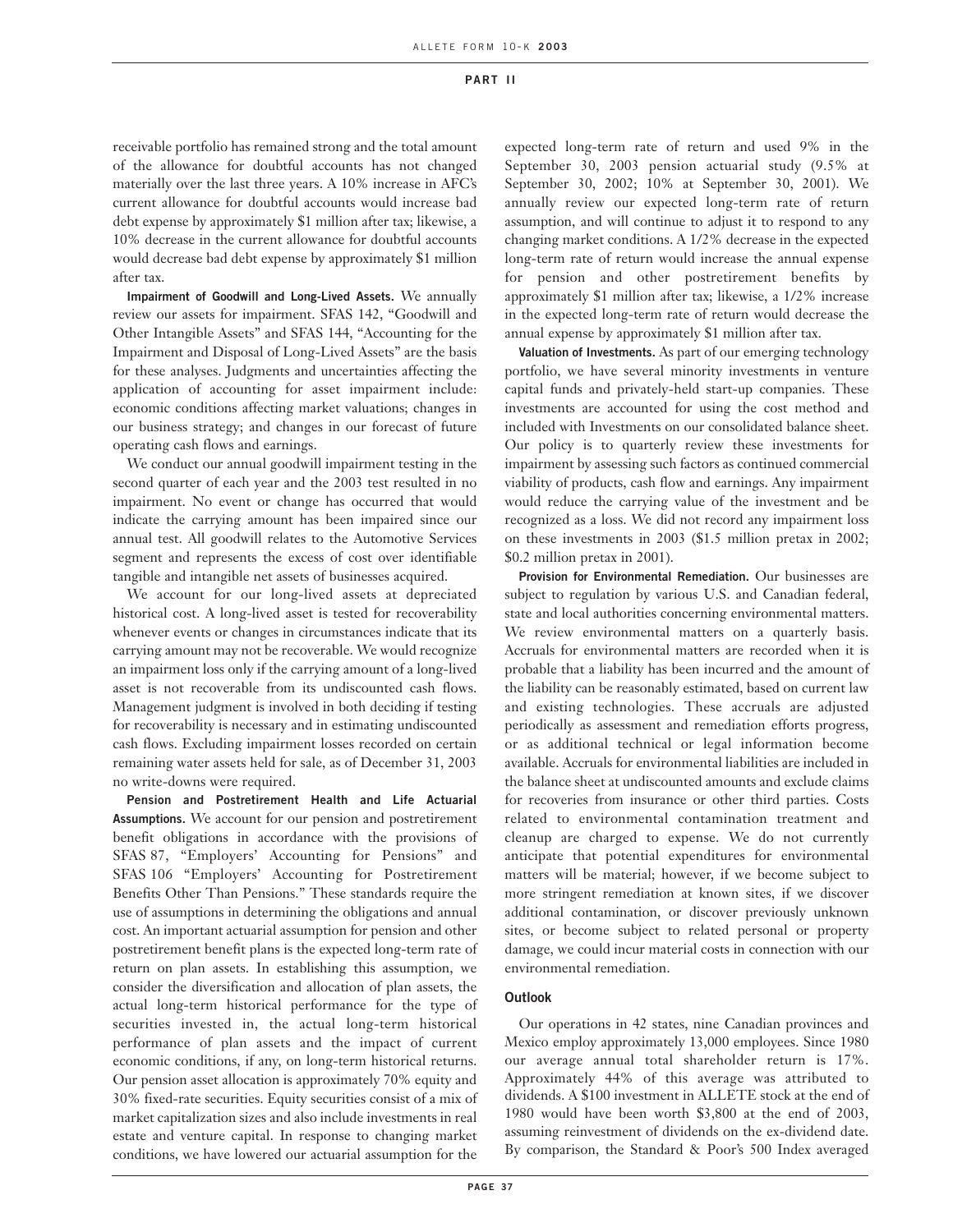13% for the same period, of which approximately 24% of the average was attributed to dividends. A \$100 investment in the Standard & Poor's 500 Index at the end of 1980 would have been worth \$1,600 at the end of 2003, assuming reinvestment of dividends on the ex-dividend date.

We remain focused on continuously improving the performance of our two core businesses, Energy and Automotive Services.

As part of a strategic initiative to exit our Water Services businesses, during 2003 we sold, under condemnation or imminent threat of condemnation, substantially all of our water assets in Florida for a total sales price of approximately \$445 million. In addition, we reached an agreement to sell our North Carolina water assets for \$48 million and the assumption of approximately \$28 million in debt by the purchaser. The North Carolina sale is awaiting approval of the NCUC and is expected to close in mid-2004. We expect to sell our remaining water assets in 2004.

Our two core businesses remain strong and are poised for growth in their respective markets.

**Spin-Off of Automotive Services.** In October 2003 our Board of Directors approved a plan to spin off to ALLETE shareholders our Automotive Services business which will become a publicly traded company doing business as ADESA. The spin-off, anticipated to occur in the third quarter of 2004, is expected to take the form of a tax-free stock dividend to ALLETE's shareholders, who would receive one ADESA share for each share of ALLETE stock they own. The spin-off is subject to the approval of the final plan by ALLETE's Board of Directors, favorable market conditions, receipt of tax opinions, satisfaction of SEC requirements and other customary conditions.

In March 2004 our Board of Directors approved an initial public offering (IPO) of approximately \$150 million in common shares of ADESA, representing less than 20% of all ADESA common stock outstanding. A registration statement was filed with the SEC in March 2004, with the sale of ADESA stock expected to take place as soon as practical after the registration statement becomes effective. Subsequent to the IPO, ALLETE will continue to own and consolidate the remaining portion of ADESA until consummation of the spin-off.

Our Energy Services and Automotive Services businesses are two very distinct businesses and we believe that this spin-off will better facilitate the strategic objectives of both businesses. We believe that our Automotive Services business will be better able to pursue a business growth strategy as an independent company. For ALLETE, we believe the spin-off will create a simplified regulatory and risk profile and a more stable credit rating, which will enhance its ability to pursue strategic growth initiatives.

Our Automotive Services business operates two main businesses that are integral parts of the vehicle redistribution industry in North America. Auctions and related services include 53 used vehicle auctions, 27 salvage vehicle auctions and other related services, while dealer financing consists of AFC's 80 loan production offices. Our Automotive Services business will remain based in Indiana.

After the spin-off, ALLETE will be comprised of our Energy Services business, which includes Minnesota Power, SWL&P, BNI Coal, Enventis Telecom and Rainy River Energy, ALLETE Properties, Inc., our real estate operations in Florida, and our emerging technology investments. ALLETE's headquarters will remain in Duluth, Minnesota.

ALLETE has a history of growing our nonregulated asset and earnings base through careful analysis by our experienced management team. Near term we will focus on growth opportunities in our existing business segments and on improving both operational and financial performance. Longer term our strategy is to expand into businesses or investments that meet our free cash flow and return on investment criteria. We will continue to capitalize on our experienced management team in finding businesses that ultimately enable ALLETE to provide superior total shareholder returns.

Prior to the spin-off, ALLETE and ADESA will enter into recapitalization and debt reallocation transactions. As part of this recapitalization, ADESA will use a portion of the proceeds from the IPO and additional debt issuances to pay a \$100 million dividend to ALLETE, as well as repay intercompany debt (\$136 million at December 31, 2003). ALLETE expects to use the funds received from ADESA to reduce debt by approximately \$150 million to \$200 million, provide capital for strategic initiatives and for general corporate purposes. ADESA expects to use the remaining proceeds from the IPO and additional debt issuances to repay existing debt and repurchase ADESA common stock from certain ALLETE employee benefit plans upon consummation of the spin-off. Immediately following the spin-off, we expect ALLETE's debt to capital ratio to be approximately 40%.

The amount and timing of future dividends on ALLETE common stock and ADESA common stock following the spin-off is subject to the sole discretion of each company's Board of Directors in light of all relevant facts, including earnings, general business conditions and working capital requirements. ALLETE's Board of Directors expects to continue quarterly dividend payments at the current rate until the time of the spin-off. At that time, ALLETE's Board of Directors anticipates it will adjust the dividend rate to equal a payout ratio similar to that of comparable companies.

Subsequent to the spin-off of ADESA, our Retirement Savings and Stock Ownership Plan, or RSOP, (see Note 19) will have a significant amount of cash generated from the sale of ADESA stock received in the spin-off. The RSOP intends to use this cash to purchase ALLETE common stock, and federal income tax laws generally provide up to 90 days to complete this purchase. To facilitate the RSOP's purchase of ALLETE stock, we have sought Internal Revenue Service (IRS) approval to extend the purchase period to approximately 600 days. We expect the IRS to rule on our request later this year.

In connection with the IPO of ADESA common stock and the subsequent spin-off of ADESA to ALLETE shareholders, ALLETE and ADESA have entered into various separation agreements and indemnifications customary to a transaction of this nature.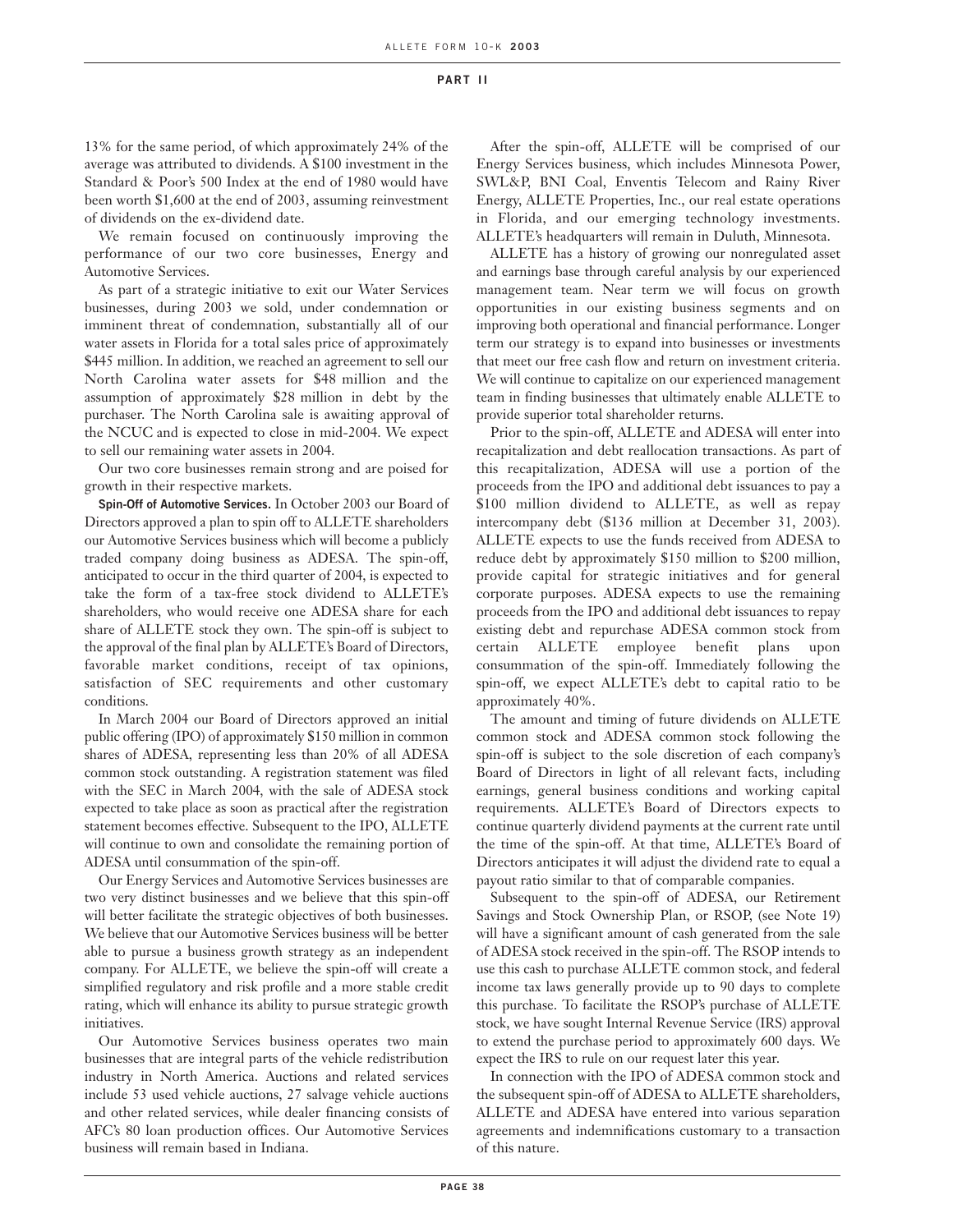**Energy Services.** In 2004 net income from Energy Services will be negatively impacted by higher pension and postretirement health expenses, and additional expenses associated with planned maintenance at Square Butte. Pension and postretirement health expenses are expected to be approximately \$7 million pretax higher than 2003, primarily due to a lower discount rate and expected long-term return on plan assets. (See Note 18.) In 2004 Square Butte will perform a planned multi-week maintenance outage, and we expect our pro rata share of the cost to be approximately \$6 million pretax.

In February 2004 we experienced a generator failure at our 534-MW Boswell Energy Center Unit 4. As a result of the failure we expect to have to replace significant components of the generator at an estimated capital cost of \$5 million. The majority of the replacement cost is covered by insurance, subject to a deductible of \$1 million. We have entered into power purchase agreements to replace the power lost during the Unit 4 outage, which is expected to continue through May 2004. The cost of this additional power will be recovered through the regulated utility fuel clause. We do not expect this outage to have a material impact on our results of operations.

Over the next five years, we believe electric utilities will face three major issues: the ongoing changes in regional transmission structure, the probable enactment of stricter environmental regulations and possible federal legislation impacting the structure and organization of the electric utility industry. The FERC plans to consolidate transmission regions, which may impact states' transmission regulation rights and create a more standard market design to oversee how transmission prices are determined. Specifics are being debated by legislative and regulatory bodies. Stricter environmental requirements may require significant capital investments in the 2008 to 2012 timeframe. The expenditures will relate to new emission controls on existing generating units. Proposed rules defining requirements are expected to be finalized over the next one to four years. Though stalled in 2003, a revised federal energy bill could pass in 2004. More electric industry consolidation could occur and new players could enter the industry if the Public Utility Holding Company Act of 1935 is repealed as part of this legislation. This act imposes geographic restrictions on large electric and gas utility operations and limits diversification into nonutility businesses.

We believe our Energy Services business is well positioned to successfully deal with these issues and to successfully compete. Our access to and ownership of low-cost power are Energy Services' greatest strengths. We have adequate generation to serve our native load. Power over and above our customers' requirements will be marketed. We also have adequate transmission capacity. We believe electric industry deregulation is unlikely in Minnesota or Wisconsin in the next five years. We anticipate any load losses will be manageable and that we will have ready access to sufficient capital for general business purposes.

Approximately 50% of our regulated utility electric sales are made to taconite mines, paper producers and oil pipeline

operators. Global economic conditions continue to affect our largest industrial retail customers and are likely to continue over the next few years, as consolidation in the steel and taconite industries continues, and while paper and pulp companies search for even more efficiency and cost-cutting measures to compete in the marketplace. A rise in Chinese steel demand and production has created a new market for the producers of taconite in North America. Based on our research of the taconite industry, Minnesota taconite production for 2004 is anticipated to be about 39 million tons. The annual taconite production in Minnesota was 34 million tons in 2003 (39 million tons in 2002; 33 million tons in 2001).

Though changes may occur with some of our large industrial customers, the taconite industry is stable at this time. Our strong relationships with industrial customers are unique in the electric industry and enable us to work closely with them to help ensure their success. We continue strengthening these relationships to retain a strong industrial base in our region. On average we expect approximately 1% growth in retail electric kilowatthour sales annually over the next five years. We continue to make investments to maintain and improve the integrity of our generating, transmission and distribution assets, and maintain environmental compliance. Minnesota Power is in the early stages of preparing a request to the MPUC to increase rates for its Minnesota electric utility operations sometime in the first half of 2005. The request may be necessary to cover the increased cost of doing business. Minnesota Power's last rate increase for its electric utility operations was in 1994. SWL&P is preparing to file with the PSCW in mid-2004 a request to increase retail rates for its Wisconsin electric utility operations to be effective sometime in early 2005. The request would cover increases in the cost of doing business. SWL&P's last rate order for its electric utility operations was in 2001.

In June 2003 the MPUC initiated an investigation into the continuing usefulness of the fuel clause as a regulatory tool for electric utilities. The investigation will focus on whether the fuel clause continues to be an appropriate regulatory tool. The initial steps will be to review the clause's original purpose, structure and rationale (including its current operation and relevance in today's regulatory environment), and then address its ongoing appropriateness and other issues if the need for continued use of the fuel adjustment clause is shown. Because this investigation is in its early stages, we are unable to predict the outcome or impact, if any, at this time.

In response to the changing strategies of both parties, as of February 2004 we withdrew from active participation in Split Rock Energy and will terminate our ownership interest upon receipt of FERC approval which is expected in the first half of 2004. We have reestablished our least-cost supply and marketing functions within the Company.

Alternatives are being explored to reduce the negative earnings impact of the Kendall County power contract.

Our strategy is to solidify our existing customer base and seek regulated utility growth opportunities by: (1) being an advocate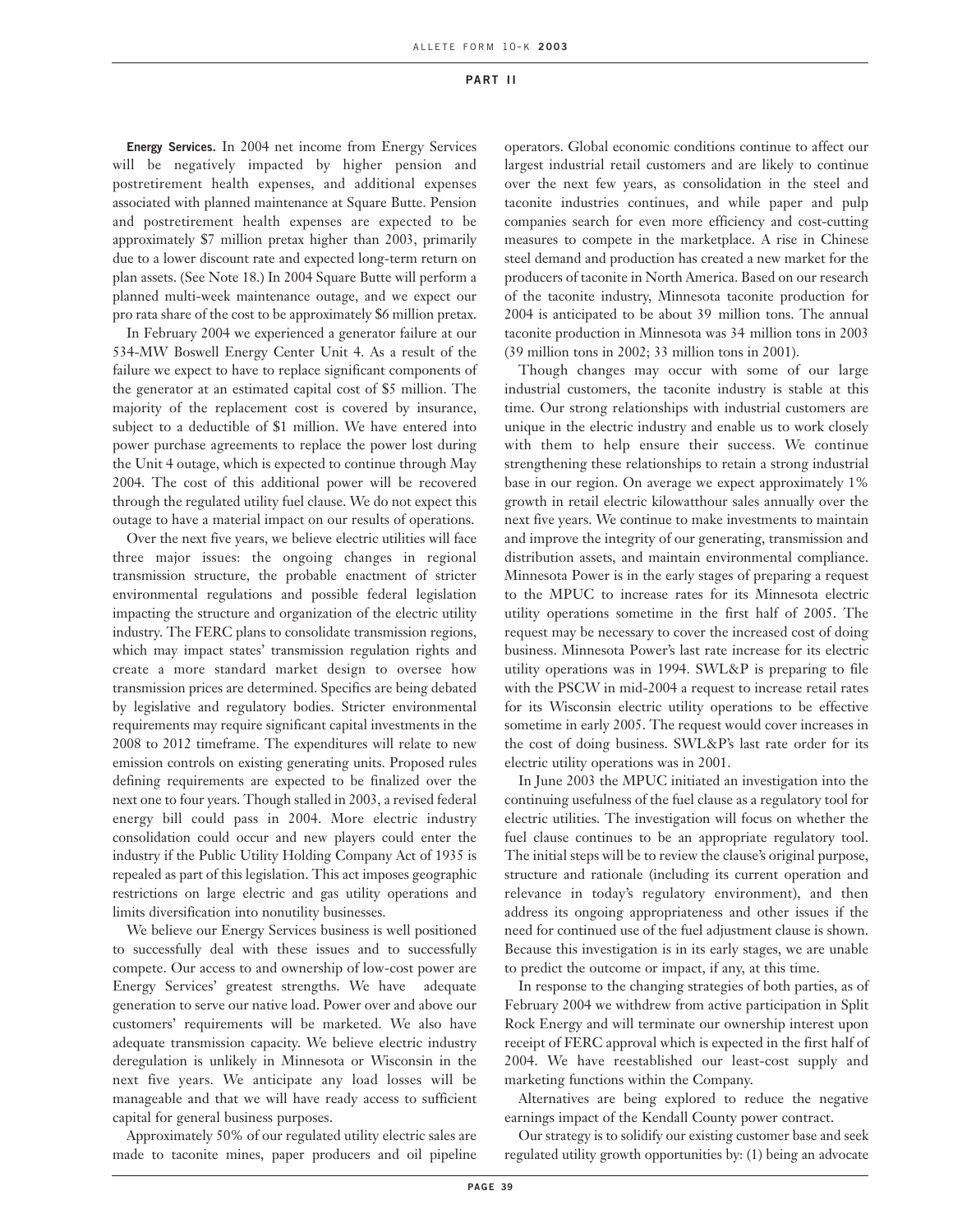in our region for additional industrial customers to build or expand thus adding new customer load growth; (2) using our existing assets and enhancing them to develop new opportunities to primarily serve retail customers; and (3) evaluating and developing Large Power Customer projects. We will also seek to increase our presence as a supplier to regional utilities by looking for nonregulated generation opportunities, joint ownership of newly constructed generation, and promoting our capabilities as a regional capacity and energy supplier to meet increasing regional load requirements.

**Automotive Services** is pursuing strategic initiatives that are designed to capitalize on its underlying business strengths, grow its business and improve its profitability.

We seek continuing growth through various channels, including alternate auction venues, combination used and salvage vehicle auction sites, acquisitions of independent auctions, and greenfield development of new auctions. In areas where we have existing operations, we seek to leverage upon existing infrastructure and capital investments in used vehicle operations by opening new salvage auction sites. Our auction sites in Jacksonville, Concord, Buffalo, Edmonton, Vancouver, Halifax and Ottawa are shared facilities that have successfully executed this strategy. We will continue to examine our existing sites for opportunities to combine used vehicle and salvage auction operations.

We have been a consolidator in used vehicle auctions, which has fueled much of our historical growth. We continue to consider acquiring independent used vehicle auctions in markets where we do not have a presence. We also expect that consolidation opportunities will be available for salvage auctions. In regions where we do not have a presence or where we are not able to identify acquisition sites or we do have a presence but our auction sites are inadequate or at capacity, we will consider greenfield development or relocation of auction sites. We have successfully demonstrated this strategy in recent years in the following markets: Los Angeles, Boston, Des Moines, Colorado Springs, San Francisco, Vancouver, Long Island, Atlanta and Edmonton. We also opened new salvage auction sites in Orlando and Long Island separate from our used vehicle operations in those markets. We may not, however, adequately anticipate all of the demands that our growth will impose on our systems, procedures and structures, including our financial and reporting control systems, data processing systems and management structure.

We strive to capitalize on the growing pool of redistributed vehicles and to increase the volume of used and salvage vehicles redistributed through our auctions. Our initiatives include expanding marketing of our services, such as selling additional reconditioning services and offering post-sale inspections and certifications. We intend to increase the volume of vehicles sold by our existing institutional customers and add to new accounts by enabling customers to maximize the value of their vehicles through the redistribution process. We believe we can continue to expand our market share by realizing the highest prices for our customers' vehicles and providing the best service.

We plan to increase revenue by selling more services per vehicle, such as reconditioning, inspection, certification, titling and settlement administration services. We believe we can significantly increase service penetration among both sellers and buyers due to the economic benefits that our preand post-auction services provide.

We are improving our operating efficiency by further centralizing certain administrative functions, optimizing and standardizing our redistribution processes, improving our use of technology and better utilizing our existing infrastructure. Current initiatives aim at providing better information throughout the auction process and moving vehicles faster, more accurately and more efficiently through the auction process.

We plan to continue to expand our existing on-line service offerings in addition to introducing new on-line services to our customers. Direct sales of used vehicles by institutional customers and large dealer groups through internally developed or third party on-line auctions have largely replaced telephonic and other non-auction methods, becoming an increasing portion of overall used vehicle redistribution over the past several years. In addition, a portion of the vehicles that were sold through a physical auction are now being sold on-line. Although we have embraced the Internet and offer on-line auctions and services as part of our standard service offerings, we cannot predict what portion of overall sales will be conducted through online auctions or other redistribution methods in the future and what impact this may have on our auction facilities.

We are committed to investing additional capital and resources for emerging technologies and service offerings in the vehicle redistribution industry. We will continue to tailor on-line services to each of our customers to include an appropriate mix of physical auctions and on-line services.

**Investments and Corporate Charges.** In 2004, excluding the financial implications of the spin-off of Automotive Services, we expect net income from Investments and Corporate Charges to be approximately \$5 million to \$10 million higher primarily as a result of debt paid off in 2003 with proceeds from the sale of our Water Services businesses and internally generated cash. The financial implications of the spin-off of Automotive Services include one-time expenses of the transaction for advisor fees, debt retirement premiums and the impact of cash received from ADESA after the IPO.

Revenue from property sales by real estate operations continues to be three to four times more than the acquisition cost, creating strong cash generation and profitability. Our real estate operations may, from time to time, acquire packages of diversified properties at low cost, add value through entitlements and infrastructure enhancements, and sell the properties at current market prices.

We have the potential to recognize gains or losses on the sale of investments in our emerging technology portfolio. We plan to sell investments in our emerging technology portfolio as shares are distributed to us. Some restrictions on sales may apply, including, but not limited to, underwriter lock-up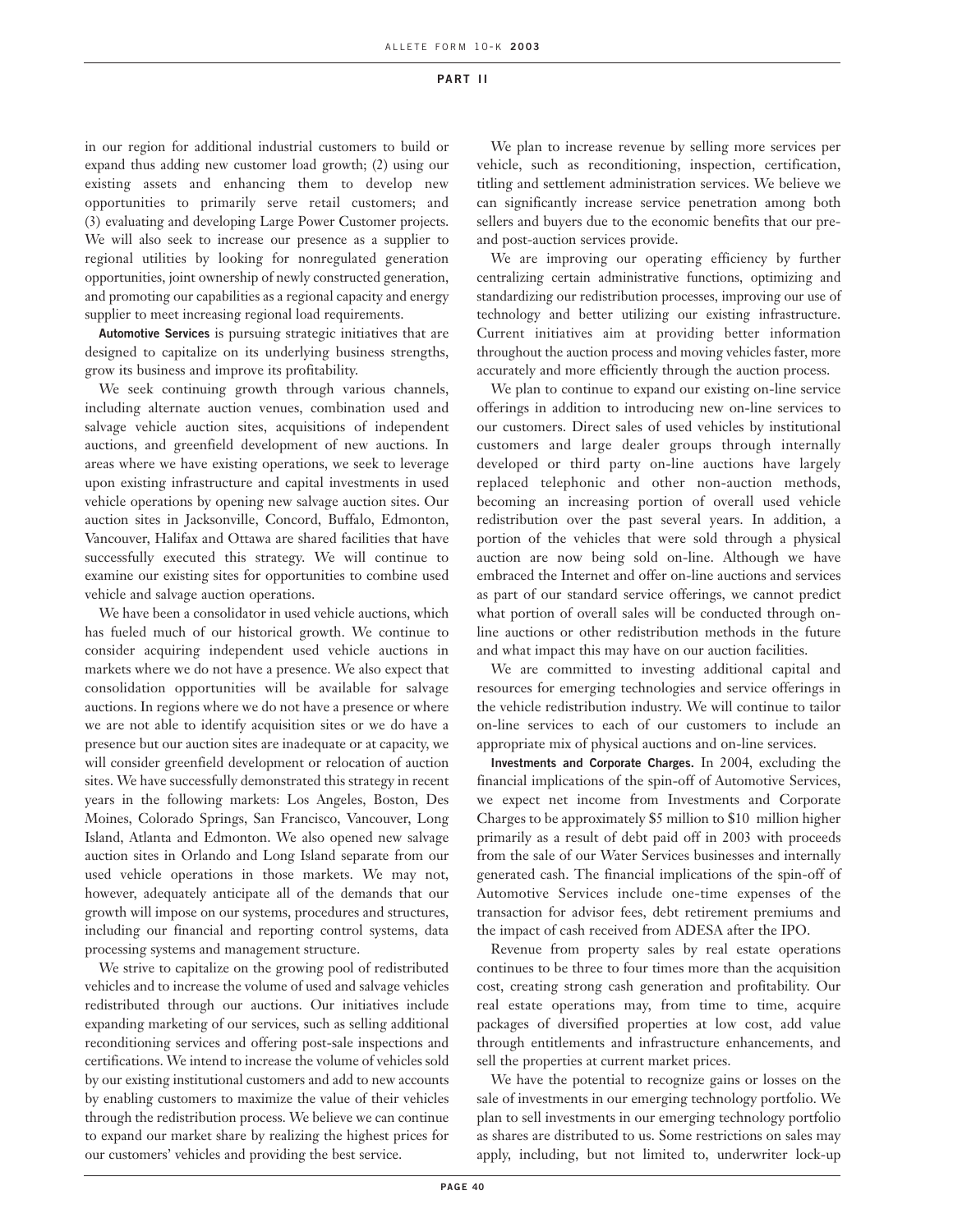periods that typically extend for 180 days following an initial public offering. We have committed to make additional investments in certain emerging technology holdings. The total future commitment was \$4.8 million at December 31, 2003 and is expected to be invested at various times through 2007.

# **Liquidity and Capital Resources**

## **Cash Flow Activities**

A primary goal of our strategic plan is to improve cash flow from operations. Our strategy includes growing the businesses both internally by expanding facilities, services and operations (see Capital Requirements), and externally through acquisitions.

During 2003 cash flow from operating activities reflected strong operating results and continued focus on working capital management. Cash flow from operating activities was higher in 2002 due to the liquidation of the trading securities portfolio and the timing of the collection of certain finance receivables outstanding at December 31, 2001. Cash flow from operations was also affected by a number of factors representative of normal operations.

Using both the proceeds from the sale of Water Services and internally generated cash, we repaid \$360 million in debt and \$75 million in manditorily redeemable preferred securities during 2003. By year end, we significantly strengthened our balance sheet and reduced our debt to total capital percentage to 36% (46% at December 31, 2002), while at the same time improving our current ratio to 1.3 (0.9 at December 31, 2002).

**Working Capital.** Additional working capital, if and when needed, generally is provided by the sale of commercial paper. During 2002 we liquidated our trading securities portfolio and used the proceeds to reduce our short-term debt. Approximately 3.8 million original issue shares of our common stock are available for issuance through *Invest Direct*, our direct stock purchase and dividend reinvestment plan. We have bank lines of credit aggregating \$196.5 million, the majority of which expire in December 2004 and are negotiated on an annual basis. These bank lines of credit provide credit support for our commercial paper program. The amount and timing of future sales of our securities will depend upon market conditions and our specific needs. We may sell securities to meet capital requirements, to provide for the retirement or early redemption of issues of long-term debt, to reduce shortterm debt and for other corporate purposes.

A substantial amount of ADESA's working capital is generated internally from payments for services provided. ADESA, however, has arrangements to use proceeds from the sale of commercial paper issued by ALLETE to meet shortterm working capital requirements arising from the timing of payment obligations to vehicle sellers and the availability of funds from vehicle purchasers. During the sales process, ADESA does not generally take title to or ownership of the vehicles consigned for auction but instead facilitate the transfer of vehicle ownership directly from sellers to buyers.

AFC offers floorplan financing for dealers to purchase vehicles mostly at auctions and takes a security interest in each financed vehicle. The financing is provided through the earlier of the date the dealer sells the vehicle or a general borrowing term of 30 to 45 days. AFC has arrangements to use proceeds from the sale of commercial paper issued by ALLETE to meet its short-term working capital requirements not funded through securitization.

**Sale of Water Plant Assets.** During 2003 we sold, under condemnation or imminent threat of condemnation, substantially all of our water assets in Florida for a total sales price of approximately \$445 million. In addition, we reached an agreement to sell our North Carolina water assets for \$48 million and the assumption of approximately \$28 million in debt by the purchaser. The North Carolina sale is awaiting approval of the NCUC and is expected to close in mid-2004. We expect to sell our remaining water assets in 2004.

Earnings from Discontinued Operations for 2003 included a \$71.6 million after-tax gain on the sale of substantially all our Water Services businesses. The gain was net of all selling, transaction and employee termination benefit expenses, as well as impairment losses on certain remaining assets.

The net cash proceeds from the sale of all water assets, after transaction costs, retirement of most Florida Water debt and payment of income taxes, are expected to be approximately \$300 million. These net proceeds have been, and will be, used to retire debt at ALLETE.

#### **Off-Balance Sheet Arrangements**

AFC sells the majority of U.S. dollar denominated finance receivables on a revolving basis to a wholly owned, bankruptcy remote, special purpose subsidiary that is consolidated for accounting purposes. The special purpose subsidiary has entered into a securitization agreement, which expires in 2005, that allows for the revolving sale to a bank conduit facility of up to a maximum of \$500 million in undivided interests in eligible finance receivables. Receivables sold are not reported on our consolidated financial statements.

At December 31, 2003 AFC managed total finance receivables of \$539 million (\$501 million at December 31, 2002), of which \$464 million had been sold to the special purpose subsidiary (\$423 million at December 31, 2002). The special purpose subsidiary then in turn sold, with recourse to the special purpose subsidiary, \$334 million to the bank conduit facility at December 31, 2003 (\$304 million at December 31, 2002) leaving \$205 million of finance receivables recorded on our consolidated balance sheet at December 31, 2003 (\$197 million at December 31, 2002).

AFC's proceeds from the revolving sale of receivables to the bank conduit facility were used to repay borrowings from ALLETE and fund new loans to customers. AFC and the special purpose subsidiary must maintain certain financial covenants such as minimum tangible net worth to comply with the terms of the securitization agreement. AFC has historically performed better than the covenant thresholds set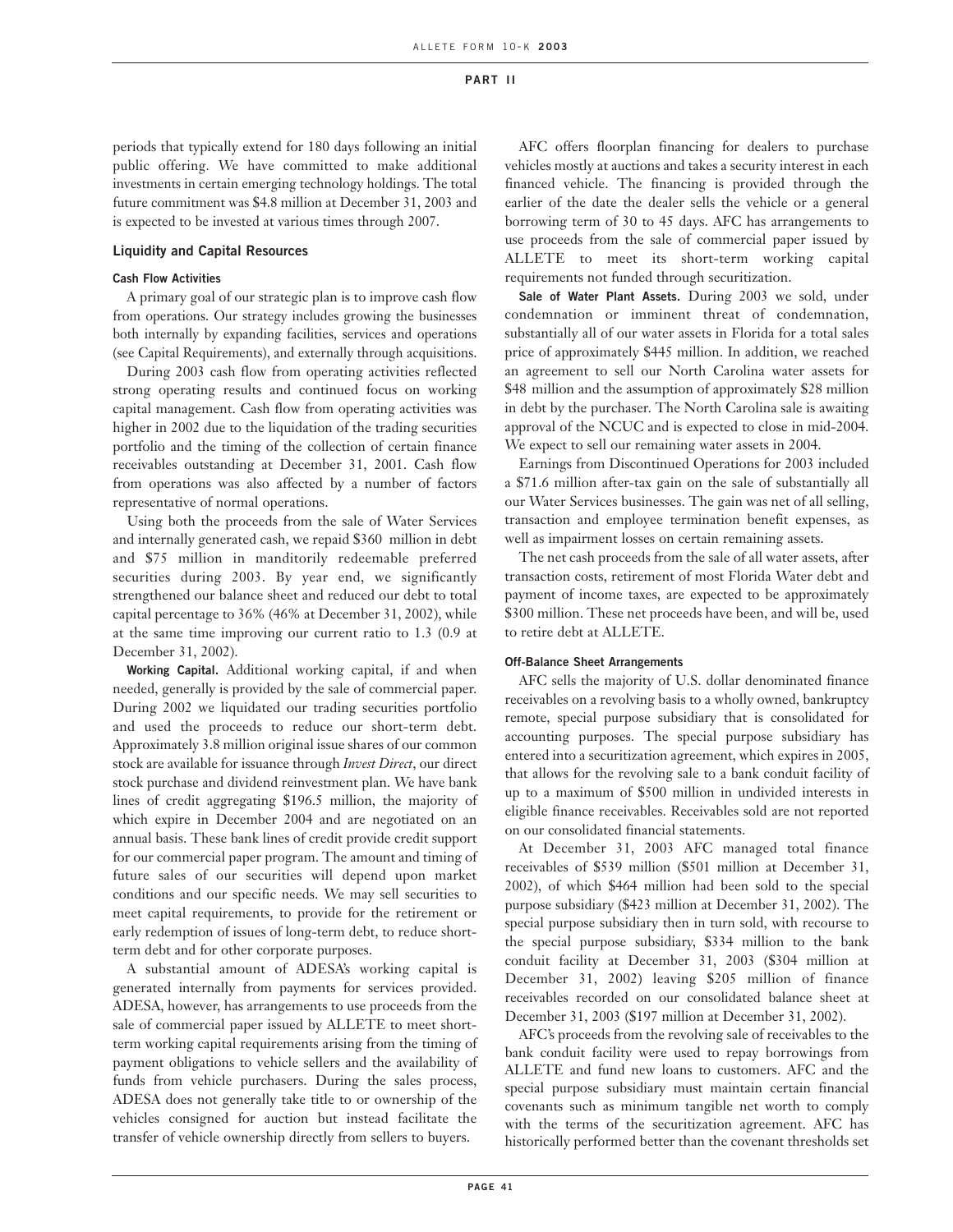forth in the securitization agreement, and we are not aware of any changing circumstances that would put AFC in noncompliance with the covenants.

#### **Securities**

In March 2001 ALLETE, ALLETE Capital II and ALLETE Capital III, jointly filed a registration statement with the SEC pursuant to Rule 415 under the Securities Act of 1933. The registration statement, which has been declared effective by the SEC, relates to the possible issuance of a remaining aggregate amount of \$387 million of securities which may include ALLETE common stock, first mortgage bonds and other debt securities, and ALLETE Capital II and ALLETE Capital III preferred trust securities. ALLETE also previously filed a registration statement, which has been declared effective by the SEC, relating to the possible issuance of \$25 million of first mortgage bonds and other debt securities. We may sell all or a portion of the remaining registered securities if warranted by market conditions and our capital requirements. Any offer and sale of the above mentioned securities will be made only by means of a prospectus meeting the requirements of the Securities Act of 1933 and the rules and regulations thereunder.

In June 2003 ADESA restructured its financial arrangements with respect to its used vehicle auction facilities located in Tracy, California; Boston, Massachusetts; Charlotte, North Carolina; and Knoxville, Tennessee. These used vehicle auction facilities were previously accounted for as operating leases. The transactions included the assumption of \$28 million of long-term debt, the issuance of \$45 million of long-term debt and the recognition of \$73 million of property, plant and equipment. The \$28 million of assumed long-term debt matures April 1, 2020 and has a variable interest rate equal to the seven-day AA Financial Commercial Paper Rate plus approximately 1.2%, while the \$45 million of long-term debt issued to finance the used vehicle auction facility in Tracy, California, matures July 30, 2006 and has a variable interest rate of prime or LIBOR plus 1%.

In July 2003 ALLETE used internally generated funds to retire \$25 million in principal amount of the Company's First Mortgage Bonds, Series 6 1/4% due July 1, 2003.

In July 2003 ALLETE entered into a credit agreement to borrow \$250 million from a consortium of financial institutions, the proceeds of which were used to redeem \$250 million in principal amount of the Company's Floating Rate First Mortgage Bonds due October 20, 2003. The credit agreement expires in July 2004, has an interest rate of LIBOR plus 0.875% and is secured by the lien of the Company's Mortgage and Deed of Trust. The credit agreement also has certain mandatory prepayment provisions, including a requirement to repay an amount equal to 75% of the net proceeds from the sale of water assets. In accordance with these provisions, \$197.0 million was repaid in 2003 and \$53.0 million was outstanding at December 31, 2003.

In November 2003 ALLETE redeemed \$50 million in principal amount of the Company's First Mortgage Bonds, 7 3/4% Series due June 1, 2007. Internally generated funds and proceeds from the sale of Florida Water assets were used to repay the principal, premium and accrued interest, totaling approximately \$52.1 million, to the bondholders.

In December 2003 ALLETE redeemed through ALLETE Capital I, a wholly owned statutory trust of ALLETE, all \$75 million aggregate liquidation amount of its 8.05% Cumulative Quarterly Income Preferred Securities (QUIPS). The redemption price was \$25 per QUIPS plus accumulated and unpaid distributions to the redemption date. Proceeds from the sale of Florida Water assets were used to fund this redemption.

In January 2004 we used internally generated funds to retire approximately \$3.5 million in principal amount of Industrial Development Revenue Bonds Series 1994-A, due January 1, 2004.

ALLETE's long-term debt arrangements contain financial covenants. The most restrictive covenant requires ALLETE not to exceed a maximum ratio of funded debt to total capital of .65 to 1.0. Failure to meet this covenant could give rise to an event of default, if not corrected after notice from the trustee or security holder; in which event ALLETE may need to pursue alternative sources of funding. As of December 31, 2003 ALLETE's ratio of funded debt to total capital was .36 to 1.0 and ALLETE was in compliance with its financial covenants.

Some of ALLETE's long-term debt arrangements contain "cross-default" provisions that would result in an event of default if there is a failure under other financing arrangements to meet payment terms or to observe other covenants that would result in an acceleration of payments due.

Our lines of credit contain financial covenants. These covenants require ALLETE (1) not to exceed a maximum ratio of funded debt to total capital of .60 to 1.0 and (2) to maintain an interest coverage ratio of not less than 3.00 to 1.00. Failure to meet these covenants could give rise to an event of default, if not corrected after notice from the lender; in which event ALLETE may need to pursue alternative sources of funding. As of December 31, 2003 ALLETE's ratio of funded debt to total capital was .36 to 1.0, the interest coverage ratio was 5.83 to 1.00 and ALLETE was in compliance with these financial covenants.

ALLETE's lines of credit contain cross-default provisions, under which an event of default would arise if other ALLETE obligations in excess of \$5.0 million were in default.

### **Contractual Obligations and Commercial Commitments**

Our long-term debt obligations, including long-term debt due within one year, represent the principal amount of bonds, notes and loans which are recorded on our consolidated balance sheet plus interest.

Unconditional purchase obligations represent our Square Butte and Kendall County power purchase agreements, and minimum purchase commitments under coal and rail contracts.

Under our power purchase agreement with Square Butte that extends through 2026, we are obligated to pay our pro rata share of Square Butte's costs based on our entitlement to the output of Square Butte's 455 MW coal-fired generating unit near Center, North Dakota. Our payment obligation is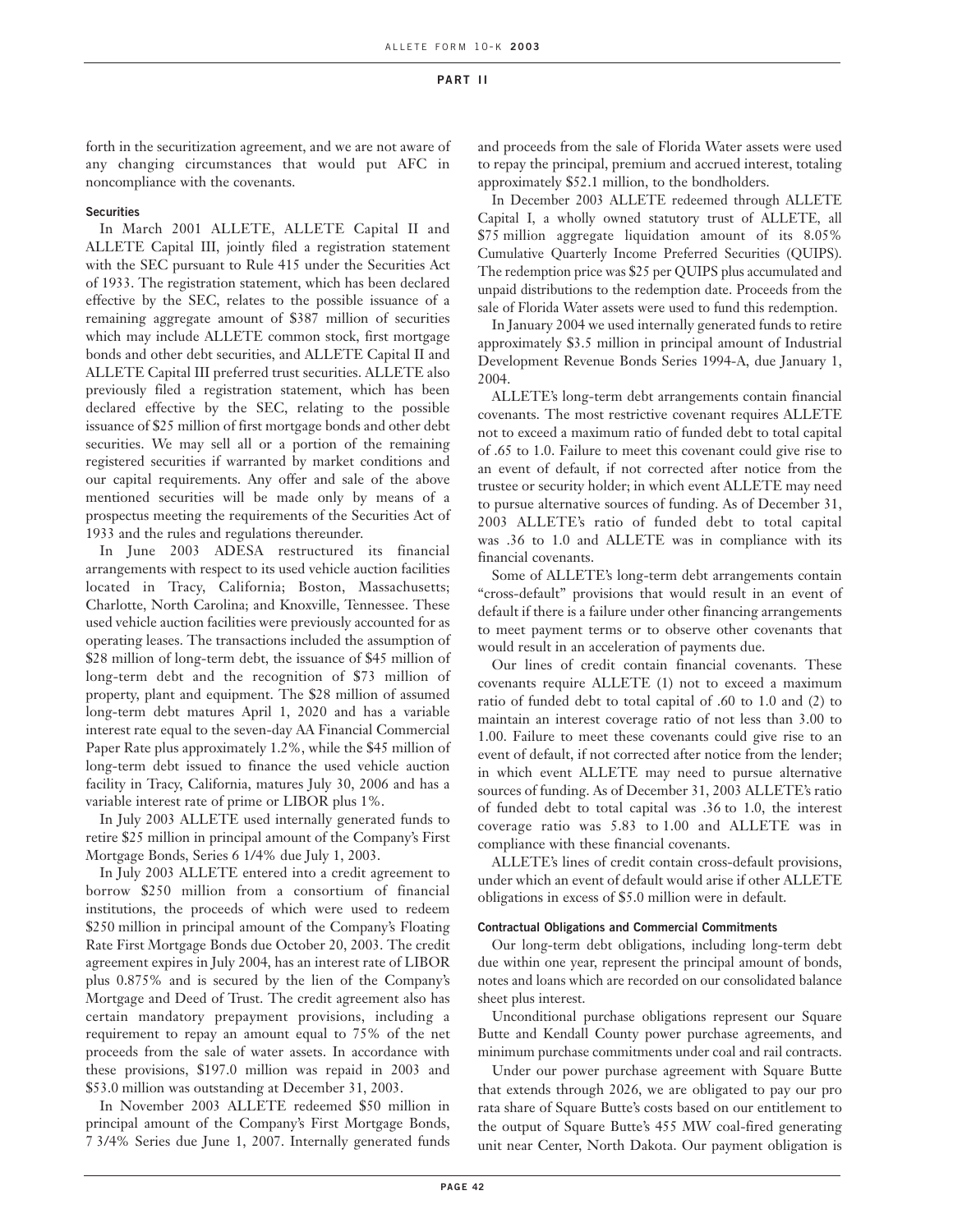|                                    | <b>Payments Due by Period</b> |                  |              |              |               |
|------------------------------------|-------------------------------|------------------|--------------|--------------|---------------|
| <b>Contractual Obligations</b>     | <b>Total</b>                  | Less than 1 Year | 1 to 3 Years | 4 to 5 Years | After 5 Years |
| <b>Millions</b>                    |                               |                  |              |              |               |
| Long-Term Debt                     | \$1,142.3                     | \$84.6           | \$414.2      | \$211.1      | \$432.4       |
| Operating Lease Obligations        | 104.4                         | 14.8             | 25.0         | 10.7         | 53.9          |
| Unconditional Purchase Obligations | 550.7                         | 22.9             | 68.8         | 45.9         | 413.1         |
|                                    | \$1,797.4                     | \$122.3          | \$508.0      | \$267.7      | \$899.4       |

suspended if Square Butte fails to deliver any power, whether produced or purchased, for a period of one year. Square Butte's fixed costs consist primarily of debt service. The table above reflects our share of future debt service based on our current output entitlement of 71% through 2005 and 66% thereafter. In December 2003 we received notice from Minnkota Power that they will reduce our output entitlement, effective January 1, 2006, by 5% to approximately 66%. Minnkota Power has the option to reduce our entitlement by 5% annually, to a minimum of 50%. (See Note 15.)

Under the Kendall County agreement, we pay a fixed capacity charge for the right, but not the obligation, to utilize one 275 MW generating unit near Chicago, Illinois. We are responsible for arranging the natural gas fuel supply and are entitled to the electricity produced. (See Note 15.)

**Emerging Technology Investments.** We have investments in emerging technologies through the minority investments in venture capital funds and privately-held start-up companies. We have committed to make additional investments in certain emerging technology holdings. The total future commitment was \$4.8 million at December 31, 2003 (\$7.7 million at December 31, 2002) and is expected to be invested at various times through 2007.

#### **Credit Ratings**

Our securities have been rated by Standard & Poor's Ratings Services, a division of The McGraw-Hill Companies, Inc. (Standard & Poor's) and by Moody's Investors Service, Inc. (Moody's). In October 2003, following our announcement that we will implement a major corporate restructuring that will separate our two core businesses, Standard & Poor's reaffirmed that our BBB+ corporate credit rating remains on CreditWatch with developing implications. Our BBB+ corporate credit rating has been on *CreditWatch Developing* since January 2003 when we first announced that we were considering a major corporate restructuring. In an October 2003 press release Standard & Poor's stated that the *CreditWatch* listing will be resolved in the very near future and is likely to result in no change to ALLETE's ratings.

Rating agencies use both quantitative and qualitative measures in determining a company's credit rating. These measures include business risk, liquidity risk, competitive position, capital mix, financial condition, predictability of cash flows, management strength and future direction. Some of the quantitative measures can be analyzed through a few key

financial ratios, while the qualitative ones are more subjective. The disclosure of these credit ratings is not a recommendation to buy, sell or hold our securities. Ratings are subject to revision or withdrawal at any time by the assigning rating organization. Each rating should be evaluated independently of any other rating.

| <b>Credit Ratings</b>   | Standard &<br>Poor's | Moody's |
|-------------------------|----------------------|---------|
|                         |                      |         |
| Issuer Credit Rating    | BBB+                 | Baa2    |
| Commercial Paper        | $A-2$                | $P-2$   |
| Senior Secured          |                      |         |
| First Mortgage Bonds    | А                    | Baa1    |
| Pollution Control Bonds | А                    | Baa1    |
| Senior Unsecured        |                      |         |
| Senior Notes            | <b>BBB</b>           | Baa2    |
| Unsecured Debt          | <b>BBB</b>           | Baa2    |

### **Payout Ratio**

In 2003 we paid out 40% (66% in 2002; 59% in 2001) of our per share earnings in dividends.

# **Capital Requirements**

Consolidated capital expenditures totaled \$136.3 million in 2003 (\$201.2 million in 2002; \$149.2 million in 2001). Expenditures for 2003 included \$73.6 million for Energy Services and \$26.9 million for Automotive Services. Expenditures for 2003 also included \$35.8 million to maintain our Water Services businesses while they are in the process of being sold. An existing long-term line of credit and internally generated funds were the primary sources of funding for these expenditures. The 2003 capital expenditure amounts do not include \$73 million of property, plant and equipment recognized upon the restructuring of financial arrangements with respect to four of our used vehicle auction facilities previously accounted for as operating leases.

Capital expenditures are expected to be \$98 million in 2004 and total about \$500 million for 2005 through 2008. The 2004 amount includes \$63 million for Energy Services and \$35 million for Automotive Services. Energy Services' expenditures are for system component replacement and upgrades, telecommunication fiber and coal handling equipment. Automotive Services' expenditures are for expansions and on-going improvements at existing vehicle auction facilities and associated computer systems. We expect to draw an additional \$8 million from an existing long-term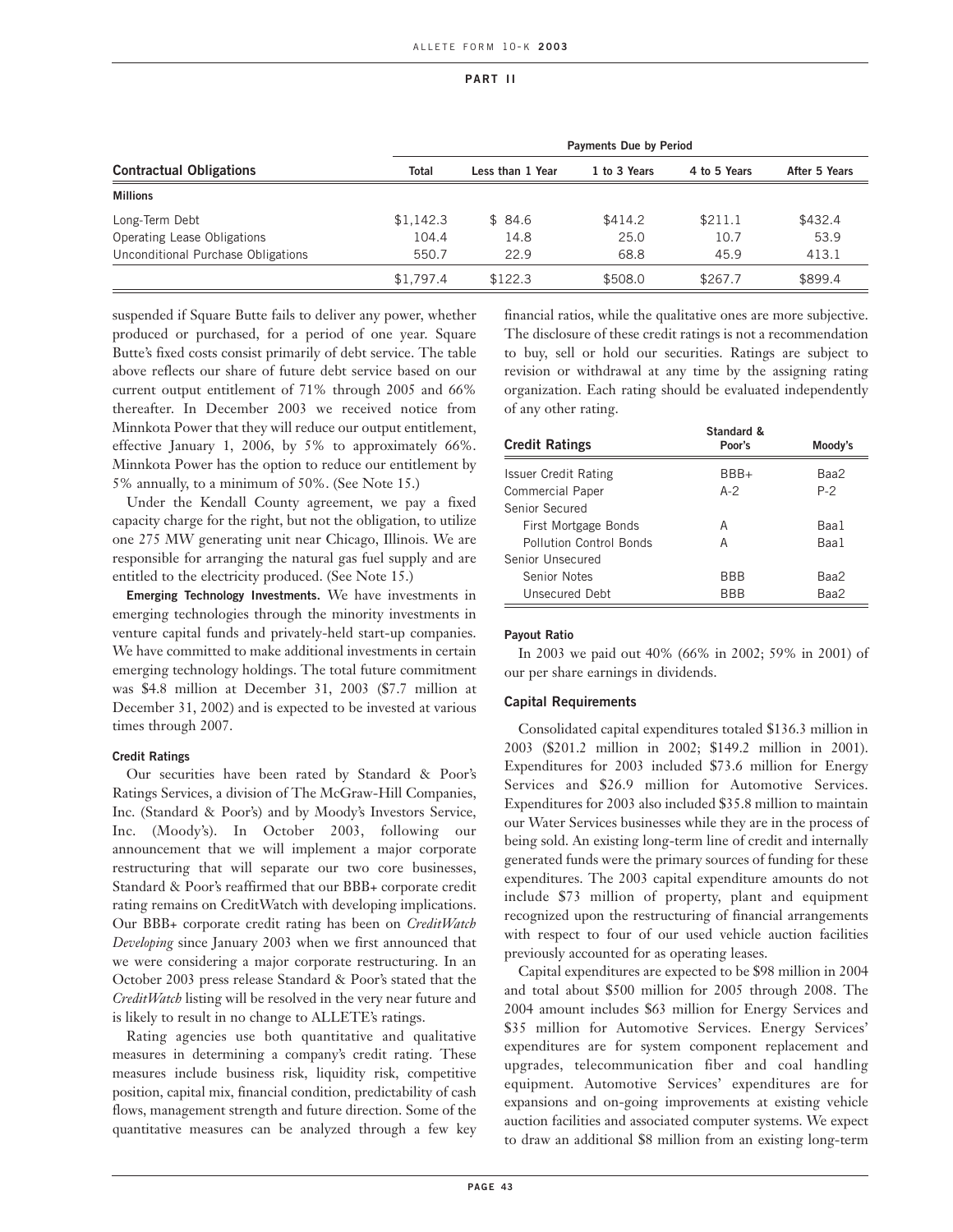line of credit to complete an investment in new coal handling equipment and use internally generated funds to fund all other capital expenditures.

# **Environmental and Other Matters**

As previously mentioned in our Critical Accounting Policies section, our businesses are subject to regulation by various U.S. and Canadian federal, state, provincial and local authorities concerning environmental matters. We do not currently anticipate that potential expenditures for environmental matters will be material; however, we are unable to predict the outcome of the issues discussed below.

**SWL&P Manufactured Gas Plant.** In May 2001 SWL&P received notice from the WDNR that the City of Superior had found soil contamination on property adjoining a former Manufactured Gas Plant (MGP) site owned and operated by SWL&P's predecessors from 1889 to 1904. The WDNR requested SWL&P to initiate an environmental investigation. The WDNR also issued SWL&P a Responsible Party letter in February 2002. The environmental investigation is underway. In February 2003 SWL&P submitted a Phase II environmental site investigation report to the WDNR. This report identified some MGP-like chemicals that were found in the soil. During March and April 2003 sediment samples were taken from nearby Superior Bay. The report on the results of this sampling is expected to be completed and sent to the WDNR during the first quarter of 2004. A work plan for additional investigation by SWL&P was filed on December 17, 2003 with the WDNR. This part of the investigation will determine any impact to soil or ground water between the former MGP site and the Superior Bay. Although it is not possible to quantify the potential clean-up cost until the investigation is completed and a work plan is developed, a \$0.5 million liability was recorded as of December 31, 2003 to address the known areas of contamination. We have recorded a corresponding dollar amount as a regulatory asset to offset this liability. The PSCW has approved SWL&P's deferral of these MGP environmental investigation and potential clean-up costs for future recovery in rates, subject to regulatory prudency review.

**Minnesota Power Coal-Fired Generating Facilities.** During 2002 Minnesota Power received and responded to a third request from the EPA, under Section 114 of the Clean Air Act, seeking additional information regarding capital expenditures at all of its coal-fired generating stations. This action is part of an industry-wide investigation assessing compliance with the New Source Review and the New Source Performance Standards (emissions standards that apply to new and changed units) of the Clean Air Act at electric generating stations. We have received no feedback from the EPA based on the information we submitted. There is, however, ongoing litigation involving the EPA and other electric utilities for alleged violations of these rules. It is expected that the outcome of some of the cases could provide the utility industry direction on this topic. We are unable to predict what actions, if any, may be required as a result of the EPA's request for information. As a result, we have not accrued any liability for this environmental matter.

**Square Butte Generating Facility.** In June 2002 Minnkota Power, the operator of Square Butte, received a Notice of Violation from the EPA regarding alleged New Source Review violations at the M.R. Young Station which includes the Square Butte generating unit. The EPA claims certain capital projects completed by Minnkota Power should have been reviewed pursuant to the New Source Review regulations potentially resulting in new air permit operating conditions. Minnkota Power has held several meetings with the EPA to discuss the alleged violations. Based on an EPA request, Minnkota Power performed a study related to the technological feasibility of installing various controls for the reduction of nitrogen oxides and sulfur dioxide emissions. Discussions with the EPA are ongoing and we are still unable to predict the outcome or cost impacts. If Square Butte is required to make significant capital expenditures to comply with EPA requirements, we expect such capital expenditures to be debt financed. Our future cost of purchased power would include our pro rata share of this additional debt service.

**ADESA Impact Taunton Facility.** In December 2003 the Massachusetts Department of Environmental Protection (MDEP) identified ADESA Impact as a potentially responsible party regarding contamination of several private drinking water wells in a residential development that abuts the Taunton, Massachusetts salvage vehicle auction facility. The wells had elevated levels of MTBE. MTBE is an oxygenating additive in gasoline which reduces harmful emissions. The EPA has identified MTBE as a possible carcinogen. ADESA Impact engaged GeoInsight, an environmental services firm, to conduct tests of its soil and groundwater at the salvage vehicle auction site and we are providing bottled water to some affected residents.

GeoInsight prepared an immediate response action (IRA) plan, which is required by the MDEP, to determine the extent of the environmental impact and define activities to prevent further environmental contamination. The IRA plan, which was filed on January 24, 2004, describes the initial activities ADESA Impact performed, and proposes additional measures that it will use to further assess the existence of any imminent hazard to human health. In addition, as required by the MDEP, ADESA Impact is conducting an analysis to identify sensitive receptors that may have been affected, including area schools and municipal wells. GeoInsight does not believe that an imminent hazard condition exists at the Taunton site; however, the investigation and assessment of site conditions are ongoing.

In December 2003 GeoInsight collected soil samples, conducted groundwater tests and provided oversight for the installation of monitoring wells in various locations on and adjacent to the property adjoining the residential community. The results of the soil and water tests indicated levels of MTBE exceeding MDEP standards. In January 2004 we collected air samples from two residences that we identified as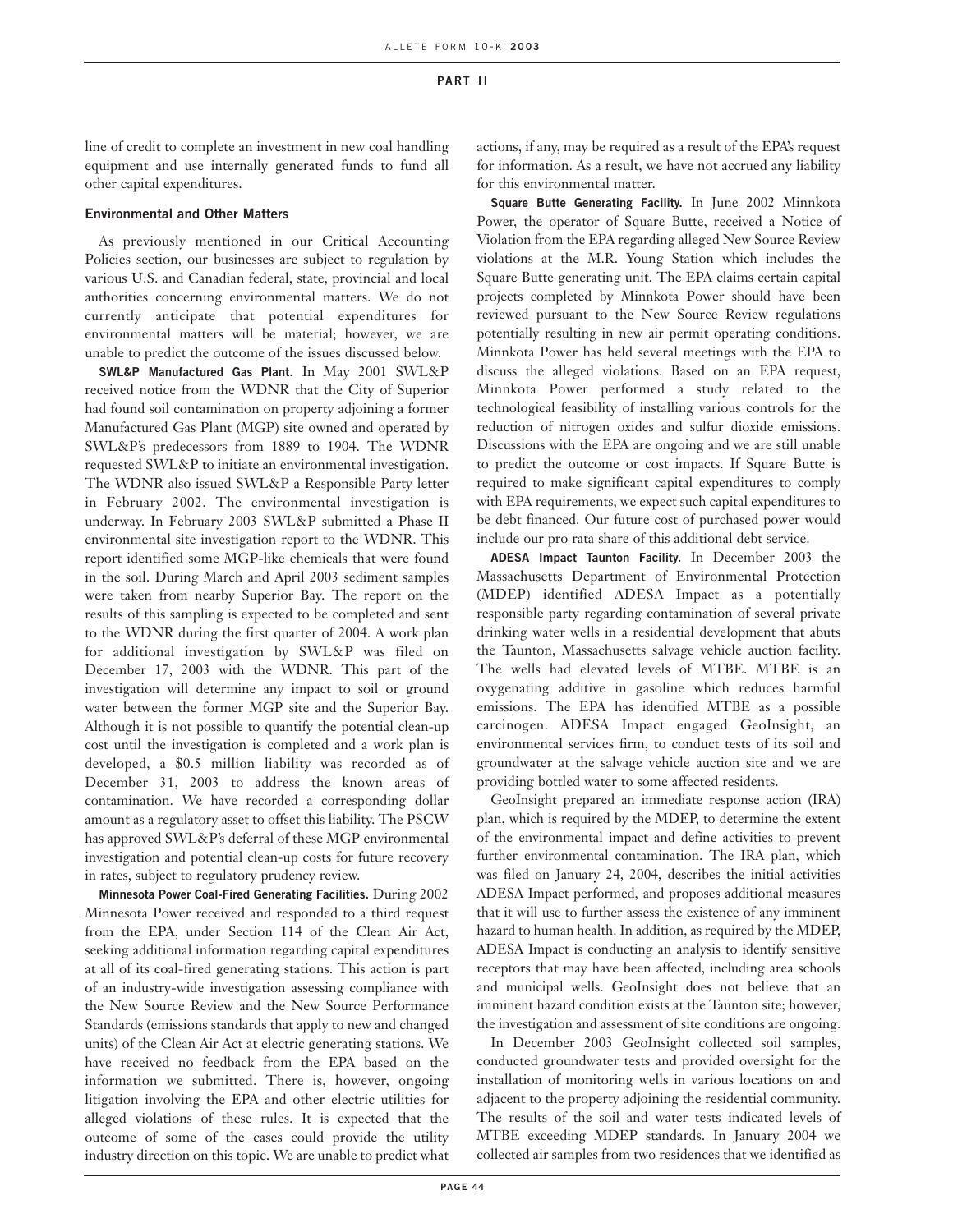having elevated drinking water concentrations of MTBE. We have determined that inhalation of, or contact exposure to, this air poses minimal risk to human health. In response to our empirical findings, we have proposed to the MDEP that we install granular activated carbon filtration systems in the approximately 30 affected residences.

ADESA Impact is preparing an IRA status report that must be submitted to the MDEP by March 30, 2004, and will continue to prepare additional reports as necessary. As of December 31, 2003 ADESA Impact has accrued \$0.7 million to cover the costs associated with ongoing testing, remediation and cleanup of the site.

ALLETE maintains pollution liability insurance coverage and has filed a claim with respect to this matter. We and our insurer are determining the availability of insurance coverage at this time.

#### **Other**

We are involved in litigation arising in the normal course of business. Also in the normal course of business, we are involved in tax, regulatory and other governmental audits, inspections, investigations and other proceedings that involve state and federal taxes, safety, compliance with regulations, rate base and cost of service issues, among other things. While the resolution of such matters could have a material effect on earnings and cash flows in the year of resolution, none of these matters are expected to materially change our present liquidity position, nor have a material adverse effect on our financial condition.

# **Market Risk**

### **Securities Investments**

Our securities investments include certain securities held for an indefinite period of time which are accounted for as availablefor-sale securities. Available-for-sale securities are recorded at fair value with unrealized gains and losses included in accumulated other comprehensive income, net of tax. Unrealized losses that are other than temporary are recognized in earnings. At December 31, 2003 our available-for-sale securities portfolio consisted of securities in a grantor trust established to fund certain employee benefits. Our available-forsale securities portfolio had a fair value of \$20.2 million at December 31, 2003 (\$20.9 million at December 31, 2002) and a total unrealized after-tax gain of \$0.8 million at December 31, 2003 (\$2.8 million loss at December 31, 2002). During 2003 we sold the investments we held directly in our publicly-traded emerging technology portfolio and recognized a \$2.3 million after-tax loss. These publicly-traded emerging technology investments were accounted for as available-for-sale securities prior to sale.

As part of our emerging technology portfolio, we also have several minority investments in venture capital funds and privately-held start-up companies. These investments are accounted for using the cost method and included with Investments on our consolidated balance sheet. The total carrying value of these investments was \$37.5 million at December 31, 2003 (\$38.7 million at December 31, 2002). Our policy is to review these investments on a quarterly basis for impairment by assessing such factors as continued commercial viability of products, cash flow and earnings. Any impairment would reduce the carrying value of the investment. We did not record any impairment loss on these investments in 2003 (\$1.5 million pretax in 2002; \$0.2 million pretax in 2001).

#### **Foreign Currency**

Our foreign currency exposure is limited to the conversion of operating results of our Canadian and, to a lesser extent, Mexican subsidiaries. We have not entered into any foreign exchange contracts to hedge the conversion of our Canadian or Mexican operating results into United States dollars. Mexican operations are not material.

#### **Power Marketing**

Minnesota Power purchases power for retail sales in our regulated utility service territory and sells excess generation in the wholesale market. We have about 500 MW of nonregulated generation available for sale to the wholesale market. Our nonregulated generation includes about 200 MW from Taconite Harbor in northern Minnesota that was acquired in October 2001. It also includes 275 MW of generation obtained through a 15-year agreement, which commenced in May 2002, with NRG Energy at the Kendall County facility near Chicago, Illinois.

Under the Kendall County agreement, we pay a fixed capacity charge for the right, but not the obligation, to capacity and energy from a 275 MW generating unit. We are responsible for arranging the natural gas fuel supply and are entitled to the electricity produced. Our strategy is to sell a

|        | Principal Cash Flow by Expected Maturity Date |        |         |         |                   |         |               |
|--------|-----------------------------------------------|--------|---------|---------|-------------------|---------|---------------|
|        |                                               |        |         | 2008    | <b>Thereafter</b> |         | Fair<br>Value |
|        |                                               |        |         |         |                   |         |               |
|        |                                               |        |         |         |                   |         |               |
|        |                                               |        |         |         |                   |         |               |
| \$4.3  | \$0.8                                         | \$91.3 | \$115.7 | \$181.4 | \$224.7           | \$618.2 | \$666.4       |
| 6.4    | 7.6                                           | 7.7    | 7.1     | 7.6     | 6.3               | 7.0     |               |
| \$33.2 | \$29.4                                        | \$45.8 | \$3.3   | \$0.9   | \$54.4            | \$167.0 | \$169.4       |
| 3.2    | 2.6                                           | 2.1    | 1.7     | 3.0     | 1.6               | 2.2     |               |
|        | 2004                                          | 2005   | 2006    | 2007    |                   |         | Total         |

(a) Assumes rate in effect at December 31, 2003 remains constant through remaining term.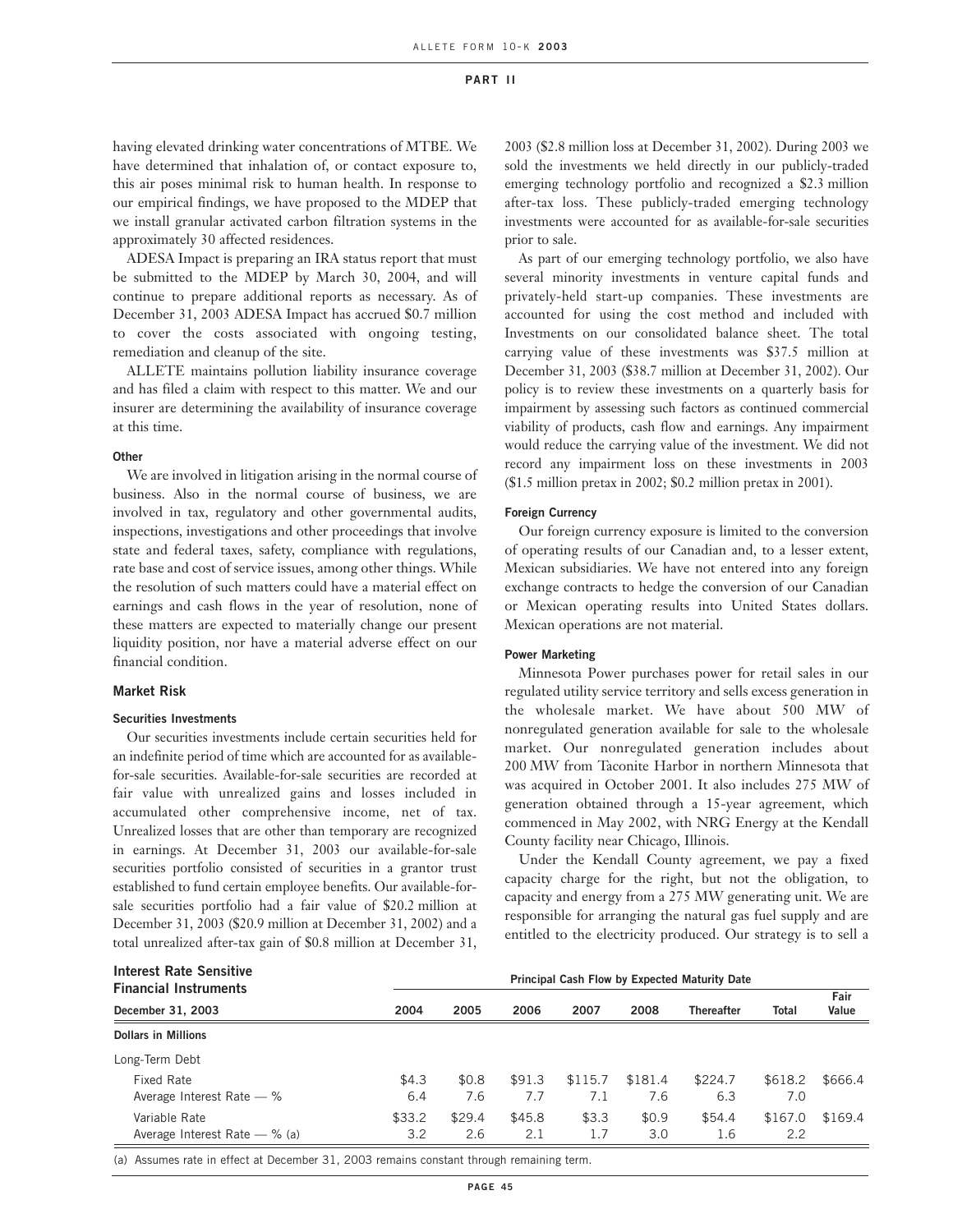significant portion of our nonregulated generation through long-term contracts of various durations. The balance will be sold in the spot market through short-term contracts and in the daily spot market. We currently have long-term capacity sales contracts for 130 MW (100 MW in 2003) of Kendall County generation, with 50 MW expiring in April 2012 and the balance in September 2017. In total, the Kendall County facility operated at a loss in 2003 due to negative spark spreads (the differential between electric and natural gas prices) in the wholesale power market and our resulting inability to cover the fixed capacity charge on approximately 175 MW. We expect the facility to continue to generate losses until such time as spark spreads improve or we are able to enter into additional long-term capacity sales contracts.

Split Rock Energy is a joint venture between Minnesota Power and Great River Energy from which we are withdrawing. Split Rock Energy was formed to combine power supply capabilities and customer loads for power pool operations and generation outage protection. In response to the changing strategies of both parties, as of February 2004 we withdrew from active participation in Split Rock Energy and will terminate our ownership interest upon receipt of FERC approval which is expected in the first half of 2004. We have retained some of the benefits of this partnership, such as joint load and capability reporting. We have resumed performing the functions that provide least cost supply to our retail customers and sell our excess generation.

### **New Accounting Standards**

In January 2004 the FASB issued FASB Staff Position SFAS 106-1, "Accounting and Disclosure Requirements Related to the Medicare Prescription Drug, Improvement and Modernization Act of 2003" (Act). This Staff Position allows employers who sponsor a postretirement health plan that provides prescription drug benefits to defer recognizing the effects of the Act in accounting for its plan under SFAS 106, "Employers' Accounting for Postretirement Benefits Other Than Pensions" until authoritative accounting guidance is issued. We provide postretirement health benefits that include prescription drug benefits, and in accordance with this Staff Position, have elected not to reflect the impact of the Act in our 2003 financial statements. We expect the Act will eventually reduce our costs for postretirement health benefits and are reviewing the impact on our accumulated plan benefit obligation and expense going forward.

In May 2003 the FASB issued SFAS 150, "Accounting for Certain Financial Instruments with Characteristics of both Liabilities and Equity." In general, SFAS 150 established standards for classification and measurement of certain financial instruments with the characteristics of both liabilities and equity. Mandatorily redeemable financial instruments must be classified as a liability and the related payments must be reported as interest expense. The new rules became effective in the third quarter of 2003 for previously existing financial instruments. Beginning with the third quarter of 2003, we reclassified our Mandatorily Redeemable Preferred Securities as a long-term liability and reclassified the quarterly distributions as interest expense. This was a reclassification only and did not impact our results of operations. The Mandatorily Redeemable Preferred Securities were redeemed in December 2003.

In January 2003 the FASB issued Interpretation No. 46, "Consolidation of Variable Interest Entities." In general, a variable interest entity is one with equity investors that do not have voting rights or do not provide sufficient financial resources for the entity to support its activities. Under the new rules, variable interest entities are consolidated by the party that is subject to the majority of the risk of loss or entitled to the majority of the residual returns. In December 2003 the FASB issued Interpretation No. 46R to replace and clarify some of the provisions of Interpretation No. 46. Under Interpretation 46R, the rules became effective on December 15, 2003 for interest in certain structures, and March 15, 2004 for interest in all other structures. We are not a party to any variable interest entity required to be consolidated under Interpretation No. 46R.

### **Factors that May Affect Future Results**

**Readers are cautioned that forward-looking statements, including those contained in this Form 10-K, should be read in conjunction with our disclosures under the heading: "Safe Harbor Statement Under the Private Securities Litigation Reform Act of 1995" located on page 10 of this Form 10-K and the factors described below. The risks and uncertainties described in this Form 10-K are not the only ones facing our Company. Additional risks and uncertainties that we are not presently aware of, or that we currently consider immaterial, may also affect our business operations. Our business, financial condition or results of operations could suffer if the concerns set forth below are realized.**

#### **There are risks associated with our restructuring of the Company.**

In October 2003 we announced plans to restructure ALLETE by spinning off to ALLETE shareholders our Automotive Services business which will become a publicly traded company doing business as ADESA. Although we expect to complete the restructuring in the third quarter of 2004, there are risks associated with proceeding that could have adverse consequences, including:

- Cost synergies may be eliminated as some fixed operating costs will no longer be shared, thereby potentially adversely affecting the results of operations of the separate entities. For example, costs may increase as a result of having two boards of directors and management teams, as well as separate computer systems, financial audits and SEC compliance requirements.
- The spin-off requires a favorable tax opinion. If not obtained and the spin-off is not consummated for that or any other reason, ALLETE could face challenges in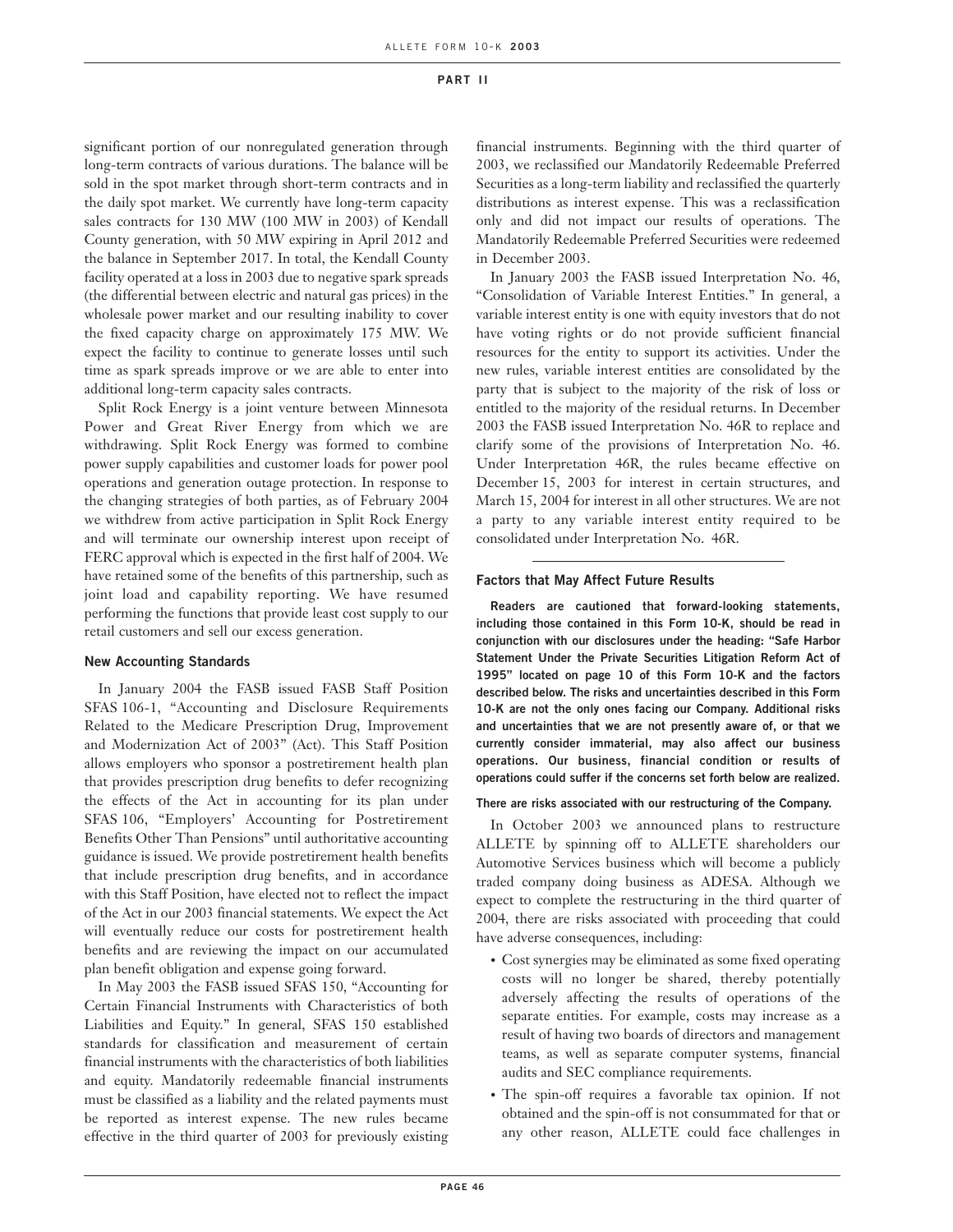refocusing the company, suffer a credibility crisis from the standpoint of the financial markets and our shareholders and, consequently, ALLETE's share price could be negatively impacted. If the spin-off is delayed, the cost of the separation could increase.

- Shareholders could experience significant stock price volatility when the businesses begin trading as separate companies. The value of the separate shares could differ significantly from the value of the shares of the combined company as the marketplace determines the price of the separate shares. We are unable to predict how or at what level the shares will trade publicly.
- There is no assurance as to the extent that dividends, if any, will be paid on the shares of ADESA and the amount of dividends to be paid on the shares of ALLETE after the spin-off may vary significantly from the amount currently paid on the shares of the combined company.
- The ability of the separate companies to raise capital may be adversely impacted. The cost of borrowing may increase and new separate credit ratings will be assigned.
- ALLETE as a combined company has benefited from the diversification of business operations. The lack of diversification faced by separate companies may result in more stock price volatility. For example, if there is a downturn in the auto business the share price of ADESA may decline more sharply than if it was part of a more diversified entity.

# **We are dependent on our ability to successfully access capital markets.**

Inability to access capital may limit our ability to execute business plans, pursue improvements or make acquisitions that we may otherwise rely on for future growth. We rely on access to both short-term borrowings, including the issuance of commercial paper, and long-term capital markets as a significant source of liquidity for capital requirements not satisfied by the cash flow from our operations. If we are not able to access capital at competitive rates, the ability to implement our business plans may be adversely affected. Market disruptions or a downgrade of our credit ratings may increase the cost of borrowing or adversely affect our ability to access one or more financial markets.

### **Our credit ratings could be revised downward.**

The current credit ratings for ALLETE's long-term debt are investment grade. A rating reflects only the view of a rating agency, and it is not a recommendation to buy, sell or hold securities. Any rating can be revised upward or downward at any time by a rating agency if such rating agency decides that circumstances warrant such a change. If Standard & Poor's or Moody's were to downgrade ALLETE's long-term ratings, particularly below investment grade, borrowing costs would increase and the potential pool of investors and funding sources would likely decrease.

# **We are subject to extensive governmental regulations that may have a negative impact on our business and results of operations.**

We are subject to prevailing governmental policies and regulatory actions, including those of the United States Congress, Canadian federal government, state and provincial legislatures, the FERC, the MPUC, the FPSC, the NCUC, the PSCW, and various county regulators and city administrators, about allowed rates of return, financings, industry and rate structure, acquisition and disposal of assets and facilities, operation and construction of plant facilities, recovery of purchased power and capital investments, and present or prospective wholesale and retail competition (including but not limited to transmission costs) as well as general vehicle-related laws, including vehicle brokerage and auction laws. These governmental regulations significantly influence our operating environment and may affect our ability to recover costs from our customers. We are required to have numerous permits, approvals and certificates from the agencies that regulate our business. We believe the necessary permits, approvals and certificates have been obtained for existing operations and that our business is conducted in accordance with applicable laws; however, we are unable to predict the impact on operating results from the future regulatory activities of any of these agencies. Changes in regulations or the imposition of additional regulations could have an adverse impact on our results of operations.

Recent events in the energy markets that are beyond our control have increased the level of public and regulatory scrutiny in our industry and in the capital markets and have resulted in increased regulation and new accounting standards. The reaction to these events may have negative impacts on our business, financial condition and access to capital.

# **Our operations pose certain environmental risks which could adversely affect our results of operations and financial condition.**

We are subject to extensive environmental laws and regulations affecting many aspects of our present and future operations including air quality, water quality, waste management and other environmental considerations. These laws and regulations can result in increased capital, operating, and other costs, as a result of compliance, remediation, containment and monitoring obligations, particularly with regard to laws relating to power plant emissions. These laws and regulations generally require us to obtain and comply with a wide variety of environmental licenses, permits, inspections and other approvals. Both public officials and private individuals may seek to enforce applicable environmental laws and regulations. We cannot predict the financial or operational outcome of any related litigation that may arise.

There are no assurances that existing environmental regulations will not be revised or that new regulations seeking to protect the environment will not be adopted or become applicable to us. Revised or additional regulations, which result in increased compliance costs or additional operating restrictions, particularly if those costs are not fully recoverable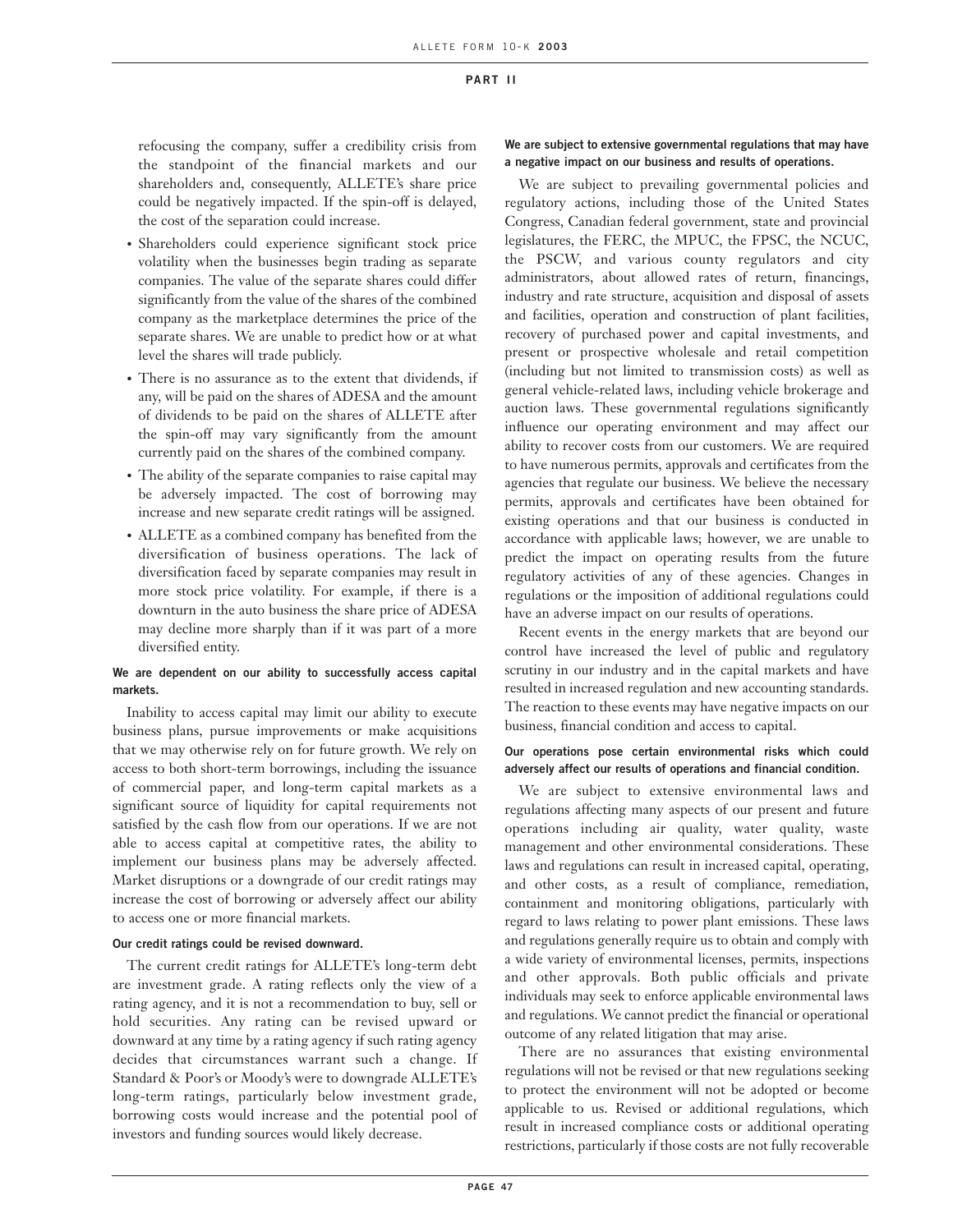from customers, could have a material effect on our results of operations.

We cannot predict with certainty the amount or timing of all future expenditures related to environmental matters because of the difficulty of estimating clean up costs. There is also uncertainty in quantifying liabilities under environmental laws that impose joint and several liability on all potentially responsible parties. (See Environmental and Other Matters.)

In the vehicle redistribution industry, large numbers of vehicles, including damaged vehicles at salvage vehicle auctions, are stored at auction facilities and, during that time, releases of fuel, motor oil and other fluids may occur, resulting in soil, surface water, air or groundwater contamination. In addition, we generate and/or store petroleum products and other hazardous materials, including wastewater, waste solvents and used oil run-off from our vehicle reconditioning and detailing facilities, and body shops at our facilities may release harmful air emissions associated with painting. We could incur substantial expenditures for preventative, investigative or remedial action and could be exposed to liability arising from our operations, contamination by previous users of our acquired facilities, or the disposal of our waste at off-site locations. Any such expenditures or liabilities could have a material adverse effect on our results of operations and financial condition.

# **The operation and maintenance of our generating facilities involves risks that could significantly increase the cost of doing business.**

The operation of generating facilities involves many risks, including start up risks, breakdown or failure of facilities, lack of sufficient capital to maintain the facilities, the dependence on a specific fuel source or the impact of unusual or adverse weather conditions or other natural events, as well as the risk of performance below expected levels of output or efficiency, the occurrence of any of which could result in lost revenue and/or increased expenses. A significant portion of Minnesota Power's facilities was constructed many years ago. In particular, older generating equipment, even if maintained in accordance with good engineering practices, may require significant capital expenditures to keep it operating at peak efficiency. This equipment is also likely to require periodic upgrading and improvement. Minnesota Power could be subject to costs associated with any unexpected failure to produce power, including failure caused by breakdown or forced outage, as well as repairing damage to facilities due to storms, natural disasters, wars, terrorist acts and other catastrophic events. Further, our ability to successfully and timely complete capital improvements to existing facilities or other capital projects is contingent upon many variables and subject to substantial risks. Should any such efforts be unsuccessful, we could be subject to additional costs and/or the write-off of our investment in the project or improvement.

# **Energy Services must have adequate and reliable transmission and distribution facilities to deliver our electricity to our customers.**

Minnesota Power depends on transmission and distribution facilities owned and operated by other utilities, as well as its own such facilities, to deliver the electricity it produces and sells to its customers, as well as to other energy suppliers. If transmission capacity is inadequate, our ability to sell and deliver electricity may be hindered, we may have to forgo sales or we may have to buy more expensive wholesale electricity that is available in the capacity-constrained area. The cost to provide service to these customers may exceed the cost to service other customers, resulting in lower gross margins. In addition, any infrastructure failure that interrupts or impairs delivery of electricity to our customers could negatively impact the satisfaction of our customers with our service.

# **The price of one of our major products, electricity, and/or one of our major expenses, fuel, may be volatile.**

Volatility in market prices for fuel and electricity may result from:

- severe or unexpected weather conditions;
- seasonality;
- changes in electricity usage;
- the current diminished liquidity in the wholesale power markets as well as any future illiquidity in these or other markets;
- transmission or transportation constraints, inoperability or inefficiencies;
- availability of competitively priced alternative energy sources;
- changes in supply and demand for energy commodities;
- changes in power production capacity;
- outages at Minnesota Power's generating facilities or those of our competitors;
- changes in production and storage levels of natural gas, lignite, coal and crude oil and refined products;
- natural disasters, wars, sabotage, terrorist acts, embargoes and other catastrophic events; and
- federal, state, local and foreign energy, environmental and other regulation and legislation.

Since fluctuations in fuel expense related to our regulated utility operations are passed on to customers through our fuel clause, risk of volatility in market prices for fuel and electricity mainly impacts our nonregulated operations at this time.

# **The volatile nature of vehicle sales may adversely affect our profitability.**

The vehicle industry is cyclical and historically has experienced periodic downturns characterized by oversupply and weak demand. Many factors affect the industry, including general economic conditions and consumer confidence, fuel prices, the level of discretionary personal income, unemployment rates, interest rates, credit availability and insurance premiums.

New and used vehicle sales substantially slowed immediately following the terrorist attacks of September 11, 2001. In response, manufacturers introduced new incentives (including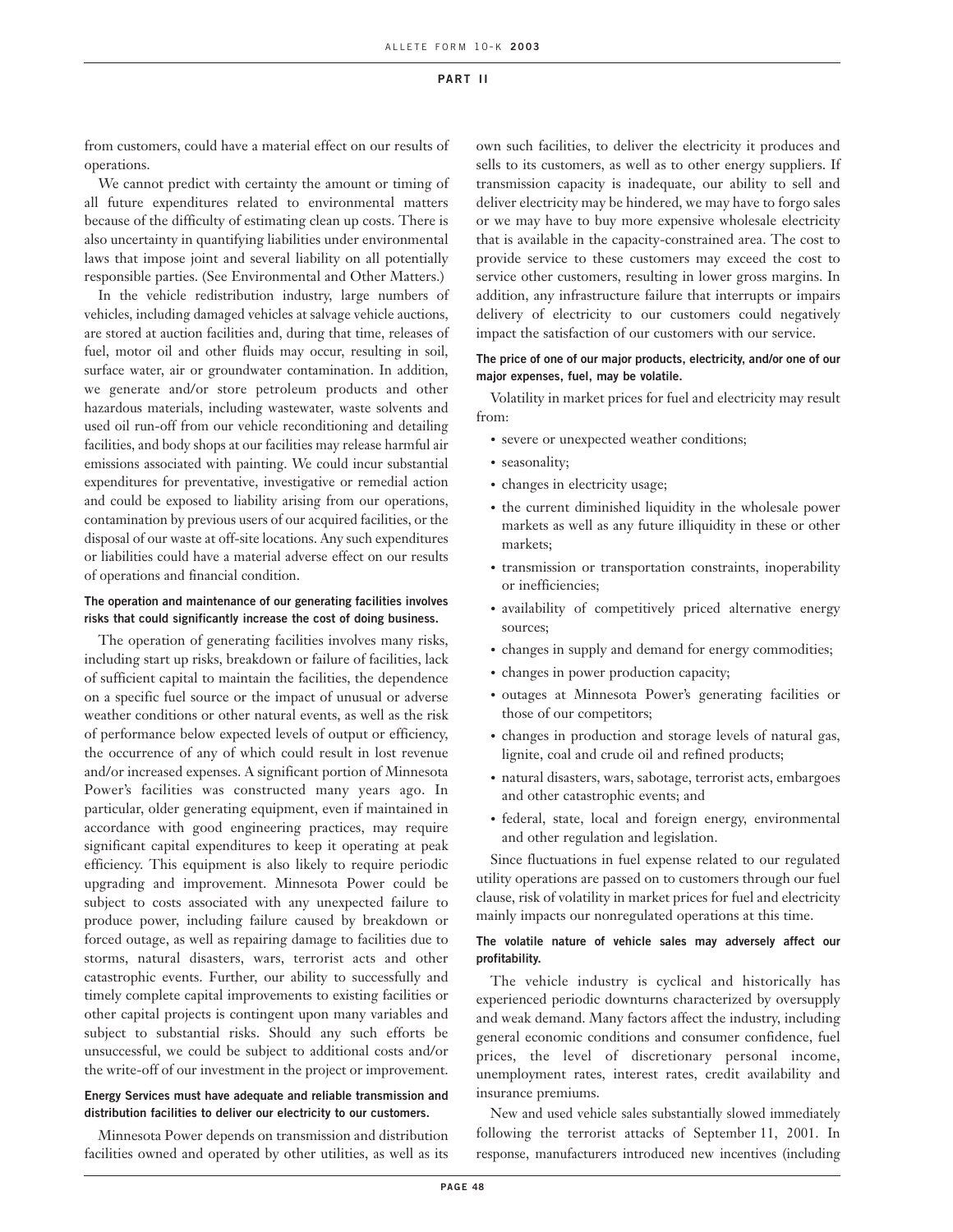0% financing) and rental car companies began to downsize their inventories. This led to decreases in the prices of both used and salvage vehicles and a temporary decline in conversion percentages in the auction industry because the prices that buyers were willing to pay for vehicles did not match the prices that sellers were willing to accept. In 2002 the manufacturers extended and increased the incentives leading to additional declines in both used vehicle prices and conversion percentages. We are not able to determine the long-term consequences the terrorist attacks and/or subsequent outbreaks of hostilities might have on general economic conditions, our industry, or ADESA, nor are we able to predict how used vehicle prices and conversion percentages may be affected by new and additional incentives or other changes by the manufacturers aimed at the new car market.

Used vehicle sales are driven by consumer demand. As consumer demand fluctuates, the volume and prices of used vehicles may be affected and the demand for used vehicles at auction by dealers may likewise be affected. The demand for used vehicles at auction by dealers may therefore have an effect on the wholesale price of used vehicles and the conversion percentage of vehicles sold at auction.

The number of new and used vehicles that are leased by consumers affects the supply of vehicles coming to auction. As manufacturers and other lenders have decreased the number of leases in the last few years and extended the lease terms of some of the leases that were written, the number of off-lease vehicles available at auction declined in 2003 and that decline is expected to continue in 2004 and 2005. We are not able to predict the manufacturers' and other lenders' approaches to leasing, and thus future volumes of off-lease vehicles may be affected based upon leasing trends.

Program vehicles are vehicles used by rental car companies and other companies with individual corporate fleets of vehicles that are returned to manufacturers through repurchasing programs. The volume of program vehicles and the terms of the programs have an effect on the volume of used vehicles available for sale at auction since the majority of these vehicles are redistributed via the used vehicle auction process.

Repossessed vehicles are a source of volume for used vehicle auctions and are dependent upon both economic conditions and the policies of lenders regarding their credit practices. As these economic conditions and policies change, the volume of vehicles available for sale at auction may also be affected.

Insurance companies are the main source of salvage vehicles available for sale at auction. The number of vehicles branded as salvage is dependent upon several factors including government regulations, the extent of damage to the vehicle, the number of accidents, and the policies of the insurance companies with respect to claims settlement and redistribution of the salvage vehicles.

If the volume of used or salvage vehicles sold at our auctions were to decline due to any of the factors described above or for any other reason, the revenue we earn from

successful auction transactions and ancillary services would decline. In addition, the fixed costs associated with our auction facilities would remain relatively constant. As a result of these consequences, our profitability could be adversely affected.

# **ALLETE's Energy Services business is subject to increased competition.**

The independent power industry includes numerous strong and capable competitors, many of which have extensive experience in the operation, acquisition and development of power generation facilities. Energy Services' competition is based primarily on price and reputation for quality, safety and reliability. The electric utility and natural gas industries are also experiencing increased competitive pressures as a result of consumer demands, technological advances, deregulation, greater availability of natural gas-fired generation and other factors.

# **The vehicle redistribution industry is highly competitive and we may not be able to compete successfully.**

We face significant competition for the supply of used and salvage vehicles and for the buyers of those vehicles. We believe our principal competitors include other used and/or salvage vehicle auction companies, wholesalers, dealers, manufacturers and dismantlers, a number of whom may have established relationships with sellers and buyers of vehicles and may have greater financial resources than we have. Due to the limited number of sellers of used and salvage vehicles, the absence of long-term contractual commitments between us and our customers and the increasingly competitive market environment, there can be no assurance that our competitors will not gain market share at our expense.

We may encounter significant competition for local, regional and national supply agreements with sellers of used and salvage vehicles. There can be no assurance that the existence of other local, regional or national contracts entered into by our competitors will not have a material adverse effect on our business or our expansion plans. Furthermore, we are likely to face competition from major competitors in the acquisition of auction facilities, which could significantly increase the cost of such acquisitions and thereby materially impede our expansion objectives or have a material adverse effect on our results of operations. These potential competitors may include consolidators of used vehicle auctions, vehicle dismantling businesses, organized salvage vehicle buying groups, vehicle manufacturers and on-line auction companies. While most of our institutional customers have abandoned or reduced efforts to sell vehicles directly without the use of service providers such as us, there can be no assurance that this trend will continue, which could adversely affect our market share, results of operations and financial condition.

We may also encounter competition in our floorplan financing business. The floorplan financing sector is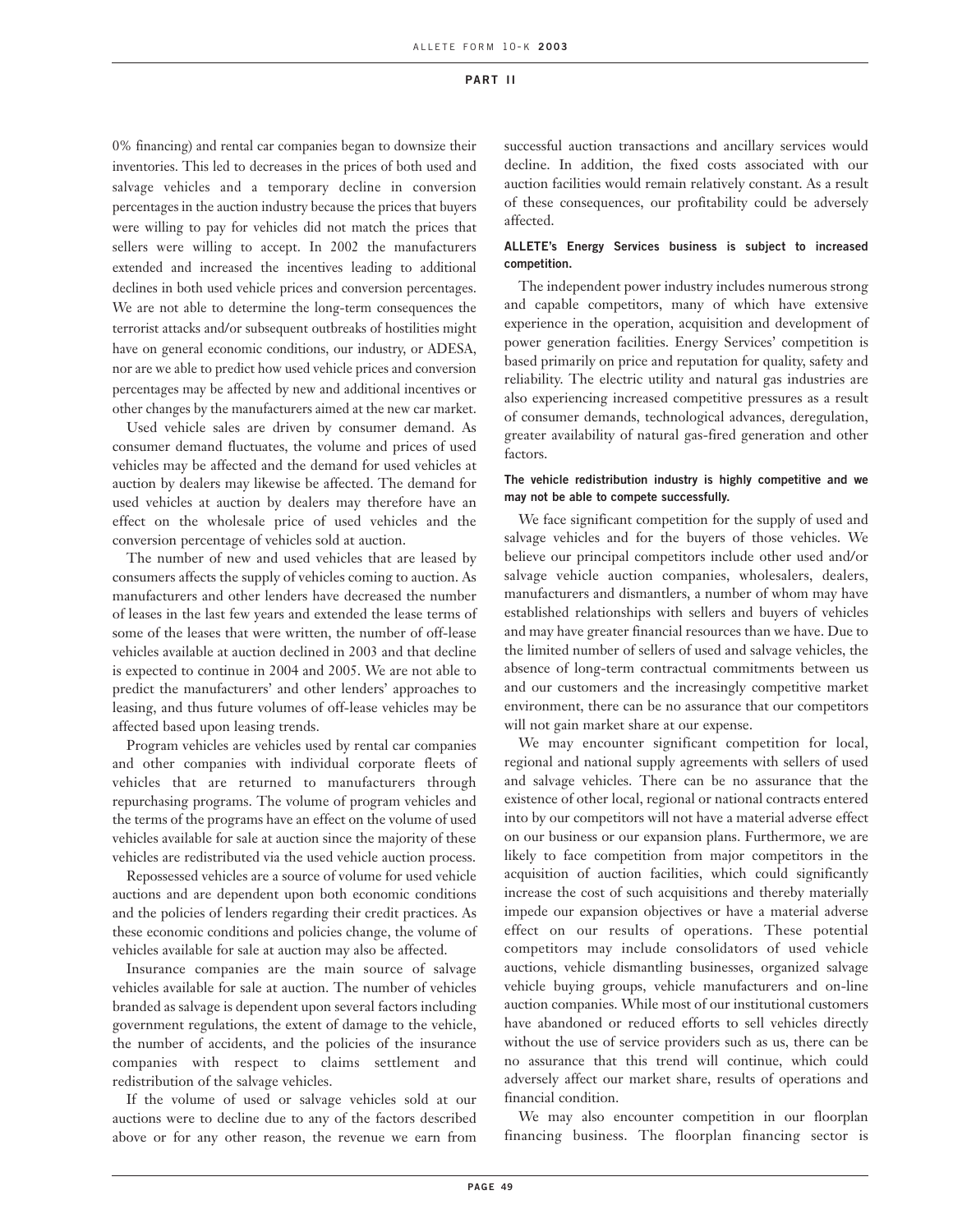characterized by diverse and fragmented competition. AFC's competition includes the financing arms of other auction providers, other speciality lenders, banks and other financial institutions. There can be no assurance that the existence of other floorplan financing providers nor the entrance of new providers to the sector will not have a material adverse effect on AFC, its ability to compete successfully in the floorplan financing sector, or our overall ability to compete in the vehicle redistribution industry.

Additionally, existing or new competitors may be significantly larger and have greater financial and marketing resources than we have; therefore, there can be no assurance that we will be able to compete successfully in the future.

# **Increased use of on-line wholesale auctions may diminish our supply of vehicles.**

Direct sales of used vehicles by institutional customers and large dealer groups through internally developed or third party on-line auctions have largely replaced telephonic and other non-auction methods, becoming an increasing portion of overall used vehicle redistribution over the past several years. In addition, a portion of the vehicles that were sold through a physical auction are now being sold on-line. Typically, on-line auctions serve to redistribute vehicles that have come off lease. The extent of use of direct, on-line systems varies among institutional customers and currently comprises approximately 3% to 5% of overall used vehicle auction sales. In addition, some of our competitors have begun to offer on-line auctions as all or part of their auction business and other on-line auctions now include used vehicles among the products offered at their auctions. On-line auctions or other methods of redistribution may diminish both the quality and quantity and reduce the value of vehicles sold through traditional auction facilities. Although we have embraced the Internet and offer on-line auctions and services as part of our standard service offerings, we cannot predict what portion of overall sales will be conducted through on-line auctions or other redistribution methods in the future and what impact this may have on our auction facilities.

#### **Our operations are weather sensitive.**

Our results of operations can be affected by changes in the weather. Weather conditions directly influence the demand for electricity and natural gas, affect the price of energy commodities and affect the ability to perform energy and automotive services. Auction volumes tend to decline during prolonged periods of winter weather conditions. In addition, mild weather conditions and decreases in traffic volume can lead to a decline in the available supply of salvage vehicles because fewer traffic accidents occur, resulting in fewer damaged vehicles overall. We cannot predict future weather conditions and as a result, adverse weather conditions could negatively affect our operations and financial condition.

# **Seasonality of the auction business affects our quarterly revenue and earnings.**

Generally, the volume of vehicles sold at auction is highest in the first and second calendar quarters of each year and slightly lower in the third quarter. Fourth quarter sales are generally lower than all other quarters. This seasonality is affected by several factors including weather, the timing of used vehicles available for sale from the institutional customers, holidays, and the seasonality of the retail market for used vehicles which affects the demand side of the auction industry. As a result, the revenue and operating expenses related to volume will fluctuate accordingly on a quarterly basis.

# **If our significant Energy Services customers are negatively impacted by world economics, our revenue may be negatively impacted.**

Our Large Power Customers are impacted by world economics that affect their competitive position and profitability. Taconite producers and paper and wood products customers served by Minnesota Power compete in this world marketplace. Their inability to compete in their global markets could have a material adverse effect on their operations and continuation as a business. Any such failure could have a material adverse effect on Energy Services results of operations and the surrounding communities we serve.

### **We are dependent on good labor relations.**

We believe our relations to be good with our approximately 13,000 employees.

Energy Services has approximately 1,400 full-time employees, of which approximately 700 are either a member of the International Brotherhood of Electrical Workers Local 31 or Local 1593. Failure to successfully renegotiate labor agreements could adversely affect the services we provide and our results of operations. The labor agreements with Local 31 expire on January 31, 2006. Negotiations are underway for a new contract with Local 1593. The existing agreement with Local 1593 ends on March 31, 2004.

In addition to its regular employees, Automotive Services utilizes temporary labor services to assist in handling the vehicles consigned to it during periods of peak volume and staff shortages. Many of Automotive Services' employees, both full-time and part-time, are unskilled, and in periods of strong economic growth, we may find it difficult to compete for sufficient unskilled labor. Many of the services we provide are outsourced to third party providers that perform the services either on-site or off-site. The use of third party providers depends upon the resources available at each auction facility as well as peaks in the volume of vehicles offered at auction. If we are unable to maintain our full-time, part-time or contract workforce or the necessary relationships with third party providers, our operations may be adversely affected.

In addition, auctioneers at our auctions are highly skilled individuals who are essential to the successful operation of our auction business. Nearly all of our auctioneers are independent contractors who provide their services for a daily or weekly rate. If we are unable to retain a sufficient number of experienced auctioneers, our operations may be adversely affected.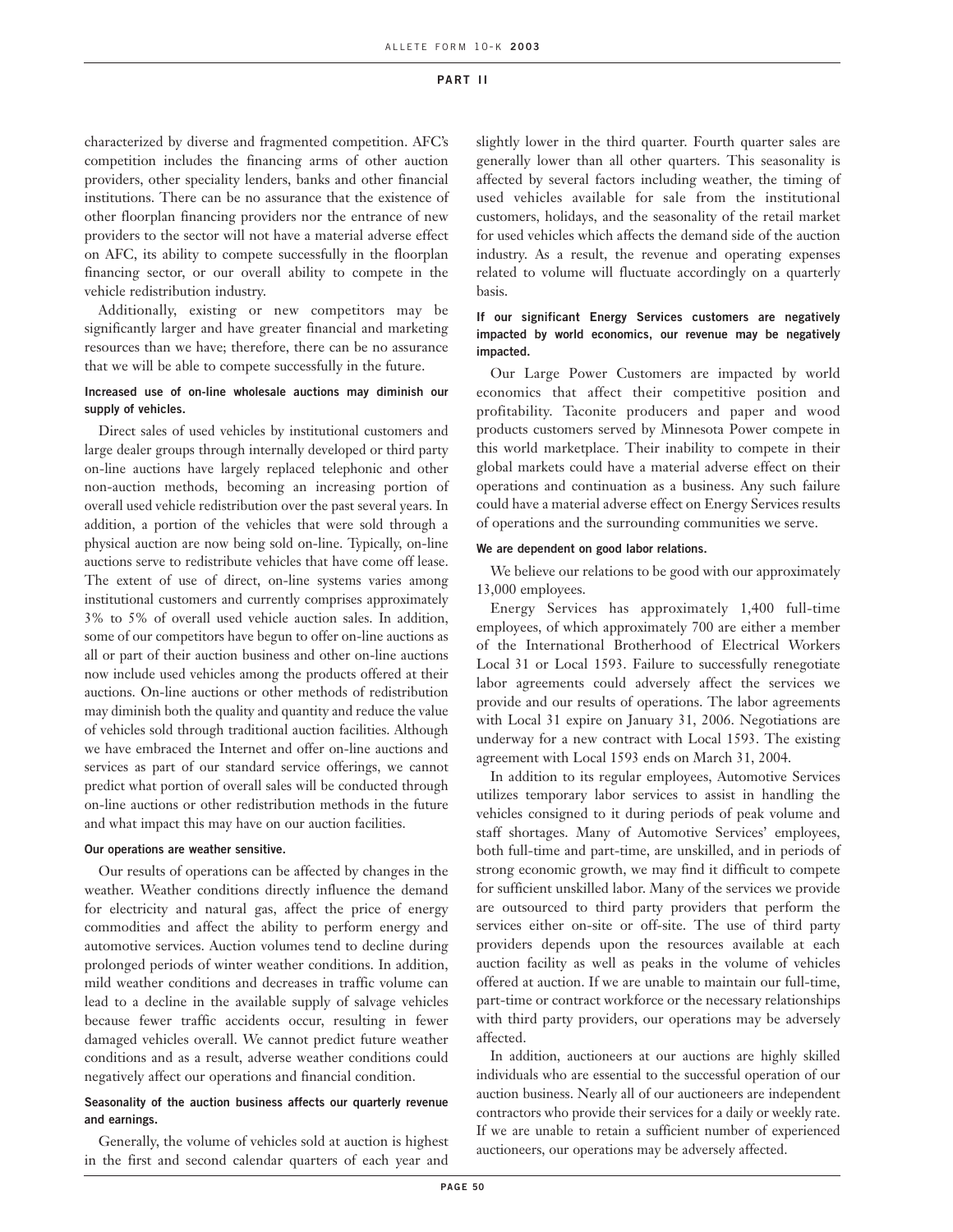# **Our Automotive Services operations subject us to the risk of collusion, misconduct and other improper business practices by our Automotive Services employees and third parties.**

In the past, some of our Automotive Services employees have acted in collusion with one another, with individual contractors or third party service providers, and/or with customers, in order to manipulate our policies, procedures and systems. Some of our auction employees also have engaged in misconduct or wrongdoing, including isolated acts of dishonesty and malfeasance, exercised poor judgment or otherwise conducted business in an improper manner. In addition, customers acting in collusion have redistributed vehicles through our auctions on terms that were not arms length. As a result of these activities, our services have been sold at a discount or for no fee, credit has been extended outside of the normal course of operations, unnecessary services have been provided and operating costs have increased. We have enhanced our internal control systems and conduct random on-site audits of auction facilities to identify and minimize these activities. While collusion, misconduct and other improper business practices have not had a material adverse effect on our operating results in the past, we cannot assure you that activities similar to those described above will not occur in the future or will be detected by us in a timely manner or before a material loss is incurred. If our internal controls fail to prevent future acts of collusion, misconduct and other improper business practices, resulting losses could have a material adverse effect on our results of operations and financial condition.

# **If we are not able to retain our executive officers and key employees, we may not be able to implement our business strategy and our business could suffer.**

If we fail to retain our executive officers or key employees, our business could suffer. We may have difficulty in retaining and attracting customers, developing new services, negotiating favorable agreements with customers and providing acceptable levels of customer service. Although leadership changes will occur in connection with the spin-off, we cannot predict whether significant resignations will occur. The success of our business heavily depends on the leadership of our executive officers, all of whom are employees-at-will and none of whom are subject to any agreements not to compete. If we lose the service of one or more of our executive officers or key employees, or if one or more of them decides to join a competitor or otherwise compete directly or indirectly with us, we may not be able to successfully manage our business or achieve our business objectives.

### **We assume the settlement risk for all vehicles sold through our auctions.**

As part of the fees earned for the services we provide relative to the sale of each vehicle at auction, we assume the risk associated with collecting the gross sales proceeds from buyers and likewise assume responsibility for distributing to sellers the net sales proceeds of vehicles. The fees for each vehicle are collected by adding the buyer-related fees to the gross sales proceeds due from the buyer and deducting the seller-related fees from the gross sales proceeds prior to distributing the net sales proceeds to the seller. The amount we report as revenue for each vehicle only represents the fees associated with our services and does not include the gross sales price of the consigned vehicle. As a result, the accounts receivable from buyers are much larger on a per vehicle basis than the combined seller- and buyer-related fees associated with each transaction. We do not have recourse against sellers for any buyer's failure to satisfy its debt. Since our revenue for each vehicle does not include the gross sales proceeds, failure to collect the receivables in full would result in a net loss up to the gross sales proceeds on a per vehicle basis in addition to any expenses incurred to collect the receivables and to provide the services associated with the vehicle. Although we take steps to mitigate this risk, if we are unable to collect payments on a large number of vehicles our resulting payment obligations and decreased fee revenue may have a material adverse effect on our results of operations and financial condition.

In addition, in the ordinary course of business, it is our responsibility to fully disclose any defects or other information relevant to the value of a vehicle sold through our auctions that we have discovered or of which we have been informed by the seller. In cases where we fail to properly disclose information about a particular vehicle, we typically refund the fees collected and void the sale of the vehicle. If we are unable to reach a settlement satisfactory to the seller, we generally purchase the vehicle, which subjects us to the costs and risks of resale.

# **We rely heavily on technology to protect our rights with respect to our businesses and must adapt to evolving applications. Changes in technology could cause our services to become obsolete and, as a result, we may lose customers.**

In both our Energy Services and Automotive Services businesses, technology is an integral part of our operations and is subject to evolving industry standards. The information systems and processes necessary to support risk management, sales, customer service and procurement and supply are new, complex and extensive. To be successful, we must adapt to this evolving market by continually improving the responsiveness, functionality and features of our services and systems to meet our customers' changing needs. We may not be successful in developing or acquiring technology which is competitive and responsive to the needs of our customers and might lack sufficient resources to continue to make the necessary investments in technology to compete with our competitors. Without the timely introduction of new services and enhancements that take advantage of the latest technology, some of our services could become obsolete over time and we could lose a number of our customers.

We develop software internally and through outsourcing relationships, and we have also licensed and may license in the future, copyrighted computer systems software and trade secrets from third parties. While we attempt to ensure that our intellectual property and similar proprietary rights are protected and that the third party rights we need are licensed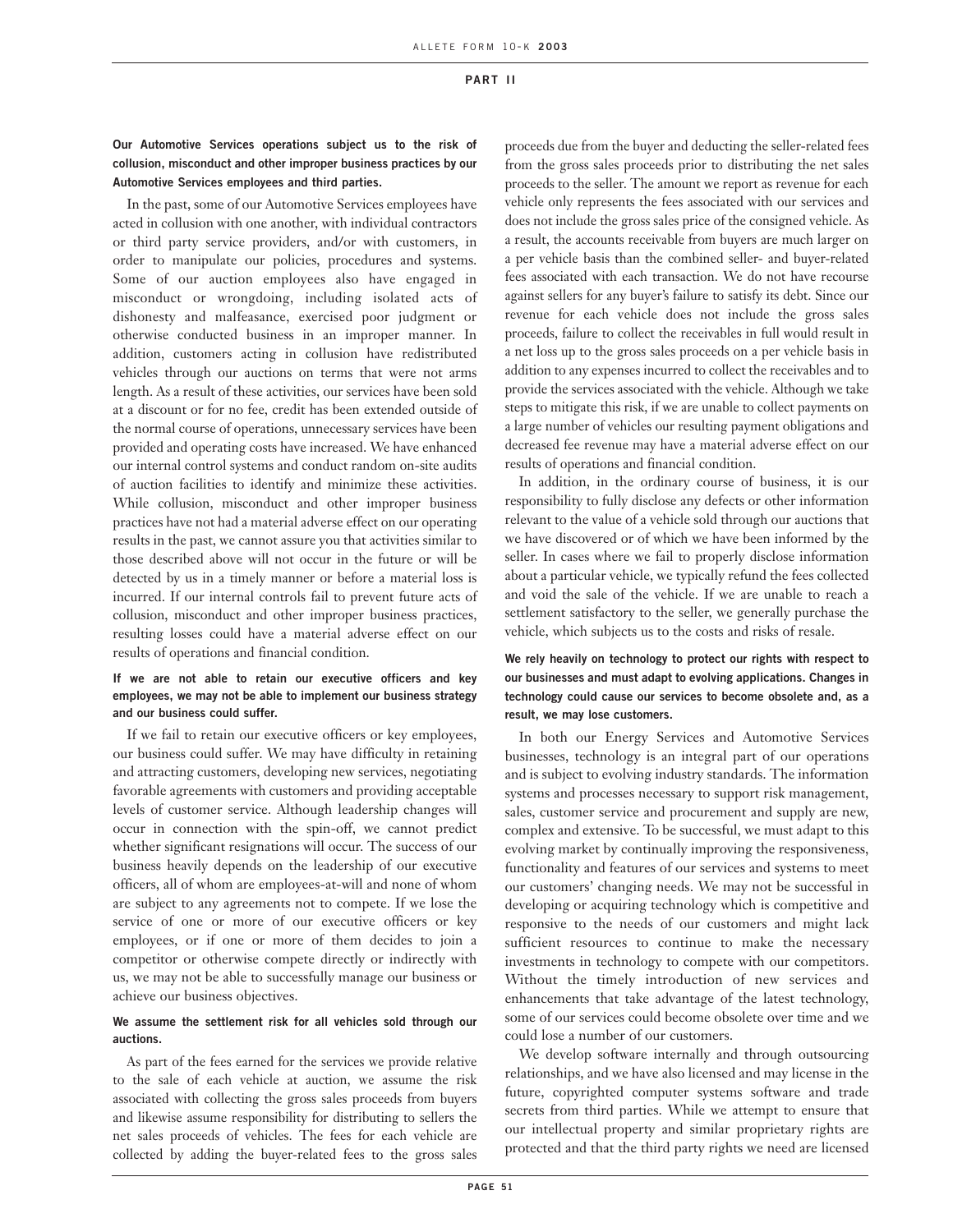to us when entering into business relationships, our business partners, consultants or other third parties may take actions that could materially and adversely affect our rights or the value of our intellectual property, similar proprietary rights or reputation. In addition, if we are subject to any infringement claims, such claims may have an adverse effect on our business operations.

# **Our operations may be restricted by vehicle-related or lending laws and other regulations, including vehicle brokerage and auction laws.**

Our operations are subject to regulation, supervision and licensing under various U.S. or Canadian federal, state, provincial and local statutes, ordinances and regulations. Each auction is subject to laws in the state or province in which it operates which regulate auctioneers and/or vehicle dealers. Some of the transport vehicles used at our auctions are regulated by the U.S. Department of Transportation or the Canadian Transportation Agency. The acquisition and sale of salvage and theft recovered vehicles is regulated by governmental agencies in each of the locations in which we operate. In many states and provinces, regulations require that the title of a salvage vehicle be forever "branded" with a salvage notice in order to notify prospective purchasers of the vehicle's previous salvage status. Some state, provincial and local regulations also limit who can purchase salvage vehicles, as well as determine whether a salvage vehicle can be sold as rebuildable or must be sold for parts only. Such regulations can reduce the number of potential buyers of vehicles at salvage auctions. In addition to the regulation of the sales and acquisition of vehicles, we are also subject to various local zoning requirements with regard to the location and operation of our auction and storage facilities.

If we fail to comply with applicable regulations and requirements, we could be subject to civil or criminal liability and the imposition of liens or fines. In addition, existing regulations may be revised or reinterpreted, new laws and regulations may be adopted or become applicable to us or our facilities, and future changes in laws and regulation may have a detrimental effect on our businesses.

### **A portion of our revenue may be derived from non-United States sources, which exposes us to foreign exchange and other risks.**

Approximately 10% of our consolidated revenue is derived from our Canadian facilities. We also conduct operations in Mexico. As a result, fluctuations between United States and non-United States currency values may adversely affect our results of operations and financial position. In addition, there are tax inefficiencies in repatriating cash flow from non-United States subsidiaries. To the extent such repatriation is necessary for us to meet our debt service or other obligations, these tax inefficiencies may adversely affect us.

# **Adequate insurance protection may not be cost effective or available to minimize risk.**

Insurance, warranties or performance guarantees may not cover any or all of the lost revenue or increased expenses, including the cost of replacement power and cancellation of sale days at auction sites. Likewise, our ability to obtain insurance, and the cost of and coverage provided by such insurance, could be affected by events outside our control.

# **Risks associated with acquisitions may hinder our ability to increase revenue and earnings.**

Both the energy and vehicle redistribution industries are considered mature industries in which low single digit growth is expected in industry unit sales. Accordingly, our future growth depends in large part on our ability to increase our volumes relative to our competition, acquire additional businesses, manage expansion, control costs in our operations, introduce new services, and consolidate future acquisitions into existing operations. In pursuing a strategy of acquiring other businesses, we face risks commonly encountered with growth through acquisitions. These risks include, but are not limited to:

- incurring significantly higher capital expenditures and operating expenses;
- failing to assimilate the operations and personnel of the acquired businesses;
- entering new markets with which we are unfamiliar;
- potential undiscovered liabilities at acquired businesses;
- disrupting our ongoing business;
- diverting our limited management resources;
- failing to maintain uniform standards, controls and policies;
- impairing relationships with employees and customers as a result of changes in management; and
- increasing expenses for accounting and computer systems, as well as integration difficulties.

We may not adequately anticipate all of the demands that our growth will impose on our systems, procedures and structures, including our financial and reporting control systems, data processing systems and management structure. If we cannot adequately anticipate and respond to these demands, our business could be materially harmed.

Although we conduct what we believe to be a prudent level of investigation regarding the operating condition of the businesses we purchase, in light of the circumstances of each transaction, an unavoidable level of risk remains regarding the actual operating condition of these businesses. Until we actually assume operating control of such business assets, we may not be able to ascertain the actual value of the acquired entity.

# **We cannot guarantee that greenfield development or relocation of auction sites will be profitable.**

The costs of greenfield development or relocation of our auction sites may be substantial. In addition, we may encounter delays and scope changes while an auction site is under development that cause our capital investment to increase and our returns to be lower than expected. Although our strategy is to secure support from institutional customers and insurance companies prior to developing new or relocated facilities, there is no guarantee that new or relocated facilities will be able to attract these customers or deliver sustained revenue or profit.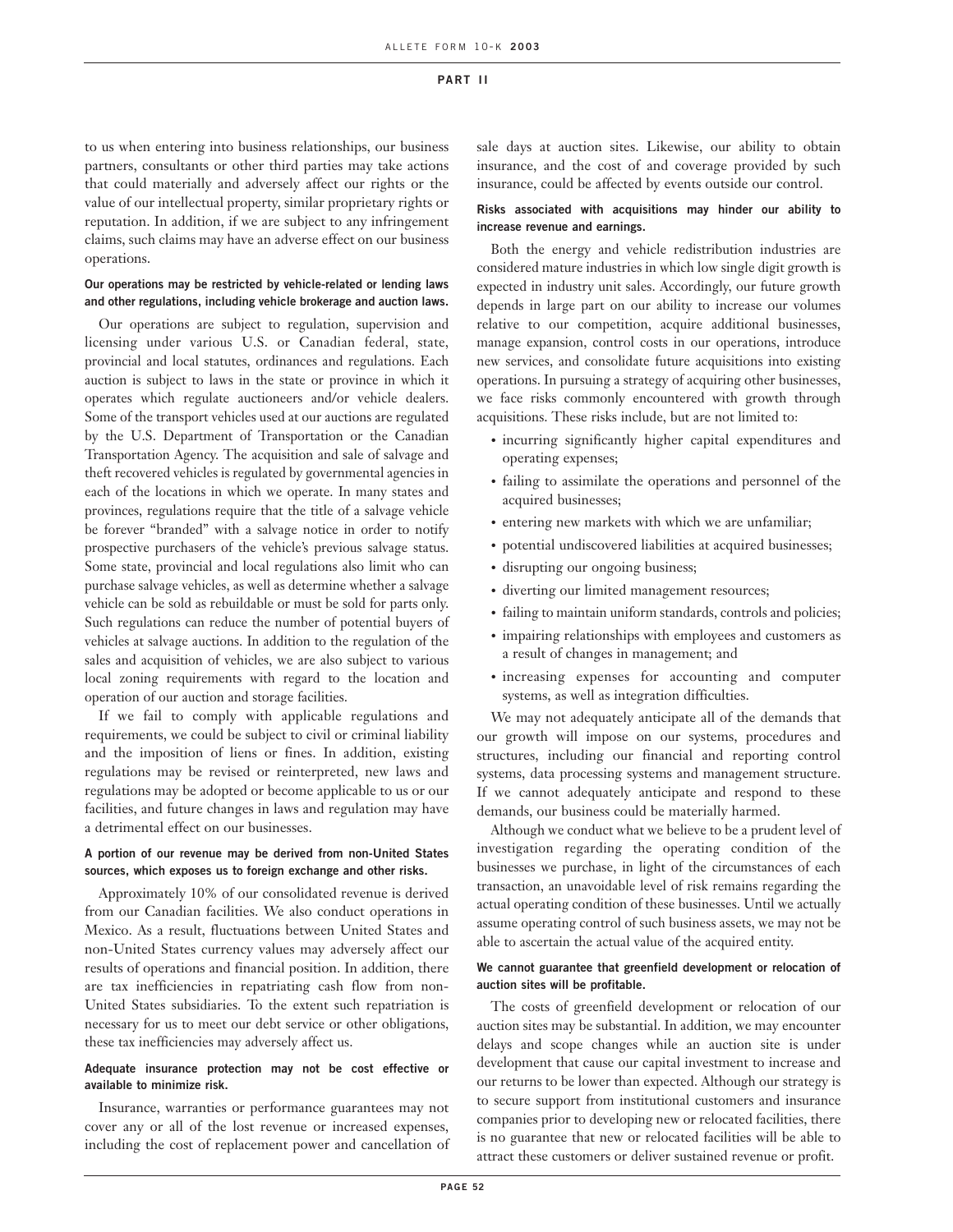# **We can offer you no assurances that we will be able to continue executing an acquisition strategy without the costs of future acquisitions escalating.**

Although there are potential acquisition candidates that fit our acquisition criteria, we are not certain that we will be able to consummate any such transactions in the future or identify those candidates that would result in the most successful combinations, or that future acquisitions will be able to be consummated at acceptable prices and terms. In addition, increased competition for acquisition candidates could result in fewer acquisition opportunities for us and higher acquisition prices. The magnitude, timing, pricing and nature of future acquisitions will depend upon various factors, including:

- the availability of suitable acquisition candidates;
- competition with other industry groups or new industry consolidators for suitable acquisitions;
- the negotiation of acceptable terms;
- our financial capabilities;
- the availability of skilled employees to manage the acquired companies; and
- general economic and business conditions.

We may be required to file applications and obtain clearances under applicable federal antitrust laws before completing an acquisition. These regulatory requirements may restrict or delay our acquisitions, and may increase the cost of completing acquisitions.

## **Item 7A. Quantitative and Qualitative Disclosures about Market Risk**

See Item 7. Management's Discussion and Analysis of Results of Operations and Financial Condition - Market Risk for information related to quantitative and qualitative disclosure about market risk.

## **Item 8. Financial Statements and Supplementary Data**

See our consolidated financial statements as of December 31, 2003 and 2002 and for each of the three years in the period ended December 31, 2003, and supplementary data, also included, which are indexed in Item 15(a).

# **Item 9. Changes in and Disagreements with Accountants on Accounting and Financial Disclosure**

Not applicable.

### **Item 9A. Controls and Procedures**

We maintain a system of controls and procedures designed to provide reasonable assurance as to the reliability of the financial statements and other disclosures included in this report, as well as to safeguard assets from unauthorized use or disposition. We evaluated the effectiveness of the design and operation of our disclosure controls and procedures under the supervision and with the participation of management, including our chief executive officer and chief financial officer, as of the end of the period covered by this Form 10-K. Based upon that evaluation, our chief executive officer and chief financial officer concluded that our disclosure controls and procedures are effective in timely alerting them to material information required to be included in our periodic SEC filings. There has been no change in our internal control over financial reporting that occurred during our most recent fiscal quarter that has materially affected, or is reasonably likely to materially affect, our internal control over financial reporting.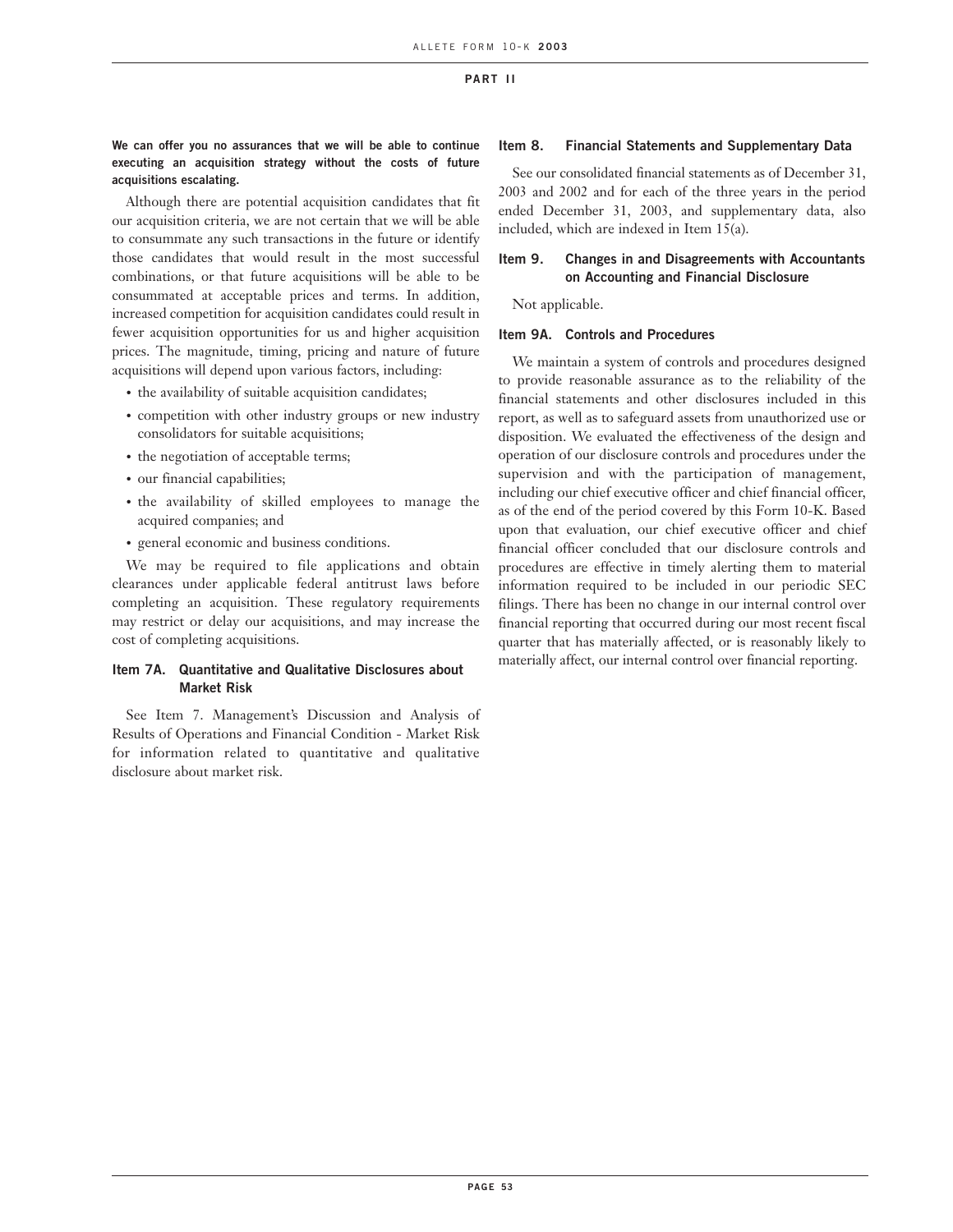# **Item 10. Directors and Executive Officers of the Registrant**

Unless otherwise stated, the information required for this Item is incorporated by reference herein from our Proxy Statement for the 2004 Annual Meeting of Shareholders (2004 Proxy Statement). Our 2004 Proxy Statement will be filed with the SEC within 120 days after the end of our 2003 fiscal year.

- **Directors.** The information regarding directors will be included in the "Election of Directors" section;
- **Audit Committee Financial Expert.** The information regarding the audit committee financial expert will be included in the "Report of the Audit Committee" section;
- **Executive Officers.** The information regarding executive officers is included in Part I of this Form 10-K;
- **Section 16(a) Compliance.** The information regarding Section 16(a) compliance will be included in the "Section 16(a) Beneficial Ownership Reporting Compliance" section; and
- **Code of Ethics.** We have adopted a written Code of Ethics that applies to all of our employees, including our chief executive officer, chief financial officer and controller. A copy of our Code of Ethics is available on our website at www.allete.com and print copies are available to any shareholder that requests a copy. Any amendment to the Code of Ethics or any waiver of the Code of Ethics will be disclosed on our website at www.allete.com promptly following the date of such amendment or waiver.

### **Item 11. Executive Compensation**

The information required for this Item is incorporated by reference herein from the "Compensation of Executive Officers" section in our 2004 Proxy Statement.

# **Item 12. Security Ownership of Certain Beneficial Owners and Management and Related Stockholder Matters**

The information required for this Item is incorporated by reference herein from the "Security Ownership of Beneficial Owners and Management" and the "Equity Compensation Plan Information" sections in our 2004 Proxy Statement.

# **Item 13. Certain Relationships and Related Transactions**

None.

### **Item 14. Principal Accountant Fees and Services**

The information required by this Item is incorporated by reference herein from the "Report of the Audit Committee" section in our 2004 Proxy Statement.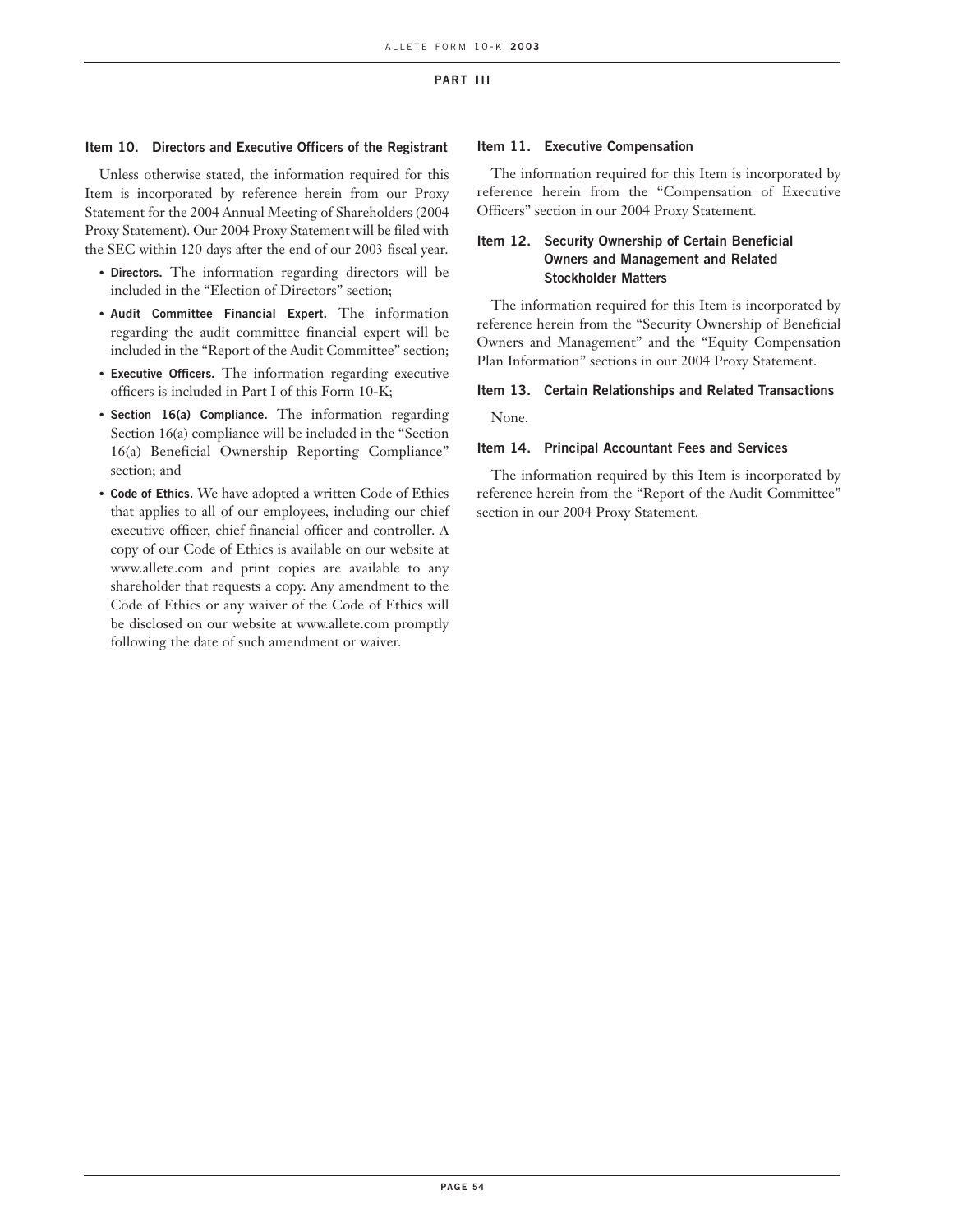# **Item 15. Exhibits, Financial Statement Schedules and Reports on Form 8-K**

(a) Certain Documents Filed as Part of this Form 10-K.

| (1) | <b>Financial Statements</b><br>Page                      |  |
|-----|----------------------------------------------------------|--|
|     | <b>ALLETE</b>                                            |  |
|     | Report of Independent Auditors 60                        |  |
|     | Consolidated Balance Sheet at                            |  |
|     |                                                          |  |
|     | For the Three Years Ended December 31, 2003              |  |
|     |                                                          |  |
|     | Consolidated Statement of Cash Flows  63                 |  |
|     | Consolidated Statement of Shareholders' Equity 64        |  |
|     | Notes to Consolidated Financial Statements 65-83         |  |
| (2) | <b>Financial Statement Schedules</b>                     |  |
|     | Report of Independent Auditors on                        |  |
|     | Financial Statement Schedule  84                         |  |
|     | Schedule II - ALLETE Valuation and                       |  |
|     | Qualifying Accounts and Reserves 84                      |  |
|     | All other schedules have been omitted either because the |  |
|     | information is not required to be reported by ALLETE     |  |
|     | or because the information is included in the            |  |
|     | consolidated financial statements or the notes.          |  |

(3) Exhibits including those incorporated by reference.

**Exhibit Number**

- \*2(a) First Amended and Restated Utility System Asset Acquisition Agreement (without Appendices), entered into on August 25, 2003, by and among Hernando County, the City of Marco Island, the City of Palm Coast, Osceola County, Florida Governmental Utility Authority, the City of Deltona and Florida Water Services Corporation (filed as Exhibit 2 to the August 27, 2003 Form 8-K, File No. 1-3548).
- 2(b) Stock Purchase Agreement (without Exhibits and Schedules), dated November 20, 2003, by and between Philadelphia Suburban Corporation (now Aqua America, Inc.), as Purchaser, and ALLETE Water Services, Inc., as Shareholder.
- \*3(a)1 Articles of Incorporation, amended and restated as of May 8, 2001 (filed as Exhibit 3(b) to the March 31, 2001 Form 10-Q, File No. 1-3548).
- \*3(a)2 Amendment to Certificate of Assumed Name, filed with the Minnesota Secretary of State on May 8, 2001 (filed as Exhibit 3(a) to the March 31, 2001 Form 10-Q, File No. 1-3548).
- \*3(b) Bylaws, as amended effective May 8, 2001 (filed as Exhibit 3(c) to the March 31, 2001 Form 10-Q, File No. 1-3548).

#### **Exhibit Number**

- \*4(a)1 Mortgage and Deed of Trust, dated as of September 1, 1945, between Minnesota Power & Light Company (now ALLETE) and The Bank of New York (formerly Irving Trust Company) and Douglas J. MacInnes (successor to Richard H. West), Trustees (filed as Exhibit 7(c), File No. 2-5865).
- \*4(a)2 Supplemental Indentures to ALLETE's Mortgage and Deed of Trust:

| <b>Number</b> | Dated as of       | <b>Reference File</b> | <b>Exhibit</b> |
|---------------|-------------------|-----------------------|----------------|
| First         | March 1, 1949     | 2-7826                | 7(b)           |
| Second        | July 1, 1951      | 2-9036                | 7(c)           |
| Third         | March 1, 1957     | 2-13075               | 2(c)           |
| Fourth        | January 1, 1968   | 2-27794               | 2(c)           |
| Fifth         | April 1, 1971     | 2-39537               | 2(c)           |
| Sixth         | August 1, 1975    | 2-54116               | 2(c)           |
| Seventh       | September 1, 1976 | 2-57014               | 2(c)           |
| Eighth        | September 1, 1977 | 2-59690               | 2(c)           |
| Ninth         | April 1, 1978     | 2-60866               | 2(c)           |
| Tenth         | August 1, 1978    | 2-62852               | 2(d)2          |
| Eleventh      | December 1, 1982  | 2-56649               | 4(a)3          |
| Twelfth       | April 1, 1987     | 33-30224              | 4(a)3          |
| Thirteenth    | March 1, 1992     | 33-47438              | 4(b)           |
| Fourteenth    | June 1, 1992      | 33-55240              | 4(b)           |
| Fifteenth     | July 1, 1992      | 33-55240              | 4(c)           |
| Sixteenth     | July 1, 1992      | 33-55240              | 4(d)           |
| Seventeenth   | February 1, 1993  | 33-50143              | 4(b)           |
| Eighteenth    | July 1, 1993      | 33-50143              | 4(c)           |
| Nineteenth    | February 1, 1997  | 1-3548                |                |
|               |                   | (1996 Form 10-K)      | 4(a)3          |
| Twentieth     | November 1, 1997  | 1-3548                |                |
|               |                   | (1997 Form 10-K)      | 4(a)3          |
| Twenty-first  | October 1, 2000   | 333-54330             | 4(c)3          |
| Twenty-second | July 1, 2003      | 1-3548                |                |
|               |                   | (June 30, 2003)       |                |
|               |                   | Form $10-Q$ )         | 4              |

- \*4(b)1 Indenture (for Unsecured Debt Securities), dated as of February 1, 2001, between ALLETE and LaSalle Bank National Association, as Trustee (filed as Exhibit 4(d)1, File Nos. 333-57104, 333-57104-01 and 333-57104-02).
- \*4(b)2 Officer's Certificate, dated February 21, 2001, establishing the terms of the 7.80% Senior Notes, due February 15, 2008, of ALLETE (filed as Exhibit 4(d)2, File Nos. 333-57104, 333-57104-01 and 333-57104-02).
- \*4(c)1 Mortgage and Deed of Trust, dated as of March 1, 1943, between Superior Water, Light and Power Company and Chemical Bank & Trust Company and Howard B. Smith, as Trustees, both succeeded by U.S. Bank Trust N.A., as Trustee (filed as Exhibit 7(c), File No. 2-8668).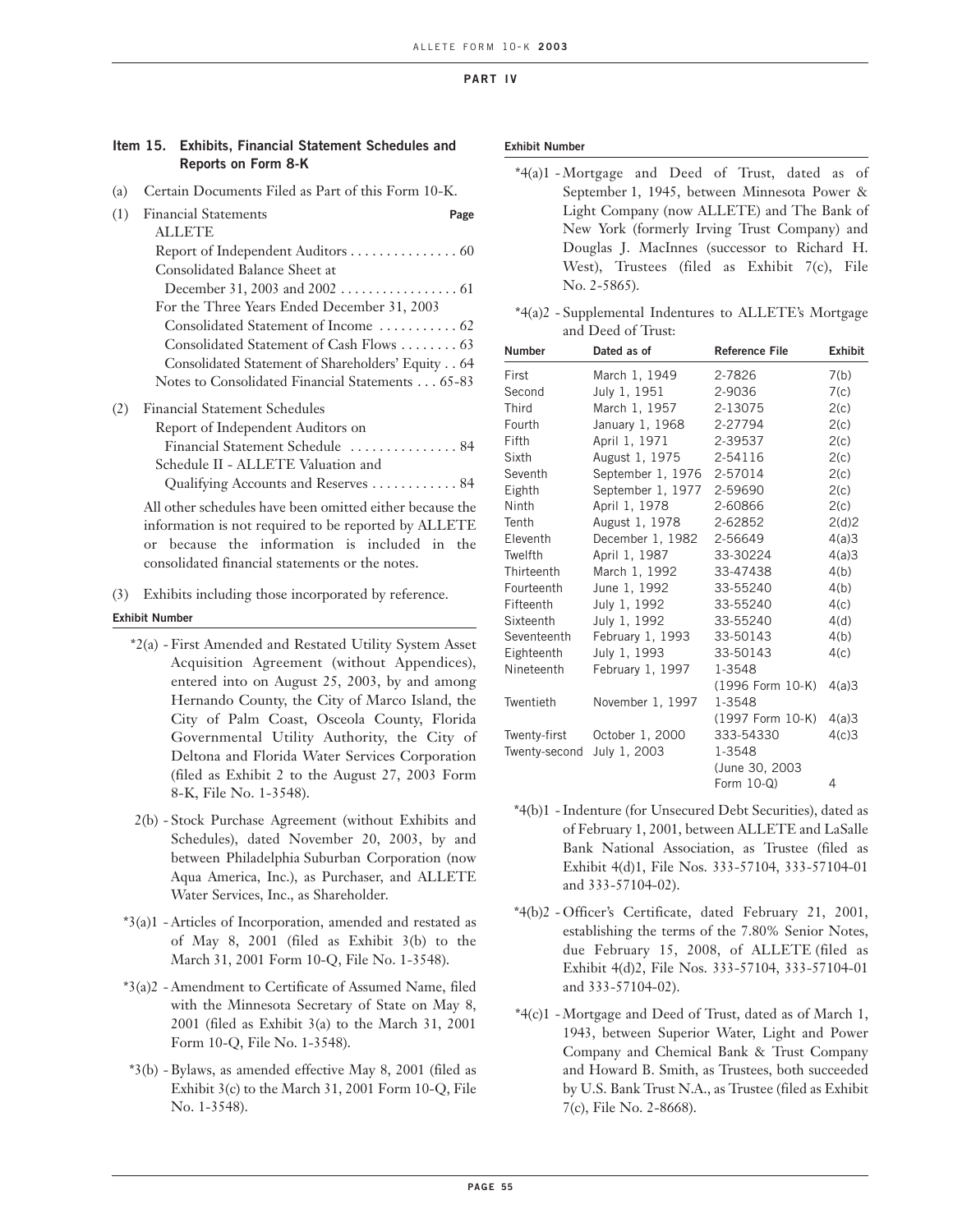### **Exhibit Number**

| *4(c)2 - Supplemental Indentures to Superior Water, Light |                                          |  |  |
|-----------------------------------------------------------|------------------------------------------|--|--|
|                                                           | and Power Company's Mortgage and Deed of |  |  |
| Trust:                                                    |                                          |  |  |

| Dated as of      | <b>Reference File</b> | <b>Exhibit</b> |
|------------------|-----------------------|----------------|
| March 1, 1951    | 2-59690               | 2(d)(1)        |
| March 1, 1962    | 2-27794               | 2(d)1          |
| July 1, 1976     | 2-57478               | 2(e)1          |
| March 1, 1985    | 2-78641               | 4(b)           |
| December 1, 1992 | 1-3548                |                |
|                  | (1992 Form 10-K)      | 4(b)1          |
| March 24, 1994   | 1-3548                |                |
|                  | (1996 Form 10-K)      | 4(b)1          |
| November 1, 1994 | 1-3548                |                |
|                  | (1996 Form 10-K)      | 4(b)2          |
| January 1, 1997  | 1-3548                |                |
|                  | (1996 Form 10-K)      | 4(b)3          |
|                  |                       |                |

- \*4(d) Rights Agreement, dated as of July 24, 1996, between Minnesota Power & Light Company (now ALLETE) and the Corporate Secretary of the Company, as Rights Agent (filed as Exhibit 4 to the August 2, 1996 Form 8-K, File No. 1-3548).
- \*4(e) Indenture (for Unsecured Debt Securities), dated as of May 15, 1996, between ADESA Corporation and The Bank of New York, as Trustee, relating to the ADESA Corporation's 7.70% Senior Notes, Series A, Due 2006, and its 8.10% Senior Notes, Series B, Due 2010 (filed as Exhibit 4(k) to the 1996 Form 10-K, File No. 1-3548).
- \*4(f) Guarantee of the Company, dated as of May 30, 1996, relating to the ADESA Corporation's 7.70% Senior Notes, Series A, Due 2006 (filed as Exhibit 4(l) to the 1996 Form 10-K, File No. 1-3548).
- \*4(g) ADESA Corporation Officer's Certificate 1-D-1, dated May 30, 1996, relating to the ADESA Corporation's 7.70% Senior Notes, Series A, Due 2006 (filed as Exhibit 4(m) to the 1996 Form 10-K, File No. 1-3548).
- \*4(h) Guarantee of Minnesota Power, Inc. (now ALLETE), dated as of March 30, 2000, relating to ADESA Corporation's 8.10% Senior Notes, Series B, Due 2010 (filed as Exhibit 4(a) to the March 31, 2000 Form 10-Q, File No. 1-3548).
- \*4(i) ADESA Corporation Officer's Certificate 2-D-2, dated as of March 30, 2000, relating to ADESA Corporation's 8.10% Senior Notes, Series B, Due 2010 (filed as Exhibit 4(b) to the March 31, 2000 Form 10-Q, File No. 1-3548).

#### **Exhibit Number**

- \*10(a) Participation Agreement, dated as of March 31, 2000, among Asset Holdings III, L.P., as Lessor, ADESA Corporation, as Lessee, SunTrust Bank, as Credit Bank, and Cornerstone Funding Corporation I, as Issuer (filed as Exhibit 10(a) to the March 31, 2000 Form 10-Q, File No. 1-3548).
- \*10(b) Lease Agreement, dated as of March 31, 2000, between Asset Holdings III, L.P., as Lessor, and ADESA Corporation, as Lessee (filed as Exhibit 10(b) to the March 31, 2000 Form 10-Q, File No. 1-3548).
- \*10(c) Reimbursement Agreement, dated as of March 31, 2000, between SunTrust Bank, as Credit Bank, and Asset Holdings III, L.P., as Lessor (filed as Exhibit 10(c) to the March 31, 2000 Form 10-Q, File No. 1-3548).
- \*10(d) Appendix I to Participation Agreement, Lease Agreement and Reimbursement Agreement, all which are dated as of March 31, 2000, relating to the Lease Financing for ADESA Corporation Auto Auction Facilities (filed as Exhibit 10(d) to the March 31, 2000 Form 10-Q, File No. 1-3548).
- \*10(e) Assignment of Lease and Rents (without Exhibit A) entered into as of March 31, 2000, by and between Asset Holdings III, L.P., as Lessor, and SunTrust Bank, as Credit Bank (filed as Exhibit 10(e) to the March 31, 2000 Form 10-Q, File No. 1-3548).
- \*10(f) Limited Guaranty of Minnesota Power, Inc. (now ALLETE), dated as of March 31, 2000, relating to the Lease Financing for ADESA Corporation Auto Auction Facilities (filed as Exhibit 10(f) to the March 31, 2000 Form 10-Q, File No. 1-3548).
- \*10(g) Borrower Promissory Note, dated April 3, 2000, between Asset Holdings III, L.P. as Borrower, and Cornerstone Funding Corporation I, as Issuer (filed as Exhibit 10(d) to the June 30, 2003 Form 10-Q, File No. 1-3548).
- \*10(h) Trust Indenture (without Exhibits) between Development Authority of Fulton County and SunTrust Bank, as Trustee, dated as of December 1, 2002 (filed as Exhibit 10(k) to the 2002 Form 10-K, File No. 1-3548).
- \*10(i) Bond Purchase Agreement (without Exhibits), dated December 1, 2002, for the Development Authority of Fulton County Taxable Economic Development Revenue Bonds (ADESA Atlanta, LLC Project) Series 2002 (filed as Exhibit 10(l) to the 2002 Form 10-K, File No. 1-3548).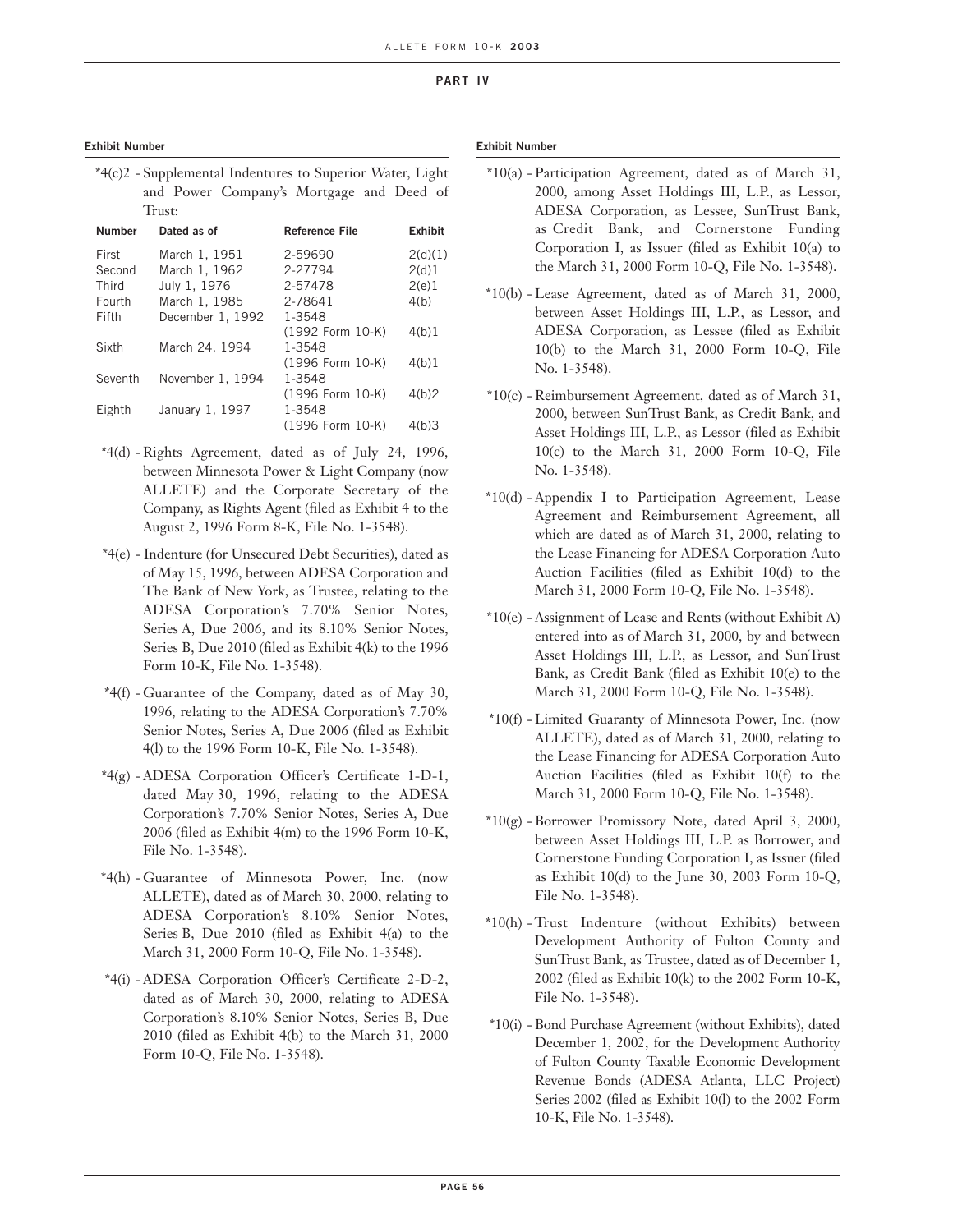### **Exhibit Number**

- \*10(j) Lease Agreement (without Exhibits) between Development Authority of Fulton County and ADESA Atlanta, LLC, dated as of December 1, 2002 (filed as Exhibit 10(m) to the 2002 Form 10-K, File No. 1-3548).
- \*10(k) Term Loan Agreement (without Exhibits), dated as of June 30, 2003, among ADESA California, Inc., as Borrower, the Lenders Party Thereto, and SunTrust Bank, as Administrative Agent (filed as Exhibit 10(b) to the June 30, 2003 Form 10-Q, File No. 1-3548).
- \*10(l) Guaranty Agreement, dated as of June 30, 2003, among ADESA and ALLETE, as Guarantors of ADESA California, Inc., the Borrower, and SunTrust Bank, the Administrative Agent (filed as Exhibit 10(c) to the June 30, 2003 Form 10-Q, File No. 1-3548).
- \*10(m) Receivables Purchase Agreement dated as of May 31, 2002, among AFC Funding Corporation, as Seller, Automotive Finance Corporation, as Servicer, Fairway Finance Corporation, as initial Purchaser, BMO Nesbitt Burns Corp., as initial Agent and as Purchaser Agent for Fairway Finance Corporation and XL Capital Assurance Inc., as Insurer (filed as Exhibit 10(a) to the June 30, 2002 Form 10-Q, File No. 1-3548).
- \*10(n) Amended and Restated Purchase and Sale Agreement dated as of May 31, 2002, between AFC Funding Corporation and Automotive Finance Corporation (filed as Exhibit 10(b) to the June 30, 2002 Form 10-Q, File No. 1-3548).
- \*10(o)1 -Wholesale Power Coordination and Dispatch Operating Agreement, dated April 14, 2000, between Minnesota Power, Inc. (now ALLETE) and Split Rock Energy LLC (filed as Exhibit 10(a) to the June 30, 2000 Form 10-Q, File No. 1-3548).
- \*10(o)2 Letter addressed to the Federal Energy Regulatory Commission, dated April 21, 2000, amending the Wholesale Power Coordination and Dispatch Operating Agreement, dated April 14, 2000, between Minnesota Power, Inc. (now ALLETE) and Split Rock Energy LLC (filed as Exhibit 10(b) to the June 30, 2000 Form 10-Q, File No. 1-3548).
- 10(o)3 Amended Wholesale Power Coordination and Dispatch Operating Agreement, dated January 30, 2004, between Minnesota Power, Inc. (now ALLETE) and Split Rock Energy LLC.

### **Exhibit Number**

- 10(p) Amended and Restated Withdrawal Agreement (without Exhibits and Schedules), dated January 30, 2004, by and between Great River Energy and Minnesota Power (now ALLETE). [Portions of this exhibit have been omitted pursuant to a request for confidential treatment and filed separately with the SEC.]
- \*10(q) Power Purchase and Sale Agreement, dated as of May 29, 1998, between Minnesota Power, Inc. (now ALLETE) and Square Butte Electric Cooperative (filed as Exhibit 10 to the June 30, 1998 Form 10-Q, File No. 1-3548).
- $*10(r)$  Credit Agreement, dated as of July 18, 2003, among ALLETE, as Borrower, Wells Fargo Bank, National Association, as Sole Lead Arranger and Administrative Agent, Bank One, N.A., as Syndication Agent, and the Other Financial Institutions Party Thereto (filed as Exhibit 10(a) to the June 30, 2003 Form 10-Q, File No. 1-3548).
- 10(s) Third Amended and Restated Committed Facility Letter (without Exhibits), dated December 23, 2003, to ALLETE from LaSalle Bank National Association, as Agent.
- +\*10(t)1 Minnesota Power (now ALLETE) Executive Annual Incentive Plan, as amended, effective January 1, 1999 with amendments through January 2003 (filed as Exhibit 10 to the September 30, 2003 Form 10-Q, File No. 1-3548).
- +10(t)2 November 2003 Amendment to the Minnesota Power (now ALLETE) Executive Annual Incentive Plan.
- +10(u) ALLETE and Affiliated Companies Supplemental Executive Retirement Plan, as amended and restated, effective January 1, 2004.
- +\*10(v)1 Executive Investment Plan-I, as amended and restated, effective November 1, 1988 (filed as Exhibit 10(c) to the 1988 Form 10-K, File No. 1-3548).
- +10(v)2 Amendments through December 2003 to the Minnesota Power and Affiliated Companies Executive Investment Plan-I.
- +\*10(w)1 -Executive Investment Plan-II, as amended and restated, effective November 1, 1988 (filed as Exhibit 10(d) to the 1988 Form 10-K, File No. 1-3548).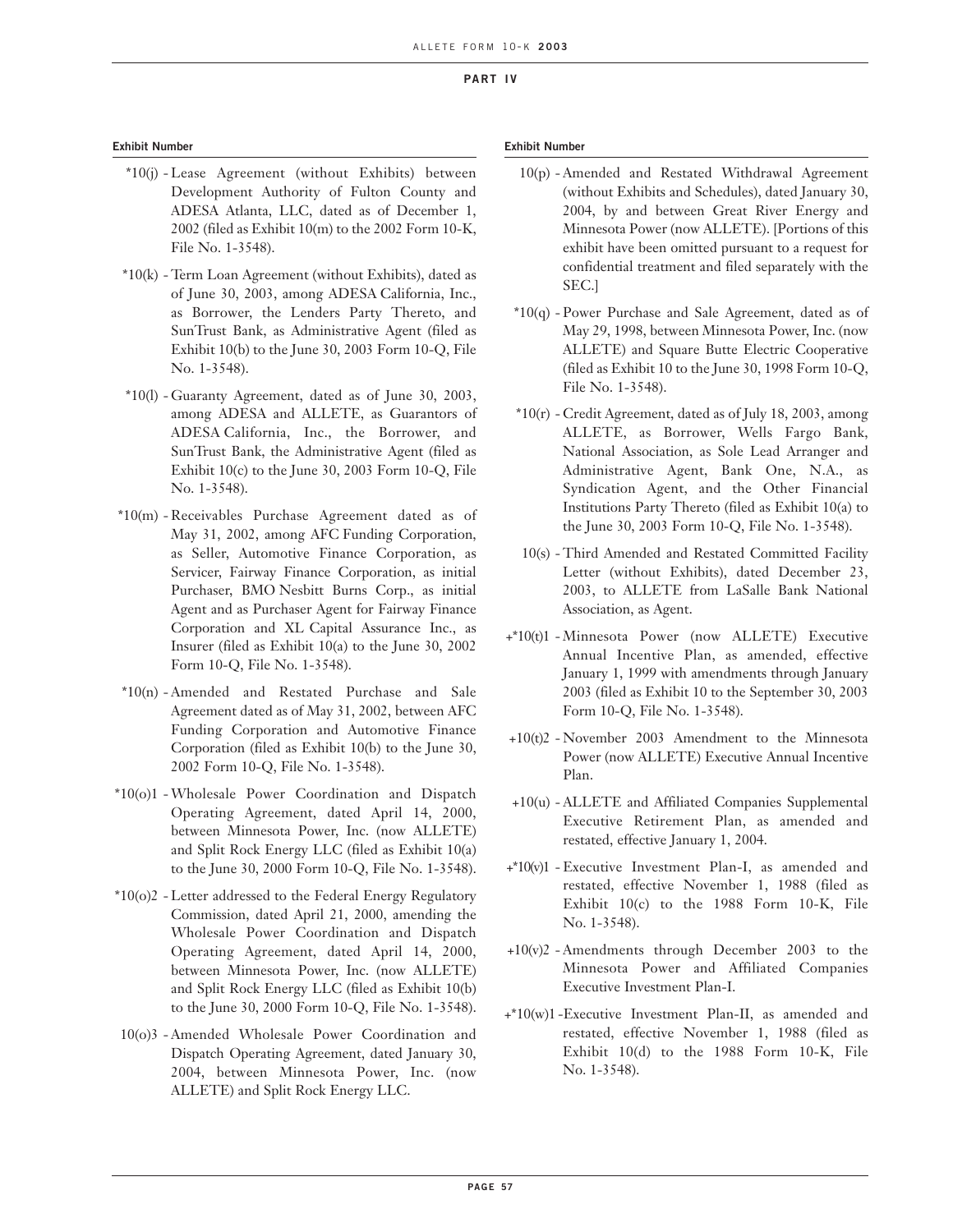## **Exhibit Number**

- +10(w)2 Amendments through December 2003 to the Minnesota Power and Affiliated Companies Executive Investment Plan-II.
- +\*10(x) Deferred Compensation Trust Agreement, as amended and restated, effective January 1, 1989 (filed as Exhibit 10(f) to the 1988 Form 10-K, File No. 1-3548).
- +\*10(y)1 Minnesota Power (now ALLETE) Executive Long-Term Incentive Compensation Plan, effective January 1, 1996 (filed as Exhibit 10(a) to the June 30, 1996 Form 10-Q, File No. 1-3548).
- +\*10(y)2 Amendments through January 2003 to the Minnesota Power (now ALLETE) Executive Long-Term Incentive Compensation Plan (filed as Exhibit  $10(z)$ <sup>2</sup> to the 2002 Form 10-K, File No. 1-3548).
- +\*10(z)1 Minnesota Power (now ALLETE) Director Stock Plan, effective January 1, 1995 (filed as Exhibit 10 to the March 31, 1995 Form 10-Q, File No. 1-3548).
- +10(z)2 Amendments through December 2003 to the Minnesota Power (now ALLETE) Director Stock Plan.
- +\*10(aa)1 Minnesota Power (now ALLETE) Director Compensation Deferral Plan Amended and Restated, effective January 1, 1990 (filed as Exhibit 10(ac) to the 2002 Form 10-K, File No. 1-3548).
- +10(aa)2 October 2003 Amendment to the Minnesota Power (now ALLETE) Director Compensation Deferral Plan.
	- 12 Computation of Ratios of Earnings to Fixed Charges (Unaudited).
	- \*21 Subsidiaries of the Registrant (reference is made to ALLETE's Form U-3A-2 for the year ended December 31, 2003, File No. 69-78).
	- 23(a) Consent of Independent Accountants.
	- 23(b) Consent of General Counsel.

### **Exhibit Number**

- 31(a) Rule 13a-14(a)/15d-14(a) Certification by the Chief Executive Officer Pursuant to Section 302 of the Sarbanes-Oxley Act of 2002.
- 31(b) Rule 13a-14(a)/15d-14(a) Certification by the Chief Financial Officer Pursuant to Section 302 of the Sarbanes-Oxley Act of 2002.
	- 32 Section 1350 Certification of Annual Report by the Chief Executive Officer and Chief Financial Officer Pursuant to Section 906 of the Sarbanes-Oxley Act of 2002.

\*Incorporated herein by reference as indicated.

(b) Reports on Form 8-K.

Report on Form 8-K filed October 15, 2003 with respect to Item 5. Other Events and Regulation FD Disclosure.

Report on Form 8-K filed October 24, 2003 with respect to Item 5. Other Events and Regulation FD Disclosure and Item 7. Financial Statements and Exhibits.

Report on Form 8-K filed October 30, 2003 with respect to Item 5. Other Events and Regulation FD Disclosure.

Report on Form 8-K filed October 31, 2003 with respect to Item 5. Other Events and Regulation FD Disclosure.

Report on Form 8-K filed November 6, 2003 with respect to Item 5. Other Events and Regulation FD Disclosure.

Report on Form 8-K filed November 13, 2003 with respect to Item 5. Other Events and Regulation FD Disclosure and Item 7. Financial Statements and Exhibits.

Report on Form 8-K filed December 5, 2003 with respect to Item 5. Other Events and Regulation FD Disclosure.

Report on Form 8-K filed January 26, 2004 with respect to Item 5. Other Events and Regulation FD Disclosure.

<sup>+</sup> Management contract or compensatory plan or arrangement required to be filed as an exhibit to this report pursuant to Item 15(c) of Form 10-K.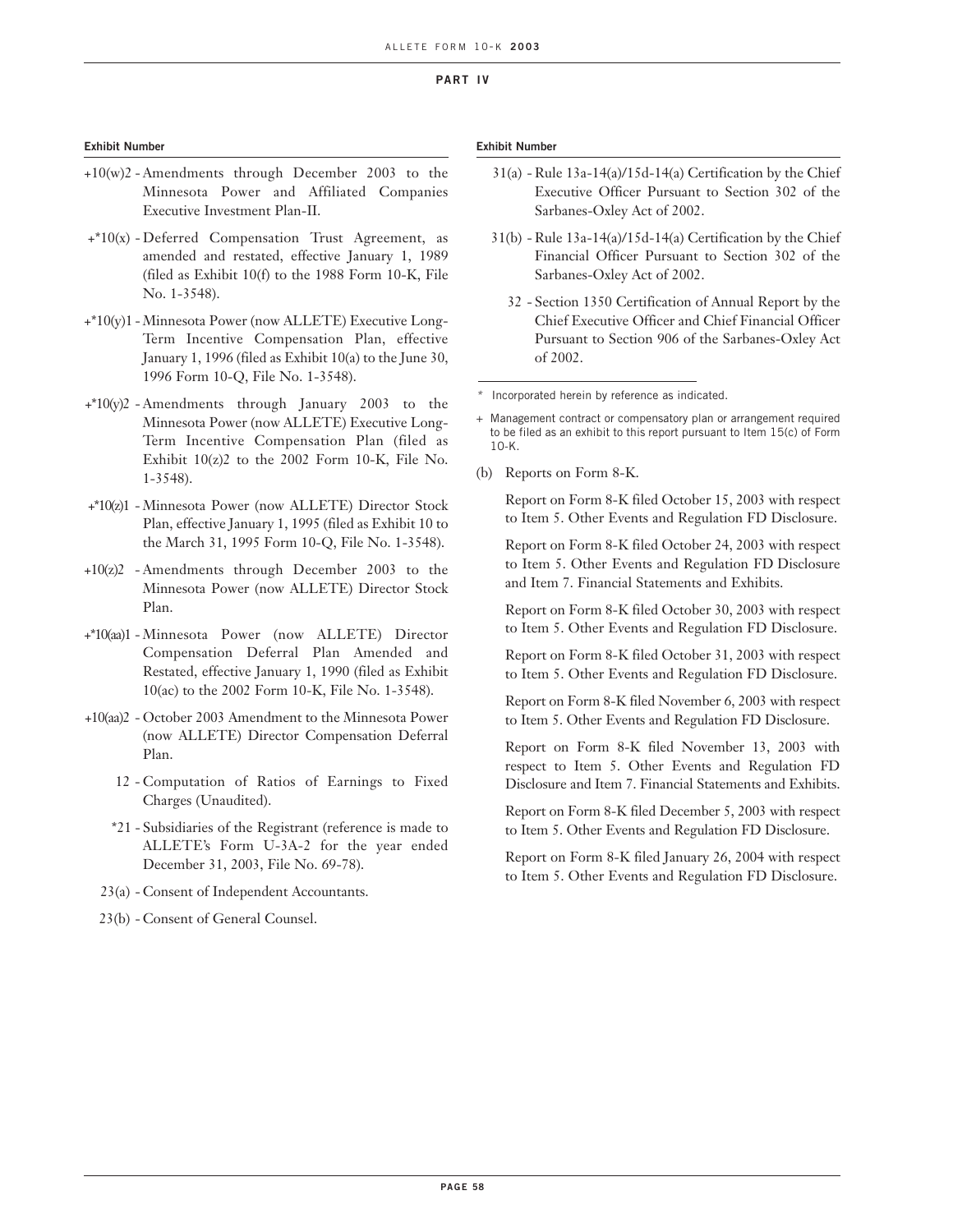# **SIGNATURES**

Pursuant to the requirements of Section 13 or 15(d) of the Securities Exchange Act of 1934, the registrant has duly caused this report to be signed on its behalf by the undersigned, thereunto duly authorized.

# **ALLETE, Inc.**

| Dated: March 11, 2004 | Бv | /s/ David G. Gartzke |
|-----------------------|----|----------------------|
|                       |    | David G. Gartzke     |
|                       |    | Chairman             |
|                       |    |                      |

Pursuant to the requirements of the Securities Exchange Act of 1934, this report has been signed below by the following persons on behalf of the registrant and in the capacities and on the dates indicated.

| Signature                | <b>Title</b>                          | Date           |
|--------------------------|---------------------------------------|----------------|
| /s/ David G. Gartzke     | Chairman and Director                 | March 11, 2004 |
| David G. Gartzke         |                                       |                |
| /s/ Donald J. Shippar    | President and Chief Executive Officer | March 11, 2004 |
| Donald J. Shippar        |                                       |                |
| /s/ James K. Vizanko     | Senior Vice President,                | March 11, 2004 |
| James K. Vizanko         | Chief Financial Officer and Treasurer |                |
| /s/ Mark A. Schober      | Senior Vice President and Controller  | March 11, 2004 |
| Mark A. Schober          |                                       |                |
| /s/ Wynn V. Bussmann     | Director                              | March 11, 2004 |
| Wynn V. Bussmann         |                                       |                |
| /s/ Thomas L. Cunningham | Director                              | March 11, 2004 |
| Thomas L. Cunningham     |                                       |                |
| /s/ Dennis O. Green      | Director                              | March 11, 2004 |
| Dennis O. Green          |                                       |                |
| /s/ Peter J. Johnson     | Director                              | March 11, 2004 |
| Peter J. Johnson         |                                       |                |
| /s/ George L. Mayer      | Director                              | March 11, 2004 |
| George L. Mayer          |                                       |                |
| /s/ Jack I. Rajala       | Director                              | March 11, 2004 |
| Jack I. Rajala           |                                       |                |
| /s/ Nick Smith           | Director                              | March 11, 2004 |
| Nick Smith               |                                       |                |
| /s/ Bruce W. Stender     | Director                              | March 11, 2004 |
| Bruce W. Stender         |                                       |                |
| /s/ Donald C. Wegmiller  | Director                              | March 11, 2004 |
| Donald C. Wegmiller      |                                       |                |
| /s/ Deborah L. Weinstein | Director                              | March 11, 2004 |
| Deborah L. Weinstein     |                                       |                |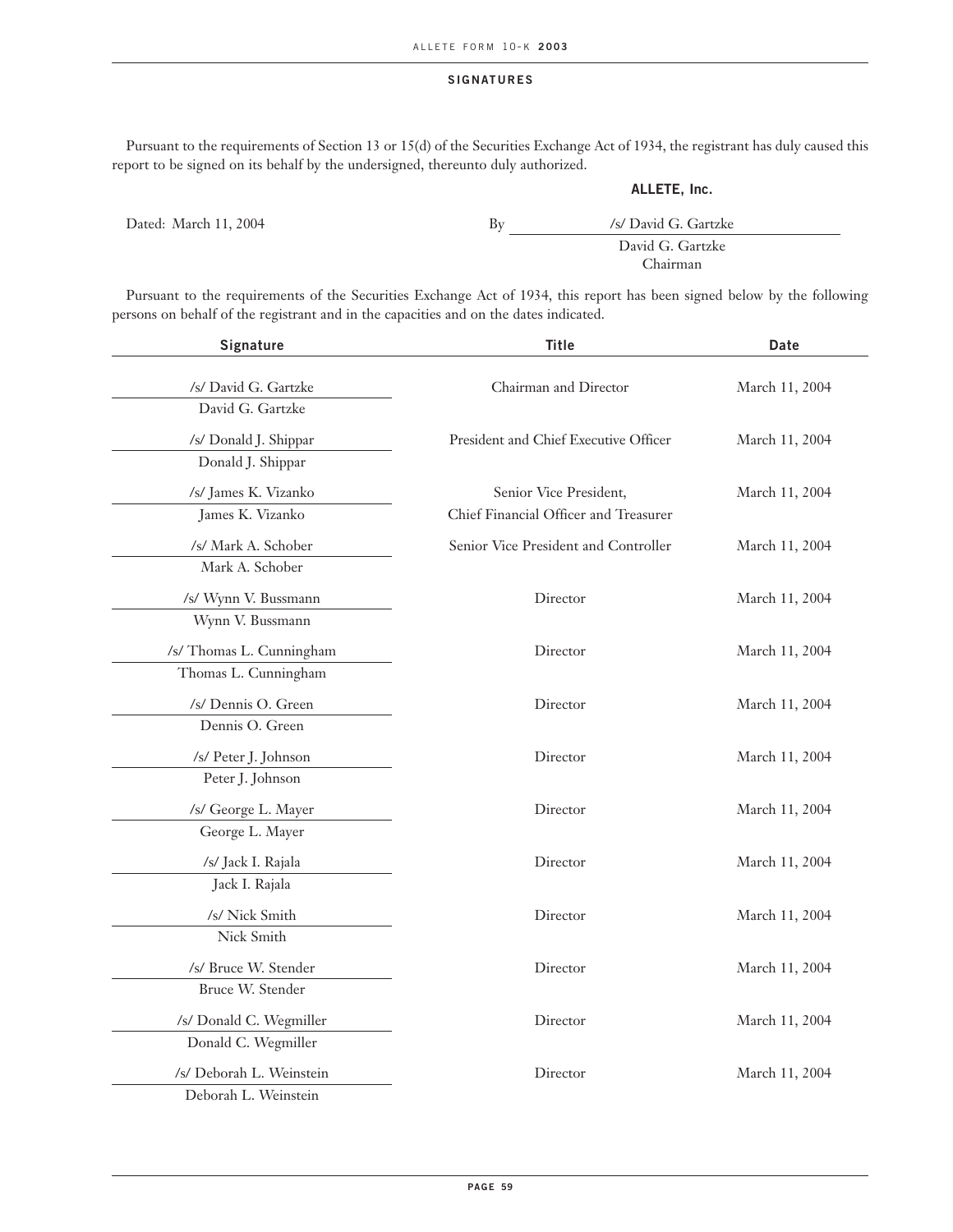**REPORTS**

### **Report of Independent Auditors**

To the Shareholders and Board of Directors of ALLETE, Inc.

In our opinion, the accompanying consolidated balance sheet and the related consolidated statements of income, of cash flows and of shareholders' equity present fairly, in all material respects, the financial position of ALLETE, Inc. and its subsidiaries at December 31, 2003 and 2002, and the results of their operations and their cash flows for each of the three years in the period ended December 31, 2003, in conformity with accounting principles generally accepted in the United States of America. These financial statements are the responsibility of the Company's management; our responsibility is to express an opinion on these financial statements based on our audits. We conducted our audits of these statements in accordance with auditing standards generally accepted in the United States of America, which require that we plan and perform the audit to obtain reasonable assurance about whether the financial statements are free of material misstatement. An audit includes examining, on a test basis, evidence supporting the amounts and disclosures in the financial statements, assessing the accounting principles used and significant estimates made by management, and evaluating the overall financial statement presentation. We believe that our audits provide a reasonable basis for our opinion.

As discussed in Note 6 to the consolidated financial statements, the Company adopted Statement of Financial Accounting Standards, No. 143, "Accounting for Asset Retirement Obligations" on January 1, 2003. As discussed in Notes 2 and 9 to the consolidated financial statements, the Company adopted Statement of Financial Accounting Standards, No. 142, "Goodwill and Other Intangible Assets" on January 1, 2002.

Princewaterhouse Copers LLP

Minneapolis, Minnesota February 9, 2004, except as to Note 3 which is as of March 8, 2004

#### **Report of Management**

The consolidated financial statements and other financial information were prepared by management, who is responsible for their integrity and objectivity. The financial statements have been prepared in conformity with generally accepted accounting principles and necessarily include some amounts that are based on informed judgments and best estimates and assumptions of management.

To meet management's responsibilities with respect to financial information, we maintain and enforce a system of internal accounting controls designed to provide assurance, on a cost effective basis, that transactions are carried out in accordance with management's authorizations and that assets are safeguarded against loss from unauthorized use or disposition. The system includes an organizational structure that provides an appropriate segregation of responsibilities, careful selection and training of personnel, written policies and procedures, and periodic reviews by our internal audit department. In addition, we have personnel policies that require all employees to maintain a high standard of ethical conduct. Management believes the system is effective and provides reasonable assurance that all transactions are properly recorded and have been executed in accordance with management's authorization. Management modifies and improves our system of internal accounting controls in response to changes in business conditions. Our internal audit staff is charged with the responsibility for determining compliance with our procedures.

Six of our directors, not members of management, serve as the Audit Committee. Our Board of Directors, through the Audit Committee, oversees management's responsibilities for financial reporting. The Audit Committee meets regularly with management, the internal auditors and the independent auditors to discuss auditing and financial matters and to assure that each is carrying out their responsibilities. The internal auditors and the independent auditors have full and free access to the Audit Committee without management present. PricewaterhouseCoopers LLP, independent auditors, are engaged to express an opinion on the financial statements. Their audit is conducted in accordance with generally accepted auditing standards and includes a review of internal controls and tests of transactions to the extent necessary to allow them to report on the fairness of our operating results and financial condition.

David & Satyle

David G. Gartzke Donald J. Shippar James K. Vizanko Chairman President and Chief Executive Officer Chief Financial Officer

James Virganko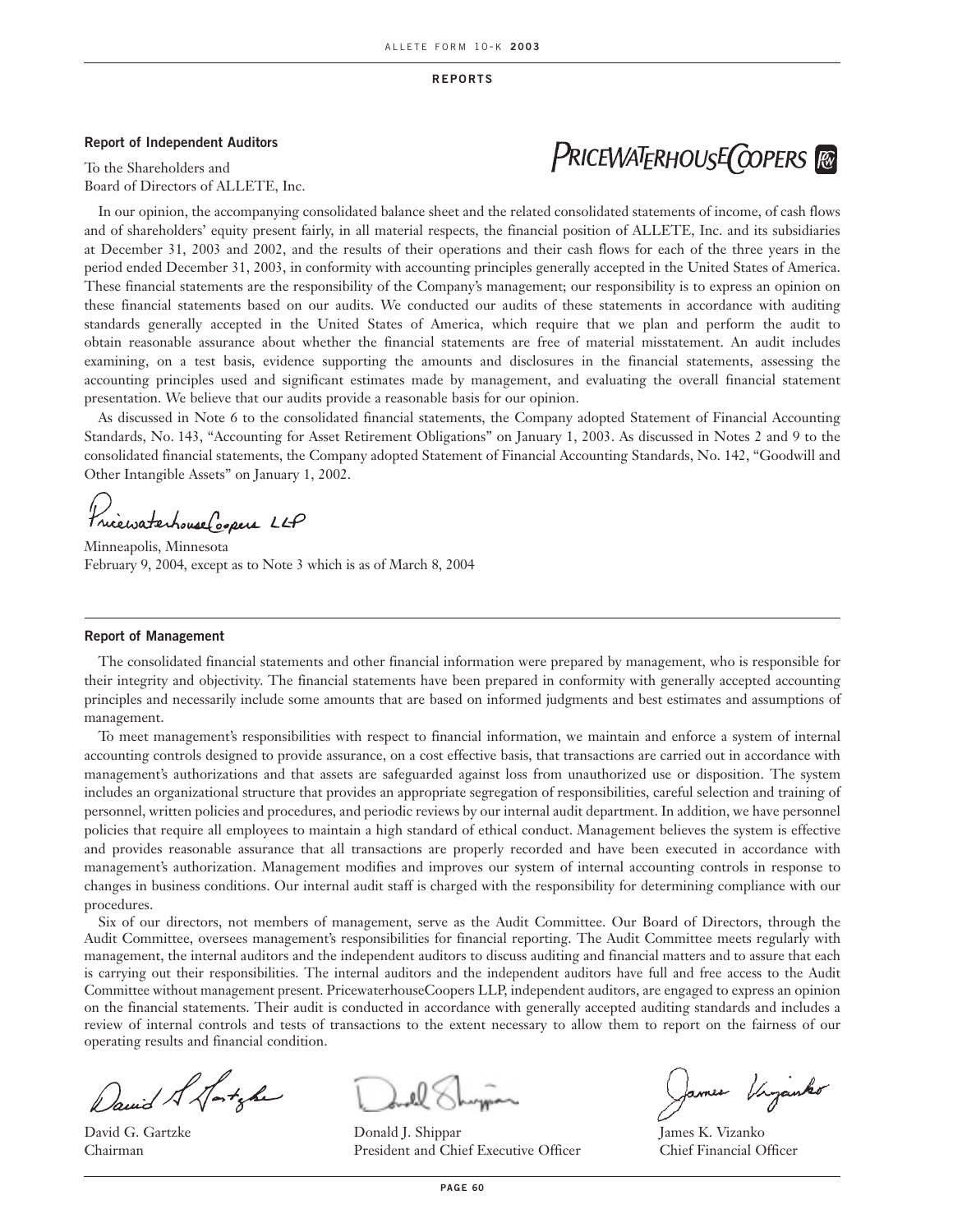# **ALLETE Consolidated Balance Sheet**

| December 31                                                                                 | 2003                   | 2002               |
|---------------------------------------------------------------------------------------------|------------------------|--------------------|
| <b>Millions</b>                                                                             |                        |                    |
| Assets                                                                                      |                        |                    |
| <b>Current Assets</b>                                                                       |                        |                    |
| Cash and Cash Equivalents<br><b>Trading Securities</b>                                      | $\frac{1}{2}$<br>223.0 | 193.3<br>\$<br>1.8 |
| Accounts Receivable - Net                                                                   | 403.8                  | 383.8              |
| Inventories                                                                                 | 37.9                   | 36.6               |
| Prepayments and Other<br><b>Discontinued Operations</b>                                     | 15.8<br>14.9           | 14.1<br>28.8       |
| <b>Total Current Assets</b>                                                                 | 695.4                  | 658.4              |
|                                                                                             |                        |                    |
| Property, Plant and Equipment - Net                                                         | 1,499.0                | 1,364.7            |
| Investments                                                                                 | 204.6                  | 170.9              |
| Goodwill                                                                                    | 511.0                  | 502.0              |
| Other Intangible Assets                                                                     | 33.3                   | 37.6               |
| <b>Other Assets</b>                                                                         | 70.1                   | 67.5               |
| <b>Discontinued Operations</b>                                                              | 87.9                   | 346.1              |
| <b>Total Assets</b>                                                                         | \$3,101.3              | \$3,147.2          |
| Liabilities and Shareholders' Equity                                                        |                        |                    |
| Liabilities                                                                                 |                        |                    |
| <b>Current Liabilities</b>                                                                  |                        |                    |
| Accounts Payable                                                                            | \$<br>243.9            | \$<br>202.6        |
| Accrued Taxes, Interest and Dividends<br>Notes Payable                                      | 35.2<br>53.0           | 36.4<br>74.5       |
| Long-Term Debt Due Within One Year                                                          | 37.5                   | 283.7              |
| Other                                                                                       | 107.1                  | 111.3              |
| <b>Discontinued Operations</b>                                                              | 49.5                   | 29.7               |
| <b>Total Current Liabilities</b>                                                            | 526.2                  | 738.2              |
| Long-Term Debt                                                                              | 747.7                  | 696.4              |
| Mandatorily Redeemable Preferred Securities                                                 |                        | 75.0               |
| Accumulated Deferred Income Taxes                                                           | 160.7                  | 139.8              |
| <b>Other Liabilities</b>                                                                    | 161.5                  | 137.6              |
| <b>Discontinued Operations</b>                                                              | 45.0                   | 127.8              |
| Commitments and Contingencies                                                               |                        |                    |
| <b>Total Liabilities</b>                                                                    | 1,641.1                | 1,914.8            |
| Shareholders' Equity                                                                        |                        |                    |
| Common Stock Without Par Value, 130.0 Shares Authorized<br>87.3 and 85.6 Shares Outstanding | 859.2                  | 814.9              |
| Unearned ESOP Shares                                                                        | (45.4)                 | (49.0)             |
| Accumulated Other Comprehensive Gain (Loss)                                                 | 14.5                   | (22.2)             |
| <b>Retained Earnings</b>                                                                    | 631.9                  | 488.7              |
| Total Shareholders' Equity                                                                  | 1,460.2                | 1,232.4            |
|                                                                                             |                        |                    |
| Total Liabilities and Shareholders' Equity                                                  | \$3,101.3              | \$3,147.2          |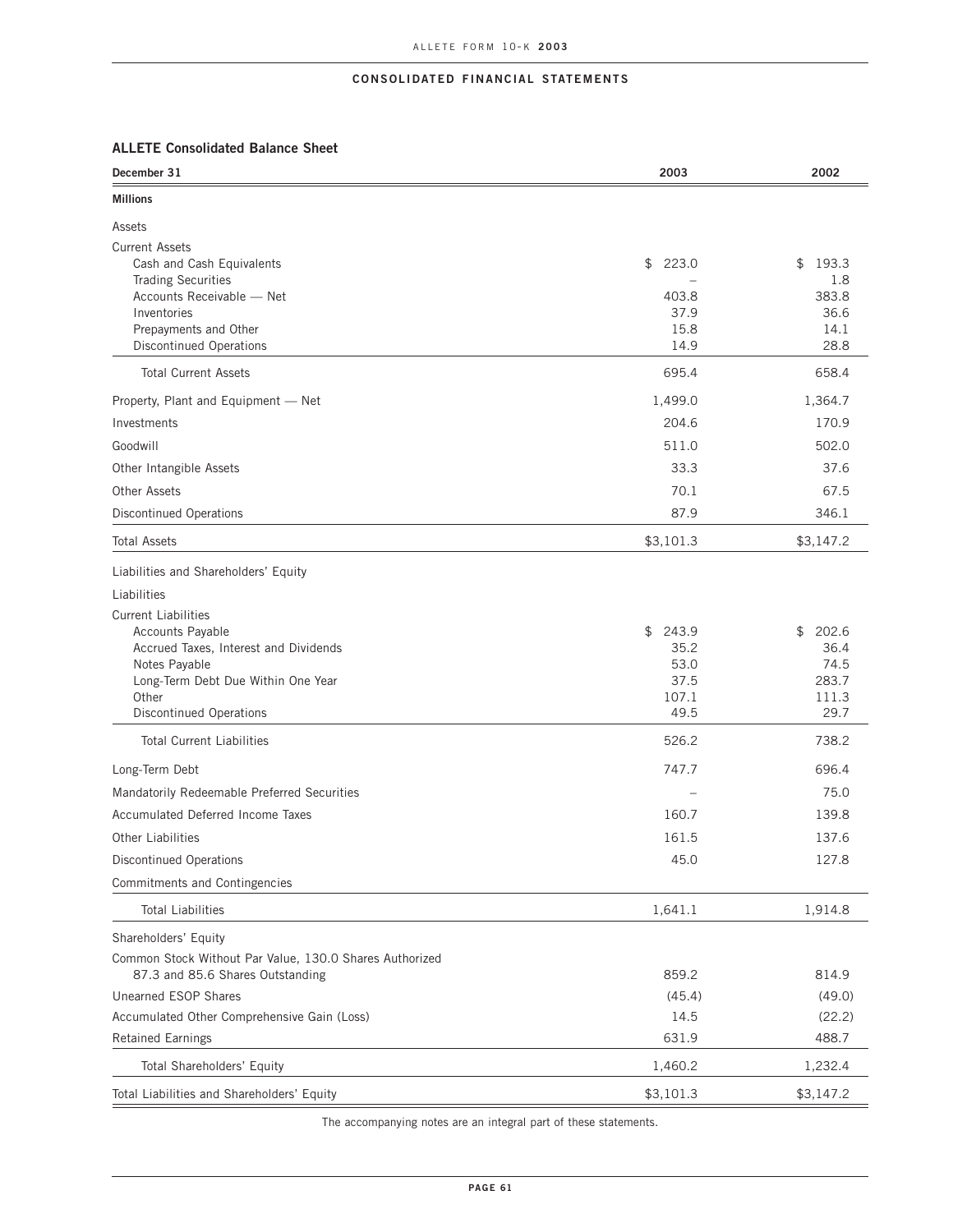# **ALLETE Consolidated Statement of Income**

| For the Year Ended December 31                     | 2003    | 2002    | 2001    |
|----------------------------------------------------|---------|---------|---------|
| <b>Millions Except Per Share Amounts</b>           |         |         |         |
| <b>Operating Revenue</b>                           |         |         |         |
| <b>Energy Services</b>                             |         |         |         |
| <b>Regulated Utility</b>                           | \$512.8 | \$505.6 | \$538.7 |
| Nonregulated                                       | 146.8   | 120.4   | 80.0    |
| <b>Automotive Services</b>                         | 922.3   | 835.8   | 832.1   |
| Investments                                        | 36.9    | 32.5    | 74.8    |
| <b>Total Operating Revenue</b>                     | 1,618.8 | 1,494.3 | 1,525.6 |
| <b>Operating Expenses</b>                          |         |         |         |
| Fuel and Purchased Power                           |         |         |         |
| <b>Regulated Utility</b>                           | 212.5   | 206.7   | 233.1   |
| Nonregulated                                       | 40.0    | 28.1    |         |
| Operations                                         |         |         |         |
| <b>Regulated Utility</b>                           | 217.7   | 197.0   | 204.1   |
| Nonregulated                                       | 98.0    | 107.5   | 74.9    |
|                                                    |         |         |         |
| Automotive and Investments                         | 749.0   | 693.4   | 728.3   |
| Interest                                           | 66.6    | 70.5    | 83.0    |
| <b>Total Operating Expenses</b>                    | 1,383.8 | 1,303.2 | 1,323.4 |
| Operating Income from Continuing Operations        | 235.0   | 191.1   | 202.2   |
| Income Tax Expense                                 | 91.9    | 72.2    | 73.3    |
| Income from Continuing Operations                  | 143.1   | 118.9   | 128.9   |
| Income from Discontinued Operations - Net of Tax   | 93.3    | 18.3    | 9.8     |
| Net Income                                         | \$236.4 | \$137.2 | \$138.7 |
| Average Shares of Common Stock                     |         |         |         |
| <b>Basic</b>                                       | 82.8    | 81.1    | 75.8    |
| Diluted                                            | 83.3    | 81.7    | 76.5    |
| Earnings Per Share of Common Stock<br><b>Basic</b> |         |         |         |
| <b>Continuing Operations</b>                       | \$1.72  | \$1.47  | \$1.70  |
| <b>Discontinued Operations</b>                     | 1.13    | 0.22    | 0.13    |
|                                                    | \$2.85  | \$1.69  | \$1.83  |
| Diluted                                            |         |         |         |
| <b>Continuing Operations</b>                       | \$1.72  | \$1.46  | \$1.68  |
| <b>Discontinued Operations</b>                     | 1.12    | 0.22    | 0.13    |
|                                                    |         |         |         |
|                                                    | \$2.84  | \$1.68  | \$1.81  |
| Dividends Per Share of Common Stock                | \$1.13  | \$1.10  | \$1.07  |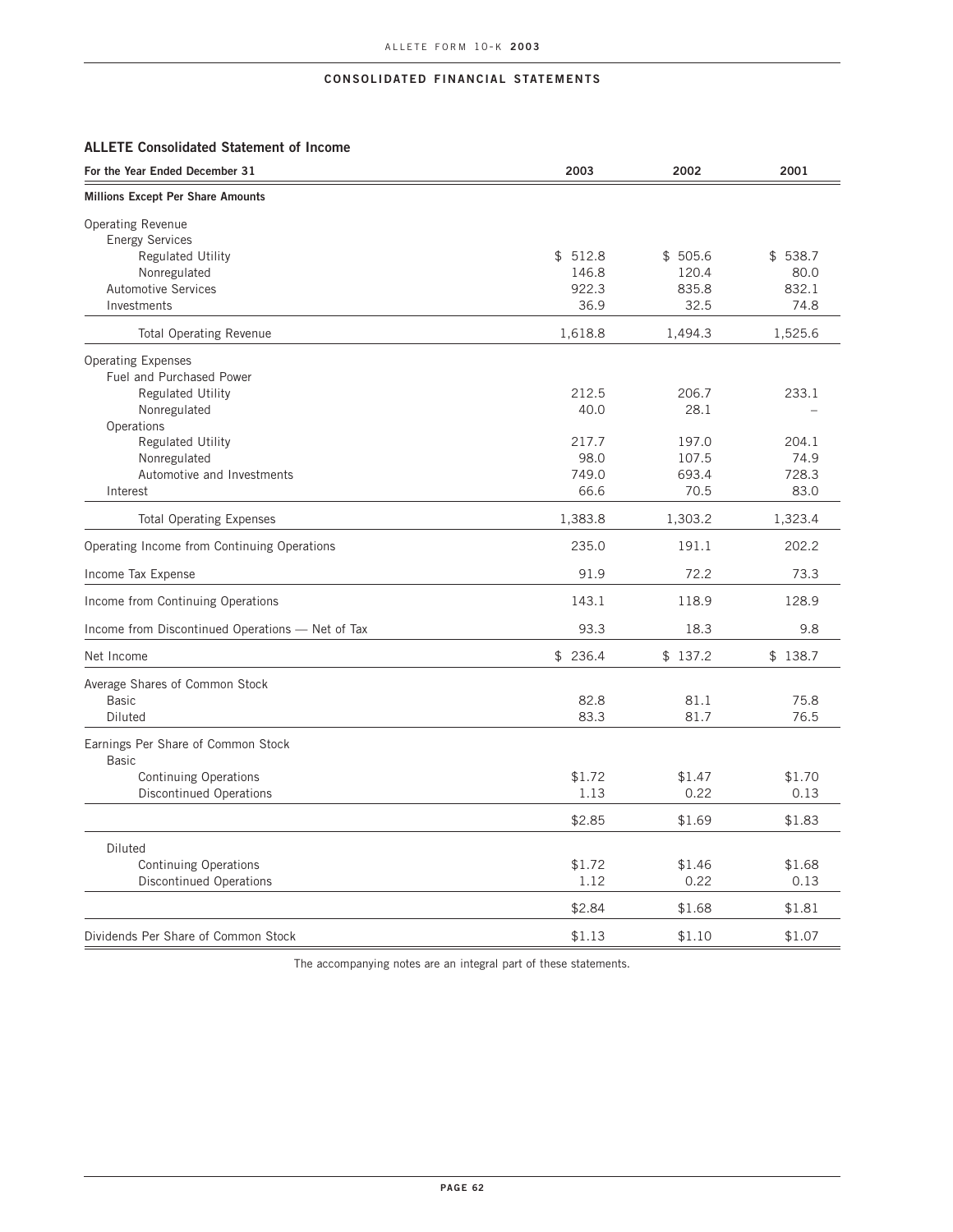# **ALLETE Consolidated Statement of Cash Flows**

| For the Year Ended December 31                            | 2003           | 2002           | 2001            |
|-----------------------------------------------------------|----------------|----------------|-----------------|
| <b>Millions</b>                                           |                |                |                 |
| <b>Operating Activities</b>                               |                |                |                 |
| Net Income                                                | \$236.4        | \$137.2        | \$138.7         |
| Gain on Sale of Plant                                     | (141.5)        |                |                 |
| Depreciation and Amortization                             | 86.7           | 82.1           | 101.6           |
| Deferred Income Taxes                                     | 14.3           | 26.9           | 10.3            |
| Changes in Operating Assets and Liabilities - Net of the  |                |                |                 |
| <b>Effects of Acquisitions</b>                            |                |                |                 |
| <b>Trading Securities</b>                                 | 1.8            | 153.8          | (64.8)          |
| <b>Accounts Receivable</b>                                | (8.8)          | 74.9           | (82.4)          |
| Inventories                                               | (1.0)          | (3.8)          | (3.0)           |
| Prepayments and Other                                     | (2.5)          | 2.0            | (9.2)           |
| <b>Accounts Payable</b>                                   | 37.0           | (38.0)         | (23.9)          |
| <b>Other Current Liabilities</b>                          | 7.3            | (7.8)          | 16.4            |
| <b>Other Assets</b>                                       | (2.0)          | (3.9)          | (8.9)           |
| <b>Other Liabilities</b>                                  | 18.1           | 29.6           | 28.8            |
| Cash from Operating Activities                            | 245.8          | 453.0          | 103.6           |
| <b>Investing Activities</b>                               |                |                |                 |
| Proceeds from Sale of Plant                               | 444.7          |                |                 |
| Proceeds from Sale of Available-For-Sale Securities       | 7.4            | 1.9            | 2.6             |
| Additions to Investments                                  | (49.1)         | (24.5)         | (11.2)          |
| Additions to Property, Plant and Equipment                | (181.3)        | (201.2)        | (149.2)         |
| Acquisitions - Net of Cash Acquired<br>Other              | (1.8)<br>(7.6) | (32.7)<br>12.1 | (157.1)<br>17.5 |
|                                                           |                |                |                 |
| Cash from (for) Investing Activities                      | 212.3          | (244.4)        | (297.4)         |
| <b>Financing Activities</b>                               |                |                |                 |
| Issuance of Long-Term Debt                                | 85.2           | 18.4           | 125.2           |
| Issuance of Common Stock                                  | 44.3           | 43.2           | 189.2           |
| Changes in Notes Payable - Net                            | (18.6)         | (200.5)        | 5.5             |
| Reductions of Long-Term Debt                              | (413.4)        | (14.5)         | (18.1)          |
| Reductions of Mandatorily Redeemable Preferred Securities | (75.0)         |                |                 |
| Dividends on Common Stock                                 | (93.2)         | (89.2)         | (81.8)          |
| Cash from (for) Financing Activities                      | (470.7)        | (242.6)        | 220.0           |
| Effect of Exchange Rate Changes on Cash                   | 39.2           | 2.7            | (11.3)          |
| Change in Cash and Cash Equivalents                       | 26.6           | (31.3)         | 14.9            |
| Cash and Cash Equivalents at Beginning of Period (a)      | 202.9          | 234.2          | 219.3           |
| Cash and Cash Equivalents at End of Period (a)            | \$229.5        | \$202.9        | \$234.2         |
| Supplemental Cash Flow Information                        |                |                |                 |
| Cash Paid During the Period for                           |                |                |                 |
| Interest - Net of Capitalized                             | \$69.2         | \$71.9         | \$84.2          |
| <b>Income Taxes</b>                                       | \$87.4         | \$49.2         | \$60.5          |

(a) Included \$6.5 million of cash from Discontinued Operations at December 31, 2003 (\$9.6 million at December 31, 2002).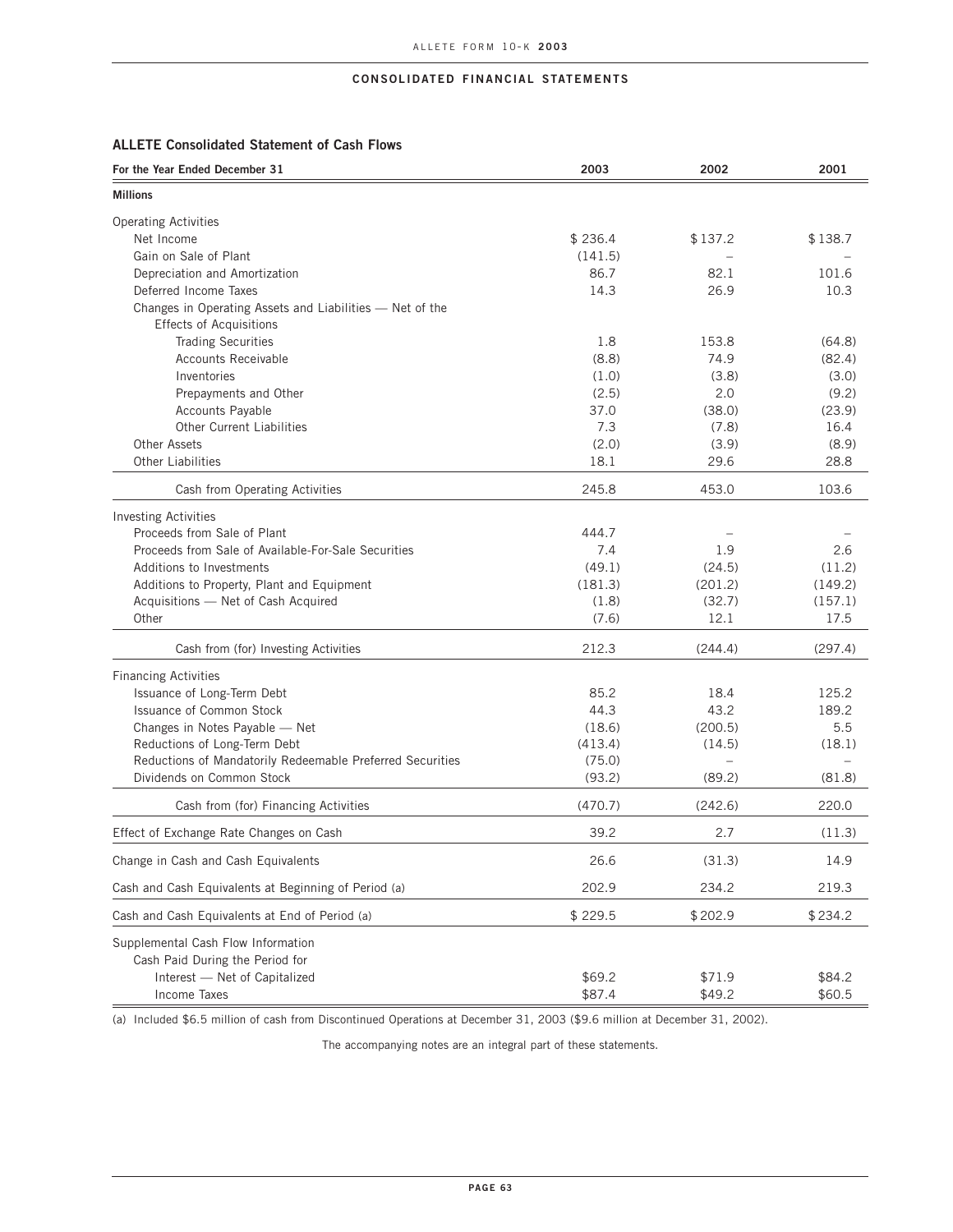# **ALLETE Consolidated Statement of Shareholders' Equity**

|                                                                                                                                                                                                                        | Total<br>Shareholders'<br>Equity      | Retained<br><b>Earnings</b> | Accumulated<br>Other<br>Comprehensive<br>Income (Loss) | Unearned<br><b>ESOP</b><br><b>Shares</b> | Common<br><b>Stock</b> |
|------------------------------------------------------------------------------------------------------------------------------------------------------------------------------------------------------------------------|---------------------------------------|-----------------------------|--------------------------------------------------------|------------------------------------------|------------------------|
| <b>Millions</b>                                                                                                                                                                                                        |                                       |                             |                                                        |                                          |                        |
| Balance at December 31, 2000                                                                                                                                                                                           | \$<br>900.8                           | \$383.8                     | \$ (4.2)                                               | \$(55.7)                                 | \$576.9                |
| Comprehensive Income                                                                                                                                                                                                   |                                       |                             |                                                        |                                          |                        |
| Net Income                                                                                                                                                                                                             | 138.7                                 | 138.7                       |                                                        |                                          |                        |
| Other Comprehensive Income - Net of Tax<br>Unrealized Gains on Securities - Net<br>Interest Rate Swap<br>Foreign Currency Translation Adjustments<br>Total Comprehensive Income                                        | 2.5<br>(1.5)<br>(11.3)<br>128.4       |                             | 2.5<br>(1.5)<br>(11.3)                                 |                                          |                        |
| Common Stock Issued - Net                                                                                                                                                                                              | 193.4                                 |                             |                                                        |                                          | 193.4                  |
| Dividends Declared                                                                                                                                                                                                     | (81.8)                                | (81.8)                      |                                                        |                                          |                        |
| <b>ESOP Shares Earned</b>                                                                                                                                                                                              | 3.0                                   |                             |                                                        | 3.0                                      |                        |
| Balance at December 31, 2001                                                                                                                                                                                           | 1,143.8                               | 440.7                       | (14.5)                                                 | (52.7)                                   | 770.3                  |
| Comprehensive Income                                                                                                                                                                                                   |                                       |                             |                                                        |                                          |                        |
| Net Income                                                                                                                                                                                                             | 137.2                                 | 137.2                       |                                                        |                                          |                        |
| Other Comprehensive Income - Net of Tax<br>Unrealized Gains on Securities - Net<br>Interest Rate Swap<br>Foreign Currency Translation Adjustments<br><b>Additional Pension Liability</b><br>Total Comprehensive Income | (8.1)<br>1.3<br>2.6<br>(3.5)<br>129.5 |                             | (8.1)<br>1.3<br>2.6<br>(3.5)                           |                                          |                        |
| Common Stock Issued - Net                                                                                                                                                                                              | 44.6                                  |                             |                                                        |                                          | 44.6                   |
| Dividends Declared                                                                                                                                                                                                     | (89.2)                                | (89.2)                      |                                                        |                                          |                        |
| <b>ESOP Shares Earned</b>                                                                                                                                                                                              | 3.7                                   |                             |                                                        | 3.7                                      |                        |
| Balance at December 31, 2002                                                                                                                                                                                           | 1,232.4                               | 488.7                       | (22.2)                                                 | (49.0)                                   | 814.9                  |
| Comprehensive Income                                                                                                                                                                                                   |                                       |                             |                                                        |                                          |                        |
| Net Income                                                                                                                                                                                                             | 236.4                                 | 236.4                       |                                                        |                                          |                        |
| Other Comprehensive Income - Net of Tax<br>Unrealized Gains on Securities - Net<br>Interest Rate Swap<br>Foreign Currency Translation Adjustments<br><b>Additional Pension Liability</b><br>Total Comprehensive Income | 3.6<br>0.2<br>39.2<br>(6.3)<br>273.1  |                             | 3.6<br>0.2<br>39.2<br>(6.3)                            |                                          |                        |
| Common Stock Issued - Net                                                                                                                                                                                              | 44.3                                  |                             |                                                        |                                          | 44.3                   |
| Dividends Declared                                                                                                                                                                                                     | (93.2)                                | (93.2)                      |                                                        |                                          |                        |
| <b>ESOP Shares Earned</b>                                                                                                                                                                                              | 3.6                                   |                             |                                                        | 3.6                                      |                        |
| Balance at December 31, 2003                                                                                                                                                                                           | \$1,460.2                             | \$631.9                     | \$14.5                                                 | \$(45.4)                                 | \$859.2                |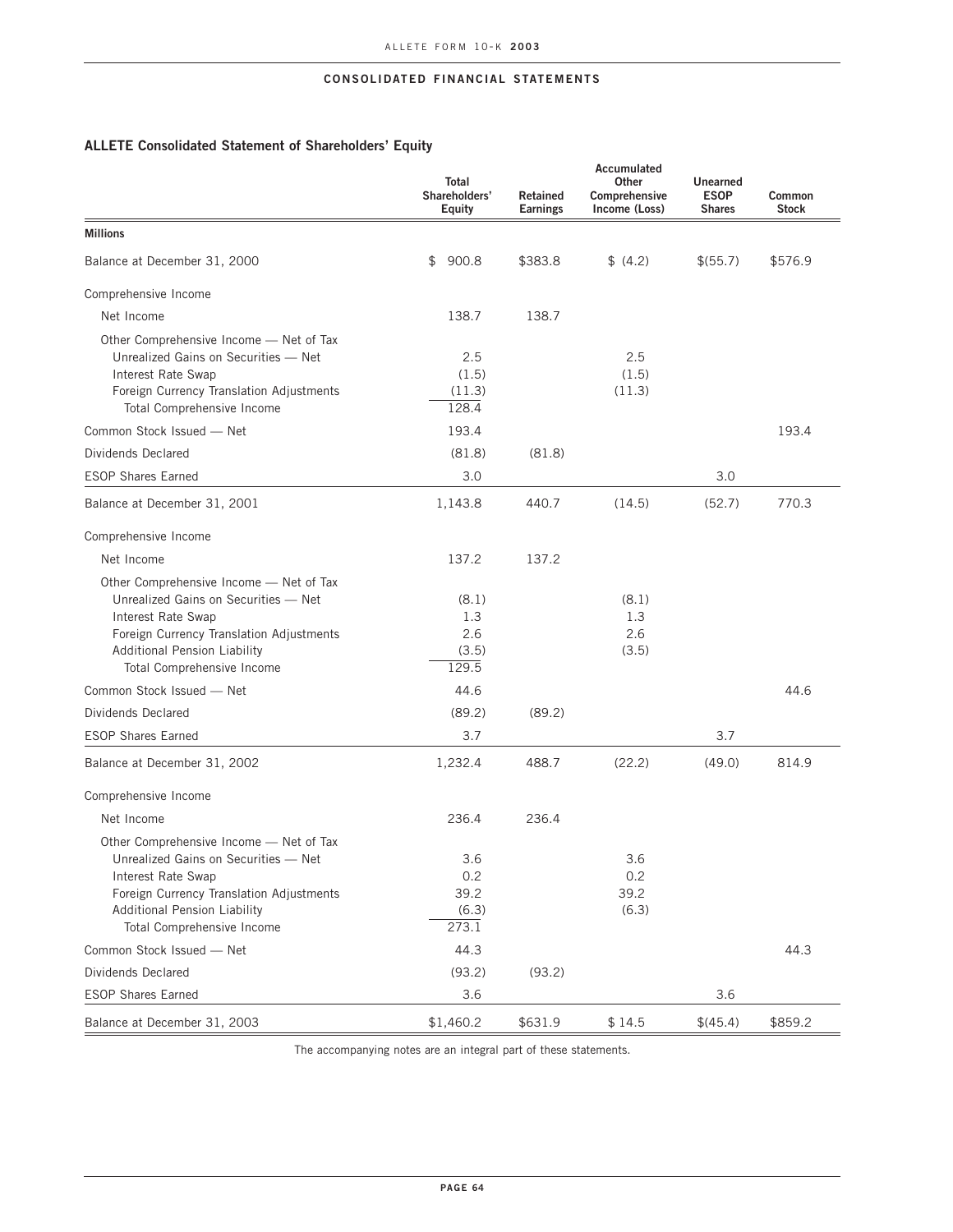# **1 Business Segments**

| <b>Business Segments</b>                                                                                                     |                                      | Energy                           | Automotive                          | <b>Investments</b><br>and<br>Corporate |
|------------------------------------------------------------------------------------------------------------------------------|--------------------------------------|----------------------------------|-------------------------------------|----------------------------------------|
| For the Year Ended December 31                                                                                               | Consolidated                         | <b>Services</b>                  | <b>Services</b>                     | <b>Charges</b>                         |
| <b>Millions</b>                                                                                                              |                                      |                                  |                                     |                                        |
| 2003<br><b>Operating Revenue</b><br>Operation and Other Expense<br>Depreciation and Amortization Expense<br>Interest Expense | \$1,618.8<br>1,230.7<br>86.5<br>66.6 | \$659.6<br>517.1<br>51.1<br>22.4 | \$922.3(c)<br>681.4<br>35.3<br>16.0 | \$36.9<br>32.2<br>0.1<br>28.2          |
| Operating Income (Loss) from Continuing Operations                                                                           | 235.0                                | 69.0                             | 189.6                               | (23.6)                                 |
| Income Tax Expense (Benefit)                                                                                                 | 91.9                                 | 26.6                             | 74.8                                | (9.5)                                  |
| Income (Loss) from Continuing Operations                                                                                     | 143.1                                | 42.4                             | 114.8                               | (14.1)                                 |
| Income from Discontinued Operations - Net of Tax                                                                             | 93.3(a)                              | $\equiv$                         | 0.3                                 |                                        |
| Net Income                                                                                                                   | \$<br>$236.4$ (a)                    | \$42.4                           | \$115.1                             | \$(14.1)                               |
| <b>Total Assets</b>                                                                                                          | $$3,101.3$ (b)                       | \$1,213.3                        | $$1,632.7$ (d)                      | \$152.5                                |
| Capital Expenditures                                                                                                         | \$136.3(b)                           | \$73.6                           | \$26.9                              |                                        |
| 2002<br><b>Operating Revenue</b><br>Operation and Other Expense<br>Depreciation and Amortization Expense<br>Interest Expense | \$1,494.3<br>1,151.0<br>81.7<br>70.5 | \$626.0<br>490.5<br>48.8<br>21.2 | \$835.8(c)<br>627.7<br>32.8<br>21.2 | \$32.5<br>32.8<br>0.1<br>28.1          |
| Operating Income (Loss) from Continuing Operations                                                                           | 191.1                                | 65.5                             | 154.1                               | (28.5)                                 |
| Income Tax Expense (Benefit)                                                                                                 | 72.2                                 | 23.7                             | 59.9                                | (11.4)                                 |
| Income (Loss) from Continuing Operations                                                                                     | 118.9                                | 41.8                             | 94.2                                | (17.1)                                 |
| Income (Loss) from Discontinued Operations - Net of Tax                                                                      | 18.3(a)                              | (1.2)                            | (5.9)                               | $\equiv$                               |
| Net Income                                                                                                                   | 137.2(a)<br>\$                       | \$40.6                           | \$88.3                              | \$(17.1)                               |
| <b>Total Assets</b>                                                                                                          | $$3,147.2$ (b)                       | \$1,150.9                        | $$1,471.1$ (d)                      | \$150.3                                |
| Capital Expenditures                                                                                                         | $$201.2$ (b)                         | \$80.9                           | \$66.5                              | \$5.7                                  |
| 2001<br><b>Operating Revenue</b><br>Operation and Other Expense<br>Depreciation and Amortization Expense<br>Interest Expense | \$1,525.6<br>1,151.5<br>88.9<br>83.0 | \$618.7<br>466.2<br>45.9<br>22.5 | \$832.1(c)<br>635.1<br>42.7<br>35.3 | \$74.8<br>50.2<br>0.3<br>25.2          |
| Operating Income (Loss) from Continuing Operations                                                                           | 202.2                                | 84.1                             | 119.0                               | (0.9)                                  |
| Income Tax Expense (Benefit)                                                                                                 | 73.3                                 | 32.4                             | 44.2                                | (3.3)                                  |
| Income from Continuing Operations                                                                                            | 128.9                                | 51.7                             | 74.8                                | 2.4                                    |
| Income (Loss) from Discontinued Operations - Net of Tax                                                                      | 9.8(a)                               | (1.6)                            | (7.0)                               |                                        |
| Net Income                                                                                                                   | \$<br>138.7 (a)                      | \$50.1                           | \$67.8                              | \$2.4                                  |
| <b>Total Assets</b>                                                                                                          | $$3,282.5$ (b)                       | \$1,049.1                        | $$1,515.4$ (d)                      | \$365.5                                |
| Capital Expenditures                                                                                                         | $$149.2$ (b)                         | \$59.9                           | \$57.2                              |                                        |

(a) Included \$93.0 million of income from Water Services businesses (\$25.4 million in 2002; \$18.4 million in 2001).

(b) Discontinued operations represented \$102.8 million of total assets in 2003 (\$374.9 million in 2002; \$352.5 million in 2001) and \$35.8 million of capital expenditures in 2003 (\$48.1 million in 2002; \$32.1 million in 2001).

(c) Included \$173.1 million of Canadian operating revenue in 2003 (\$141.9 million in 2002; \$139.4 million in 2001).

(d) Included \$220.1 million of Canadian assets in 2003 (\$184.7 million in 2002; \$187.6 million in 2001).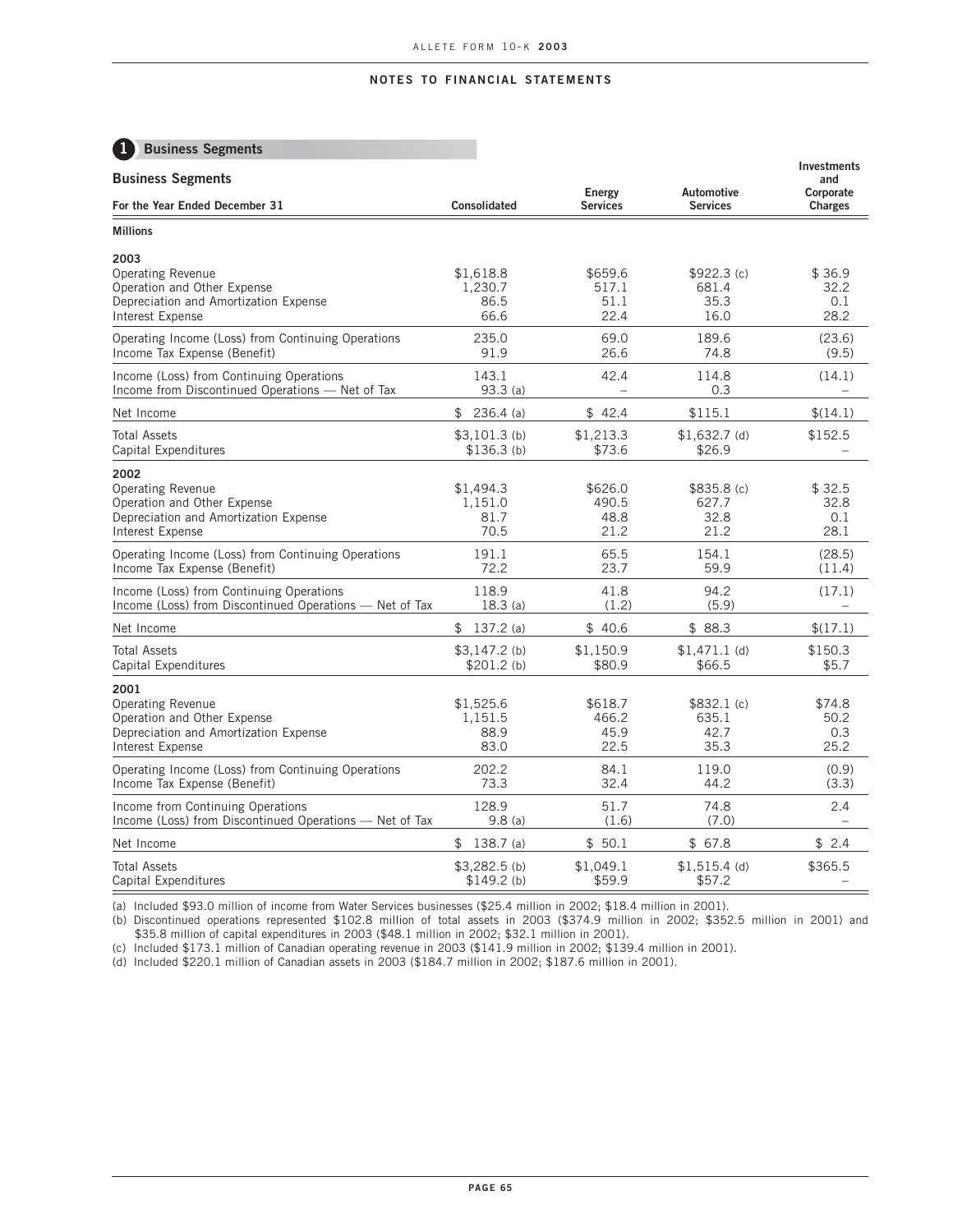### **2 Operations and Significant Accounting Policies**

**Financial Statement Preparation.** References in this report to "we," "us" and "our" are to ALLETE and its subsidiaries, collectively. We prepare our financial statements in conformity with generally accepted accounting principles. These principles require management to make informed judgments, best estimates and assumptions that affect the reported amounts of assets, liabilities, revenue and expenses. Actual results could differ from those estimates.

**Principles of Consolidation.** Our consolidated financial statements include the accounts of ALLETE and all of our majority owned subsidiary companies. All material intercompany balances and transactions have been eliminated in consolidation. Information for prior periods has been reclassified to present comparable information for all periods.

**Business Segments.** Energy Services and Automotive Services segments were determined based on products and services provided. The Investment and Corporate Charges segment was determined based on short-term corporate liquidity needs and the need to provide financial flexibility to pursue strategic initiatives in the other business segments. We measure performance of our operations through careful budgeting and monitoring of contributions to consolidated net income by each business segment. Discontinued Operations included financial results of our Water Services businesses, our vehicle transport and import businesses, and our retail stores.

**Energy Services.** Energy Services is engaged in the generation, transmission, distribution and marketing of electricity, as well as coal mining and telecommunications.

Minnesota Power, an operating division of ALLETE, and SWL&P, a wholly owned subsidiary, provide regulated utility electric service to 149,000 retail customers in northeastern Minnesota and northwestern Wisconsin. Approximately 50% of regulated utility electric sales are to large power customers (which consists of five taconite producers, four paper and pulp mills, two pipeline companies and one manufacturer) under all-requirements contracts with expiration dates extending from March 2005 through April 2009. Regulated utility electric rates are under the jurisdiction of various state and federal regulatory authorities. Billings are rendered on a cycle basis. Revenue is accrued for service provided but not billed. Regulated utility electric rates include adjustment clauses that bill or credit customers for fuel and purchased energy costs above or below the base levels in rate schedules and that bill retail customers for the recovery of CIP expenditures not collected in base rates.

Minnesota Power and wholly owned subsidiary Rainy River Energy, through its Kendall County power purchase agreement, also engage in nonregulated electric generation and power marketing. Nonregulated generation is non-rate base generation sold at market-based rates to the wholesale market.

BNI Coal, a wholly owned subsidiary, mines and sells lignite coal to two North Dakota mine-mouth generating units, one of which is Square Butte. Square Butte supplies approximately 71% (323 MW) of its output to Minnesota Power under a long-term contract. (See Note 15.)

Enventis Telecom, a wholly owned subsidiary, is our telecommunications business which is an integrated data services provider offering fiber optic-based communication and advanced data services to businesses and communities in Minnesota, Wisconsin and Missouri.

Split Rock Energy is a joint venture between Minnesota Power and Great River Energy from which we are withdrawing. Split Rock Energy was formed to combine power supply capabilities and customer loads for power pool operations and generation outage protection. In response to the changing strategies of both parties, as of February 2004 we withdrew from active participation in Split Rock Energy and will terminate our ownership interest upon receipt of FERC approval which is expected in the first half of 2004. We have retained some of the benefits of the partnership, such as joint load and capability reporting. As a result of withdrawing from active participation, we received a \$10.0 million distribution in February 2004 representing the majority of our capital account balance on the date of withdrawal. The remaining balance in our capital account will be distributed upon FERC approval. Prior to withdrawing from active participation, we accounted for our 50% ownership interest in Split Rock Energy under the equity method of accounting. For the year ended December 31, 2003 our pre-tax equity income from Split Rock Energy was \$2.9 million (\$7.3 million in 2002; \$3.6 million in 2001). We did not receive any cash distributions from Split Rock Energy in 2003 (\$2.6 million in 2002; \$2.1 million in 2001). We purchased power from Split Rock Energy to serve native load requirements and sold generation to Split Rock Energy. Purchases and sales were at market rates. In 2003 we made power purchases from Split Rock Energy of \$50.9 million (\$34.3 million in 2002; \$56.1 million in 2001) and power sales to Split Rock Energy of \$19.6 million (\$14.5 million in 2002; \$13.3 million in 2001).

**Automotive Services.** Automotive Services operates (through several wholly owned subsidiaries) two main businesses that are integral parts of the vehicle redistribution industry: auctions and related services, and dealer financing.

We are a service provider and do not actually buy and sell vehicles. We provide auction, reconditioning, logistics, and other administrative outsourcing services to wholesale vehicle buyers and sellers for a fee. Buyers are licensed franchised, independent and wholesale used vehicle dealers, while sellers include vehicle manufacturers, dealers, automotive fleet/lease companies, credit unions and other financial institutions, finance companies and rental car companies. We also provide floorplan financing.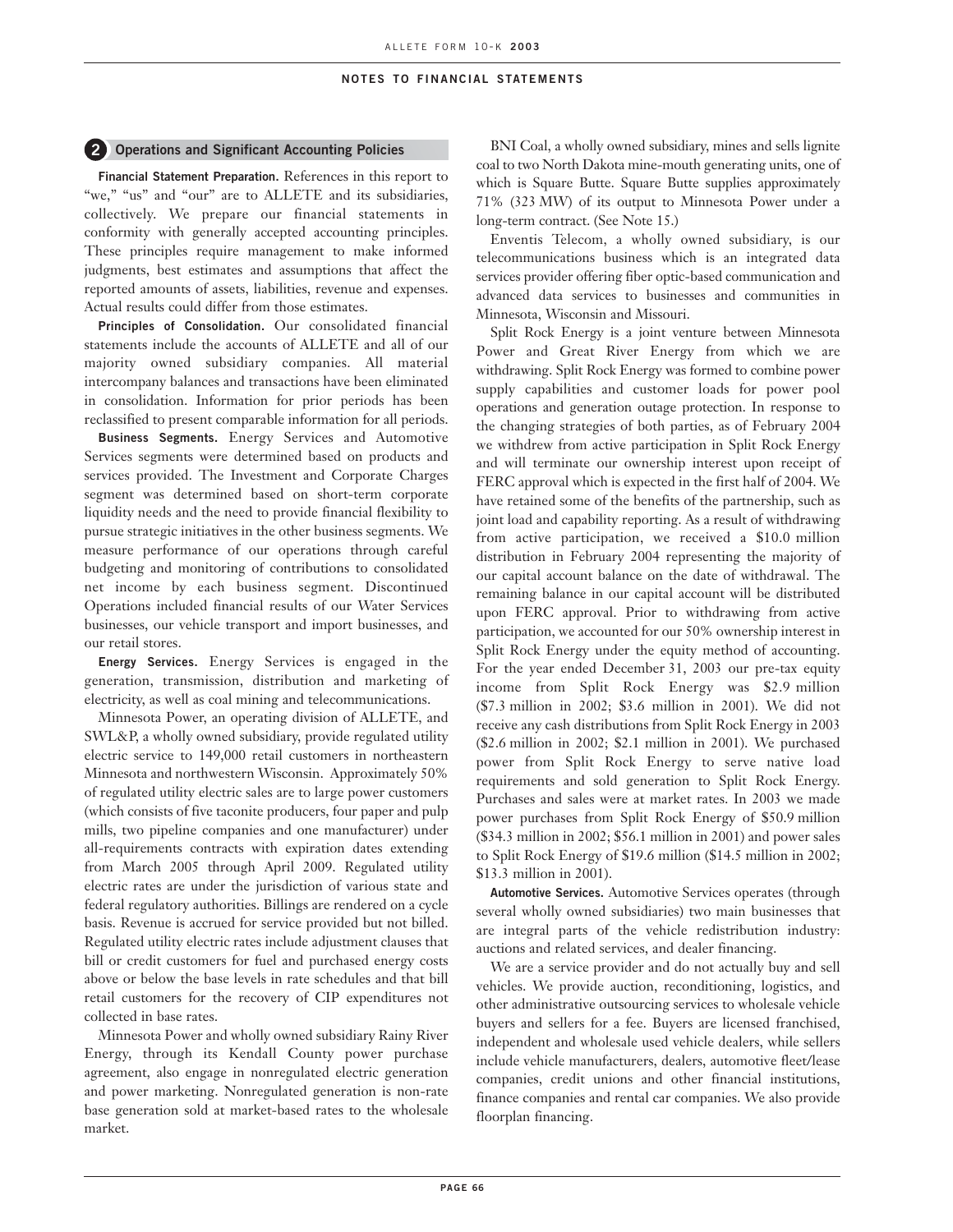Revenue is recognized when the services we provide are performed. Revenue includes the Company's fees for such services and interest earned on floorplan receivables. We do not report the gross sales price of the vehicles in revenue nor the related purchase price in operating expense.

Wholesale vehicle auctions include 53 used vehicle auctions, 27 salvage vehicle auctions and other related services. Used vehicles are sold to dealers through our used vehicle auctions, and salvage vehicle services are provided primarily to insurance companies through our salvage auctions. Other related services include inbound and outbound logistics, reconditioning, vehicle inspection and certification, and titling services.

Dealer financing consists of AFC which provides shortterm inventory-secured financing for used vehicle dealers who purchase vehicles at auctions. AFC has 80 loan production offices located across North America. These offices provide qualified dealers credit to purchase vehicles at any of the 500 plus auctions and other outside sources approved by AFC.

AFC's revenue is comprised of gains on sales of receivables, and interest and fee income. Revenue from AFC was \$104.0 million in 2003 (\$98.6 million in 2002; \$91.7 million in 2001). As is customary for finance companies, AFC's revenue is reported net of interest expense of \$0.3 million in 2003 (\$1.3 million in 2002; \$3.4 million in 2001) and is included in Operating Revenue – Automotive Services on our consolidated statement of income. Interest on finance receivables is recognized based on the number of days the vehicle remains financed. AFC generally sells its United States dollar denominated finance receivables through a private securitization structure. Gains and losses on such sales are generally recognized at the time of settlement based on the difference between the sales proceeds and the allocated basis of the finance receivables sold, adjusted for transaction fees.

**Investments and Corporate Charges.** Investments and Corporate Charges include real estate operations, investments in emerging technologies related to the electric utility industry and general corporate expenses, including interest, not specifically related to any one business segment. Our real estate operations include several wholly owned subsidiaries and an 80% ownership in Lehigh which are consolidated in ALLETE's financial statements. All are Florida real estate companies principally engaged in real estate acquisition, sales and investment activities. Full profit recognition is recorded on sales upon closing provided cash collections are at least 20% of the contract price and the other requirements of GAAP concerning profit recognition are met.

Investments and Corporate Charges included Operation and Other Expense totaling \$17.6 million in 2003 (\$16.5 million in 2002; \$22.8 million in 2001) for general corporate expenses such as employee salaries and benefits, and legal and other outside contract service fees, and Interest Expense of \$28.0 million in 2003 (\$28.1 million in 2002; \$25.2 million in 2001). Also included in Investments and

Corporate Charges was our trading securities portfolio which was liquidated during the second half of 2002.

**Property, Plant and Equipment.** Property, plant and equipment are recorded at original cost and are reported on the balance sheet net of accumulated depreciation. Expenditures for additions and significant replacements and improvements are capitalized; maintenance and repair costs are expensed as incurred. Expenditures for major plant overhauls are also accounted for using this same policy. Gains or losses on nonregulated property, plant and equipment are recognized when they are retired or otherwise disposed of. When regulated utility property, plant and equipment are retired or otherwise disposed of, no gain or loss is recognized.

**Long-Lived Asset Impairments.** We periodically review our long-lived assets whenever events indicate the carrying amount of the assets may not be recoverable. Excluding impairment losses recorded on certain remaining water assets held for sale, as of December 31, 2003 no write-downs were required.

**Accounts Receivable.** Accounts receivable are reported on the balance sheet net of an allowance for doubtful accounts. The allowance is based on our evaluation of the receivable portfolio under current conditions, the size of the portfolio, overall portfolio quality, review of specific problems and such other factors that in our judgment deserve recognition in estimating losses.

#### **Accounts Receivable**

| December 31                           | 2003    | 2002    |
|---------------------------------------|---------|---------|
| <b>Millions</b>                       |         |         |
| Trade Accounts Receivable             | \$224.2 | \$214.9 |
| Less: Allowance for Doubtful Accounts | 8.4     | 8.8     |
|                                       | 215.8   | 206.1   |
| Finance Receivables                   |         |         |
| $AFC$ — Net                           | 187.0   | 177.3   |
| Real Estate - Net                     | 1.0     | 0.4     |
|                                       | 188.0   | 177.7   |
| Total Accounts Receivable - Net       | \$403.8 | \$383.8 |

AFC sells the majority of United States dollar denominated finance receivables on a revolving basis to a wholly owned, bankruptcy remote, special purpose subsidiary that is consolidated for accounting purposes. The special purpose subsidiary has entered into a securitization agreement, which expires in 2005, that allows for the revolving sale to a bank conduit facility of up to a maximum of \$500 million in undivided interests in eligible finance receivables. The outstanding receivables sold and a cash reserve equal to 1% of total receivables sold serve as security interest for the receivables that have been sold to the bank conduit facility.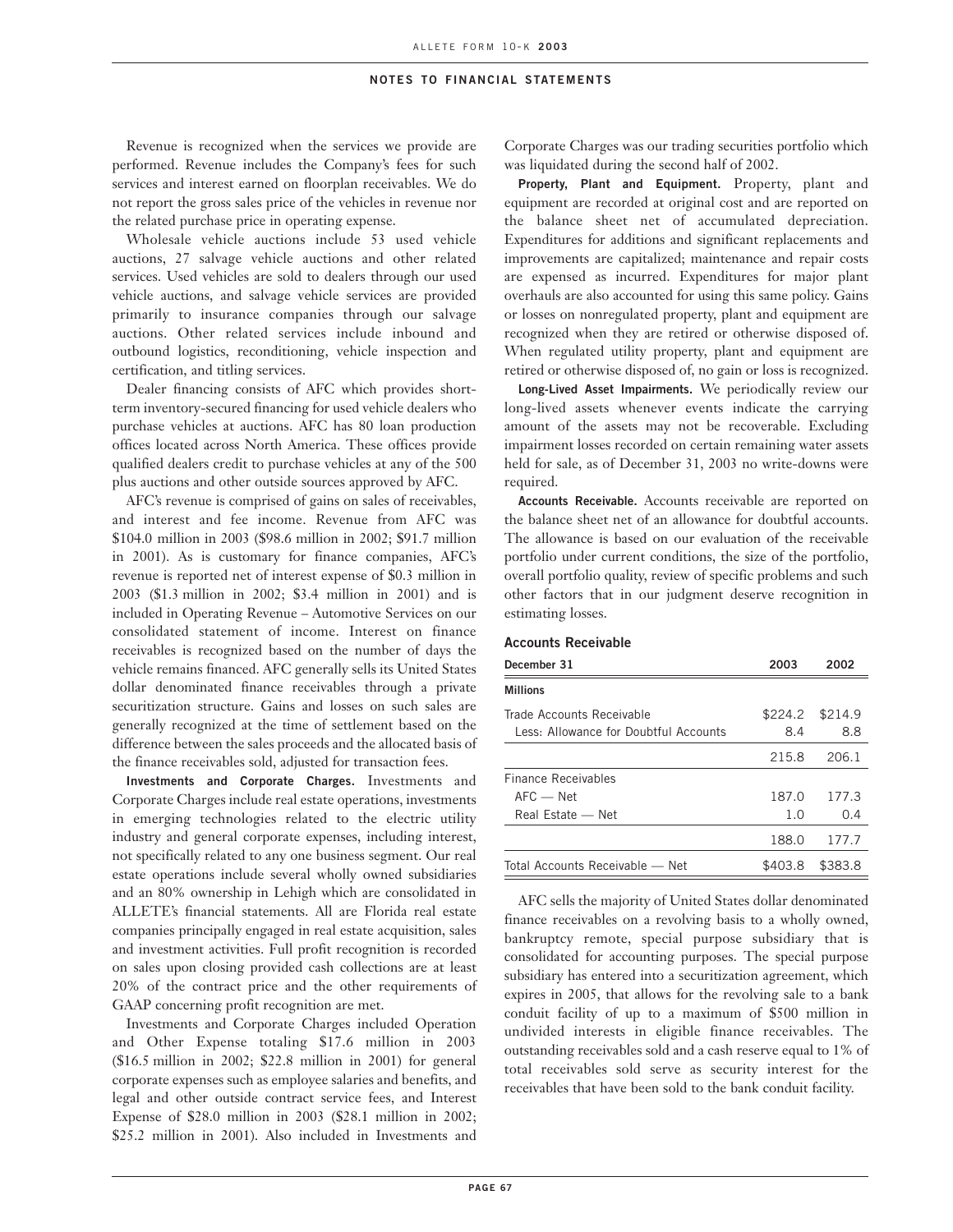# At December 31 Total Delinquent (a) **Millions 2003** Finance Receivables Managed  $$538.8$  \$7.8 Less: Amounts Sold to Bank Facility 333.8 Gross Finance Receivables Recognized 205.0 Less: Allowance for Doubtful Accounts 18.0 Net Finance Receivables Recognized \$187.0 **2002** Finance Receivables Managed  $$501.1$  \$8.0 Less: Amounts Sold to Bank Facility 303.8 Gross Finance Receivables Recognized 197.3 Less: Allowance for Doubtful Accounts 20.0 Net Finance Receivables Recognized \$177.3 **For the Year Ended December 31 2003 2002 Millions** Net Credit Losses from Total Receivables Managed  $$14.2$   $$14.7$ Total Proceeds from Sales of Finance Receivables  $$4,134.3$   $$4,142.3$

**Finance Receivables Managed by AFC**

(a) Defined as 60 days or more past due.

AFC's proceeds from the revolving sale of receivables to the bank conduit facility were used to repay borrowings from ALLETE and fund new loans to customers. AFC and the special purpose subsidiary must maintain certain financial covenants such as minimum tangible net worth to comply with the terms of the securitization agreement. AFC has historically performed better than the covenant thresholds set forth in the securitization agreement, and we are not aware of any changing circumstances that would put AFC in noncompliance with the covenants.

**Inventories.** Inventories, which include fuel, material and supplies, are stated at the lower of cost or market. Cost is determined by the average cost method.

**Goodwill.** All goodwill relates to the Automotive Services segment and represents the excess of cost over identifiable tangible and intangible net assets of businesses acquired. As required by SFAS 142, "Goodwill and Other Intangible Assets," goodwill is no longer amortized after 2001. Prior to 2002 we amortized goodwill on a straight-line basis over 40 years.

**Unamortized Expense, Discount and Premium on Debt.** Expense, discount and premium on debt are deferred and amortized over the lives of the related issues.

**Cash and Cash Equivalents.** We consider all investments purchased with maturities of three months or less to be cash equivalents.

**Accounting for Stock-Based Compensation.** We have elected to account for stock-based compensation in accordance with APB Opinion No. 25, "Accounting for Stock Issued to Employees." Accordingly, we recognize expense for performance share awards granted and do not recognize expense for employee stock options granted. The after-tax expense recognized for performance share awards was approximately \$3 million in 2003 (\$4 million in 2002). The following table illustrates the effect on net income and earnings per share if we had applied the fair value recognition provisions of SFAS 123, "Accounting for Stock-Based Compensation."

| For the Year Ended<br>December 31                                                   | 2003 | 2002                    | 2001   |
|-------------------------------------------------------------------------------------|------|-------------------------|--------|
| <b>Millions Except Per Share Amounts</b>                                            |      |                         |        |
| Net Income                                                                          |      |                         |        |
| As Reported<br>Less: Employee Stock Compensation<br><b>Expense Determined Under</b> |      | \$236.4 \$137.2 \$138.7 |        |
| SFAS 123 - Net of Tax                                                               |      | $(0.5)$ $(1.4)$         | 0.8    |
| Pro Forma Net Income                                                                |      | \$235.9 \$135.8 \$139.5 |        |
| Basic Earnings Per Share                                                            |      |                         |        |
| As Reported                                                                         |      | \$2.85 \$1.69           | \$1.83 |
| Pro Forma                                                                           |      | $$2.85$ $$1.67$         | \$1.84 |
| Diluted Earnings Per Share                                                          |      |                         |        |
| As Reported                                                                         |      | \$2.84 \$1.68           | \$1.81 |
| Pro Forma                                                                           |      | \$2.83 \$1.66           | \$1.82 |

In the previous table, the expense for employee stock options granted determined under SFAS 123 was calculated using the Black-Scholes option pricing model and the following assumptions:

|                            | 2003    | 2002         | 2001  |
|----------------------------|---------|--------------|-------|
| Risk-Free Interest Rate    | $3.1\%$ | $4.4\%$      | 5.0%  |
| Expected Life - Years      | 5.      | $\mathsf{h}$ | h     |
| <b>Expected Volatility</b> | 25.2%   | 24.2%        | 22.2% |
| Dividend Growth Rate       | 2%      | 2%           | 2%    |

**Foreign Currency Translation.** Results of operations for our Canadian and Mexican subsidiaries are translated into United States dollars using the average exchange rates during the period. Assets and liabilities are translated into United States dollars using the exchange rate on the balance sheet date. Resulting translation adjustments are recorded in the Accumulated Other Comprehensive Gain (Loss) section of Shareholders' Equity on our consolidated balance sheet.

**Environmental Liabilities.** We review environmental matters on a quarterly basis. Accruals for environmental matters are recorded when it is probable that a liability has been incurred and the amount of the liability can be reasonably estimated, based on current law and existing technologies. These accruals are adjusted periodically as assessment and remediation efforts progress or as additional technical or legal information becomes available. Accruals for environmental liabilities are included in the balance sheet at undiscounted amounts and exclude claims for recoveries from insurance or other third parties. Costs related to environmental contamination treatment and cleanup are charged to expense.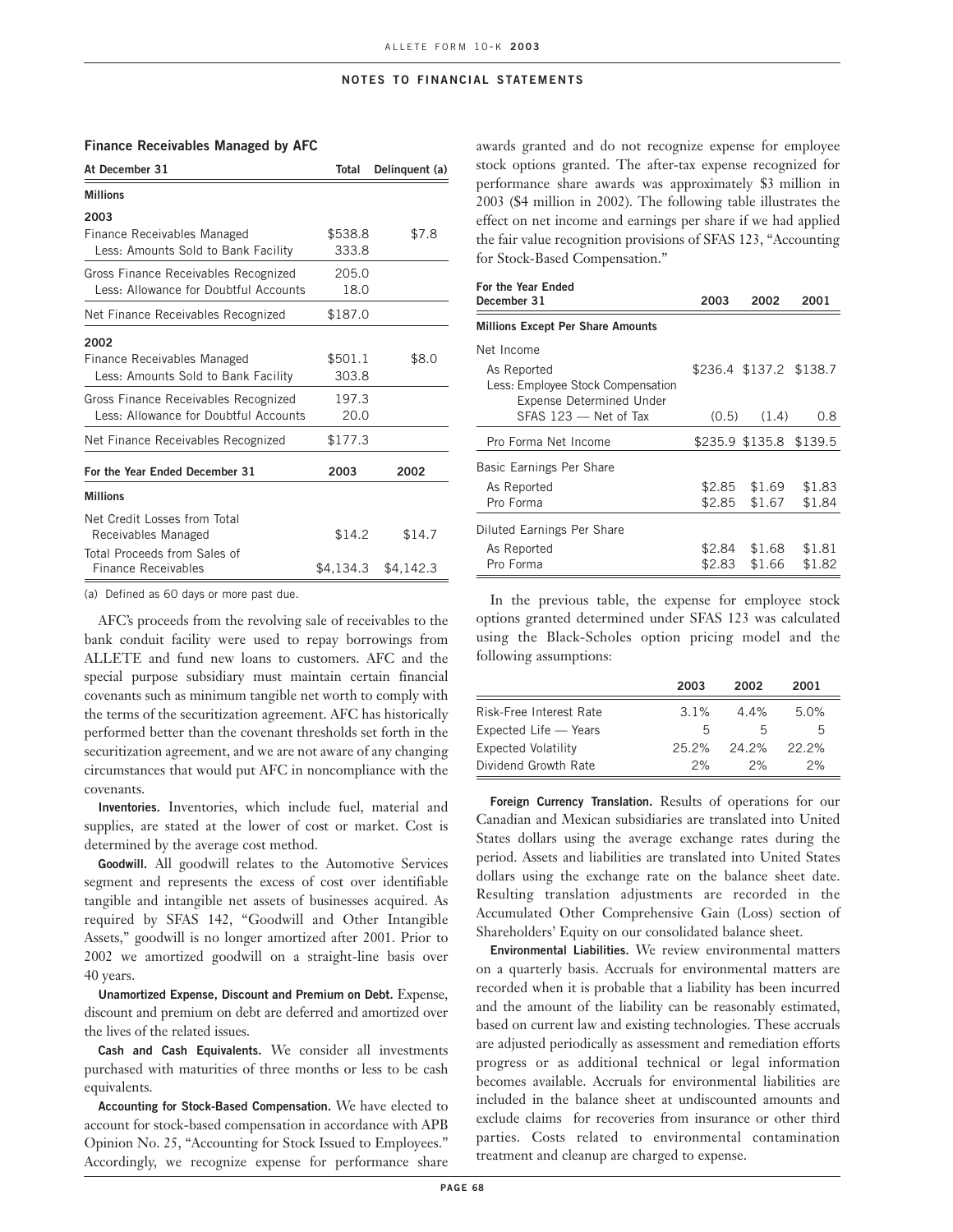**Income Taxes.** We file a consolidated federal income tax return. Income taxes are allocated to each subsidiary based on their taxable income. We account for income taxes using the liability method as prescribed by SFAS 109, "Accounting for Income Taxes." Under the liability method, deferred income tax liabilities are established for all temporary differences in the book and tax basis of assets and liabilities based upon enacted tax laws and rates applicable to the periods in which the taxes become payable. Due to the effects of regulation on Minnesota Power, certain adjustments made to deferred income taxes are, in turn, recorded as regulatory assets or liabilities. Investment tax credits have been recorded as deferred credits and are being amortized to income tax expense over the service lives of the related property.

**Excise Taxes.** We collect an immaterial amount of excise taxes from our customers levied by government entities. These taxes are stated separately on the billing to the customer and recorded as a liability to be remitted to the government entity. We account for the collection and payment of these taxes on the net basis and neither the amounts collected or paid are reflected on our consolidated statement of income.

**New Accounting Standards.** In January 2004 the FASB issued FASB Staff Position SFAS 106-1, "Accounting and Disclosure Requirements Related to the Medicare Prescription Drug, Improvement and Modernization Act of 2003" (Act). This Staff Position allows employers who sponsor a postretirement health plan that provides prescription drug benefits to defer recognizing the effects of the Act in accounting for its plan under SFAS 106, "Employers' Accounting for Postretirement Benefits Other Than Pensions" until authoritative accounting guidance is issued. We provide postretirement health benefits that include prescription drug benefits, and in accordance with this Staff Position, have elected not to reflect the impact of the Act in our 2003 financial statements. We expect the Act will eventually reduce our costs for postretirement health benefits and are reviewing the impact on our accumulated plan benefit obligation and expense going forward.

In May 2003 the FASB issued SFAS 150, "Accounting for Certain Financial Instruments with Characteristics of both Liabilities and Equity." In general, SFAS 150 established standards for classification and measurement of certain financial instruments with the characteristics of both liabilities and equity. Mandatorily redeemable financial instruments must be classified as a liability and the related payments must be reported as interest expense. The new rules became effective in the third quarter of 2003 for previously existing financial instruments. Beginning with the third quarter of 2003, we reclassified our Mandatorily Redeemable Preferred Securities as a long-term liability and reclassified the quarterly distributions as interest expense. This was a reclassification only and did not impact our results of operations. The Mandatorily Redeemable Preferred Securities were redeemed in December 2003.

In January 2003 the FASB issued Interpretation No. 46, "Consolidation of Variable Interest Entities." In general, a variable interest entity is one with equity investors that do not have voting rights or do not provide sufficient financial resources for the entity to support its activities. Under the new rules, variable interest entities are consolidated by the party that is subject to the majority of the risk of loss or entitled to the majority of the residual returns. In December 2003 the FASB issued Interpretation No. 46R to replace and clarify some of the provisions of Interpretation No. 46. Under Interpretation 46R, the rules became effective on December 15, 2003 for interest in certain structures, and March 15, 2004 for interest in all other structures. We are not a party to any variable interest entity required to be consolidated under Interpretation No. 46R.

### **3 Spin-off and IPO of Automotive Services**

In October 2003 our Board of Directors approved a plan to spin off to ALLETE shareholders our Automotive Services business which will become a publicly traded company doing business as ADESA. The spin-off is expected to take the form of a tax-free stock dividend to ALLETE's shareholders, who would receive one ADESA share for each share of ALLETE stock they own. The spin-off is subject to the approval of the final plan by ALLETE's Board of Directors, favorable market conditions, receipt of tax opinions, satisfaction of SEC requirements and other customary conditions, and is expected to occur in the third quarter of 2004. In accordance with SFAS 144, "Accounting for the Impairment or Disposal of Long-Lived Assets," we will report the Automotive Services business in discontinued operations after the spin-off.

In March 2004 our Board of Directors approved an initial public offering (IPO) of approximately \$150 million in common shares of ADESA, representing less than 20% of all ADESA common stock outstanding. A registration statement was filed with the SEC in March 2004, with the sale of ADESA stock expected to take place as soon as practical after the registration statement becomes effective. Subsequent to the IPO, ALLETE will continue to own and consolidate the remaining portion of ADESA until consummation of the spin-off.

# **4 Discontinued Operations**

In 2002 we began to execute plans developed in a strategic review of all our businesses to unlock shareholder value not reflected in the price of our common stock. Businesses identified as having more value if operated by potential purchasers rather than by us include our Water Services businesses in Florida, which were under imminent threats of condemnation, North Carolina and Georgia, and our vehicle transport business. We sold our vehicle transport business and exited our retail stores at the end of first quarter 2002, and exited our vehicle import business in the first quarter of 2003.

The December 2002 asset purchase agreement Florida Water signed with the Florida Water Services Authority, a governmental authority formed under the laws of the state of Florida, was terminated by Florida Water in March 2003 after a Florida court ruling delayed the sale. Selling costs associated with this terminated transaction were expensed in 2003 and are included in Gain (Loss) on Disposal in the following table.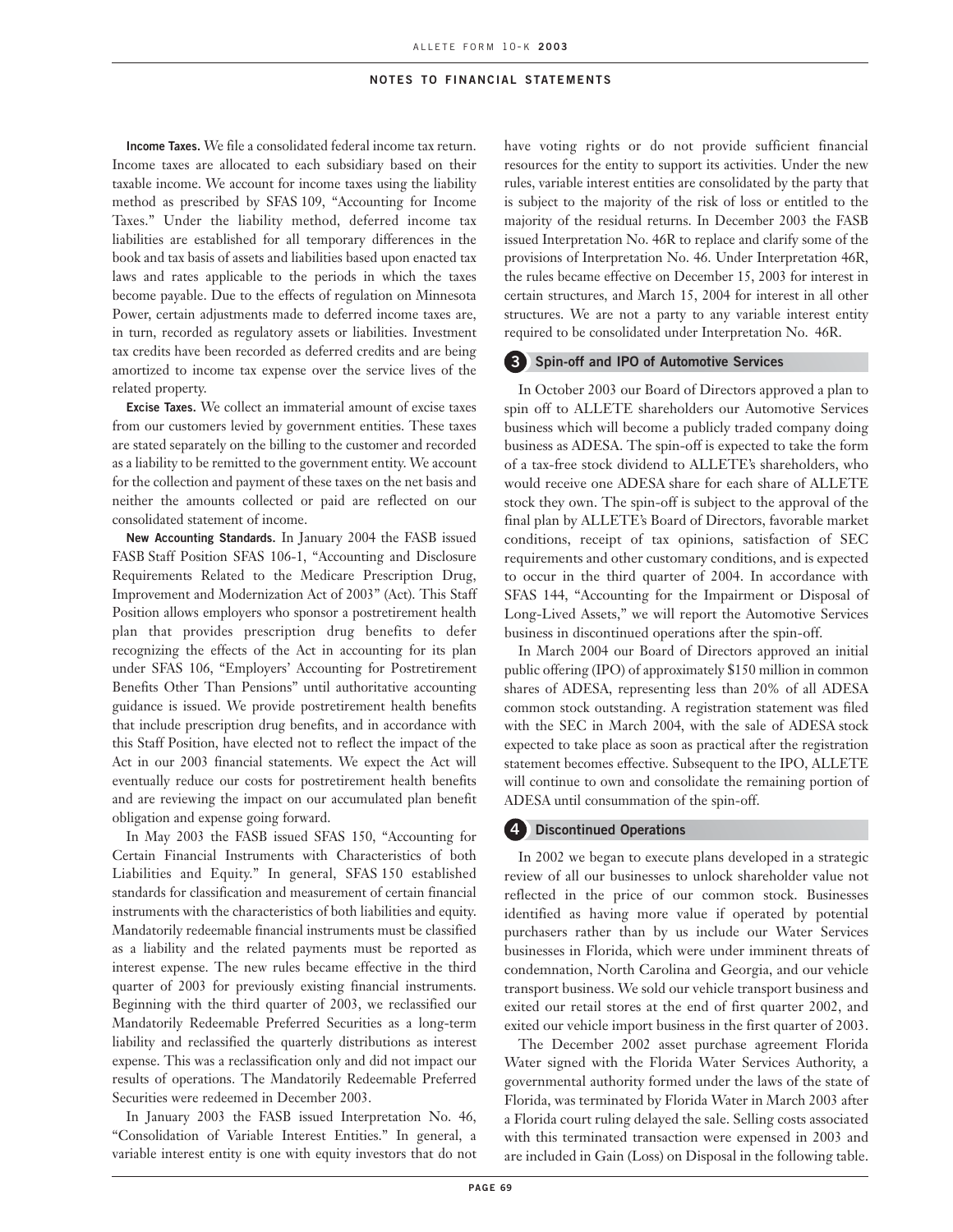During 2003, we sold, under condemnation or imminent threat of condemnation, substantially all of our water assets in Florida for a total sales price of approximately \$445 million. In addition, we reached an agreement to sell our North Carolina water assets for \$48 million and the assumption of approximately \$28 million in debt by the purchaser. The North Carolina sale is awaiting approval of the NCUC and is expected to close in mid-2004. We expect to sell our remaining water assets in Florida and Georgia in 2004.

Earnings from Discontinued Operations for 2003 included a \$71.6 million, or \$0.86 per share, after-tax gain on the sale of substantially all our Water Services businesses. The gain was net of all selling, transaction and employee termination benefit expenses, as well as impairment losses on certain remaining assets. In accordance with SFAS 144, "Accounting for the Impairment or Disposal of Long-Lived Assets," we recorded an impairment loss on certain remaining water assets where the fair value, less costs to sell, was less than our carrying amount.

The net cash proceeds from the sale of all water assets, after transaction costs, retirement of most Florida Water debt and payment of income taxes, are expected to be approximately \$300 million. These net proceeds have been, and will be, used to retire debt at ALLETE.

#### **Summary of Discontinued Operations**

#### **Millions**

#### **Income Statement**

| <b>Year Ended December 31</b>          | 2003      | 2002    | 2001     |
|----------------------------------------|-----------|---------|----------|
| <b>Operating Revenue</b>               | \$109.2   | \$134.0 | \$149.3  |
| Pre-Tax Income<br>from Operations      | \$32.8    | \$36.9  | \$23.8   |
| Income Tax Expense                     | 12.4      | 14.7    | 9.6      |
|                                        | 20.4      | 22.2    | 14.2     |
| Gain (Loss) on Disposal                | 112.1(a)  | (5.8)   | (6.8)    |
| Income Tax Expense (Benefit)           | 39.2      | (1.9)   | (2.4)    |
|                                        | 72.9      | (3.9)   | (4.4)    |
| Income from<br>Discontinued Operations | 93.3<br>S | \$18.3  | S<br>9.8 |

(a) Included a \$2.0 million recovery from a settlement related to the 2002 sale of our vehicle transport business.

### **Balance Sheet Information**

| December 31                            | 2003      | 2002      |
|----------------------------------------|-----------|-----------|
| Assets of Discontinued Operations      |           |           |
| Cash and Cash Equivalents              | \$<br>6.5 | \$<br>9.6 |
| <b>Other Current Assets</b>            | 8.4       | 19.2      |
| Property, Plant and Equipment          | 81.2      | 311.6     |
| Other Assets                           | 6.7       | 34.5      |
|                                        | \$102.8   | \$374.9   |
| Liabilities of Discontinued Operations |           |           |
| <b>Current Liabilities</b>             | \$49.5    | \$29.7    |
| Long-Term Debt                         | 19.9      | 90.7      |
| Other Liabilities                      | 25.1      | 37.1      |
|                                        | \$94.5    | \$157.5   |

In October 2003 the FPSC voted to initiate a proceeding to examine whether the sale of Florida Water's assets involves a gain that should be shared with Florida Water's customers. The question raised is whether the entire gain from the asset sales should go to Florida Water and its shareholders, or should it be shared with customers. In November 2003 the FPSC issued a final order regarding a similar gain on sale issue for Utilities, Inc. In that order the FPSC made several findings that could be helpful to Florida Water's case including among others; that courts have found that rates paid by customers do not vest ratepayers with ownership rights to the property used to render service, and shareholders bear the risk of gain or loss associated with investments made to provide service. Florida Water intends to vigorously contest any decision to seek sharing of the gain with customers. Florida Water is unable to predict the outcome of this proceeding.

## **5 Acquisitions**

**ADESA Auction Facilities.** In January 2001 we acquired all of the outstanding stock of ComSearch in exchange for ALLETE common stock and paid cash to purchase all of the assets of Auto Placement Center (now ADESA Impact) in transactions with an aggregate value of \$62.4 million. In May 2001 ADESA purchased the assets of the I-44 Auto Auction in Tulsa, Oklahoma. ADESA Impact and ADESA Tulsa were accounted for using the purchase method and financial results have been included in our consolidated financial statements since the date of purchase. Pro forma financial results were not material. ComSearch was accounted for as a pooling of interests. Financial results for prior periods have not been restated to reflect this pooling due to immateriality.

**Acquisition of Enventis, Inc.** In July 2001 we acquired Enventis, Inc., a data network systems provider headquartered in the Minneapolis-St. Paul area. In connection with this acquisition, we issued 310,878 shares of ALLETE common stock. Enventis was accounted for as a pooling of interests. Financial results for prior periods have not been restated to reflect this pooling due to immateriality.

**Acquisition of Generating Facility.** In October 2001 we acquired certain non-mining properties from LTV and Cleveland-Cliffs Inc. for \$75 million. The non-mining properties included a 200 MW nonregulated electric generating facility located at Taconite Harbor in northeastern Minnesota.

**Real Estate Acquisitions.** In December 2002 our real estate subsidiary purchased additional land near Palm Coast, Florida. The transaction was accounted for using the purchase method.

In September 2001 our real estate subsidiary purchased Winter Haven Citi Centre, a retail shopping center. In December 2001 and January 2002 real estate subsidiaries purchased additional land in Palm Coast, Florida. These transactions had a combined purchase price of approximately \$31 million and were accounted for using the purchase method.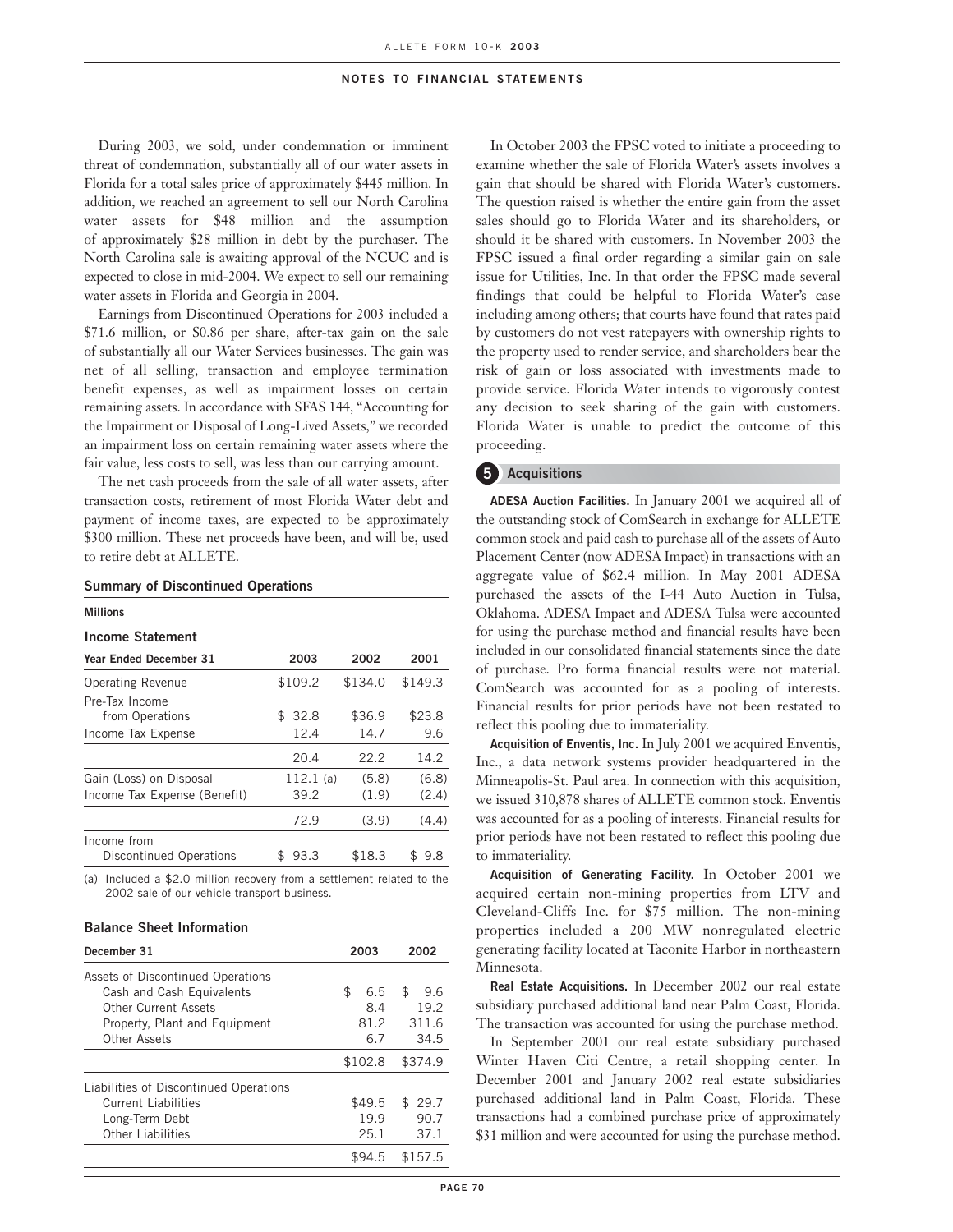## **6 Property, Plant and Equipment**

## **Property, Plant and Equipment**

| For the Year Ended December 31                                                                                      | 2003                                     | 2002                    |
|---------------------------------------------------------------------------------------------------------------------|------------------------------------------|-------------------------|
| <b>Millions</b>                                                                                                     |                                          |                         |
| <b>Energy Services Regulated Utility</b><br><b>Construction Work in Progress</b><br><b>Accumulated Depreciation</b> | $$1,475.7$ $$1,433.1$<br>11.9<br>(692.3) | 13.3<br>(679.5)         |
| Energy Services Regulated<br>Utility Plant - Net                                                                    | 795.3                                    | 766.9                   |
| <b>Energy Services Nonregulated</b><br><b>Construction Work in Progress</b><br><b>Accumulated Depreciation</b>      | 161.2<br>1.6<br>(42.8)                   | 153.4<br>4.1<br>(48.0)  |
| Energy Services Nonregulated<br>Plant - Net                                                                         | 120.0                                    | 109.5                   |
| <b>Automotive Services</b><br>Construction Work in Progress<br><b>Accumulated Depreciation</b>                      | 680.5<br>2.8<br>(103.6)                  | 525.2<br>38.5<br>(79.5) |
| Automotive Services Plant - Net                                                                                     | 579.7                                    | 484.2                   |
| Other Plant - Net                                                                                                   | 4.0                                      | 4.1                     |
| Property, Plant and Equipment — Net                                                                                 | \$1,499.0                                | \$1,364.7               |

Depreciation is computed using the straight-line method over the estimated useful lives of the various classes of plant. The MPUC and the PSCW have approved depreciation rates for our Energy Services utility plant.

#### **Estimated Useful Lives of Property, Plant and Equipment**

| Energy Services Regulated Utility |                |
|-----------------------------------|----------------|
| Generation                        | 5 to 30 years  |
| Transmission                      | 40 to 60 years |
| Distribution                      | 30 to 70 years |
| Energy Services Nonregulated      | 5 to 35 years  |
| Automotive Services               |                |
| Building and Improvements         | 5 to 40 years  |
| Other                             | 2 to 10 years  |
|                                   |                |

**Asset Retirement Obligations.** Effective January 1, 2003 we adopted SFAS 143, "Accounting for Asset Retirement Obligations." Under the new accounting standard, we recognize, at fair value, obligations associated with the retirement of tangible long-lived assets that result from the acquisition, construction or development and/or normal operation of the asset. The associated retirement costs are capitalized as part of the related long-lived asset and depreciated over the useful life of the asset. Asset retirement obligations relate primarily to the decommissioning of our utility steam generating facilities and reclamation at BNI Coal, and are included in Other Liabilities on our consolidated balance sheet. Prior to the adoption of SFAS 143, utility decommissioning obligations were accrued through depreciation expense at depreciation rates approved by the MPUC. Upon implementation of SFAS 143, we reclassified previously recorded liabilities of \$12.5 million from Accumulated

Depreciation and capitalized a net asset retirement cost of \$6.7 million.

#### **Asset Retirement Obligation**

| <b>Millions</b>                              |        |
|----------------------------------------------|--------|
| Obligation at December 31, 2002              |        |
| Initial Obligation Upon Adoption of SFAS 143 | \$19.0 |
| <b>Accretion Expense</b>                     | 07     |
| Additional Liabilities Incurred in 2003      | 1.0    |
| Obligation at December 31, 2003              | \$20.7 |
|                                              |        |

## **7 Regulatory Matters**

We file for periodic rate revisions with the MPUC, the FERC and other state regulatory authorities. Interim rates in Minnesota are placed into effect, subject to refund with interest, pending a final decision by the appropriate commission. In 2003, 29% of our consolidated operating revenue (32% in 2002; 31% in 2001) was under regulatory authority. The MPUC had regulatory authority over approximately 23% in 2003 (25% in 2002 and 2001) of our consolidated operating revenue.

**Electric Rates.** New federal legislation and FERC regulations have been proposed that aim to maintain reliability, assure adequate energy supply, and address wholesale price volatility while encouraging wholesale competition. Legislation or regulation that initiates a process which may lead to retail customer choice of their electric service provider currently lacks momentum in both Minnesota and Wisconsin. Legislative and regulatory activity as well as the actions of competitors affect the way Minnesota Power strategically plans for its future. We cannot predict the timing or substance of any future legislation or regulation.

**Deferred Regulatory Charges and Credits.** Our regulated utility operations are subject to the provisions of SFAS 71, "Accounting for the Effects of Certain Types of Regulation." We capitalize as deferred regulatory charges incurred costs which are probable of recovery in future utility rates. Deferred regulatory credits represent amounts expected to be credited to customers in rates. Deferred regulatory charges and credits are included in other assets and other liabilities on our consolidated balance sheet.

#### **Deferred Regulatory Charges and Credits**

| December 31                              | 2003   | 2002                |
|------------------------------------------|--------|---------------------|
| <b>Millions</b>                          |        |                     |
| Deferred Charges                         |        |                     |
| Income Taxes                             | \$14.1 | \$11.8              |
| <b>Conservation Improvement Programs</b> | 1.5    | 0.1                 |
| Premium on Reacquired Debt               | 3.8    | 3.9                 |
| Other                                    | 6.8    | 4.2                 |
|                                          | 26.2   | 20.0                |
| Deferred Credits - Income Taxes          | 39.3   | 39.5                |
| Net Deferred Regulatory Liabilities      |        | $\$(13.1) \$(19.5)$ |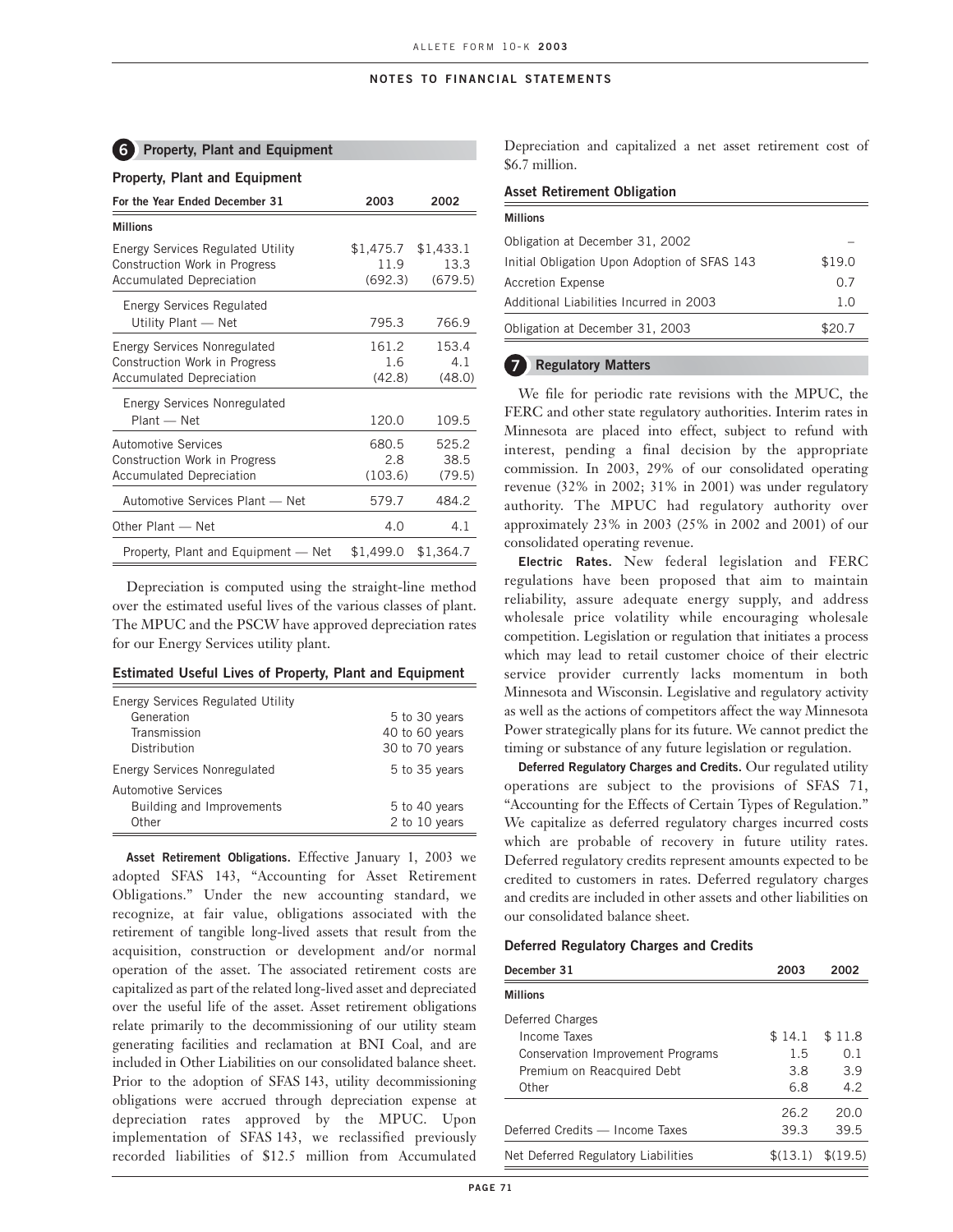#### **8 Financial Instruments**

**Securities Investments.** At December 31, 2003 Investments included securities accounted for as available-for-sale under SFAS 115, "Accounting for Certain Investments in Debt and Equity Securities," and securities in our emerging technology portfolio accounted for under the cost method. Investment gains and losses were included in Operating Revenue – Investments on our consolidated income statement.

At December 31, 2003 our available-for-sale securities portfolio consisted of securities in a grantor trust established to fund certain employee benefits. Available-for-sale securities are recorded at fair value with unrealized gains and losses included in accumulated other comprehensive income, net of tax. Unrealized losses that are other than temporary are recognized in earnings. We use the specific identification method as the basis for determining the cost of securities sold. Our policy is to review on a quarterly basis available-for-sale securities for other than temporary impairment by assessing such factors as the continued viability of products offered, cash flow, share price trends and the impact of overall market conditions. As a result of our periodic assessments, we did not record any impairment write-down on available-for-sale securities in 2003 or 2002. During the second quarter of 2003 we sold the publicly-traded investments held in our emerging technology portfolio and recognized a \$2.3 million after-tax loss. These publicly-traded emerging technology investments were accounted for as available-for-sale securities prior to sale.

#### **Available-For-Sale Securities**

**Millions Gross Unrealized** Fair<br> **Gain** (Loss) Value At December 31 Cost **2003** \$18.8 \$1.4 − \$20.2 **2002** \$25.4 \$0.7 \$(5.2) \$20.9 **2001** \$18.1 \$10.3 \$(1.9) \$26.5 **Net Unrealized Gain (Loss) Gross** in Other<br>Realized Comprehens **Year Ended** Sales Realized Comprehensive<br> **December 31** Proceeds Gain (Loss) Income **December 31 Proceeds Gain (Loss) Income 2003** \$6.4 \$1.2 \$(4.7) \$2.4 **2002** \$12.1 \$1.0 − \$(11.8) **2001** − − − \$3.6

As part of our emerging technology portfolio, we have several minority investments in venture capital funds and privately-held start-up companies. The total carrying value of these investments was \$37.5 million at December 31, 2003 (\$38.7 million at December 31, 2002). Our policy is to quarterly review these investments for impairment by assessing such factors as continued commercial viability of products, cash flow and earnings. Any impairment would reduce the carrying value of the investment. We did not record any impairment loss on these investments in 2003 (\$1.5 million pretax in 2002; \$0.2 million pretax in 2001).

During the second half of 2002 we substantially liquidated our trading securities portfolio and incurred a \$2.9 million after-tax loss. Prior to liquidation, the trading securities portfolio consisted primarily of the common stock of various publicly traded companies and was included in current assets at fair value. Changes in fair value were recognized in earnings, and the net unrealized gain included in 2001 income was \$0.9 million.

**Financial Instruments and Off-Balance Sheet Risks.** In October 2001 we entered into an interest rate swap agreement which expired in January 2003. We have not entered into any new interest rate swap agreements.

**Fair Value of Financial Instruments.** With the exception of the items listed below, the estimated fair values of all financial instruments approximate the carrying amount. The fair values for the items below were based on quoted market prices for the same or similar instruments.

#### **Financial Instruments**

| December 31                                                     | Carrying<br>Amount | Fair<br>Value        |
|-----------------------------------------------------------------|--------------------|----------------------|
| <b>Millions</b>                                                 |                    |                      |
| Long-Term Debt<br>2003<br>2002                                  | \$785.2<br>\$980.1 | \$835.8<br>\$1,027.7 |
| <b>Quarterly Income Preferred</b><br>Securities<br>2003<br>2002 | \$75.0             | \$75.5               |

**Concentration of Credit Risk.** Financial instruments that subject us to concentrations of credit risk consist primarily of accounts receivable. Minnesota Power sells electricity to about 13 customers in northern Minnesota's taconite, pipeline, paper and wood products industries. Receivables from these customers totaled approximately \$8 million at December 31, 2003 (\$10 million at December 31, 2002). Minnesota Power does not obtain collateral to support utility receivables, but monitors the credit standing of major customers.

Due to the nature of our Automotive Services' business, substantially all trade and finance receivables are due from vehicle dealers and insurance companies. We have possession of vehicles or vehicle titles collateralizing a significant portion of the trade and finance receivables.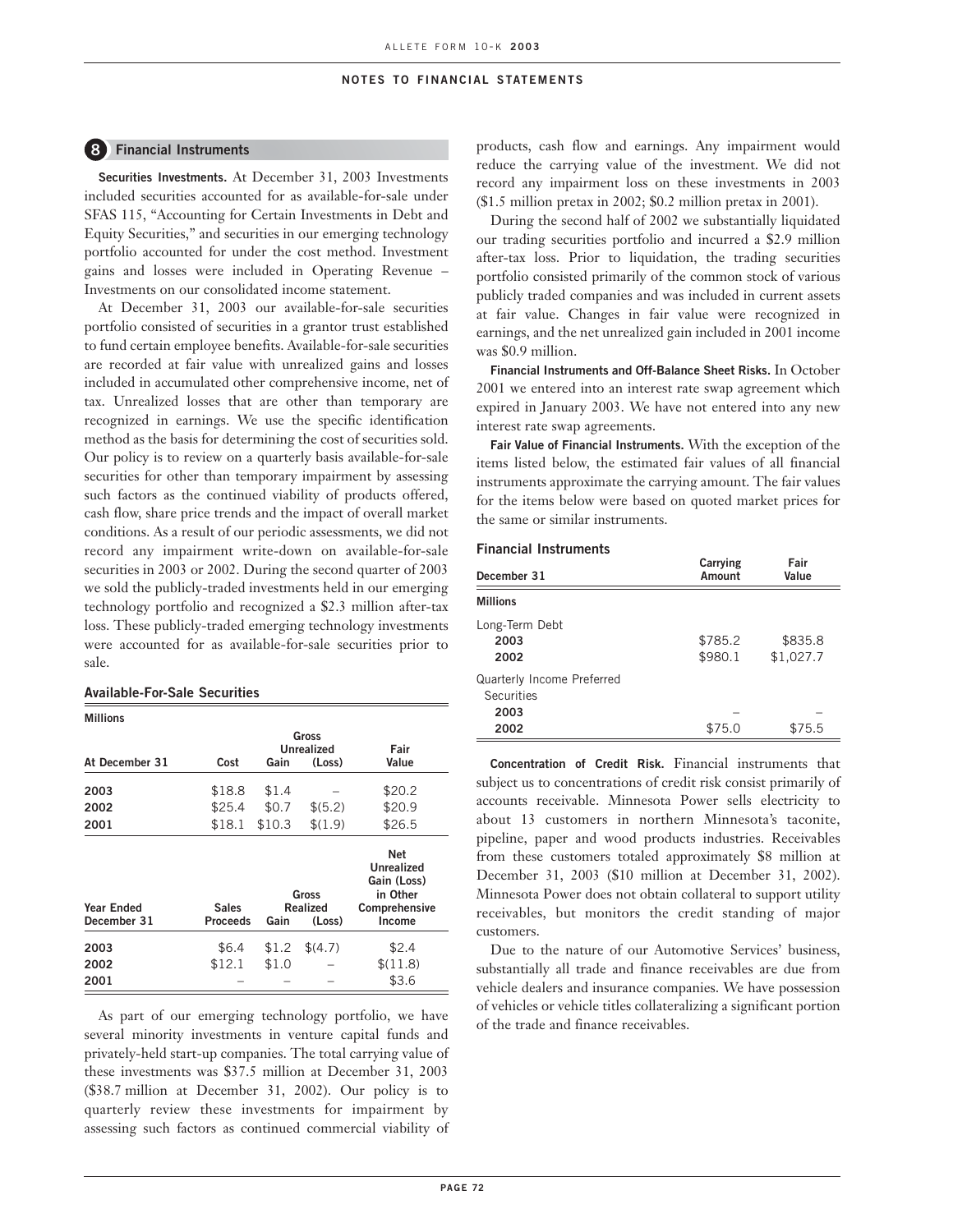### **9 Goodwill and Other Intangibles**

The table below sets forth what reported net income and earnings per share would have been exclusive of amortization expense recognized related to goodwill or other intangible assets that are no longer being amortized. Goodwill is no longer amortized after 2001. All goodwill amortization related to continuing operations.

|                                          | 2001    |
|------------------------------------------|---------|
| <b>Millions Except Per Share Amounts</b> |         |
| Net Income                               |         |
| Reported                                 | \$138.7 |
| Goodwill Amortization                    | 9.9     |
| Adjusted                                 | \$148.6 |
| Earnings Per Share                       |         |
| <b>Basic</b>                             |         |
| Reported                                 | \$1.83  |
| Goodwill Amortization                    | 0.13    |
| Adjusted                                 | \$1.96  |
| Diluted                                  |         |
| Reported                                 | \$1.81  |
| Goodwill Amortization                    | 0.13    |
| Adjusted                                 | \$1.94  |

We conduct our annual goodwill impairment testing in the second quarter of each year and the 2003 test resulted in no impairment. No event or change has occurred that would indicate the carrying amount has been impaired since our annual test.

## **Goodwill**

| <b>Millions</b>                           |         |
|-------------------------------------------|---------|
| Carrying Value, December 31, 2001         | \$491.9 |
| <b>Acquired During Year</b>               | 10.1    |
| Carrying Value, December 31, 2002         | 502.0   |
| <b>Acquired During Year</b>               | 0.8     |
| Change Due to Foreign Currency Adjustment | 8.2     |
| Carrying Value, December 31, 2003         | \$511.0 |

#### **Other Intangible Assets**

| December 31                   | 2003   | 2002   |
|-------------------------------|--------|--------|
| <b>Millions</b>               |        |        |
| <b>Customer Relationships</b> | \$29.6 | \$29.6 |
| Computer Software             | 28.1   | 32.6   |
| Other                         | 5.7    | 6.7    |
| Accumulated Amortization      | (30.1) | (31.3) |
| Total                         | \$33.3 | \$37.6 |

Other Intangible Assets are amortized using the straightline method. Amortization periods are three to fifty years for Customer Relationships, one to seven years for Computer Software and three to ten years for Other. Total amortization expense for Other Intangible Assets was \$9.0 million in 2003 (\$10.2 million in 2002; \$9.5 million in 2001) and is expected to be about \$4 million to \$8 million over the next five years.

Costs incurred related to computer software developed or purchased for internal use are capitalized during the application development stage of software development. Included in total amortization expense for Other Intangible Assets was \$5.2 million related to computer software (\$6.0 million in 2002; \$4.0 million in 2001).

### **10 Short-Term Borrowings and Compensating Balances**

We have bank lines of credit aggregating \$196.5 million (\$217.0 million at December 31, 2002), the majority of which expire in December 2004 and are negotiated on an annual basis. These bank lines of credit make financing available through short-term bank loans and provide credit support for commercial paper. At December 31, 2003, \$196.5 million was available for use (\$216.3 million at December 31, 2002). There was no commercial paper issued as of December 31, 2003 (\$73.8 million in 2002 with a weighted average interest rate of 1.79%).

Certain lines of credit require a commitment fee of 0.0150%. Interest rates on short-term borrowings were 2.06% at December 31, 2003 (1.75% to 1.85% at December 31, 2002). The total amount of compensating balances at December 31, 2003 and 2002, was immaterial.

In July 2003 ALLETE entered into a credit agreement to borrow \$250 million from a consortium of financial institutions, the proceeds of which were used to redeem \$250 million of the Company's Floating Rate First Mortgage Bonds due October 20, 2003. The credit agreement expires in July 2004, has an interest rate of LIBOR plus 0.875% and is secured by the lien of the Company's Mortgage and Deed of Trust. The credit agreement also has certain mandatory prepayment provisions, including a requirement to repay an amount equal to 75% of the net proceeds from the sale of water assets. In accordance with these provisions \$197.0 million was repaid in 2003 and \$53.0 million was outstanding at December 31, 2003.

Our lines of credit contain financial covenants. These covenants require ALLETE (1) not to exceed a maximum ratio of funded debt to total capital of .60 to 1.0 and (2) to maintain an interest coverage ratio of not less than 3.00 to 1.00. Failure to meet these covenants could give rise to an event of default, if not corrected after notice from the lender; in which event ALLETE may need to pursue alternative sources of funding. As of December 31, 2003, ALLETE's ratio of funded debt to total capital was .36 to 1.0, the interest coverage ratio was 5.83 to 1.00 and ALLETE was in compliance with these financial covenants.

ALLETE's lines of credit contain a cross-default provision, under which an event of default would arise if other ALLETE obligations in excess of \$5.0 million were in default.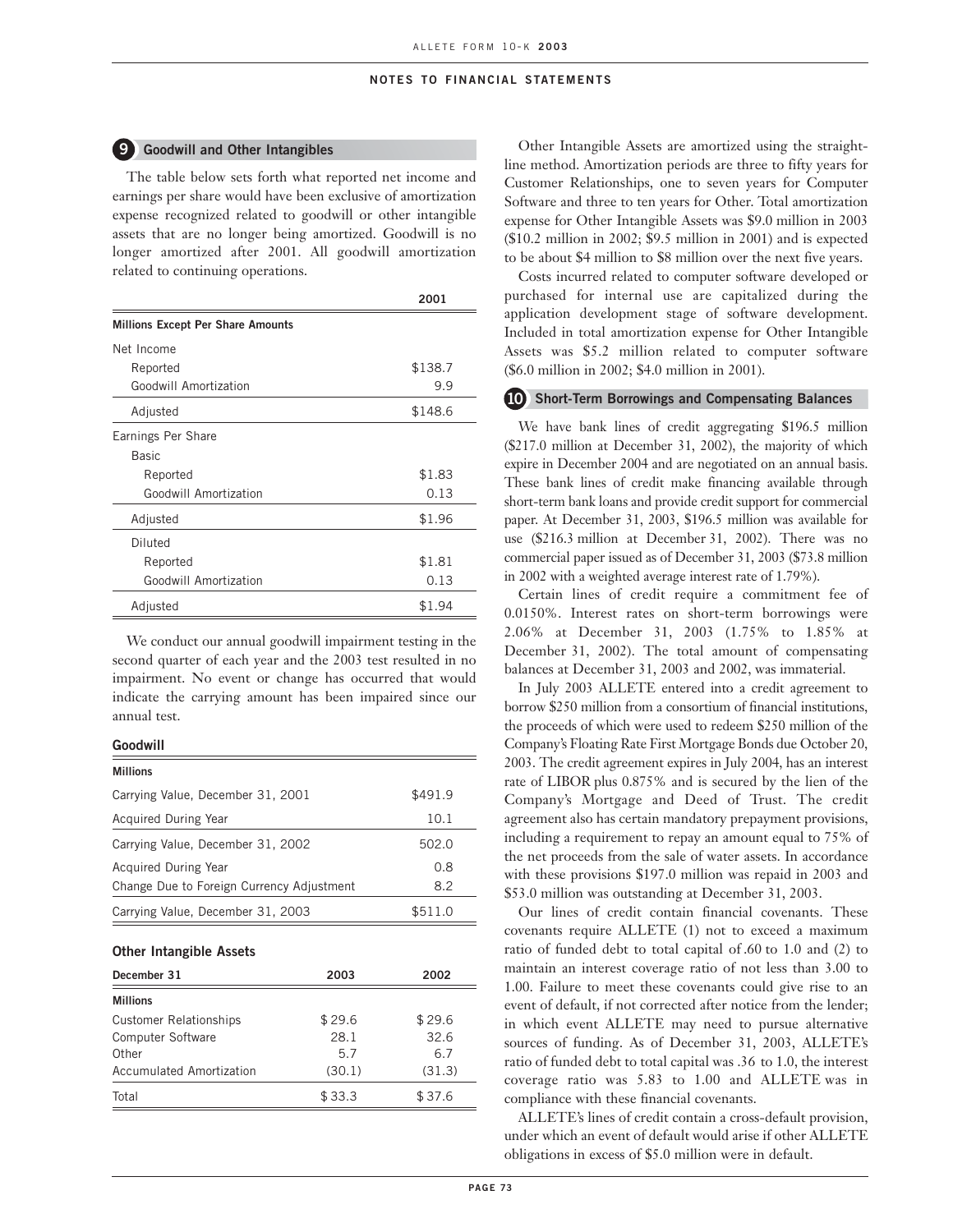## **11 Long-Term Debt**

| Long-Term Debt                                                                                                                                                                                                          |                                         |                                                                              |
|-------------------------------------------------------------------------------------------------------------------------------------------------------------------------------------------------------------------------|-----------------------------------------|------------------------------------------------------------------------------|
| December 31                                                                                                                                                                                                             | 2003                                    | 2002                                                                         |
| <b>Millions</b>                                                                                                                                                                                                         |                                         |                                                                              |
| First Mortgage Bonds<br>6.68% Series Due 2007<br>7% Series Due 2007<br>7 1/2% Series Due 2007<br>7% Series Due 2008<br>6% Pollution Control Series E Due 2022<br><b>Floating Rate</b><br>6 1/4% Series<br>7 3/4% Series | \$20.0<br>60.0<br>35.0<br>50.0<br>111.0 | $^{\circ}$<br>20.0<br>60.0<br>35.0<br>50.0<br>111.0<br>250.0<br>25.0<br>50.0 |
| Senior Notes<br>7.70% Series A Due 2006<br>7.80% Due 2008<br>8.10% Series B Due 2010                                                                                                                                    | 90.0<br>125.0<br>35.0                   | 90.0<br>125.0<br>35.0                                                        |
| Variable Notes<br>Due 2006<br>Due 2020                                                                                                                                                                                  | 45.0<br>28.4                            |                                                                              |
| Capital Lease Obligation Due 2013                                                                                                                                                                                       | 34.5                                    |                                                                              |
| Variable Demand Revenue Refunding<br>Bonds Series 1997 A, B, C and D<br>Due 2007 - 2020                                                                                                                                 | 39.0                                    | 39.0                                                                         |
| Industrial Development Revenue Bonds,<br>6.50% Due 2025                                                                                                                                                                 | 35.1                                    | 35.1                                                                         |
| Other Long-Term Debt, 2.0 - 8.8%<br>Due 2004 - 2026                                                                                                                                                                     | 77.2                                    | 55.0                                                                         |
| Total Long-Term Debt                                                                                                                                                                                                    | 785.2                                   | 980.1                                                                        |
| Less Due Within One Year                                                                                                                                                                                                | (37.5)                                  | (283.7)                                                                      |
| Net Long-Term Debt                                                                                                                                                                                                      | \$747.7                                 | \$696.4                                                                      |

The aggregate amount of long-term debt maturing during 2004 is \$37.5 million (\$30.2 million in 2005; \$137.1 million in 2006; \$119.0 million in 2007; \$182.3 million in 2008; and \$279.1 million thereafter). Substantially all of our electric plant is subject to the lien of the mortgages securing various first mortgage bonds.

At December 31, 2003 we had long-term bank lines of credit aggregating \$38.0 million (\$39.7 million at December 31, 2002). Drawn portions on these lines of credit were \$28.8 million in 2003 (\$5.5 million in 2002).

In June 2003 ADESA restructured its financial arrangements with respect to four of its used vehicle auction facilities previously accounted for as operating leases. The transactions included the assumption of \$28 million of long-term debt and the issuance of \$45 million of long-term debt. The \$28 million of assumed long-term debt matures April 1, 2020 and has a variable interest rate equal to the seven-day AA Financial Commercial Paper Rate plus approximately 1.2%, while the \$45 million of long-term debt matures July 30, 2006 and has a variable interest rate of prime or LIBOR plus 1%.

In July 2003 ALLETE used internally generated funds to retire \$25 million in principal amount of the Company's First Mortgage Bonds, Series 6 1/4% due July 1, 2003.

In July 2003 \$250 million in principal amount of the Company's Floating Rate First Mortgage Bonds due October 20, 2003 were redeemed with proceeds from a \$250 million credit agreement entered into in July 2003. (See Note 10.)

In November 2003 ALLETE redeemed \$50 million in principal amount of the Company's First Mortgage Bonds, 7 3/4% Series due June 1, 2007. Internally generated funds and proceeds from the sale of Florida Water assets were used to repay the principal, premium and accrued interest, totaling approximately \$52.1 million, to the bondholders.

In December 2003 ADESA recorded \$34.5 million of longterm debt in connection with the capital lease obligation of one of its used vehicle auction facilities. The debt matures December 2013 and has a fixed rate of 5%.

In January 2004 we used internally generated funds to retire approximately \$3.5 million in principal amount of Industrial Development Revenue Bonds Series 1994-A, due January 1, 2004.

ALLETE's long-term debt arrangements contain financial covenants. The most restrictive covenant requires ALLETE not to exceed a maximum ratio of funded debt to total capital of .65 to 1.0. Failure to meet this covenant could give rise to an event of default, if not corrected after notice from the trustee or security holder; in which event ALLETE may need to pursue alternative sources of funding. As of December 31, 2003 ALLETE's ratio of funded debt to total capital was .36 to 1.0 and ALLETE was in compliance with its financial covenants.

Some of ALLETE's long-term debt arrangements contain "cross-default" provisions that would result in an event of default if there is a failure under other financing arrangements to meet payment terms or to observe other covenants that would result in an acceleration of payments due.

The interest rate on the 7.80% Senior Note due 2008 will increase 0.50% to 1.00% in the event of a downgrade in ALLETE's senior unsecured long-term debt ratings below investment grade.

The 6.68% Series Due 2007 and the 7% Series Due 2007 cannot be redeemed prior to maturity. The 7 1/2% Series Due 2007 are redeemable after August 1, 2005 and the 7% Series Due 2008 are redeemable after March 1, 2006. The remaining debt may be redeemed in whole or in part at our option according to the terms of the obligations.

### **12 Mandatorily Redeemable Preferred Securities**

In December 2003 ALLETE redeemed through ALLETE Capital I, a wholly owned statutory trust of ALLETE, all \$75 million of its 8.05% QUIPS. The redemption price was \$25 per QUIPS plus accumulated and unpaid distributions to the redemption date. The QUIPS were issued in March 1996 and represented preferred ownership interests in the assets of ALLETE Capital I. The sole asset of ALLETE Capital I was 8.05% Junior Subordinated Debentures, Series A, Due 2015 issued by ALLETE.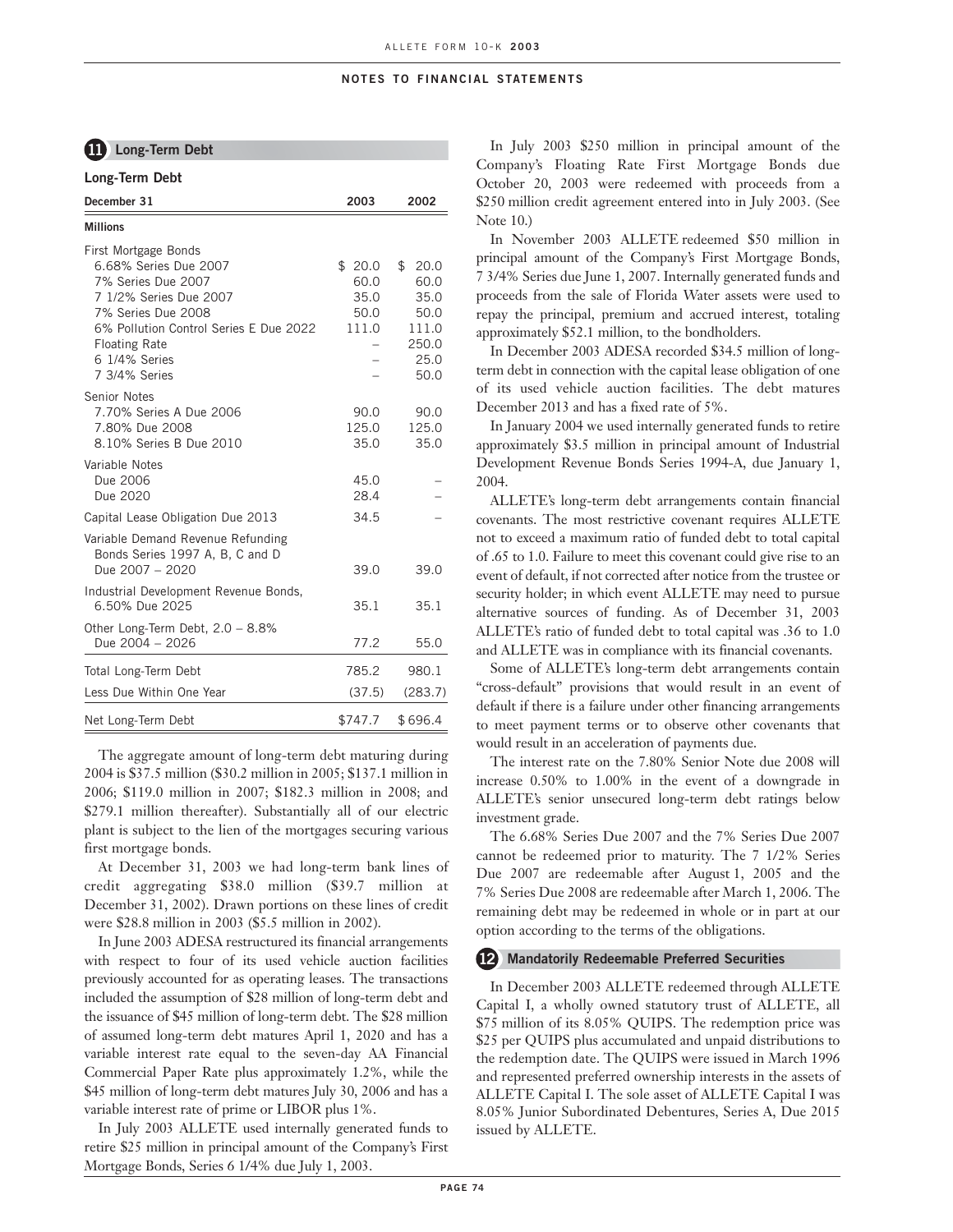#### **13 Common Stock and Earnings Per Share**

Our Articles of Incorporation and mortgages contain provisions that, under certain circumstances, would restrict the payment of common stock dividends. As of December 31, 2003 no retained earnings were restricted as a result of these provisions.

|                 | <b>Summary of Common Stock</b>                                                     | <b>Shares</b>            | Equity                       |
|-----------------|------------------------------------------------------------------------------------|--------------------------|------------------------------|
| <b>Millions</b> |                                                                                    |                          |                              |
|                 | Balance at December 31, 2000                                                       | 74.7                     | \$576.9                      |
|                 | 2001 Public Offering<br>Employee Stock Purchase Plan<br>Invest Direct (a)<br>Other | 6.6<br>0.1<br>0.8<br>1.7 | 150.0<br>1.4<br>18.9<br>23.1 |
|                 | Balance at December 31, 2001                                                       | 83.9                     | 770.3                        |
|                 | 2002 Employee Stock Purchase Plan<br>Invest Direct (a)<br>Other                    | 0.1<br>0.8<br>0.8        | 1.4<br>19.6<br>23.6          |
|                 | Balance at December 31, 2002                                                       | 85.6                     | 814.9                        |
|                 | 2003 Employee Stock Purchase Plan<br>Invest Direct (a)<br>Other                    | 0.1<br>0.8<br>0.8        | 1.4<br>19.9<br>23.0          |
|                 | Balance at December 31, 2003                                                       | 87.3                     | \$859.2                      |

(a) Invest Direct is ALLETE's direct stock purchase and dividend reinvestment plan.

**Common Stock Issuance.** In May and June 2001 we sold 6.6 million shares of our common stock in a public offering at \$23.68 per share. Total net proceeds of approximately \$150 million were used to repay a portion of our short-term borrowings with the remainder invested in short-term instruments.

**Shareholder Rights Plan.** In 1996 we adopted a rights plan that provides for a dividend distribution of one preferred share purchase right (Right) to be attached to each share of common stock.

The Rights, which are currently not exercisable or transferable apart from our common stock, entitle the holder to purchase one two-hundredth of a share of ALLETE's Junior Serial Preferred Stock A, without par value, at an exercise price of \$45. These Rights would become exercisable if a person or group acquires beneficial ownership of 15% or more of our common stock or announces a tender offer which would increase the person's or group's beneficial ownership interest to 15% or more of our common stock, subject to certain exceptions. If the 15% threshold is met, each Right entitles the holder (other than the acquiring person or group) to purchase common stock (or, in certain circumstances, cash, property or other securities of ours) having a market price equal to twice the exercise price of the Right. If we are acquired in a merger or business combination, or 50% or more of our assets or earning power are sold, each exercisable Right entitles the holder to purchase common stock of the

acquiring or surviving company having a value equal to twice the exercise price of the Right. Certain stock acquisitions will also trigger a provision permitting the Board of Directors to exchange each Right for one share of our common stock.

The Rights which expire on July 23, 2006, are nonvoting and may be redeemed by us at a price of \$0.005 per Right at any time they are not exercisable. One million shares of Junior Serial Preferred Stock A have been authorized and are reserved for issuance under the plan.

**Earnings Per Share.** The difference between basic and diluted earnings per share arises from outstanding stock options and performance share awards granted under our Executive and Director Long-Term Incentive Compensation Plans.

| <b>Reconciliation of</b><br><b>Basic and Diluted</b><br><b>Earnings Per Share</b> | <b>Basic</b><br><b>EPS</b> | <b>Dilutive</b><br><b>Securities</b> | Diluted<br><b>EPS</b> |
|-----------------------------------------------------------------------------------|----------------------------|--------------------------------------|-----------------------|
| 2003                                                                              |                            |                                      |                       |
| Income from                                                                       |                            |                                      |                       |
| <b>Continuing Operations</b>                                                      | \$143.1                    |                                      | \$143.1               |
| Common Shares                                                                     | 82.8                       | 0.5                                  | 83.3                  |
| Per Share from                                                                    |                            |                                      |                       |
| <b>Continuing Operations</b>                                                      | \$1.72                     |                                      | \$1.72                |
| 2002                                                                              |                            |                                      |                       |
| Income from                                                                       |                            |                                      |                       |
| <b>Continuing Operations</b>                                                      | \$118.9                    |                                      | \$118.9               |
| Common Shares                                                                     | 81.1                       | 0.6                                  | 81.7                  |
| Per Share from                                                                    |                            |                                      |                       |
| <b>Continuing Operations</b>                                                      | \$1.47                     |                                      | \$1.46                |
| 2001                                                                              |                            |                                      |                       |
| Income from                                                                       |                            |                                      |                       |
| <b>Continuing Operations</b>                                                      | \$128.9                    |                                      | \$128.9               |
| Common Shares                                                                     | 75.8                       | 0.7                                  | 76.5                  |
| Per Share from                                                                    |                            |                                      |                       |
| <b>Continuing Operations</b>                                                      | \$1.70                     |                                      | \$1.68                |

## **14 Jointly Owned Electric Facility**

We own 80% of the 534-MW Boswell Energy Center Unit 4 (Boswell Unit 4). While we operate the plant, certain decisions about the operations of Boswell Unit 4 are subject to the oversight of a committee on which we and Wisconsin Public Power, Inc. (WPPI), the owner of the other 20% of Boswell Unit 4, have equal representation and voting rights. Each of us must provide our own financing and is obligated to pay our ownership share of operating costs. Our share of direct operating expenses of Boswell Unit 4 is included in operating expense on our consolidated statement of income. Our 80% share of the original cost included in electric plant at December 31, 2003 was \$308 million (\$310 million at December 31, 2002). The corresponding accumulated depreciation balance was \$176 million at December 31, 2003 (\$170 million at December 31, 2002).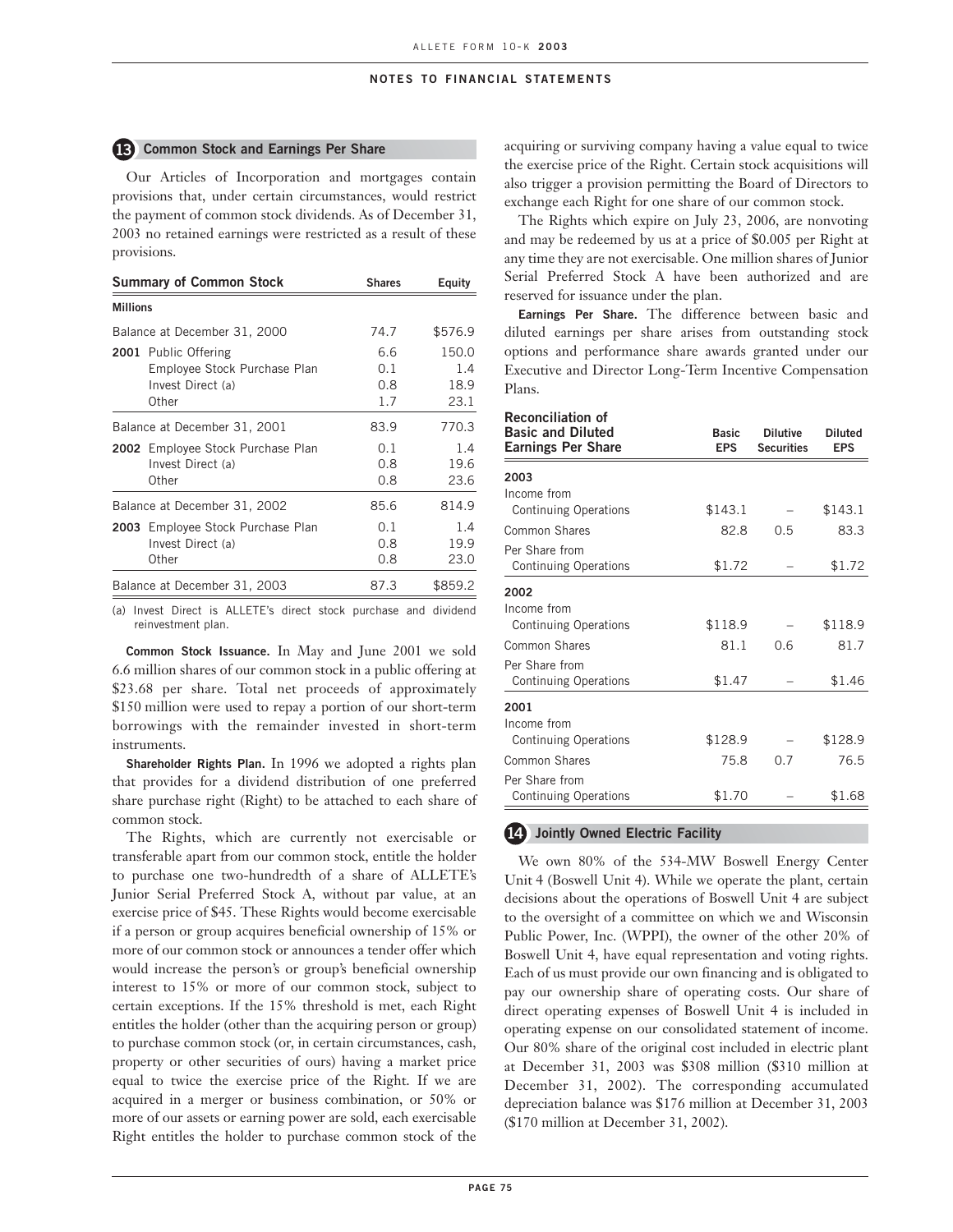#### **15 Commitments, Guarantees and Contingencies**

**Square Butte Power Purchase Agreement.** Minnesota Power has a power purchase agreement with Square Butte that extends through 2026 (Agreement). It provides a long-term supply of low-cost energy to customers in our electric service territory and enables Minnesota Power to meet power pool reserve requirements. Square Butte, a North Dakota cooperative corporation, owns a 455-MW coal-fired generating unit (Unit) near Center, North Dakota. The Unit is adjacent to a generating unit owned by Minnkota Power, a North Dakota cooperative corporation whose Class A members are also members of Square Butte. Minnkota Power serves as the operator of the Unit and also purchases power from Square Butte.

Minnesota Power is entitled to approximately 71% of the Unit's output under the Agreement. After 2005 and upon compliance with a two-year advance notice requirement, Minnkota Power has the option to reduce Minnesota Power's entitlement by 5% annually, to a minimum of 50%. In December 2003 we received notice from Minnkota Power that they will reduce our output entitlement, effective January 1, 2006, by 5% to approximately 66%.

Minnesota Power is obligated to pay its pro rata share of Square Butte's costs based on Minnesota Power's entitlement to Unit output. Minnesota Power's payment obligation is suspended if Square Butte fails to deliver any power, whether produced or purchased, for a period of one year. Square Butte's fixed costs consist primarily of debt service. At December 31, 2003 Square Butte had total debt outstanding of \$284.2 million. Total annual debt service for Square Butte is expected to be \$22.9 million in each of the years 2004 through 2008. Variable operating costs include the price of coal purchased from BNI Coal, our subsidiary, under a long-term contract.

Minnesota Power's cost of power purchased from Square Butte during 2003 was \$52.3 million (\$60.9 million in 2002 and \$63.3 million in 2001). This reflects Minnesota Power's pro rata share of total Square Butte costs based on the 71% output entitlement in 2003, 2002 and 2001. Included in this amount was Minnesota Power's pro rata share of interest expense of \$12.8 million in 2003 (\$13.7 million in 2002; \$14.2 million in 2001). Minnesota Power's payments to Square Butte are approved as purchased power expense for ratemaking purposes by both the MPUC and the FERC.

**Leasing Agreements.** In June 2003 ADESA restructured its financial arrangement with respect to its used vehicle auction facilities located in Tracy, California; Boston, Massachusetts; Charlotte, North Carolina; and Knoxville, Tennessee. These used vehicle auction facilities were previously accounted for as operating leases. The transactions included the assumption of \$28 million of long-term debt, the issuance of \$45 million of long-term debt and the recognition of \$73 million of property, plant and equipment.

We lease other properties and equipment in addition to those listed above under operating lease agreements with terms expiring through 2032. The aggregate amount of minimum lease payments for all operating leases during 2004 is \$14.8 million (\$10.6 million in 2005; \$8.2 million in 2006; \$6.1 million in 2007; \$5.7 million in 2008; and \$59.0 million thereafter). Total rent expense was \$27.4 million in 2003 (\$26.7 million in 2002; \$26.9 million in 2001).

**Split Rock Energy.** We provided up to \$50.0 million of credit support, in the form of letters of credit and financial guarantees, to facilitate the power marketing activities of Split Rock Energy. Minimal credit support was outstanding at December 31, 2003 (\$7.3 million at December 31, 2002). We withdrew from active participation in Split Rock Energy in February 2004.

**Kendall County Power Purchase Agreement.** We have 275 MW of nonregulated generation (non rate-base generation sold at market-based rates to the wholesale market) through an agreement with NRG Energy that extends through September 2017. Under the agreement we pay a fixed capacity charge for the right, but not the obligation, to capacity and energy from a 275 MW generating unit at NRG Energy's Kendall County facility near Chicago, Illinois. The annual fixed capacity charge is \$21.8 million. We are also responsible for arranging the natural gas fuel supply. Our strategy is to enter into long-term contracts to sell a significant portion of the 275 MW from the Kendall County facility; the balance will be sold in the spot market through short-term agreements. We currently have 130 MW (100 MW in 2003) of long-term capacity sales contracts for the Kendall County generation, with 50 MW expiring in April 2012 and 80 MW in September 2017. Neither the Kendall County agreement nor the related sales contracts are derivatives under SFAS 133, "Accounting for Derivative Instruments and Hedging Activities." In total, the Kendall County facility operated at a loss in 2003 due to negative spark spreads (the differential between electric and natural gas prices) in the wholesale power market and our resulting inability to cover the fixed capacity charge on approximately 175 MW. We expect the facility to continue to generate losses until such time as spark spreads improve or we are able to enter into additional long-term capacity sales contracts.

**Emerging Technology Investments.** We have investments in emerging technologies through minority investments in venture capital funds and privately-held start-up companies. We have committed to make additional investments in certain emerging technology holdings. The total future commitment was \$4.8 million at December 31, 2003 (\$7.7 million at December 31, 2002) and is expected to be invested at various times through 2007.

**Environmental Matters.** Our businesses are subject to regulation by various U.S. and Canadian federal, state, provincial and local authorities concerning environmental matters. We do not currently anticipate that potential expenditures for environmental matters will be material; however, we are unable to predict the outcome of the issues discussed below.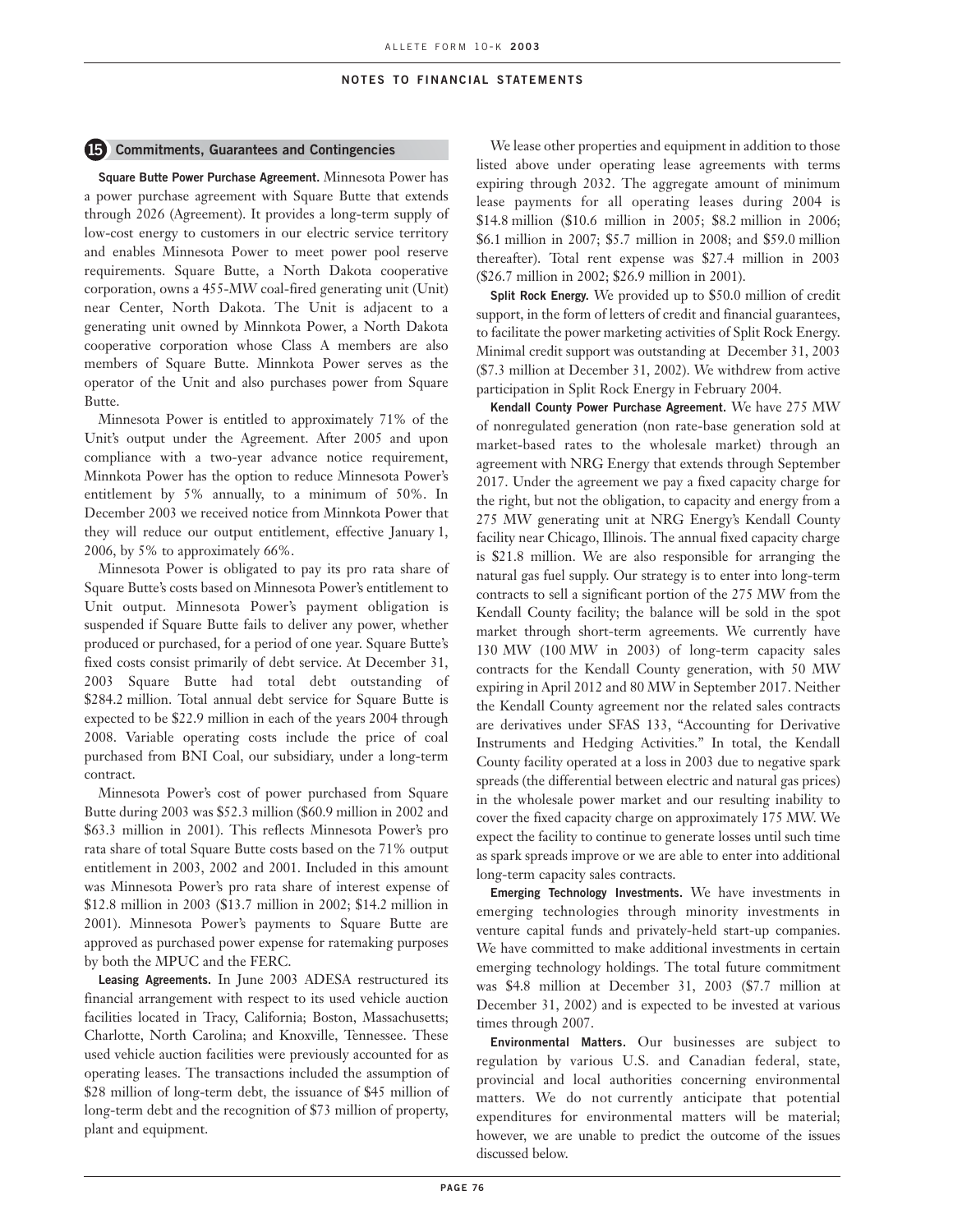SWL&P Manufactured Gas Plant. In May 2001 SWL&P received notice from the WDNR that the City of Superior had found soil contamination on property adjoining a former Manufactured Gas Plant (MGP) site owned and operated by SWL&P's predecessors from 1889 to 1904. The WDNR requested SWL&P to initiate an environmental investigation. The WDNR also issued SWL&P a Responsible Party letter in February 2002. The environmental investigation is underway. In February 2003 SWL&P submitted a Phase II environmental site investigation report to the WDNR. This report identified some MGP-like chemicals that were found in the soil. During March and April 2003 sediment samples were taken from nearby Superior Bay. The report on the results of this sampling is expected to be completed and sent to the WDNR during the first quarter of 2004. A work plan for additional investigation by SWL&P was filed on December 17, 2003 with the WDNR. This part of the investigation will determine any impact to soil or ground water between the former MGP site and the Superior Bay. Although it is not possible to quantify the potential clean-up cost until the investigation is completed and a work plan is developed, a \$0.5 million liability was recorded as of December 31, 2003 to address the known areas of contamination. We have recorded a corresponding dollar amount as a regulatory asset to offset this liability. The PSCW has approved SWL&P's deferral of these MGP environmental investigation and potential cleanup costs for future recovery in rates, subject to regulatory prudency review.

Minnesota Power Coal-Fired Generating Facilities. During 2002 Minnesota Power received and responded to a third request from the EPA, under Section 114 of the federal Clean Air Act Amendments of 1990 (Clean Air Act), seeking additional information regarding capital expenditures at all of its coalfired generating stations. This action is part of an industrywide investigation assessing compliance with the New Source Review and the New Source Performance Standards (emissions standards that apply to new and changed units) of the Clean Air Act at electric generating stations. We have received no feedback from the EPA based on the information we submitted. There is, however, ongoing litigation involving the EPA and other electric utilities for alleged violations of these rules. It is expected that the outcome of some of the cases could provide the utility industry direction on this topic. We are unable to predict what actions, if any, may be required as a result of the EPA's request for information. As a result, we have not accrued any liability for this environmental matter.

Square Butte Generating Facility. In June 2002 Minnkota Power, the operator of Square Butte, received a Notice of Violation from the EPA regarding alleged New Source Review violations at the M.R. Young Station which includes the Square Butte generating unit. The EPA claims certain capital projects completed by Minnkota Power should have been reviewed pursuant to the New Source Review regulations potentially resulting in new air permit operating conditions. Minnkota Power has held several meetings with the EPA to

discuss the alleged violations. Based on an EPA request, Minnkota Power performed a study related to the technological feasibility of installing various controls for the reduction of nitrogen oxides and sulfur dioxide emissions. Discussions with the EPA are ongoing and we are still unable to predict the outcome or cost impacts. If Square Butte is required to make significant capital expenditures to comply with EPA requirements, we expect such capital expenditures to be debt financed. Our future cost of purchased power would include our pro rata share of this additional debt service.

ADESA Impact Taunton Facility. In December 2003 the Massachusetts Department of Environmental Protection (MDEP) identified ADESA Impact as a potentially responsible party regarding contamination of several private drinking water wells in a residential development that abuts the Taunton, Massachusetts salvage vehicle auction facility. The wells had elevated levels of MTBE. MTBE is an oxygenating additive in gasoline to reduce harmful emissions. The EPA has identified MTBE as a possible carcinogen. ADESA Impact engaged GeoInsight, an environmental services firm, to conduct tests of its soil and groundwater at the salvage vehicle auction site.

GeoInsight prepared an immediate response action (IRA) plan, which is required by the MDEP, to determine the extent of the environmental impact and define activities to prevent further environmental contamination. The IRA plan, which was filed on January 24, 2004, describes the initial activities ADESA Impact performed, and proposes additional measures that it will use to further assess the existence of any imminent hazard to human health. In addition, as required by the MDEP, ADESA Impact is conducting an analysis to identify sensitive receptors that may have been affected, including area schools and municipal wells. GeoInsight does not believe that an imminent hazard condition exists at the Taunton site; however, the investigation and assessment of site conditions are ongoing.

In December 2003 GeoInsight collected soil samples, conducted groundwater tests and provided oversight for the installation of monitoring wells in various locations on and adjacent to the property adjoining the residential community. The results of the soil and water tests indicated levels of MTBE exceeding MDEP standards. In January 2004 we collected air samples from two residences that we identified as having elevated drinking water concentrations of MTBE. We have determined that inhalation of, or contact exposure to, this air poses minimal risk to human health. In response to our empirical findings, we have proposed to the MDEP that we install granular activated carbon filtration systems in the approximately 30 affected residences.

ADESA Impact is preparing an IRA status report that must be submitted to the MDEP by March 30, 2004, and will continue to prepare additional reports as necessary. As of December 31, 2003 ADESA Impact has accrued \$0.7 million to cover the costs associated with ongoing testing, remediation and cleanup of the site.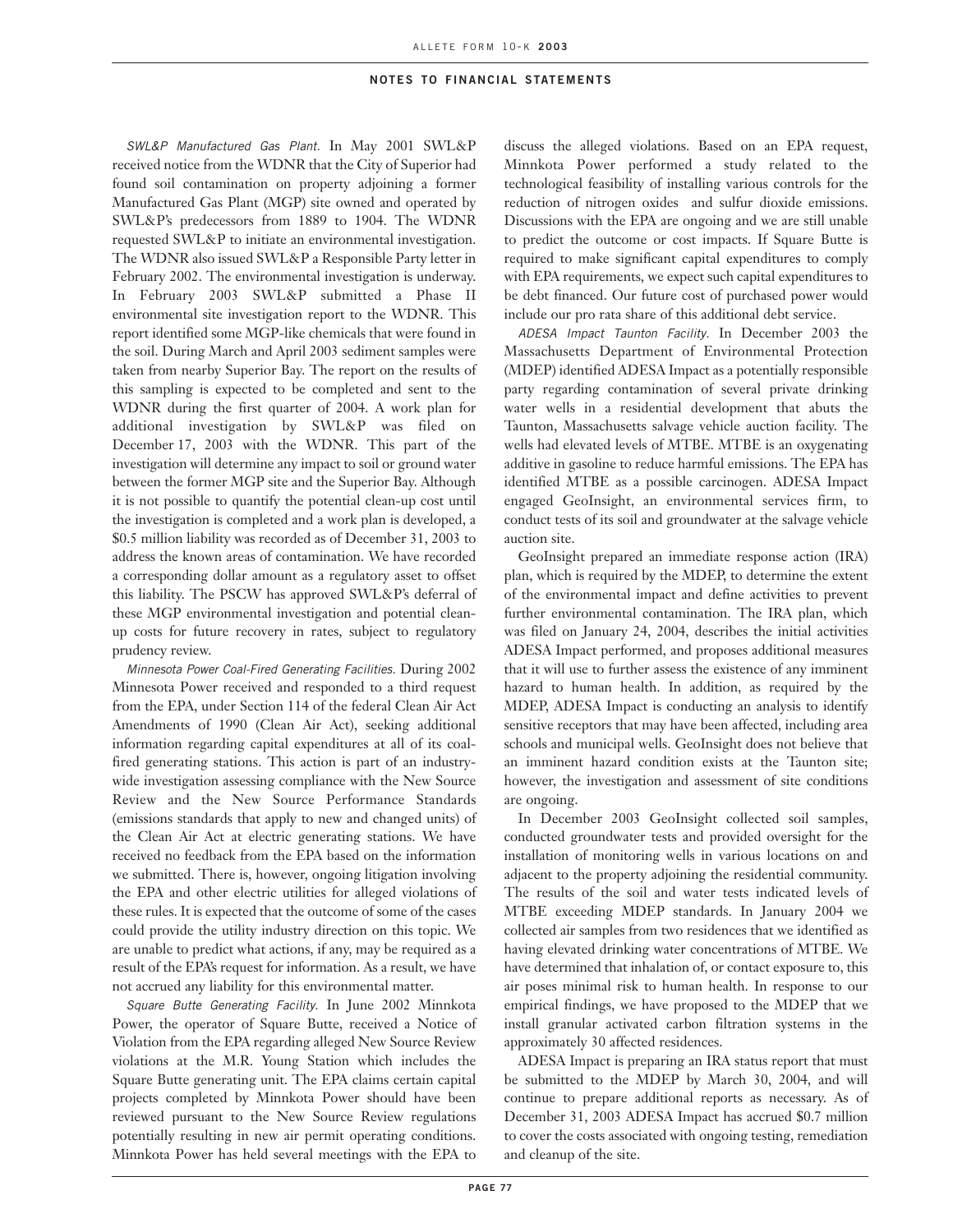ALLETE maintains pollution liability insurance coverage and has filed a claim with respect to this matter. We and our insurer are determining the availability of insurance coverage at this time.

**Other.** We are involved in litigation arising in the normal course of business. Also in the normal course of business, we are involved in tax, regulatory and other governmental audits, inspections, investigations and other proceedings that involve state and federal taxes, safety, compliance with regulations, rate base and cost of service issues, among other things. While the resolution of such matters could have a material effect on earnings and cash flows in the year of resolution, none of these matters are expected to change materially our present liquidity position, nor have a material adverse effect on our financial condition.

## **16 Income Tax Expense**

#### **Income Tax Expense**

| <b>Year Ended December 31</b>                                                                          | 2003    | 2002   | 2001   |
|--------------------------------------------------------------------------------------------------------|---------|--------|--------|
| <b>Millions</b>                                                                                        |         |        |        |
| <b>Current Tax Expense</b>                                                                             |         |        |        |
| Federal                                                                                                | \$45.2  | \$36.4 | \$51.4 |
| Foreign                                                                                                | 14.0    | 12.6   | 7.6    |
| <b>State</b>                                                                                           | 10.1    | 7.1    | 7.7    |
|                                                                                                        | 69.3    | 56.1   | 66.7   |
| Deferred Tax Expense (Benefit)                                                                         |         |        |        |
| Federal                                                                                                | 20.0    | 14.8   | 6.9    |
| Foreign                                                                                                |         | 0.1    | 0.2    |
| <b>State</b>                                                                                           | 3.1     | 0.7    | (0.1)  |
|                                                                                                        | 23.1    | 15.6   | 7.0    |
| Change in Valuation Allowance                                                                          | 0.9     | 1.9    | 1.0    |
| Deferred Tax Credits                                                                                   | (1.4)   | (1.4)  | (1.4)  |
| Income Taxes on                                                                                        |         |        |        |
| <b>Continuing Operations</b>                                                                           | 91.9    | 72.2   | 73.3   |
| Income Taxes on                                                                                        |         |        |        |
| <b>Discontinued Operations</b>                                                                         | 51.6    | 12.8   | 7.2    |
| Total Income Tax Expense                                                                               | \$143.5 | \$85.0 | \$80.5 |
| <b>Reconciliation of Taxes</b><br>from Federal Statutory<br>Rate to Total Income<br><b>Tax Expense</b> |         |        |        |
| Year Ended December 31                                                                                 | 2003    | 2002   | 2001   |
| <b>Millions</b>                                                                                        |         |        |        |
| Tax Computed at Federal                                                                                |         |        |        |
| <b>Statutory Rate</b>                                                                                  | \$133.0 | \$77.8 | \$76.7 |
| Increase (Decrease) in Tax                                                                             |         |        |        |
| State Income Taxes - Net of                                                                            |         |        |        |
| Federal Income Tax Benefit                                                                             | 17.3    | 9.8    | 8.6    |

Foreign Taxes 1.9 3.0 1.9 Other (8.7) (5.6) (6.7) Total Income Tax Expense  $$143.5$  \$85.0 \$80.5

### **Income Before Income Taxes**

| Year Ended December 31 | 2003 | 2002                    | 2001 |
|------------------------|------|-------------------------|------|
| <b>Millions</b>        |      |                         |      |
| <b>United States</b>   |      | \$341.9 \$191.4 \$197.3 |      |
| Canadian               | 38.0 | 30.8                    | 21.9 |
| Total                  |      | \$379.9 \$222.2 \$219.2 |      |

#### **Deferred Tax Assets and Liabilities**

| December 31                               | 2003    | 2002    |
|-------------------------------------------|---------|---------|
| <b>Millions</b>                           |         |         |
| Deferred Tax Assets                       |         |         |
| <b>Employee Benefits and Compensation</b> | \$49.7  | \$43.4  |
| <b>Property Related</b>                   | 30.2    | 27.3    |
| <b>Investment Tax Credits</b>             | 14.8    | 15.8    |
| Allowance for Bad Debts                   | 9.8     | 11.5    |
| State NOL Carryover                       | 8.7     | 8.6     |
| Other                                     | 30.6    | 26.7    |
| Gross Deferred Tax Assets                 | 143.8   | 133.3   |
| Deferred Tax Asset Valuation Allowance    | (8.7)   | (7.8)   |
| Total Deferred Tax Assets                 | 135.1   | 125.5   |
| Deferred Tax Liabilities                  |         |         |
| <b>Property Related</b>                   | 229.6   | 215.7   |
| <b>Investment Tax Credits</b>             | 21.0    | 22.4    |
| Intangibles                               | 19.7    | 13.4    |
| <b>Employee Benefits and Compensation</b> | 15.1    | 9.0     |
| Other                                     | 10.4    | 4.8     |
| <b>Total Deferred Tax Liabilities</b>     | 295.8   | 265.3   |
| Accumulated Deferred Income Taxes         | \$160.7 | \$139.8 |

State net operating loss carryforwards of \$8.7 million have an \$8.2 million valuation allowance, as we believe more likely than not they will expire before they are utilized. These state net operating losses expire between 2004 and 2022.

**Undistributed Earnings.** Undistributed earnings of our foreign subsidiaries were approximately \$24.5 million at December 31, 2003 (\$28.8 million at December 31, 2002). Since this amount has been or will be reinvested in property, plant and working capital, we have not recorded the deferred taxes associated with the repatriation of these investments.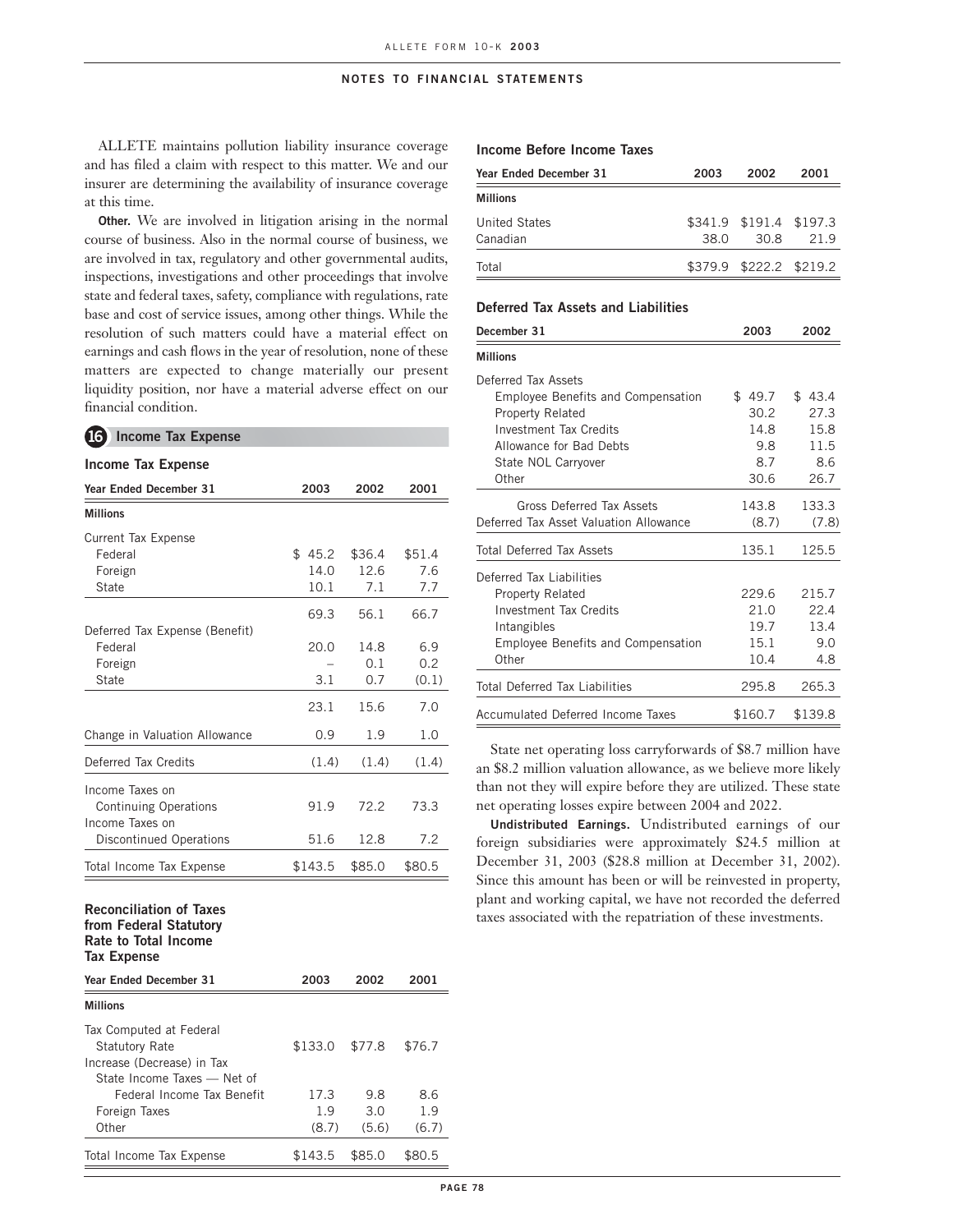## **17 Other Comprehensive Income**

| <b>Other Comprehensive Income</b>                                                                   | Pre-Tax                               | <b>Tax Expense</b> | Net-of-Tax             |
|-----------------------------------------------------------------------------------------------------|---------------------------------------|--------------------|------------------------|
| Year Ended December 31                                                                              | Amount                                | (Benefit)          | Amount                 |
| <b>Millions</b>                                                                                     |                                       |                    |                        |
| 2003<br>Unrealized Gain (Loss) on Securities                                                        |                                       |                    |                        |
| Gain During the Year<br>Add: Loss Included in Net Income                                            | \$<br>2.4<br>3.5                      | \$1.0<br>1.3       | \$1.4<br>2.2           |
| Net Unrealized Gain on Securities<br>Interest Rate Swap                                             | 5.9<br>0.2                            | 2.3                | 3.6<br>0.2             |
| Foreign Currency Translation Adjustments<br><b>Additional Pension Liability</b>                     | 39.2<br>(10.8)                        | $\equiv$<br>(4.5)  | 39.2<br>(6.3)          |
| Other Comprehensive Income                                                                          | \$34.5                                | \$(2.2)            | \$36.7                 |
| 2002<br>Unrealized Gain (Loss) on Securities                                                        |                                       |                    |                        |
| Loss During the Year<br>Less: Gain Included in Net Income                                           | \$(11.8)<br>1.0                       | \$(4.3)<br>0.4     | \$(7.5)<br>0.6         |
| Net Unrealized Loss on Securities<br>Interest Rate Swap                                             | (12.8)<br>2.3                         | (4.7)<br>1.0       | (8.1)<br>1.3           |
| Foreign Currency Translation Adjustments<br><b>Additional Pension Liability</b>                     | 2.6<br>(6.0)                          | (2.5)              | 2.6<br>(3.5)           |
| Other Comprehensive Loss                                                                            | \$(13.9)                              | \$(6.2)            | \$(7.7)                |
| 2001                                                                                                |                                       |                    |                        |
| Unrealized Gain (Loss) on Securities<br>Gain During the Year<br>Less: Gain Included in Net Income   | \$<br>3.6<br>$\overline{\phantom{a}}$ | \$1.1<br>$\equiv$  | \$<br>2.5              |
| Net Unrealized Gain on Securities<br>Interest Rate Swap<br>Foreign Currency Translation Adjustments | 3.6<br>(2.5)<br>(11.3)                | 1.1<br>(1.0)       | 2.5<br>(1.5)<br>(11.3) |
| Other Comprehensive Loss                                                                            | \$(10.2)                              | \$0.1              | \$(10.3)               |
| <b>Accumulated Other Comprehensive Income</b>                                                       |                                       |                    |                        |
| December 31                                                                                         |                                       | 2003               | 2002                   |
| <b>Millions</b>                                                                                     |                                       |                    |                        |
| Unrealized Gain (Loss) on Securities<br>Interest Rate Swap Loss                                     |                                       | \$0.8              | \$(2.8)<br>(0.2)       |
| Foreign Currency Translation Gain (Loss)<br><b>Additional Pension Liability</b>                     |                                       | 23.5<br>(9.8)      | (15.7)<br>(3.5)        |
|                                                                                                     |                                       | \$14.5             | \$(22.2)               |

### **18 Pension and Other Postretirement Benefit Plans**

We have noncontributory defined benefit pension plans covering eligible Corporate and Energy Services' employees. The plans provide defined benefits based on years of service and final average pay. We also have defined contribution pension plans covering substantially all employees, for which the annual aggregate cost was \$9.1 million in 2003 (\$9.7 million in 2002; \$7.1 million in 2001).

We have postretirement health care and life insurance plans covering eligible Corporate and Energy Services' employees. The postretirement health plans are contributory with

participant contributions adjusted annually. Postretirement health and life benefits are funded through a combination of Voluntary Employee Benefit Association trusts (VEBAs) established under section 501(c)(9) of the Internal Revenue Code and an irrevocable grantor trust. Contributions deductible for income tax purposes are made directly to the VEBAs; nondeductible contributions are made to the irrevocable grantor trust. Amounts are transferred from the irrevocable grantor trust to the VEBAs when they become deductible for income tax purposes.

We use a September 30 measurement date for the pension and postretirement health and life plans.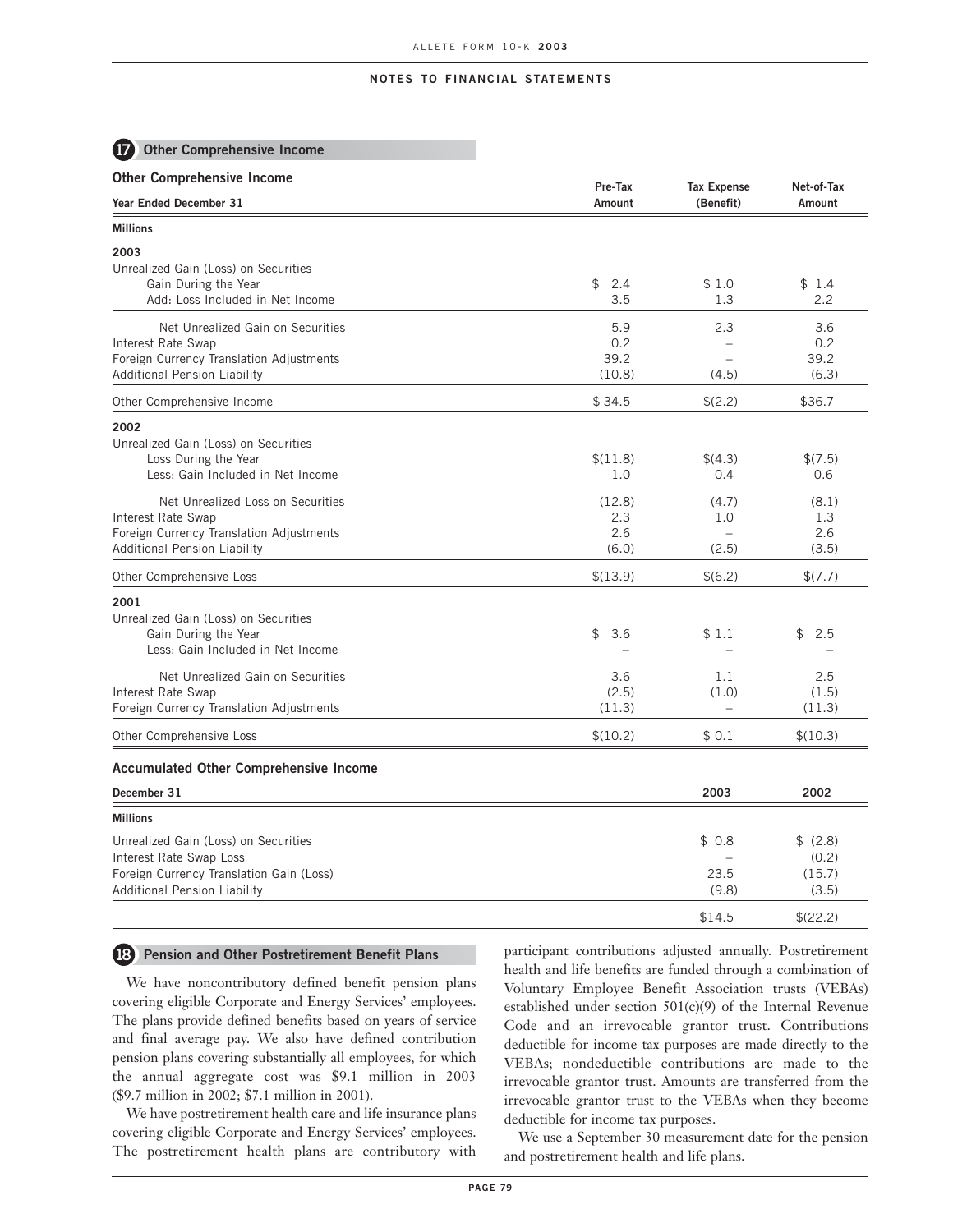| At September 30                                                                                                                                                                                            | 2003                                     | 2002                                     |
|------------------------------------------------------------------------------------------------------------------------------------------------------------------------------------------------------------|------------------------------------------|------------------------------------------|
| <b>Millions</b>                                                                                                                                                                                            |                                          |                                          |
| Change in Benefit Obligation<br>Obligation, Beginning of Year<br>Service Cost<br>Interest Cost<br><b>Actuarial Loss</b><br><b>Benefits Paid</b>                                                            | \$297.9<br>6.7<br>19.5<br>45.7<br>(16.4) | \$259.1<br>5.6<br>19.5<br>29.4<br>(15.7) |
| Obligation, End of Year<br>Change in Plan Assets<br>Fair Value, Beginning of Year<br>Actual Return on Assets<br><b>Benefits Paid</b><br>Other                                                              | 353.4<br>265.7<br>33.5<br>(16.4)<br>2.5  | 297.9<br>281.9<br>(3.3)<br>(15.7)<br>2.8 |
| Fair Value, End of Year<br><b>Funded Status</b><br><b>Unrecognized Amounts</b><br>Net Loss<br>Prior Service Cost<br><b>Transition Obligation</b>                                                           | 285.3<br>(68.1)<br>82.3<br>6.0<br>0.3    | 265.7<br>(32.2)<br>43.3<br>6.9<br>0.4    |
| Net Asset Recognized                                                                                                                                                                                       | \$20.5                                   | \$18.4                                   |
| Amounts Recognized in Consolidated<br>Balance Sheet Consist of:<br><b>Prepaid Pension Cost</b><br><b>Accrued Benefit Liability</b><br>Intangible Asset<br><b>Accumulated Other</b><br>Comprehensive Income | \$31.9<br>(31.2)<br>3.0<br>16.8          | \$27.8<br>(18.8)<br>3.4<br>6.0           |
| Net Asset Recognized                                                                                                                                                                                       | \$20.5                                   | \$18.4                                   |

## **Pension Obligation and Funded Status**

### **Components of Net Periodic Pension Expense (Income)**

| <b>Year Ended December 31</b>    | 2003      | 2002   | 2001   |
|----------------------------------|-----------|--------|--------|
| <b>Millions</b>                  |           |        |        |
| Service Cost                     | 6.7<br>£. | \$5.6  | 4.4    |
| Interest Cost                    | 19.5      | 19.5   | 18.3   |
| <b>Expected Return on Assets</b> | (28.8)    | (30.4) | (29.6) |
| Amortized Amounts                |           |        |        |
| Unrecognized Gain                |           | (1.4)  | (2.5)  |
| Prior Service Cost               | 0.9       | 0.8    | 0.5    |
| <b>Transition Obligation</b>     | 0.2       | 0.2    | 0.5    |
| Net Pension Income               | (1.5)     | (5.7)  | (8.4)  |

## **Information for Pension Plan with an Accumulated Benefit Obligation in Excess of Plan Assets**

| At September 30                                                                                    | 2003                         | 2002                        |
|----------------------------------------------------------------------------------------------------|------------------------------|-----------------------------|
| <b>Millions</b>                                                                                    |                              |                             |
| Projected Benefit Obligation<br><b>Accumulated Benefit Obligation</b><br>Fair Value of Plan Assets | \$137.8<br>\$118.1<br>\$95.1 | \$114.1<br>\$99.8<br>\$88.6 |
|                                                                                                    |                              |                             |

# **Additional Pension Information**

| Year Ended December 31                             | 2003   | 2002  | 2001 |
|----------------------------------------------------|--------|-------|------|
| <b>Millions</b>                                    |        |       |      |
| Increase in Minimum Liability<br>Included in Other |        |       |      |
| Comprehensive Income                               | \$10.8 | \$6.0 |      |

The accumulated benefit obligation for all defined benefit pension plans was \$303.5 million and \$259.3 million at September 30, 2003 and 2002, respectively.

# **Postretirement Health and Life Obligation and Funded Status**

| At September 30                                                                                                                                                                                          | 2003                                          | 2002                                         |
|----------------------------------------------------------------------------------------------------------------------------------------------------------------------------------------------------------|-----------------------------------------------|----------------------------------------------|
| <b>Millions</b>                                                                                                                                                                                          |                                               |                                              |
| Change in Benefit Obligation<br>Obligation, Beginning of Year<br>Service Cost<br>Interest Cost<br><b>Actuarial Loss</b><br><b>Participant Contributions</b><br><b>Benefits Paid</b>                      | \$ 99.5<br>3.7<br>6.6<br>10.8<br>0.9<br>(4.3) | \$78.5<br>2.9<br>5.9<br>15.0<br>1.1<br>(3.9) |
| Obligation, End of Year<br>Change in Plan Assets<br>Fair Value, Beginning of Year<br>Actual Return on Assets<br><b>Employer Contribution</b><br><b>Participant Contributions</b><br><b>Benefits Paid</b> | 117.2<br>39.5<br>6.6<br>8.2<br>0.9<br>(4.3)   | 99.5<br>38.7<br>(1.5)<br>5.1<br>1.1<br>(3.9) |
| Fair Value, End of Year<br><b>Funded Status</b><br>Unrecognized Amounts<br>Net Loss<br><b>Transition Obligation</b>                                                                                      | 50.9<br>(66.3)<br>23.9<br>22.4                | 39.5<br>(60.0)<br>15.1<br>25.0               |
| <b>Accrued Cost</b>                                                                                                                                                                                      | \$(20.0)                                      | \$(19.9)                                     |

Under SFAS 106, "Employers' Accounting for Postretirement Benefits Other Than Pensions," only assets in the VEBAs are treated as plan assets in the table above for the purpose of determining funded status. In addition to the postretirement health and life assets reported above, we had \$20.2 million in an irrevocable grantor trust at December 31, 2003 (\$15.1 million at December 31, 2002). We consolidate the irrevocable grantor trust and it is included in Investments on our consolidated balance sheet.

## **Components of Net Periodic Postretirement Health and Life Expense**

| Year Ended December 31           | 2003  | 2002  | 2001   |
|----------------------------------|-------|-------|--------|
| <b>Millions</b>                  |       |       |        |
| Service Cost                     | \$3.7 | \$2.9 | \$2.7  |
| Interest Cost                    | 6.6   | 5.9   | 5.3    |
| <b>Expected Return on Assets</b> | (4.0) | (3.9) | (3.5)  |
| Amortized Amounts                |       |       |        |
| Unrecognized Gain                | 0.1   | (0.2) | (0.9)  |
| <b>Transition Obligation</b>     | 2.4   | 2.4   | 2.4    |
| Net Expense                      | \$8.8 | \$7.1 | \$ 6.0 |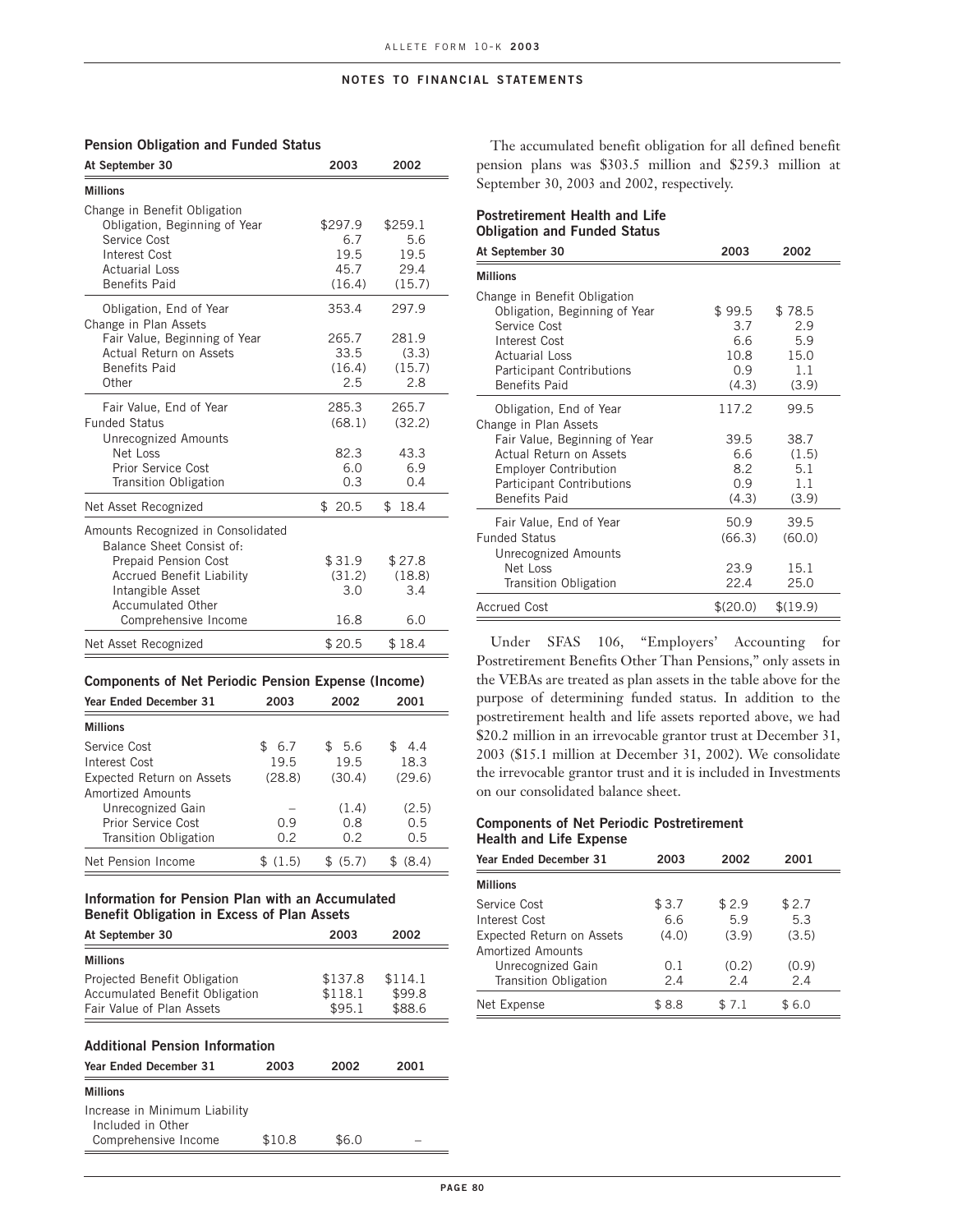## **Weighted-Average Assumptions Used to Determine Benefit Obligations**

| At September 30                    | 2003    | 2002                        |
|------------------------------------|---------|-----------------------------|
| Discount Rate                      | $6.0\%$ | 6.75%                       |
| Rate of Compensation Increase      |         | $3.5 - 4.5\%$ $3.5 - 4.5\%$ |
| Health Care Trend Rates:           |         |                             |
| Trend Rate                         | 10%     | 10%                         |
| Ultimate Trend Rate                | 5%      | 5%                          |
| Year Ultimate Trend Rate Effective | 2008    |                             |

### **Weighted-Average Assumptions Used to Determine Net Periodic Benefit Costs**

| <b>Year Ended December 31</b> | 2003  | 2002                                      | 2001   |
|-------------------------------|-------|-------------------------------------------|--------|
| Discount Rate                 | 6.75% | 7.75%                                     | 8.00%  |
| Expected Long-Term            |       |                                           |        |
| Return on Plan Assets:        |       |                                           |        |
| Pension                       | 9.5%  | 10.0%                                     | 10.25% |
| Postretirement                |       |                                           |        |
| Health and Life               |       | $7.6 - 9.5\%$ 8.0 - 10.0% 6.0 - 10.0%     |        |
| Rate of Compensation          |       |                                           |        |
| Increase                      |       | $3.5 - 4.5\%$ $3.5 - 4.5\%$ $3.5 - 4.5\%$ |        |

In establishing the expected long-term return on plan assets, we consider the diversification and allocation of plan assets, the actual long-term historical performance for the type of securities invested in, the actual long-term historical performance of plan assets and the impact of current economic conditions, if any, on long-term historical returns. The expected long-term return on plan assets used to determine 2004 pension expense is 9.0%.

### **Sensitivity of a One-Percentage-Point Change in Health Care Trend Rates**

|                                                                                          | <b>One Percent</b><br>Increase | One Percent<br>Decrease |
|------------------------------------------------------------------------------------------|--------------------------------|-------------------------|
| <b>Millions</b>                                                                          |                                |                         |
| <b>Effect on Total of Postretirement</b><br>Health and Life Service<br>and Interest Cost | \$1.9                          | \$(1.4)                 |
| Fffect on Postretirement Health<br>and Life Obligation                                   | \$18.8                         | \$(12.6)                |

## **Plan Asset Allocations**

| At September 30                                                                                       | 2003   | 2002   |  |
|-------------------------------------------------------------------------------------------------------|--------|--------|--|
| Pension Plan Asset Categories:                                                                        |        |        |  |
| <b>Equity Securities</b>                                                                              | 61.6%  | 44.0%  |  |
| Debt Securities                                                                                       | 27.8   | 32.9   |  |
| Real Estate                                                                                           | 2.8    | 12.1   |  |
| Venture Capital                                                                                       | 5.6    | 9.0    |  |
| Cash                                                                                                  | 2.2    | 2.0    |  |
|                                                                                                       | 100.0% | 100.0% |  |
| Postretirement Health and Life<br>Asset Categories (includes VEBAs<br>and irrevocable grantor trust): |        |        |  |
| <b>Equity Securities</b>                                                                              | 62.2%  | 56.4%  |  |
| Debt Securities                                                                                       | 36.3   | 43.6   |  |
| Cash                                                                                                  | 1.5    |        |  |
|                                                                                                       | 100.0% | 100.0% |  |

Pension plan equity securities include ALLETE common stock in the amounts of \$25.8 million (9.1% of total plan assets) and \$20.3 million (7.7% of total plan assets) at September 30, 2003 and 2002, respectively.

To achieve strong returns within managed risk we diversify our asset portfolio to approximate the target allocations in the table below. Equity securities are diversified among domestic companies with large, mid and small market capitalizations, as well as investments in international companies. In addition, all debt securities must have a Standard & Poor's credit rating of A or higher.

#### **Plan Asset Target Allocations**

| Pension Plan Asset Categories:                                                                        |      |
|-------------------------------------------------------------------------------------------------------|------|
| <b>Equity Securities</b>                                                                              | 58%  |
| Debt Securities                                                                                       | 30   |
| Real Estate                                                                                           | 5    |
| Venture Capital                                                                                       | 6    |
| Cash                                                                                                  | 1    |
|                                                                                                       | 100% |
| Postretirement Health and Life<br>Asset Categories (includes VEBAs<br>and irrevocable grantor trust): |      |
| <b>Equity Securities</b>                                                                              | 62%  |
| Debt Securities                                                                                       | 35   |
| Cash                                                                                                  | 3    |
|                                                                                                       | 100% |

We expect to contribute approximately \$8 million to our defined benefit pension plans and \$7 million to our postretirement health and life plans in 2004.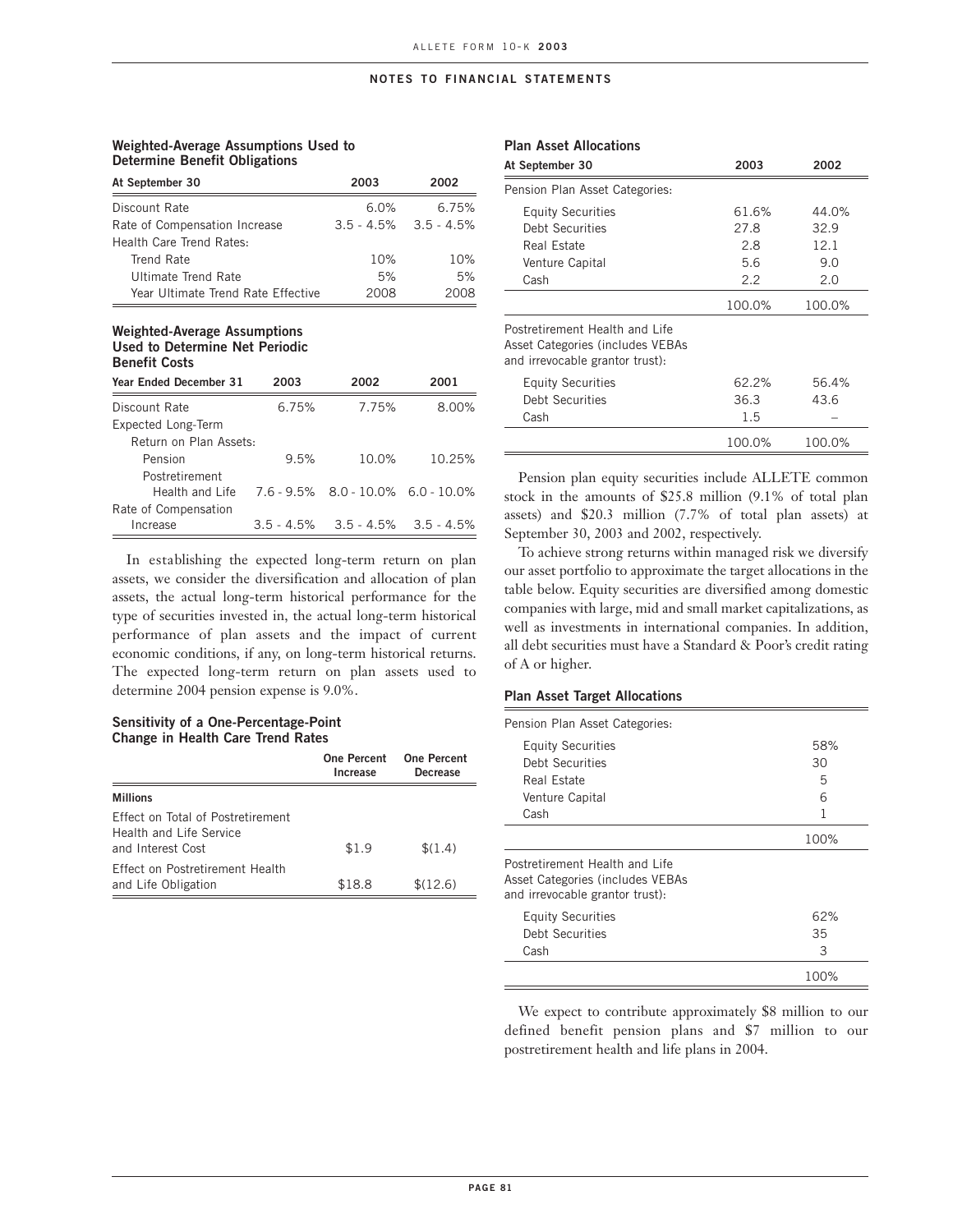## **19 Employee Stock and Incentive Plans**

**Employee Stock Ownership Plan.** We sponsor a leveraged employee stock ownership plan (ESOP) within the Retirement Savings and Stock Ownership Plan that covers eligible Corporate and Energy Services' employees. In 1989 the ESOP used the proceeds from a \$16.5 million third-party loan, guaranteed by us, to purchase 1.2 million shares of our common stock on the open market. The remaining principal balance on the loan was refinanced in 2002. The refinanced loan has a variable interest rate based on LIBOR and matures on December 31, 2004. In 1990 the ESOP issued a \$75 million note (term not to exceed 25 years at 10.25%) to us as consideration for 5.6 million shares of our newly issued common stock. The Company makes annual contributions to the ESOP equal to the ESOP's debt service less available dividends received by the ESOP. The majority of dividends received by the ESOP are used to pay debt service, with the balance distributed to certain participants. The ESOP shares were initially pledged as collateral for its debt. As the debt is repaid, shares are released from collateral and allocated to participants, based on the proportion of debt service paid in the year. The third-party debt of the ESOP is recorded as long-term debt and the shares pledged as collateral are reported as unearned ESOP shares on our consolidated balance sheet. As shares are released from collateral, the Company reports compensation expense equal to the current market price of the shares, and the shares become outstanding for earnings-per-share computations. Dividends on allocated ESOP shares are recorded as a reduction of retained earnings; available dividends on unallocated ESOP shares are recorded as a reduction of debt and accrued interest. ESOP compensation expense was \$3.7 million in 2003 (\$3.9 million in 2002; \$2.6 million in 2001).

| Year Ended December 31                        | 2003       | 2002       | 2001       |
|-----------------------------------------------|------------|------------|------------|
| <b>Millions</b>                               |            |            |            |
| <b>ESOP Shares</b><br>Allocated<br>Unreleased | 3.6<br>3.4 | 3.8<br>3.7 | 3.9<br>4.0 |
| Total                                         | 7.0        | 7.5        | 7.9        |
| <b>Fair Value of Unreleased Shares</b>        | \$105.0    | \$84.0     | \$100.3    |

**Stock Option and Award Plans.** We have an Executive Long-Term Incentive Compensation Plan (Executive Plan) and a Director Long-Term Stock Incentive Plan (Director Plan). The Executive Plan allows for the grant of up to 9.7 million shares of our common stock to key employees. To date, these grants have taken the form of stock options, performance share awards and restricted stock awards. The Director Plan allows for the grant of up to 0.3 million shares of our common stock to nonemployee directors. Each nonemployee director receives an annual grant of 1,500 stock options and a biennial grant of performance shares equal to \$10,000 in value of

common stock at the date of grant. Stock options are exercisable at the market price of common shares on the date the options are granted, and vest in equal annual installments over two years with expiration ten years from the date of grant. Performance shares are earned over multi-year time periods and are contingent upon the attainment of certain performance goals of ALLETE. Restricted stock vests once certain periods of time have elapsed. At December 31, 2003, 3.8 million and 0.1 million shares were held in reserve for future issuance under the Executive Plan and Director Plan, respectively.

| <b>Stock Option Activity</b>                                        | <b>Options</b>               | Average<br><b>Exercise</b><br>Price      |
|---------------------------------------------------------------------|------------------------------|------------------------------------------|
| <b>Options in Millions</b>                                          |                              |                                          |
| 2003                                                                |                              |                                          |
| Outstanding, Beginning of Year<br>Granted<br>Exercised<br>Cancelled | 2.3<br>0.7<br>(0.6)<br>(0.1) | \$22.48<br>\$20.59<br>\$20.44<br>\$22.71 |
| Outstanding, End of Year                                            | 2.3                          | \$21.49                                  |
| Exercisable, End of Year<br>Fair Value of Options Granted           | 1.4                          | \$22.42                                  |
| During the Year                                                     | \$2.72                       |                                          |
| 2002                                                                |                              |                                          |
| Outstanding, Beginning of Year                                      | 2.3                          | \$20.18                                  |
| Granted                                                             | 0.8                          | \$25.92                                  |
| Exercised<br>Cancelled                                              | (0.7)<br>(0.1)               | \$18.70<br>\$23.77                       |
| Outstanding, End of Year                                            | 2.3                          | \$22.48                                  |
| Exercisable, End of Year<br>Fair Value of Options Granted           | 1.3                          | \$20.23                                  |
| During the Year                                                     | \$4.55                       |                                          |
| 2001                                                                |                              |                                          |
| Outstanding, Beginning of Year                                      | 2.4                          | \$18.52                                  |
| Granted                                                             | 0.8                          | \$23.63                                  |
| Exercised                                                           | (0.8)                        | \$18.39                                  |
| Cancelled                                                           | (0.1)                        | \$21.05                                  |
| Outstanding, End of Year                                            | 2.3                          | \$20.18                                  |
| Exercisable, End of Year<br>Fair Value of Options Granted           | 1.2                          | \$19.55                                  |
| During the Year                                                     | \$3.89                       |                                          |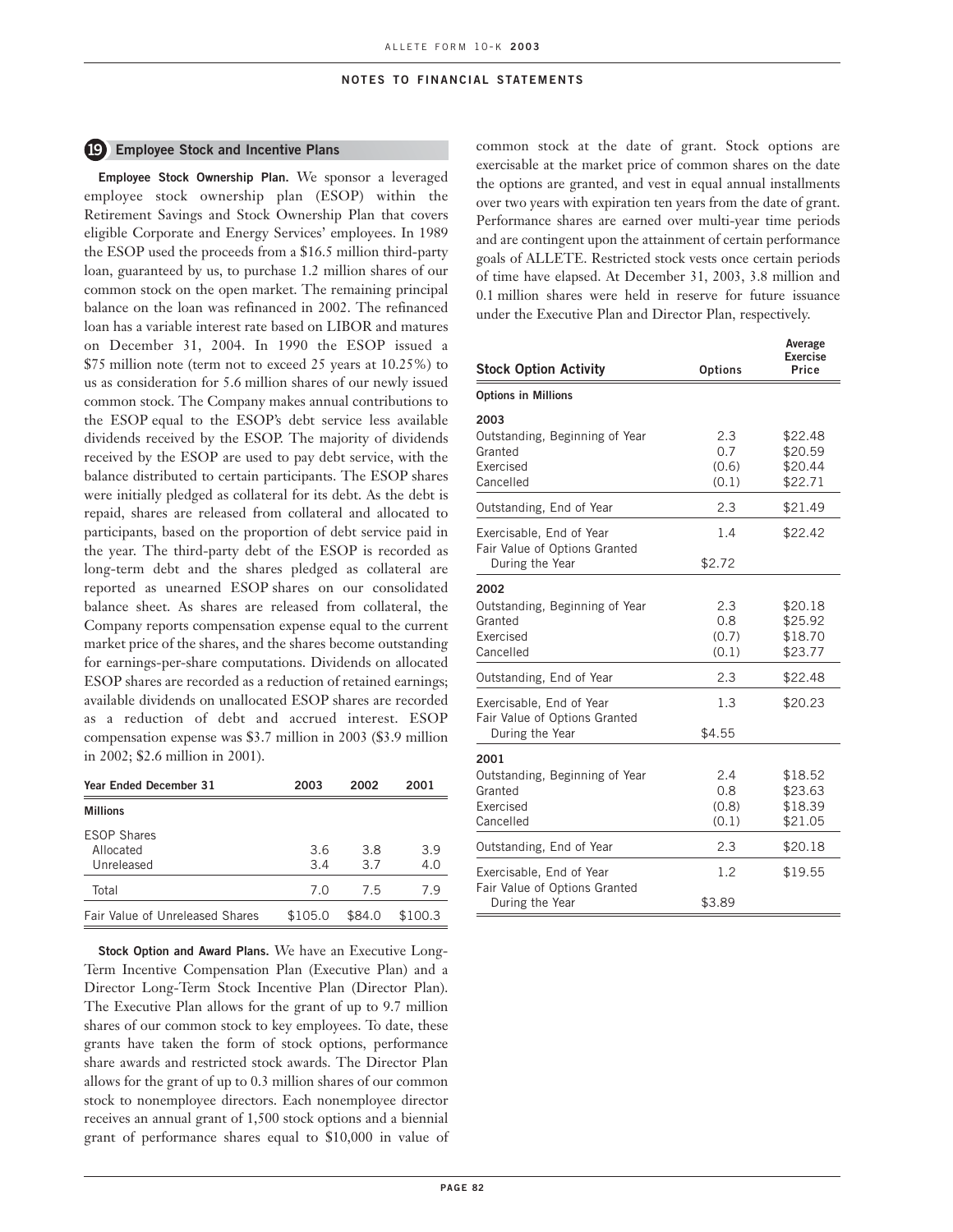At December 31, 2003 options outstanding consisted of 0.2 million with an exercise price of \$13.69 to \$16.25, and 2.1 million with an exercise price of \$20.51 to \$25.68. The options with an exercise price of \$13.69 to \$16.25 have an average remaining contractual life of 5.4 years with 0.2 million exercisable on December 31, 2003 at an average price of \$15.82. The options with an exercise price of \$20.51 to \$25.68 have an average remaining contractual life of 7.5 years with 1.2 million exercisable on December 31, 2003 at an average price of \$23.53.

A total of 0.1 million performance share grants were awarded in February 2004 for performance periods ending in 2005 and 2006. The ultimate issuance is contingent upon the attainment of certain future performance goals of ALLETE during the performance periods. The grant date fair value of the performance share awards was \$1.9 million.

A total of 0.3 million performance share grants were awarded in 2002 and 2003 for the performance period ended December 31, 2003. The grant date fair value of the share awards was \$8.3 million. In early 2004, 50% of the shares will be issued with the balance to be issued in 2005.

In February 2004 we granted stock options to purchase approximately 0.1 million shares of common stock (exercise price of \$32.55 per share).

**Employee Stock Purchase Plan.** We have an Employee Stock Purchase Plan that permits eligible employees to buy up to \$23,750 per year of our common stock at 95% of the market price. At December 31, 2003, 1.3 million shares had been issued under the plan and 0.5 million shares were held in reserve for future issuance.

### **20 Quarterly Financial Data (Unaudited)**

Information for any one quarterly period is not necessarily indicative of the results which may be expected for the year. Financial results for 2003 included a \$71.6 million, or \$0.86 per share, after-tax gain on the sale of substantially all our Water Services businesses (\$0.2 million first quarter and second quarter; \$3.0 million, or \$0.04 per share, third quarter; \$68.2 million, or \$0.82 per share, fourth quarter). The gain was net of all selling, transaction and employee termination benefit expenses, as well as impairment losses on certain remaining assets. Financial results for the first quarter of 2002 included charges of \$1.6 million, or \$0.02 per share and the second quarter of 2002 included \$2.3 million, or \$0.03 per share, of charges related to exiting our vehicle transport business and retail store. Financial results for the fourth quarter of 2002 included a \$5.5 million, or \$0.07 per share, charge related to the indefinite delay of a generation project in Superior, Wisconsin.

| <b>Quarter Ended</b>                                           | Mar. 31       | Jun. 30       | Sept. 30      | Dec. 31        |
|----------------------------------------------------------------|---------------|---------------|---------------|----------------|
| <b>Millions Except</b><br><b>Earnings Per Share</b>            |               |               |               |                |
| 2003                                                           |               |               |               |                |
| <b>Operating Revenue</b><br>Operating Income from              | \$422.9       | \$409.9       | \$397.1       | \$388.9        |
| Continuing Operations<br>Net Income                            | \$62.4        | \$62.1        | \$65.3        | \$45.2         |
| <b>Continuing Operations</b><br><b>Discontinued Operations</b> | \$38.0<br>6.3 | \$37.1<br>7.3 | \$39.4<br>8.2 | \$28.6<br>71.5 |
|                                                                |               |               |               |                |
| Earnings Available for                                         | \$44.3        | \$44.4        | \$47.6        | \$100.1        |
| Common Stock                                                   | \$44.3        | \$44.4        | \$47.6        | \$100.1        |
| Earnings Per Share of<br>Common Stock<br><b>Basic</b>          |               |               |               |                |
| <b>Continuing Operations</b>                                   | \$0.46        | \$0.45        | \$0.47        | \$0.34         |
| <b>Discontinued Operations</b>                                 | 0.08          | 0.09          | 0.10          | 0.86           |
| Diluted                                                        | \$0.54        | \$0.54        | \$0.57        | \$1.20         |
| <b>Continuing Operations</b>                                   | \$0.46        | \$0.45        | \$0.47        | \$0.34         |
| <b>Discontinued Operations</b>                                 | 0.08          | 0.08          | 0.10          | 0.86           |
|                                                                | \$0.54        | \$0.53        | \$0.57        | \$1.20         |
| 2002                                                           |               |               |               |                |
| <b>Operating Revenue</b><br>Operating Income from              | \$367.2       | \$374.9       | \$387.9       | \$364.3        |
| <b>Continuing Operations</b><br>Net Income                     | \$54.7        | \$55.6        | \$60.5        | \$20.3         |
| <b>Continuing Operations</b>                                   | \$33.2        | \$33.7        | \$38.3        | \$13.7         |
| <b>Discontinued Operations</b>                                 | 2.0           | 5.1           | 6.8           | 4.4            |
|                                                                | \$35.2        | \$38.8        | \$45.1        | \$18.1         |
| Earnings Available for<br>Common Stock                         | \$35.2        | \$38.8        | \$45.1        | \$18.1         |
| Earnings Per Share of<br>Common Stock<br>Basic                 |               |               |               |                |
| Continuing Operations                                          | \$0.42        | \$0.41        | \$0.47        | \$0.17         |
| <b>Discontinued Operations</b>                                 | 0.02          | 0.07          | 0.08          | 0.05           |
| Diluted                                                        | \$0.44        | \$0.48        | \$0.55        | \$0.22         |
| <b>Continuing Operations</b>                                   | \$0.42        | \$0.40        | \$0.47        | \$0.17         |
| <b>Discontinued Operations</b>                                 | 0.02          | 0.07          | 0.08          | 0.05           |
|                                                                | \$0.44        | \$0.47        | \$0.55        | \$0.22         |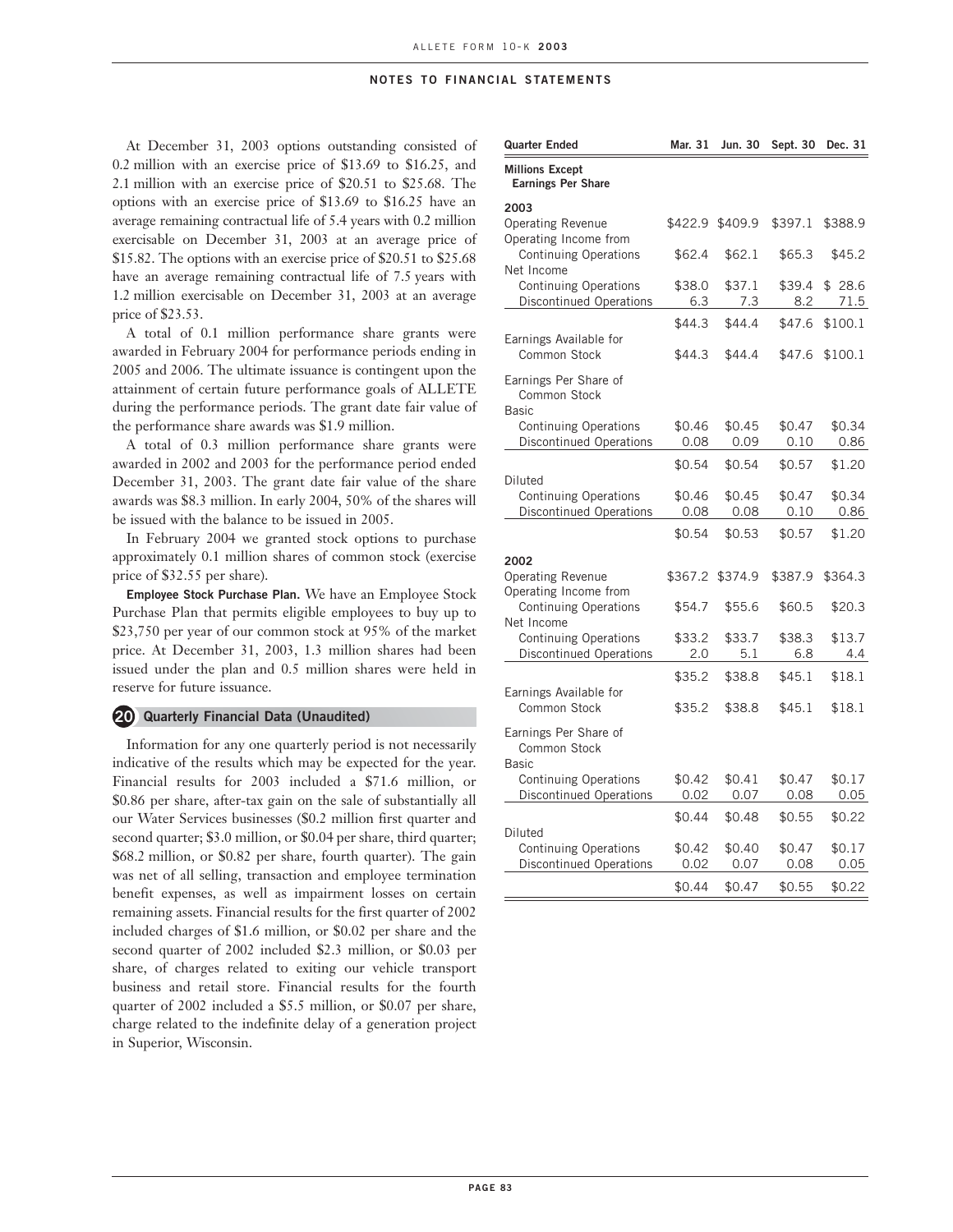## **Report of Independent Auditors on Financial Statement Schedule**

PRICEWATERHOUSE COPERS FO

To the Board of Directors of ALLETE, Inc.

Our audits of the consolidated financial statements referred to in our report dated February 9, 2004, except as to Note 3 which is as of March 8, 2004 appearing on page 60 of this Form 10-K of ALLETE, Inc. and its subsidiaries also included an audit of the Financial Statement Schedule listed in Item 15(a) of this Form 10-K. In our opinion, the Financial Statement Schedule presents fairly, in all material respects, the information set forth therein when read in conjunction with the related consolidated financial statements.

Princewaterhouse Coopers LLP

PricewaterhouseCoopers LLP Minneapolis, Minnesota February 9, 2004

**Schedule II**

# **ALLETE Valuation and Qualifying Accounts and Reserves**

|                 |                                                                                               | <b>Balance at</b>           | <b>Additions</b>                         |  | <b>Deductions</b>    | <b>Balance at</b>       |
|-----------------|-----------------------------------------------------------------------------------------------|-----------------------------|------------------------------------------|--|----------------------|-------------------------|
|                 | For the Year Ended December 31                                                                | <b>Beginning</b><br>of Year | Other<br>Charged<br>to Income<br>Changes |  | from<br>Reserves (a) | End of<br><b>Period</b> |
| <b>Millions</b> |                                                                                               |                             |                                          |  |                      |                         |
|                 | Reserve Deducted from Related Assets                                                          |                             |                                          |  |                      |                         |
|                 | Reserve For Uncollectible Accounts                                                            |                             |                                          |  |                      |                         |
| 2003            | Trade Accounts Receivable<br>Finance Receivables - Current<br>Finance Receivables - Long-Term | \$8.8<br>20.0<br>1.7        | \$3.1<br>14.8                            |  | \$3.5<br>16.8<br>0.5 | \$8.4<br>18.0<br>1.2    |
| 2002            | Trade Accounts Receivable<br>Finance Receivables - Current<br>Finance Receivables - Long-Term | 6.1<br>20.5<br>2.7          | 5.7<br>17.2<br>0.4                       |  | 3.0<br>17.7<br>1.4   | 8.8<br>20.0<br>1.7      |
| 2001            | Trade Accounts Receivable<br>Finance Receivables - Current<br>Finance Receivables - Long-Term | 5.1<br>19.8<br>2.6          | 4.4<br>19.3<br>0.2                       |  | 3.4<br>18.6<br>0.1   | 6.1<br>20.5<br>2.7      |
|                 | Deferred Asset Valuation Allowance                                                            |                             |                                          |  |                      |                         |
| 2003            | Deferred Tax Assets                                                                           | 7.8                         | 0.9                                      |  |                      | 8.7                     |
| 2002            | Deferred Tax Assets                                                                           | 6.0                         | 1.8                                      |  |                      | 7.8                     |
| 2001            | Deferred Tax Assets                                                                           | 5.0                         | 1.0                                      |  |                      | 6.0                     |

(a) Reserve for uncollectible accounts includes bad debts written off.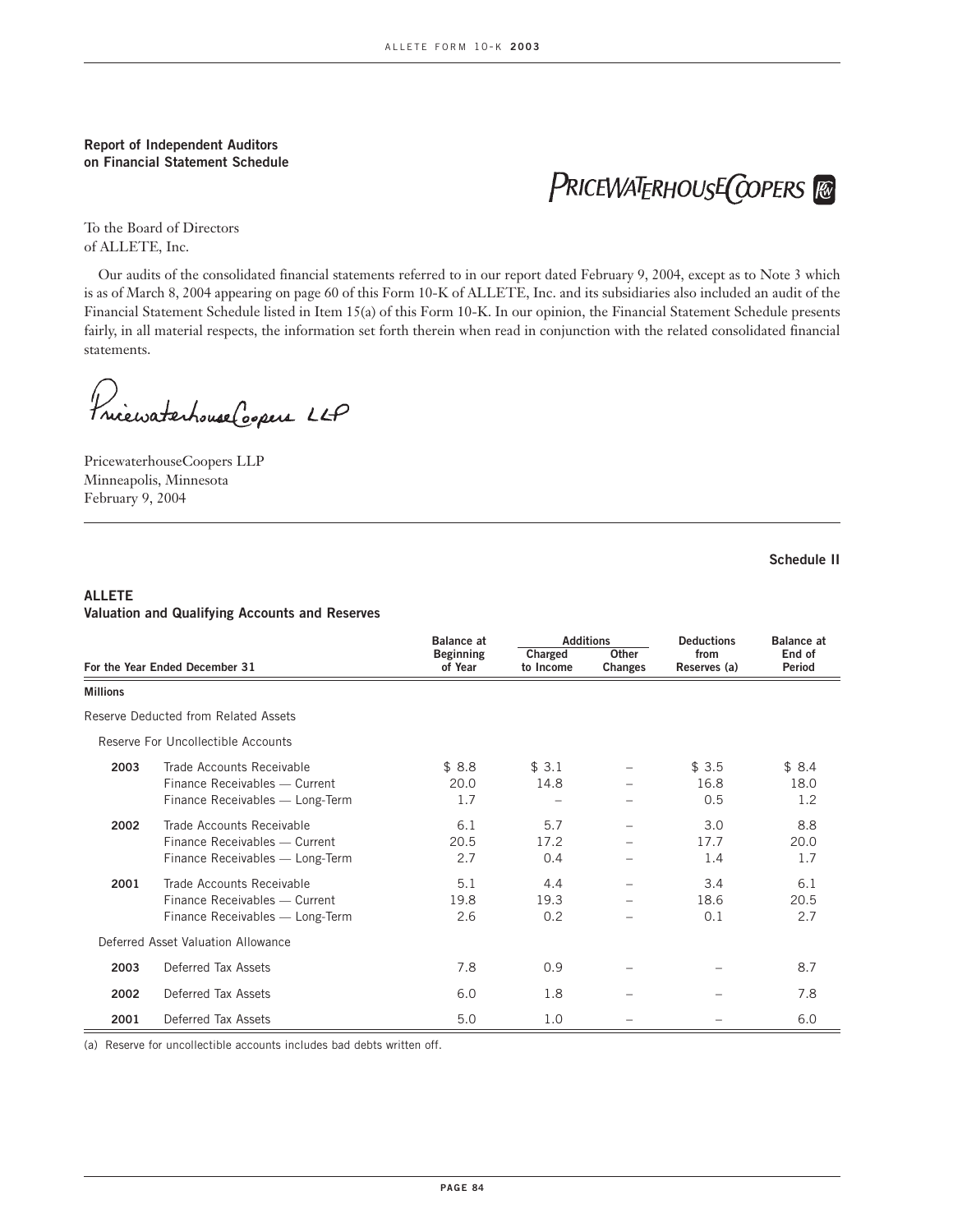## **ALLETE Computation of Ratios of Earnings to Fixed Charges (Unaudited)**

| For the Year Ended December 31                                   | 2003    | 2002    | 2001    | 2000    | 1999    |
|------------------------------------------------------------------|---------|---------|---------|---------|---------|
| <b>Millions Except Ratios</b>                                    |         |         |         |         |         |
| Income from Continuing Operations Before Income Taxes            | \$235.0 | \$191.1 | \$202.2 | \$213.0 | \$105.8 |
| Add (Deduct)                                                     |         |         |         |         |         |
| Undistributed Income from Less than 50% Owned Equity Investments |         |         |         |         | (0.6)   |
| Minority Interest                                                |         |         | 0.1     |         | 1.8     |
|                                                                  | 235.0   | 191.1   | 202.3   | 213.0   | 107.0   |
| <b>Fixed Charges</b>                                             |         |         |         |         |         |
| Interest on Long-Term Debt                                       | 70.0    | 73.9    | 80.0    | 60.5    | 54.4    |
| Capitalized Interest                                             | 1.2     | 0.8     | 1.0     | 0.9     | 0.7     |
| Other Interest Charges — Net                                     | 4.3     | 5.3     | 12.9    | 15.9    | 12.0    |
| Interest Component of All Rentals                                | 8.0     | 9.9     | 10.4    | 8.5     | 4.8     |
| <b>Total Fixed Charges</b>                                       | 83.5    | 89.9    | 104.3   | 85.8    | 71.9    |
| Earnings Before Income Taxes and Fixed Charges                   |         |         |         |         |         |
| (Excluding Capitalized Interest)                                 | \$317.3 | \$280.2 | \$305.6 | \$297.9 | \$178.2 |
| Ratio of Earnings to Fixed Charges                               | 3.80    | 3.12    | 2.93    | 3.47    | 2.48    |

# **Exhibit 12**